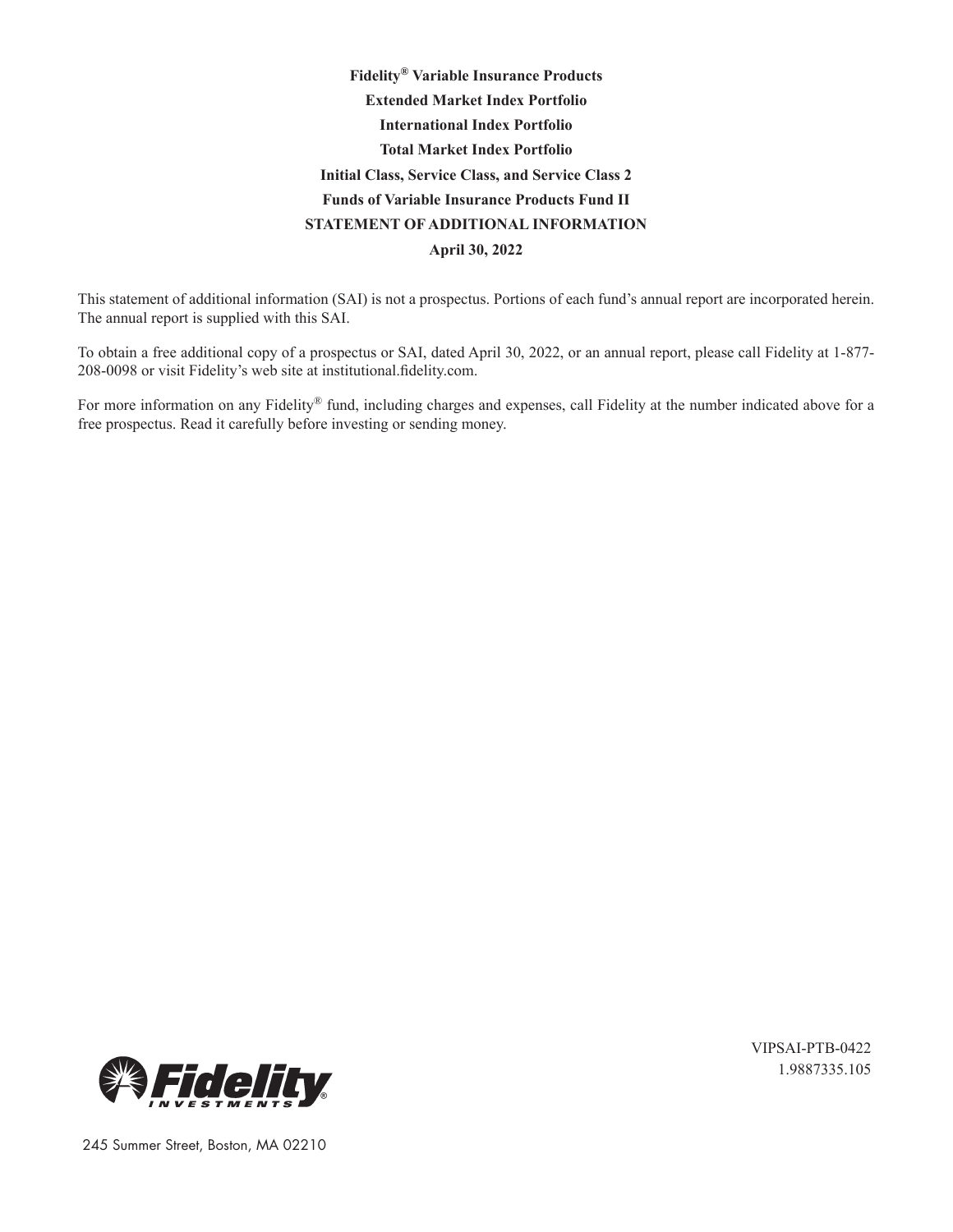# **TABLE OF CONTENTS**

| <b>INVESTMENT POLICIES AND LIMITATIONS</b> | 3  |
|--------------------------------------------|----|
| SPECIAL GEOGRAPHIC CONSIDERATIONS          | 20 |
| PORTFOLIO TRANSACTIONS                     | 34 |
| <b>VALUATION</b>                           | 37 |
| BUYING AND SELLING INFORMATION             | 38 |
| DISTRIBUTIONS AND TAXES                    | 38 |
| <b>TRUSTEES AND OFFICERS</b>               | 39 |
| <b>CONTROL OF INVESTMENT ADVISERS</b>      | 52 |
| MANAGEMENT CONTRACTS                       | 53 |
| PROXY VOTING GUIDELINES                    | 57 |
| <b>DISTRIBUTION SERVICES</b>               | 61 |
| TRANSFER AND SERVICE AGENT AGREEMENTS      | 63 |
| <b>SECURITIES LENDING</b>                  | 63 |
| DESCRIPTION OF THE TRUST                   | 64 |
| FUND HOLDINGS INFORMATION                  | 65 |
| <b>FINANCIAL STATEMENTS</b>                | 66 |
| <b>APPENDIX</b>                            | 66 |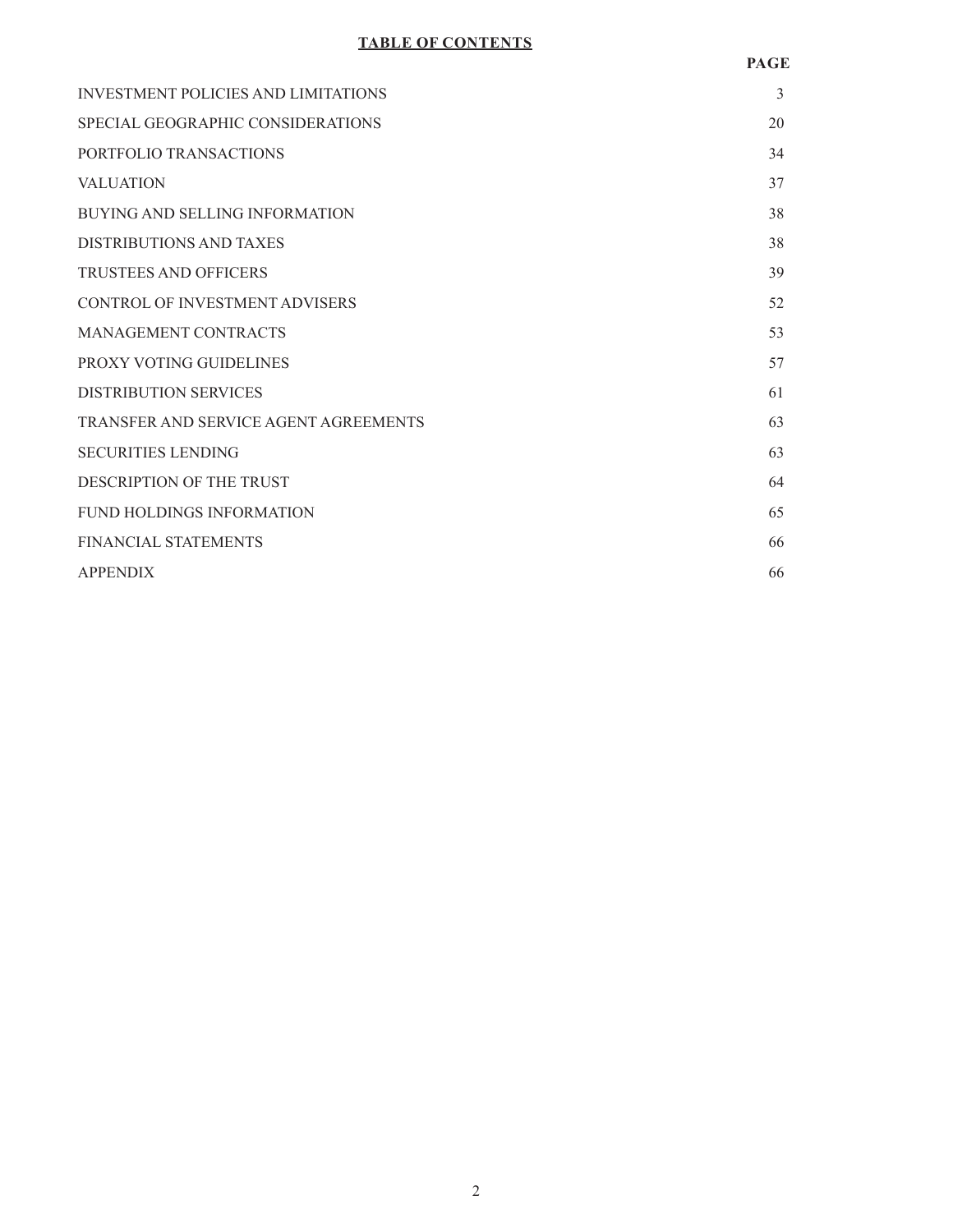#### **INVESTMENT POLICIES AND LIMITATIONS**

The following policies and limitations supplement those set forth in the prospectus. Unless otherwise noted, whenever an investment policy or limitation states a maximum percentage of a fund's assets that may be invested in any security or other asset, or sets forth a policy regarding quality standards, such standard or percentage limitation will be determined immediately after and as a result of the fund's acquisition of such security or other asset. Accordingly, any subsequent change in values, net assets, or other circumstances will not be considered when determining whether the investment complies with the fund's investment policies and limitations.

A fund's fundamental investment policies and limitations cannot be changed without approval by a "majority of the outstanding voting securities" (as defined in the Investment Company Act of 1940 (1940 Act)) of the fund. However, except for the fundamental investment limitations listed below, the investment policies and limitations described in this SAI are not fundamental and may be changed without shareholder approval.

#### **The following are each fund's fundamental investment limitations set forth in their entirety.**

### **Diversification**

### *For each fund:*

The fund may not with respect to 75% of the fund's total assets, purchase the securities of any issuer (other than securities issued or guaranteed by the U.S. Government or any of its agencies or instrumentalities, or securities of other investment companies) if, as a result, (a) more than 5% of the fund's total assets would be invested in the securities of that issuer, or (b) the fund would hold more than 10% of the outstanding voting securities of that issuer.

For purposes of each fund's diversification limitation discussed above, the extent to which the fund may invest in the securities of a single issuer or a certain number of issuers is limited by the diversification requirements imposed by Section 817(h) of the Internal Revenue Code, which are in addition to the diversification requirements described in the above limitation.

#### **Senior Securities**

#### *For each fund:*

The fund may not issue senior securities, except in connection with the insurance program established by the fund pursuant to an exemptive order issued by the Securities and Exchange Commission or as otherwise permitted under the Investment Company Act of 1940.

### **Borrowing**

#### *For each fund:*

The fund may not borrow money, except that the fund may borrow money for temporary or emergency purposes (not for leveraging or investment) in an amount not exceeding 33 1/3% of its total assets (including the amount borrowed) less liabilities (other than borrowings). Any borrowings that come to exceed this amount will be reduced within three days (not including Sundays and holidays) to the extent necessary to comply with the 33 1/3% limitation.

#### **Underwriting**

#### *For each fund:*

The fund may not underwrite securities issued by others, except to the extent that the fund may be considered an underwriter within the meaning of the Securities Act of 1933 in the disposition of restricted securities or in connection with investments in other investment companies.

#### **Concentration**

#### *For each fund:*

The fund will invest more than 25% of its total assets in securities of issuers in a particular industry or group of industries to approximately the same extent that the fund's index concentrates in the securities of issuers in a particular industry or group of industries.

For purposes of each of VIP Extended Market Index Portfolio's, VIP International Index Portfolio's, and VIP Total Market Index Portfolio's concentration limitation discussed above, securities issued or guaranteed by the U.S. Government or any of its agencies or instrumentalities are not considered to be issued by members of any industry.

For purposes of each of VIP Extended Market Index Portfolio's, VIP International Index Portfolio's, and VIP Total Market Index Portfolio's concentration limitation discussed above, with respect to any investment in repurchase agreements collateralized by U.S. Government securities, Fidelity Management & Research Company LLC (FMR) looks through to the U.S. Government securities.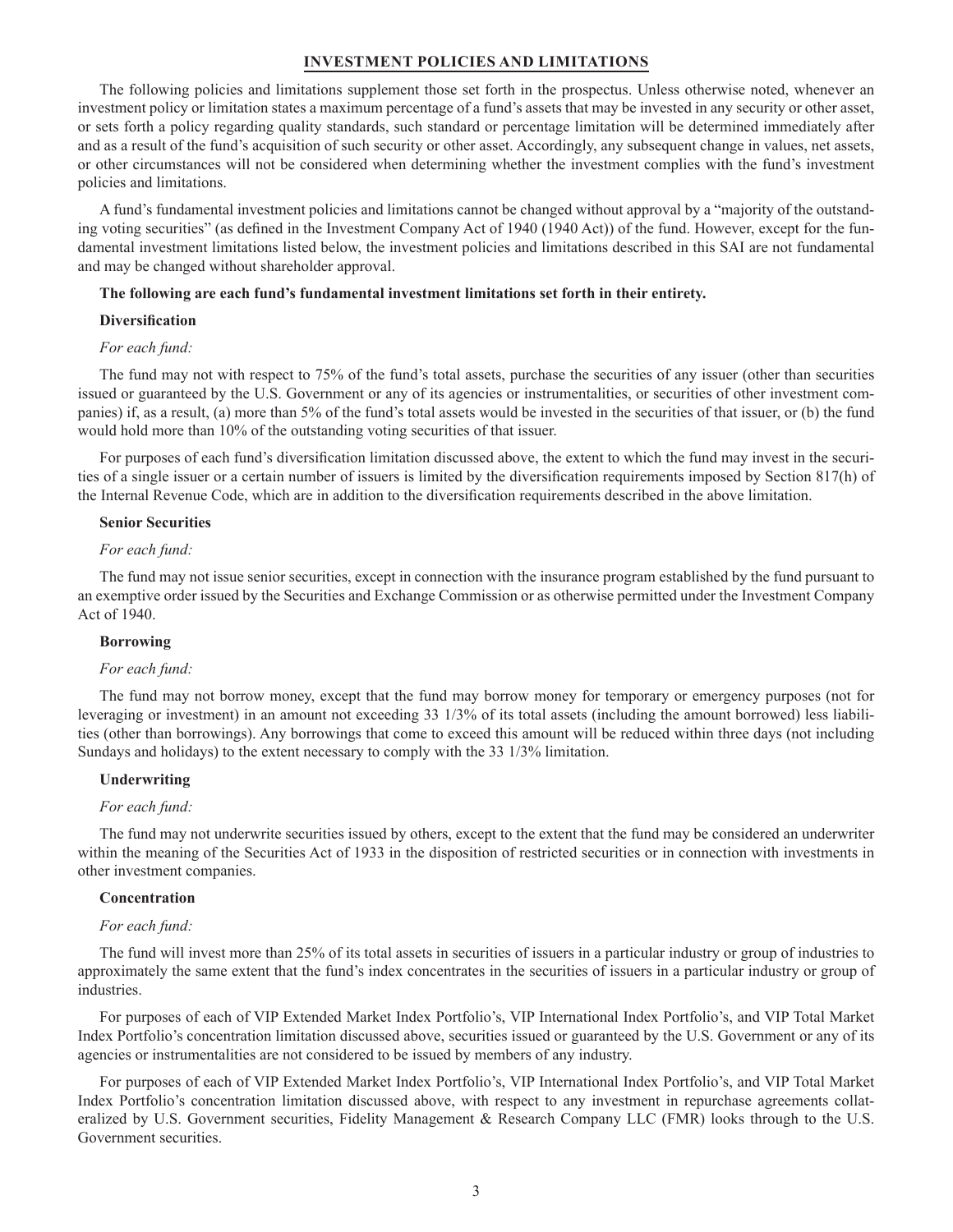For purposes of each of VIP Extended Market Index Portfolio's, VIP International Index Portfolio's, and VIP Total Market Index Portfolio's concentration limitation discussed above, with respect to any investment in Fidelity® Money Market Central Fund and/or any non-money market central fund, FMR looks through to the holdings of the central fund.

For purposes of each of VIP Extended Market Index Portfolio's, VIP International Index Portfolio's, and VIP Total Market Index Portfolio's concentration limitation discussed above, FMR may analyze the characteristics of a particular issuer and security and assign an industry or sector classification consistent with those characteristics in the event that the third-party classification provider used by FMR does not assign a classification.

#### **Real Estate**

#### *For each fund:*

The fund may not purchase or sell real estate unless acquired as a result of ownership of securities or other instruments (but this shall not prevent the fund from investing in securities or other instruments backed by real estate or securities of companies engaged in the real estate business).

#### **Commodities**

#### *For each fund:*

The fund may not purchase or sell physical commodities unless acquired as a result of ownership of securities or other instruments (but this shall not prevent the fund from purchasing or selling options and futures contracts or from investing in securities or other instruments backed by physical commodities).

#### **Loans**

#### *For each fund:*

The fund may not lend any security or make any other loan if, as a result, more than 33 1/3% of its total assets would be lent to other parties, but this limitation does not apply to purchases of debt securities or to repurchase agreements, or to acquisitions of loans, loan participations or other forms of debt instruments.

### **The following investment limitations are not fundamental and may be changed without shareholder approval.**

#### **Short Sales**

#### *For each fund:*

The fund does not currently intend to sell securities short, unless it owns or has the right to obtain securities equivalent in kind and amount to the securities sold short, and provided that transactions in futures contracts and options are not deemed to constitute selling securities short.

#### **Margin Purchases**

#### *For each fund:*

The fund does not currently intend to purchase securities on margin, except that the fund may obtain such short-term credits as are necessary for the clearance of transactions, and provided that margin payments in connection with futures contracts and options on futures contracts shall not constitute purchasing securities on margin.

### **Borrowing**

#### *For each fund:*

The fund may borrow money only (a) from a bank or from a registered investment company or portfolio for which FMR or an affiliate serves as investment adviser or (b) by engaging in reverse repurchase agreements with any party (reverse repurchase agreements are treated as borrowings for purposes of the fundamental borrowing investment limitation).

#### **Illiquid Securities**

#### *For each fund:*

The fund does not currently intend to purchase any security if, as a result, more than 10% of its net assets would be invested in securities that are deemed to be illiquid because they are subject to legal or contractual restrictions on resale or because they cannot be sold or disposed of in the ordinary course of business at approximately the prices at which they are valued.

For purposes of each fund's illiquid securities limitation discussed above, if through a change in values, net assets, or other circumstances, the fund were in a position where more than 10% of its net assets were invested in illiquid securities, it would consider appropriate steps to protect liquidity.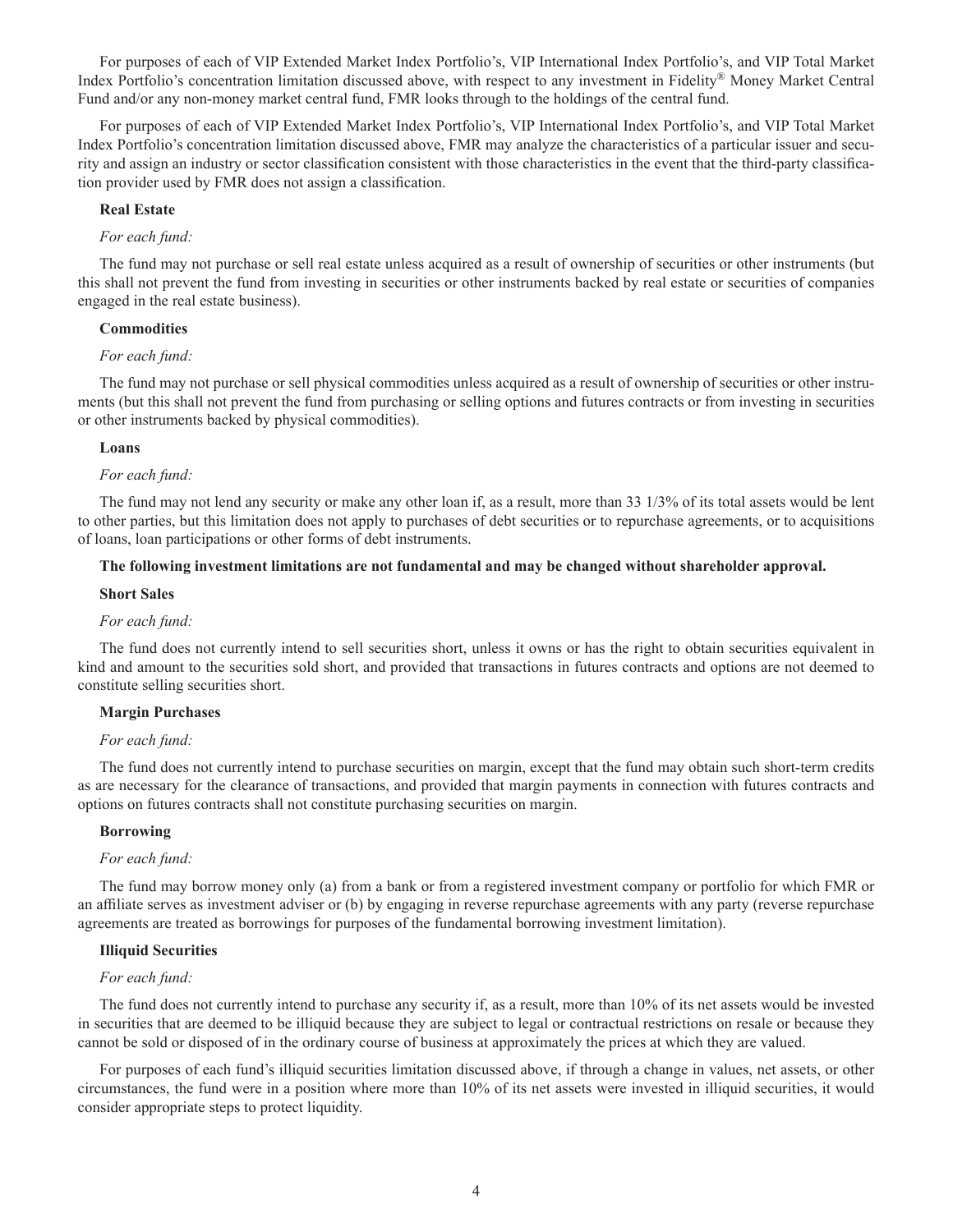#### **Loans**

#### *For each fund:*

The fund does not currently intend to lend assets other than securities to other parties, except by (a) lending money (up to 15% of the fund's net assets) to a registered investment company or portfolio for which FMR or an affiliate serves as investment adviser or (b) assuming any unfunded commitments in connection with the acquisition of loans, loan participations, or other forms of debt instruments. (This limitation does not apply to purchases of debt securities, to repurchase agreements, or to acquisitions of loans, loan participations or other forms of debt instruments.)

In addition to each fund's fundamental and non-fundamental investment limitations discussed above:

In order to qualify as a "regulated investment company" under Subchapter M of the Internal Revenue Code of 1986, as amended, each fund currently intends to comply with certain diversification limits imposed by Subchapter M.

Pursuant to certain state insurance regulations, any repurchase agreements or foreign repurchase agreements a fund enters into will be secured by collateral consisting of liquid assets having a market value of not less than 102% of the cash or assets transferred to the other party.

For a fund's policies and limitations on futures and options transactions, see "Investment Policies and Limitations – Futures, Options, and Swaps."

The following pages contain more detailed information about types of instruments in which a fund may invest, techniques a fund's adviser (or a sub-adviser) may employ in pursuit of the fund's investment objective, and a summary of related risks. A fund's adviser (or a sub-adviser) may not buy all of these instruments or use all of these techniques unless it believes that doing so will help the fund achieve its goal. However, a fund's adviser (or a sub-adviser) is not required to buy any particular instrument or use any particular technique even if to do so might benefit the fund.

On the following pages in this section titled "Investment Policies and Limitations," and except as otherwise indicated, references to "an adviser" or "the adviser" may relate to a fund's adviser or a sub-adviser, as applicable.

**Affiliated Bank Transactions.** A Fidelity® fund may engage in transactions with financial institutions that are, or may be considered to be, "affiliated persons" of the fund under the 1940 Act. These transactions may involve repurchase agreements with custodian banks; short-term obligations of, and repurchase agreements with, the 50 largest U.S. banks (measured by deposits); municipal securities; U.S. Government securities with affiliated financial institutions that are primary dealers in these securities; short-term currency transactions; and short-term borrowings. In accordance with exemptive orders issued by the Securities and Exchange Commission (SEC), the Board of Trustees has established and periodically reviews procedures applicable to transactions involving affiliated financial institutions.

**Borrowing.** If a fund borrows money, its share price may be subject to greater fluctuation until the borrowing is paid off. If a fund makes additional investments while borrowings are outstanding, this may be considered a form of leverage.

**Cash Management.** A fund may hold uninvested cash or may invest it in cash equivalents such as money market securities, repurchase agreements, or shares of short-term bond or money market funds, including (for Fidelity® funds and other advisory clients only) shares of Fidelity<sup>®</sup> central funds. Generally, these securities offer less potential for gains than other types of securities.

**Central Funds** are special types of investment vehicles created by Fidelity for use by the Fidelity® funds and other advisory clients. Central funds are used to invest in particular security types or investment disciplines, or for cash management. Central funds incur certain costs related to their investment activity (such as custodial fees and expenses), but do not pay additional management fees. The investment results of the portions of a Fidelity® fund's assets invested in the central funds will be based upon the investment results of those funds.

**Commodity Futures Trading Commission (CFTC) Notice of Exclusion.** The Adviser, on behalf of the Fidelity® funds to which this SAI relates, has filed with the National Futures Association a notice claiming an exclusion from the definition of the term "commodity pool operator" (CPO) under the Commodity Exchange Act, as amended, and the rules of the CFTC promulgated thereunder, with respect to each fund's operation. Accordingly, neither a fund nor its adviser is subject to registration or regulation as a commodity pool or a CPO. However, the CFTC has adopted certain rule amendments that significantly affect the continued availability of this exclusion, and may subject advisers to funds to regulation by the CFTC. As of the date of this SAI, the adviser does not expect to register as a CPO of the funds. However, there is no certainty that a fund or its adviser will be able to rely on an exclusion in the future as the fund's investments change over time. A fund may determine not to use investment strategies that trigger additional CFTC regulation or may determine to operate subject to CFTC regulation, if applicable. If a fund or its adviser operates subject to CFTC regulation, it may incur additional expenses.

**Common Stock** represents an equity or ownership interest in an issuer. In the event an issuer is liquidated or declares bankruptcy, the claims of owners of bonds and preferred stock take precedence over the claims of those who own common stock, although related proceedings can take time to resolve and results can be unpredictable. For purposes of a Fidelity® fund's policies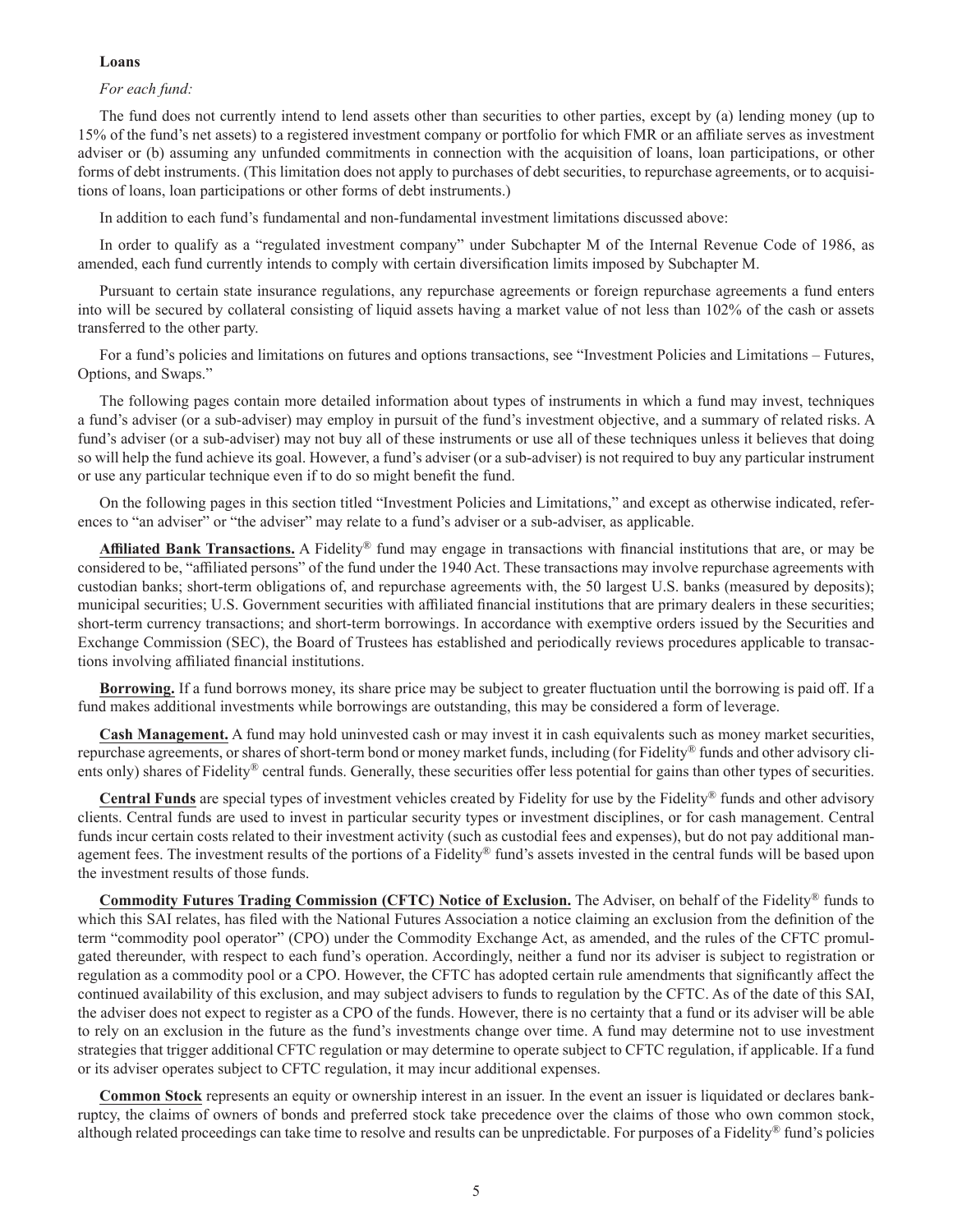related to investment in common stock Fidelity considers depositary receipts evidencing ownership of common stock to be common stock.

**Convertible Securities** are bonds, debentures, notes, or other securities that may be converted or exchanged (by the holder or by the issuer) into shares of the underlying common stock (or cash or securities of equivalent value) at a stated exchange ratio. A convertible security may also be called for redemption or conversion by the issuer after a particular date and under certain circumstances (including a specified price) established upon issue. If a convertible security held by a fund is called for redemption or conversion, the fund could be required to tender it for redemption, convert it into the underlying common stock, or sell it to a third party.

Convertible securities generally have less potential for gain or loss than common stocks. Convertible securities generally provide yields higher than the underlying common stocks, but generally lower than comparable non-convertible securities. Because of this higher yield, convertible securities generally sell at prices above their "conversion value," which is the current market value of the stock to be received upon conversion. The difference between this conversion value and the price of convertible securities will vary over time depending on changes in the value of the underlying common stocks and interest rates. When the underlying common stocks decline in value, convertible securities will tend not to decline to the same extent because of the interest or dividend payments and the repayment of principal at maturity for certain types of convertible securities. However, securities that are convertible other than at the option of the holder generally do not limit the potential for loss to the same extent as securities convertible at the option of the holder. When the underlying common stocks rise in value, the value of convertible securities may also be expected to increase. At the same time, however, the difference between the market value of convertible securities and their conversion value will narrow, which means that the value of convertible securities will generally not increase to the same extent as the value of the underlying common stocks. Because convertible securities may also be interest-rate sensitive, their value may increase as interest rates fall and decrease as interest rates rise. Convertible securities are also subject to credit risk, and are often lower-quality securities.

**Debt Securities** are used by issuers to borrow money. The issuer usually pays a fixed, variable, or floating rate of interest, and must repay the amount borrowed, usually at the maturity of the security. Some debt securities, such as zero coupon bonds, do not pay interest but are sold at a deep discount from their face values. Debt securities include corporate bonds, government securities, repurchase agreements, and mortgage and other asset-backed securities.

**Disruption to Financial Markets and Related Government Intervention.** Economic downturns can trigger various economic, legal, budgetary, tax, and regulatory reforms across the globe. Instability in the financial markets in the wake of events such as the 2008 economic downturn led the U.S. Government and other governments to take a number of then-unprecedented actions designed to support certain financial institutions and segments of the financial markets that experienced extreme volatility, and in some cases, a lack of liquidity. Federal, state, local, foreign, and other governments, their regulatory agencies, or selfregulatory organizations may take actions that affect the regulation of the instruments in which a fund invests, or the issuers of such instruments, in ways that are unforeseeable. Reforms may also change the way in which a fund is regulated and could limit or preclude a fund's ability to achieve its investment objective or engage in certain strategies. Also, while reforms generally are intended to strengthen markets, systems, and public finances, they could affect fund expenses and the value of fund investments in unpredictable ways.

Similarly, widespread disease including pandemics and epidemics, and natural or environmental disasters, such as earthquakes, droughts, fires, floods, hurricanes, tsunamis and climate-related phenomena generally, have been and can be highly disruptive to economies and markets, adversely impacting individual companies, sectors, industries, markets, currencies, interest and inflation rates, credit ratings, investor sentiment, and other factors affecting the value of a fund's investments. Economies and financial markets throughout the world have become increasingly interconnected, which increases the likelihood that events or conditions in one region or country will adversely affect markets or issuers in other regions or countries, including the United States. Additionally, market disruptions may result in increased market volatility; regulatory trading halts; closure of domestic or foreign exchanges, markets, or governments; or market participants operating pursuant to business continuity plans for indeterminate periods of time. Further, market disruptions can (i) prevent a fund from executing advantageous investment decisions in a timely manner, (ii) negatively impact a fund's ability to achieve its investment objective, and (iii) may exacerbate the risks discussed elsewhere in a fund's registration statement, including political, social, and economic risks.

The value of a fund's portfolio is also generally subject to the risk of future local, national, or global economic or natural disturbances based on unknown weaknesses in the markets in which a fund invests. In the event of such a disturbance, the issuers of securities held by a fund may experience significant declines in the value of their assets and even cease operations, or may receive government assistance accompanied by increased restrictions on their business operations or other government intervention. In addition, it remains uncertain that the U.S. Government or foreign governments will intervene in response to current or future market disturbances and the effect of any such future intervention cannot be predicted.

**Exchange Traded Funds (ETFs)** are shares of other investment companies, commodity pools, or other entities that are traded on an exchange. Typically, assets underlying the ETF shares are stocks, though they may also be commodities or other instruments. An ETF may seek to replicate the performance of a specific index or may be actively managed.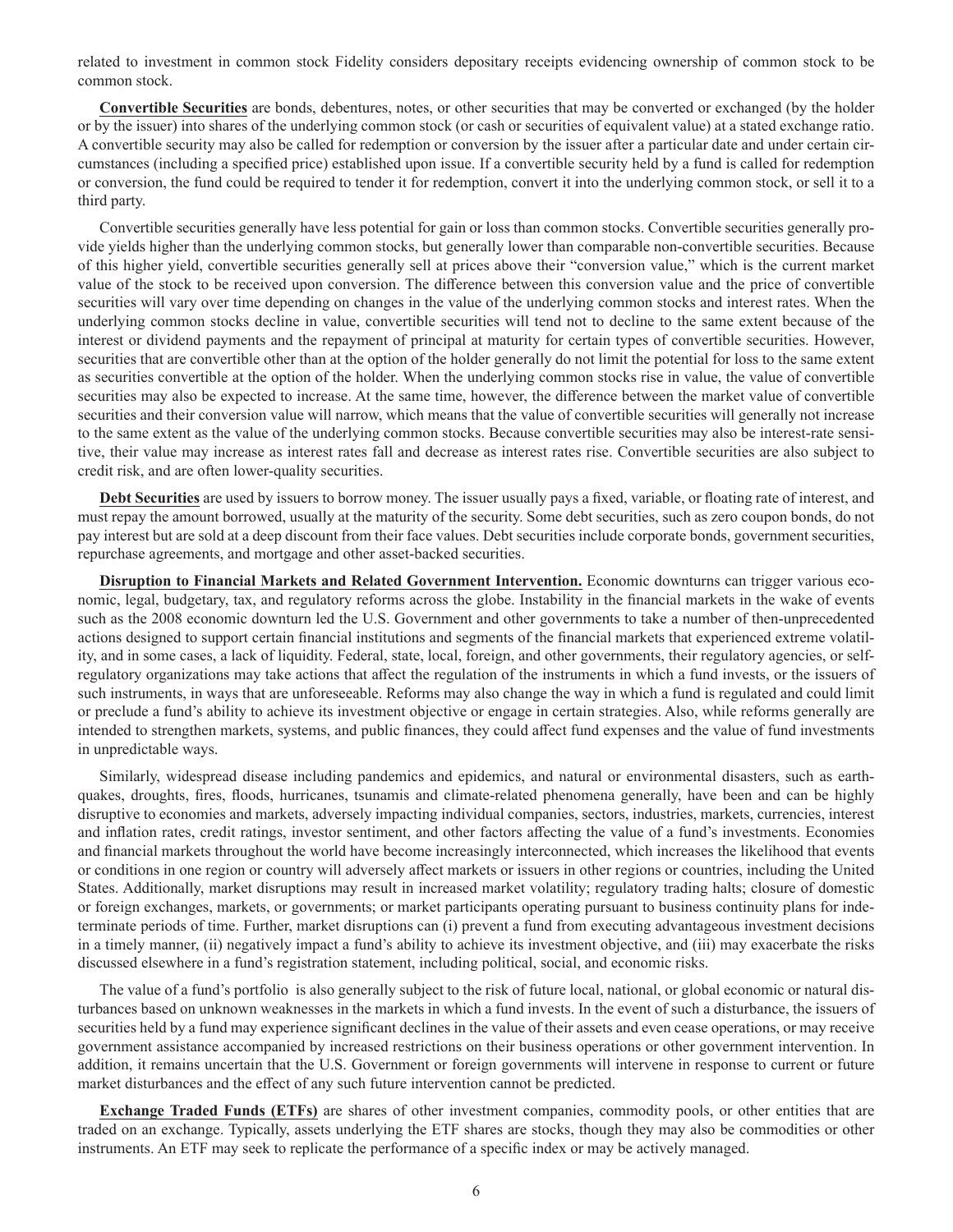Typically, shares of an ETF that tracks an index are expected to increase in value as the value of the underlying benchmark increases. However, in the case of inverse ETFs (also called "short ETFs" or "bear ETFs"), ETF shares are expected to increase in value as the value of the underlying benchmark decreases. Inverse ETFs seek to deliver the opposite of the performance of the benchmark they track and are often marketed as a way for investors to profit from, or at least hedge their exposure to, downward moving markets. Investments in inverse ETFs are similar to holding short positions in the underlying benchmark.

ETF shares are redeemable only in large blocks of shares often called "creation units" by persons other than a fund, and are redeemed principally in-kind at each day's next calculated net asset value per share (NAV). ETFs typically incur fees that are separate from those fees incurred directly by a fund. A fund's purchase of ETFs results in the layering of expenses, such that the fund would indirectly bear a proportionate share of any ETF's operating expenses. Further, while traditional investment companies are continuously offered at NAV, ETFs are traded in the secondary market (*e.g.,* on a stock exchange) on an intra-day basis at prices that may be above or below the value of their underlying portfolios.

Some of the risks of investing in an ETF that tracks an index are similar to those of investing in an indexed mutual fund, including tracking error risk (the risk of errors in matching the ETF's underlying assets to the index or other benchmark); and the risk that because an ETF that tracks an index is not actively managed, it cannot sell stocks or other assets as long as they are represented in the index or other benchmark. Other ETF risks include the risk that ETFs may trade in the secondary market at a discount from their NAV and the risk that the ETFs may not be liquid. ETFs also may be leveraged. Leveraged ETFs seek to deliver multiples of the performance of the index or other benchmark they track and use derivatives in an effort to amplify the returns (or decline, in the case of inverse ETFs) of the underlying index or benchmark. While leveraged ETFs may offer the potential for greater return, the potential for loss and the speed at which losses can be realized also are greater. Most leveraged and inverse ETFs "reset" daily, meaning they are designed to achieve their stated objectives on a daily basis. Leveraged and inverse ETFs can deviate substantially from the performance of their underlying benchmark over longer periods of time, particularly in volatile periods.

**Exchange Traded Notes (ETNs)** are a type of senior, unsecured, unsubordinated debt security issued by financial institutions that combines aspects of both bonds and ETFs. An ETN's returns are based on the performance of a market index or other reference asset minus fees and expenses. Similar to ETFs, ETNs are listed on an exchange and traded in the secondary market. However, unlike an ETF, an ETN can be held until the ETN's maturity, at which time the issuer will pay a return linked to the performance of the market index or other reference asset to which the ETN is linked minus certain fees. Unlike regular bonds, ETNs typically do not make periodic interest payments and principal typically is not protected.

ETNs also incur certain expenses not incurred by their applicable index. The market value of an ETN is determined by supply and demand, the current performance of the index or other reference asset, and the credit rating of the ETN issuer. The market value of ETN shares may differ from their intraday indicative value. The value of an ETN may also change due to a change in the issuer's credit rating. As a result, there may be times when an ETN's share trades at a premium or discount to its NAV. Some ETNs that use leverage in an effort to amplify the returns of an underlying index or other reference asset can, at times, be relatively illiquid and, thus, they may be difficult to purchase or sell at a fair price. Leveraged ETNs may offer the potential for greater return, but the potential for loss and speed at which losses can be realized also are greater.

**Exposure to Foreign and Emerging Markets.** Foreign securities, foreign currencies, and securities issued by U.S. entities with substantial foreign operations may involve significant risks in addition to the risks inherent in U.S. investments.

Foreign investments involve risks relating to local political, economic, regulatory, or social instability, military action or unrest, or adverse diplomatic developments, and may be affected by actions of foreign governments adverse to the interests of U.S. investors. Such actions may include expropriation or nationalization of assets, confiscatory taxation, restrictions on U.S. investment or on the ability to repatriate assets or convert currency into U.S. dollars, or other government intervention. From time to time, a fund's adviser and/or its affiliates may determine that, as a result of regulatory requirements that may apply to the adviser and/or its affiliates due to investments in a particular country, investments in the securities of issuers domiciled or listed on trading markets in that country above certain thresholds (which may apply at the account level or in the aggregate across all accounts managed by the adviser and its affiliates) may be impractical or undesirable. In such instances, the adviser may limit or exclude investment in a particular issuer, and investment flexibility may be restricted. There is no assurance that a fund's adviser will be able to anticipate these potential events or counter their effects. In addition, the value of securities denominated in foreign currencies and of dividends and interest paid with respect to such securities will fluctuate based on the relative strength of the U.S. dollar.

It is anticipated that in most cases the best available market for foreign securities will be on an exchange or in over-thecounter (OTC) markets located outside of the United States. Foreign stock markets, while growing in volume and sophistication, are generally not as developed as those in the United States, and securities of some foreign issuers may be less liquid and more volatile than securities of comparable U.S. issuers. Foreign security trading, settlement and custodial practices (including those involving securities settlement where fund assets may be released prior to receipt of payment) are often less developed than those in U.S. markets, and may result in increased investment or valuation risk or substantial delays in the event of a failed trade or the insolvency of, or breach of duty by, a foreign broker-dealer, securities depository, or foreign subcustodian. In addition, the costs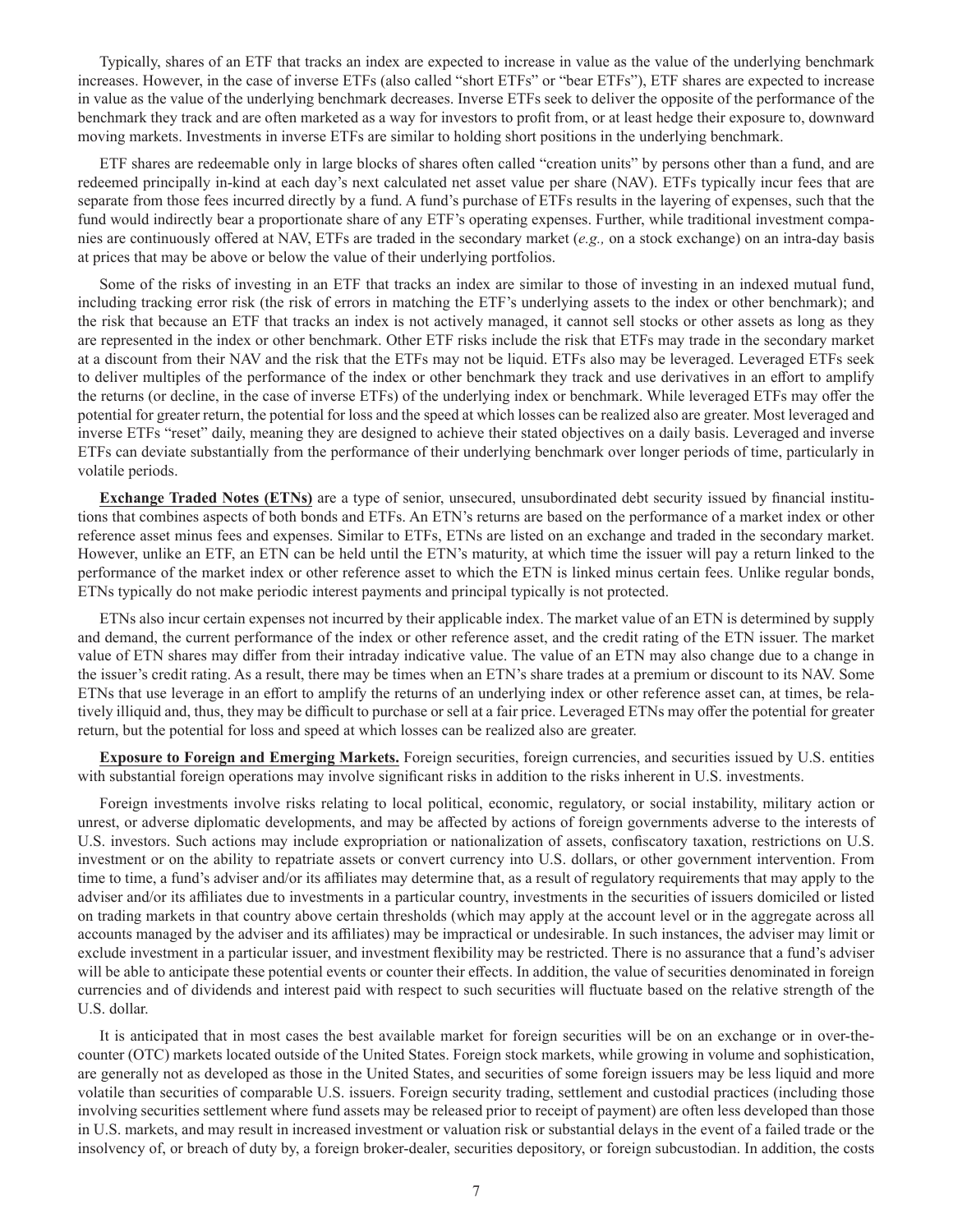associated with foreign investments, including withholding taxes, brokerage commissions, and custodial costs, are generally higher than with U.S. investments.

Foreign markets may offer less protection to investors than U.S. markets. Foreign issuers are generally not bound by uniform accounting, auditing, and financial reporting requirements and standards of practice comparable to those applicable to U.S. issuers. Adequate public information on foreign issuers may not be available, and it may be difficult to secure dividends and information regarding corporate actions on a timely basis. In general, there is less overall governmental supervision and regulation of securities exchanges, brokers, and listed companies than in the United States. OTC markets tend to be less regulated than stock exchange markets and, in certain countries, may be totally unregulated. Regulatory enforcement may be influenced by economic or political concerns, and investors may have difficulty enforcing their legal rights in foreign countries.

Some foreign securities impose restrictions on transfer within the United States or to U.S. persons. Although securities subject to such transfer restrictions may be marketable abroad, they may be less liquid than foreign securities of the same class that are not subject to such restrictions.

American Depositary Receipts (ADRs) as well as other "hybrid" forms of ADRs, including European Depositary Receipts (EDRs) and Global Depositary Receipts (GDRs), are certificates evidencing ownership of shares of a foreign issuer. These certificates are issued by depository banks and generally trade on an established market in the United States or elsewhere. The underlying shares are held in trust by a custodian bank or similar financial institution in the issuer's home country. The depository bank may not have physical custody of the underlying securities at all times and may charge fees for various services, including forwarding dividends and interest and corporate actions. ADRs are alternatives to directly purchasing the underlying foreign securities in their national markets and currencies. However, ADRs continue to be subject to many of the risks associated with investing directly in foreign securities. These risks include foreign exchange risk as well as the political and economic risks of the underlying issuer's country.

The risks of foreign investing may be magnified for investments in emerging markets. Security prices in emerging markets can be significantly more volatile than those in more developed markets, reflecting the greater uncertainties of investing in less established markets and economies. In particular, countries with emerging markets may have relatively unstable governments, may present the risks of nationalization of businesses, restrictions on foreign ownership and prohibitions on the repatriation of assets, and may have less protection of property rights than more developed countries. The economies of countries with emerging markets may be based on only a few industries, may be highly vulnerable to changes in local or global trade conditions, and may suffer from extreme and volatile debt burdens or inflation rates. Local securities markets may trade a small number of securities and may be unable to respond effectively to increases in trading volume, potentially making prompt liquidation of holdings difficult or impossible at times.

**Foreign Currency Transactions.** A fund may conduct foreign currency transactions on a spot (*i.e.,* cash) or forward basis (*i.e.,* by entering into forward contracts to purchase or sell foreign currencies). Although foreign exchange dealers generally do not charge a fee for such conversions, they do realize a profit based on the difference between the prices at which they are buying and selling various currencies. Thus, a dealer may offer to sell a foreign currency at one rate, while offering a lesser rate of exchange should the counterparty desire to resell that currency to the dealer. Forward contracts are customized transactions that require a specific amount of a currency to be delivered at a specific exchange rate on a specific date or range of dates in the future. Forward contracts are generally traded in an interbank market directly between currency traders (usually large commercial banks) and their customers. The parties to a forward contract may agree to offset or terminate the contract before its maturity, or may hold the contract to maturity and complete the contemplated currency exchange.

The following discussion summarizes the principal currency management strategies involving forward contracts that could be used by a fund. A fund may also use swap agreements, indexed securities, and options and futures contracts relating to foreign currencies for the same purposes. Forward contracts not calling for physical delivery of the underlying instrument will be settled through payments in U.S. dollars rather than through delivery of the underlying currency. All of these instruments and transactions are subject to the risk that the counterparty will default.

A "settlement hedge" or "transaction hedge" is designed to protect a fund against an adverse change in foreign currency values between the date a security denominated in a foreign currency is purchased or sold and the date on which payment is made or received. Entering into a forward contract for the purchase or sale of the amount of foreign currency involved in an underlying security transaction for a fixed amount of U.S. dollars "locks in" the U.S. dollar price of the security. Forward contracts to purchase or sell a foreign currency may also be used to protect a fund in anticipation of future purchases or sales of securities denominated in foreign currency, even if the specific investments have not yet been selected.

A fund may also use forward contracts to hedge against a decline in the value of existing investments denominated in a foreign currency. For example, if a fund owned securities denominated in pounds sterling, it could enter into a forward contract to sell pounds sterling in return for U.S. dollars to hedge against possible declines in the pound's value. Such a hedge, sometimes referred to as a "position hedge," would tend to offset both positive and negative currency fluctuations, but would not offset changes in security values caused by other factors. A fund could also attempt to hedge the position by selling another currency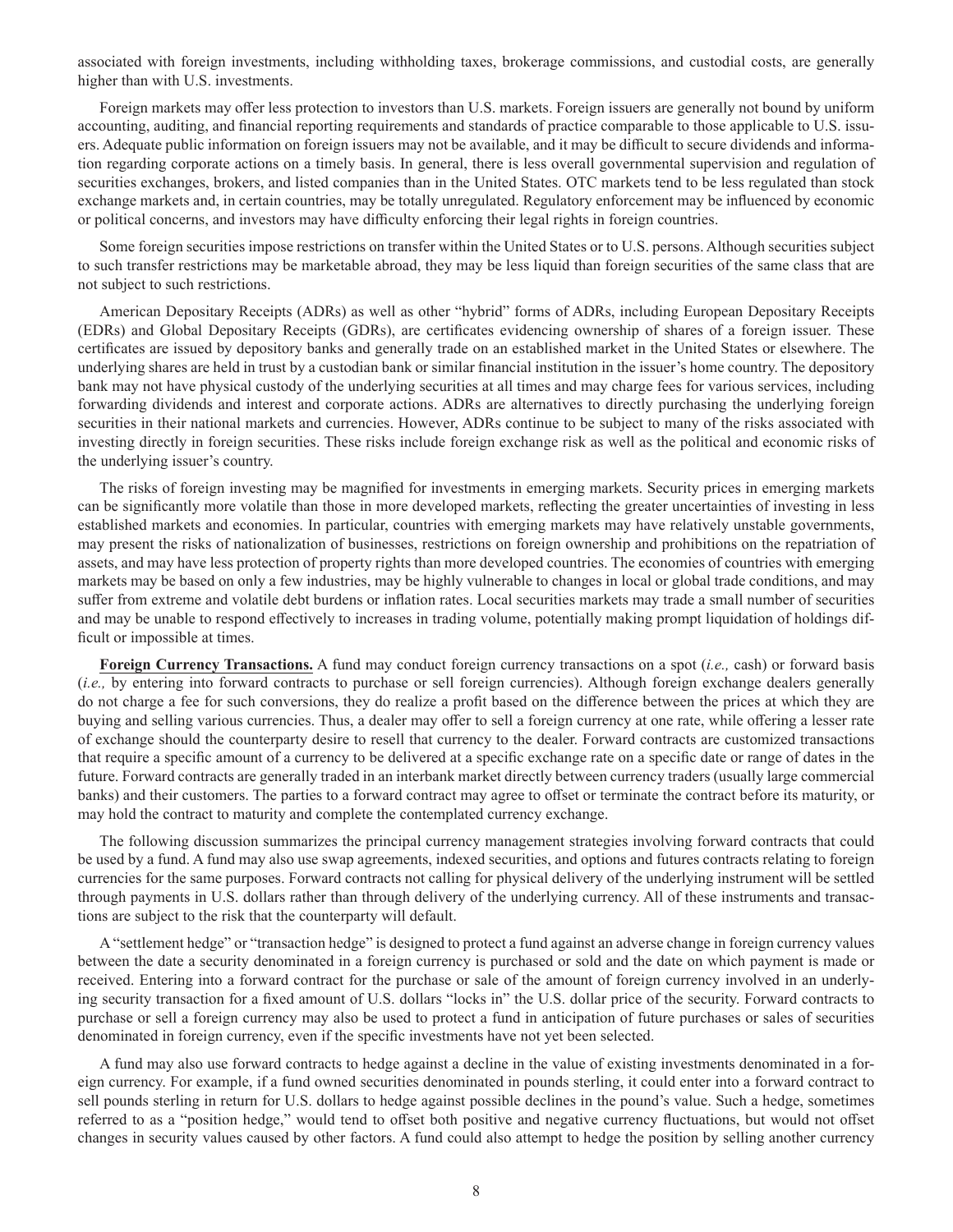expected to perform similarly to the pound sterling. This type of hedge, sometimes referred to as a "proxy hedge," could offer advantages in terms of cost, yield, or efficiency, but generally would not hedge currency exposure as effectively as a direct hedge into U.S. dollars. Proxy hedges may result in losses if the currency used to hedge does not perform similarly to the currency in which the hedged securities are denominated.

A fund may enter into forward contracts to shift its investment exposure from one currency into another. This may include shifting exposure from U.S. dollars to a foreign currency, or from one foreign currency to another foreign currency. This type of strategy, sometimes known as a "cross-hedge," will tend to reduce or eliminate exposure to the currency that is sold, and increase exposure to the currency that is purchased, much as if a fund had sold a security denominated in one currency and purchased an equivalent security denominated in another. A fund may cross-hedge its U.S. dollar exposure in order to achieve a representative weighted mix of the major currencies in its benchmark index and/or to cover an underweight country or region exposure in its portfolio. Cross-hedges protect against losses resulting from a decline in the hedged currency, but will cause a fund to assume the risk of fluctuations in the value of the currency it purchases.

Successful use of currency management strategies will depend on an adviser's skill in analyzing currency values. Currency management strategies may substantially change a fund's investment exposure to changes in currency exchange rates and could result in losses to a fund if currencies do not perform as an adviser anticipates. For example, if a currency's value rose at a time when a fund had hedged its position by selling that currency in exchange for dollars, the fund would not participate in the currency's appreciation. If a fund hedges currency exposure through proxy hedges, the fund could realize currency losses from both the hedge and the security position if the two currencies do not move in tandem. Similarly, if a fund increases its exposure to a foreign currency and that currency's value declines, the fund will realize a loss. Foreign currency transactions involve the risk that anticipated currency movements will not be accurately predicted and that a fund's hedging strategies will be ineffective. Moreover, it is impossible to precisely forecast the market value of portfolio securities at the expiration of a foreign currency forward contract. Accordingly, a fund may be required to buy or sell additional currency on the spot market (and bear the expenses of such transaction), if an adviser's predictions regarding the movement of foreign currency or securities markets prove inaccurate.

A fund may be required to limit its hedging transactions in foreign currency forwards, futures, and options in order to maintain its classification as a "regulated investment company" under the Internal Revenue Code (Code). Hedging transactions could result in the application of the mark-to-market provisions of the Code, which may cause an increase (or decrease) in the amount of taxable dividends paid by a fund and could affect whether dividends paid by a fund are classified as capital gains or ordinary income. A fund will cover its exposure to foreign currency transactions with liquid assets in compliance with applicable requirements. There is no assurance that an adviser's use of currency management strategies will be advantageous to a fund or that it will employ currency management strategies at appropriate times.

**Options and Futures Relating to Foreign Currencies.** Currency futures contracts are similar to forward currency exchange contracts, except that they are traded on exchanges (and have margin requirements) and are standardized as to contract size and delivery date. Most currency futures contracts call for payment or delivery in U.S. dollars. The underlying instrument of a currency option may be a foreign currency, which generally is purchased or delivered in exchange for U.S. dollars, or may be a futures contract. The purchaser of a currency call obtains the right to purchase the underlying currency, and the purchaser of a currency put obtains the right to sell the underlying currency.

The uses and risks of currency options and futures are similar to options and futures relating to securities or indexes, as discussed below. A fund may purchase and sell currency futures and may purchase and write currency options to increase or decrease its exposure to different foreign currencies. Currency options may also be purchased or written in conjunction with each other or with currency futures or forward contracts. Currency futures and options values can be expected to correlate with exchange rates, but may not reflect other factors that affect the value of a fund's investments. A currency hedge, for example, should protect a Yen-denominated security from a decline in the Yen, but will not protect a fund against a price decline resulting from deterioration in the issuer's creditworthiness. Because the value of a fund's foreign-denominated investments changes in response to many factors other than exchange rates, it may not be possible to match the amount of currency options and futures to the value of the fund's investments exactly over time.

Currency options traded on U.S. or other exchanges may be subject to position limits which may limit the ability of the fund to reduce foreign currency risk using such options.

**Foreign Repurchase Agreements.** Foreign repurchase agreements involve an agreement to purchase a foreign security and to sell that security back to the original seller at an agreed-upon price in either U.S. dollars or foreign currency. Unlike typical U.S. repurchase agreements, foreign repurchase agreements may not be fully collateralized at all times. The value of a security purchased by a fund may be more or less than the price at which the counterparty has agreed to repurchase the security. In the event of default by the counterparty, a fund may suffer a loss if the value of the security purchased is less than the agreed-upon repurchase price, or if the fund is unable to successfully assert a claim to the collateral under foreign laws. As a result, foreign repurchase agreements may involve higher credit risks than repurchase agreements in U.S. markets, as well as risks associated with currency fluctuations. In addition, as with other emerging market investments, repurchase agreements with counterparties located in emerging markets or relating to emerging markets may involve issuers or counterparties with lower credit ratings than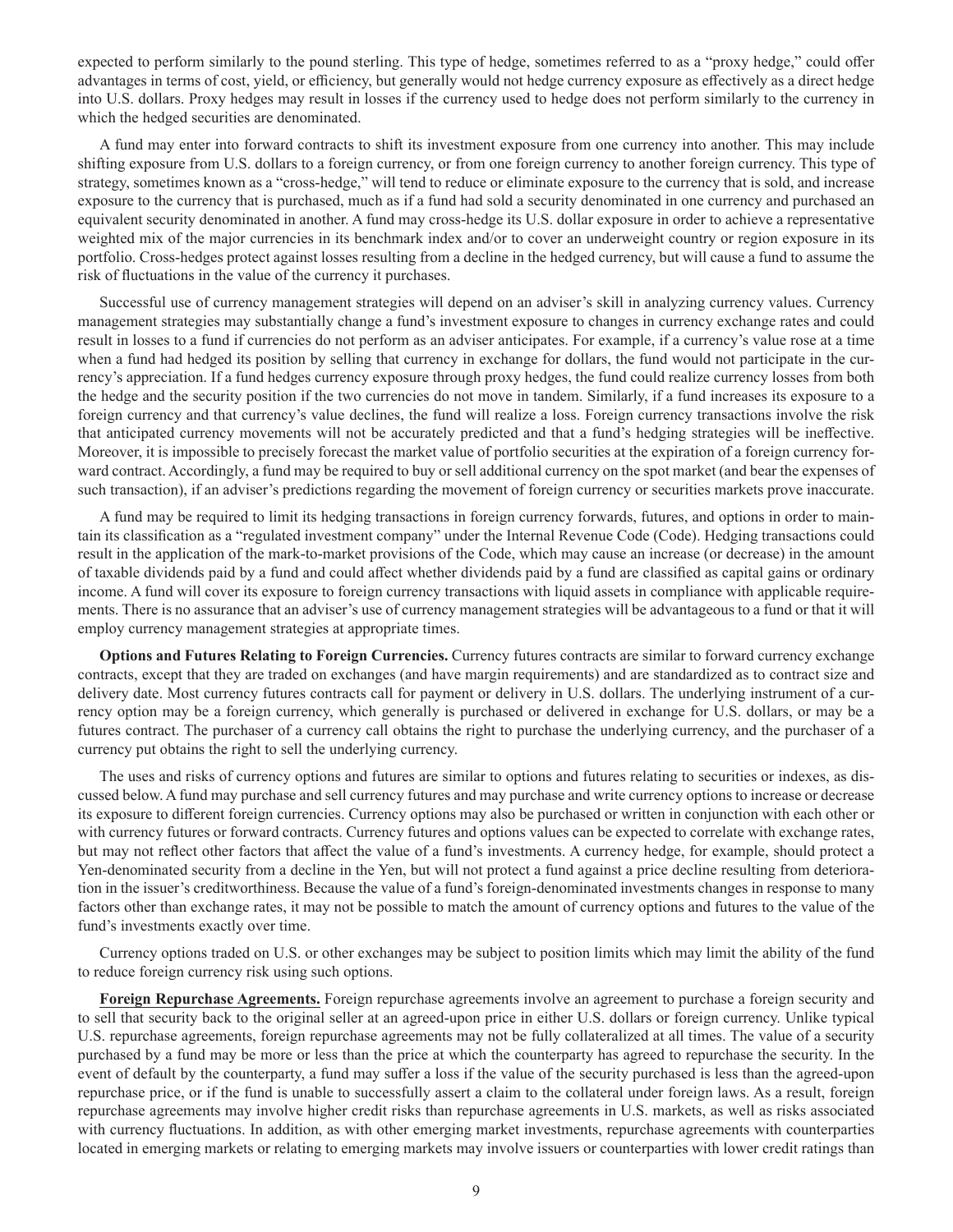typical U.S. repurchase agreements.

**Funds of Funds and Other Large Shareholders.** Certain Fidelity® funds and accounts (including funds of funds) invest in other funds ("underlying funds") and, as a result, may at times have substantial investments in one or more underlying funds.

An underlying fund may experience large redemptions or investments due to transactions in its shares by funds of funds, other large shareholders, or similarly managed accounts. While it is impossible to predict the overall effect of these transactions over time, there could be an adverse impact on an underlying fund's performance. In the event of such redemptions or investments, an underlying fund could be required to sell securities or to invest cash at a time when it may not otherwise desire to do so. Such transactions may increase an underlying fund's brokerage and/or other transaction costs and affect the liquidity of a fund's portfolio. In addition, when funds of funds or other investors own a substantial portion of an underlying fund's shares, a large redemption by such an investor could cause actual expenses to increase, or could result in the underlying fund's current expenses being allocated over a smaller asset base, leading to an increase in the underlying fund's expense ratio. Redemptions of underlying fund shares could also accelerate the realization of taxable capital gains in the fund if sales of securities result in capital gains. The impact of these transactions is likely to be greater when a fund of funds or other significant investor purchases, redeems, or owns a substantial portion of the underlying fund's shares.

When possible, Fidelity will consider how to minimize these potential adverse effects, and may take such actions as it deems appropriate to address potential adverse effects, including redemption of shares in-kind rather than in cash or carrying out the transactions over a period of time, although there can be no assurance that such actions will be successful. A high volume of redemption requests can impact an underlying fund the same way as the transactions of a single shareholder with substantial investments. As an additional safeguard, Fidelity® fund of funds may manage the placement of their redemption requests in a manner designed to minimize the impact of such requests on the day-to-day operations of the underlying funds in which they invest. This may involve, for example, redeeming its shares of an underlying fund gradually over time or through use of a transition account.

**Funds' Rights as Investors.** Fidelity® funds do not intend to direct or administer the day-to-day operations of any company. A fund may, however, exercise its rights as a shareholder or lender and may communicate its views on important matters of policy to a company's management, board of directors, and shareholders, and holders of a company's other securities when such matters could have a significant effect on the value of the fund's investment in the company. The activities in which a fund may engage, either individually or in conjunction with others, may include, among others, supporting or opposing proposed changes in a company's corporate structure or business activities; seeking changes in a company's directors or management; seeking changes in a company's direction or policies; seeking the sale or reorganization of the company or a portion of its assets; supporting or opposing third-party takeover efforts; supporting the filing of a bankruptcy petition; or foreclosing on collateral securing a security. This area of corporate activity is increasingly prone to litigation and it is possible that a fund could be involved in lawsuits related to such activities. Such activities will be monitored with a view to mitigating, to the extent possible, the risk of litigation against a fund and the risk of actual liability if a fund is involved in litigation. No guarantee can be made, however, that litigation against a fund will not be undertaken or liabilities incurred. A fund's proxy voting guidelines are included in its SAI.

**Futures, Options, and Swaps.** The success of any strategy involving futures, options, and swaps depends on an adviser's analysis of many economic and mathematical factors and a fund's return may be higher if it never invested in such instruments. Additionally, some of the contracts discussed below are new instruments without a trading history and there can be no assurance that a market for the instruments will continue to exist. Government legislation or regulation could affect the use of such instruments and could limit a fund's ability to pursue its investment strategies. If a fund invests a significant portion of its assets in derivatives, its investment exposure could far exceed the value of its portfolio securities and its investment performance could be primarily dependent upon securities it does not own.

Each fund will not: (a) sell futures contracts, purchase put options, or write call options if, as a result, more than 25% of the fund's total assets would be hedged with futures and options under normal conditions; (b) purchase futures contracts or write put options if, as a result, the fund's total obligations upon settlement or exercise of purchased futures contracts and written put options would exceed 25% of its total assets under normal conditions; or (c) purchase call options if, as a result, the current value of option premiums for call options purchased by the fund would exceed 5% of the fund's total assets. These limitations do not apply to options attached to or acquired or traded together with their underlying securities, and do not apply to structured notes.

The policies and limitations regarding the funds' investments in futures contracts, options, and swaps may be changed as regulatory agencies permit.

The requirements for qualification as a regulated investment company may limit the extent to which a fund may enter into futures, options on futures, and forward contracts.

**Futures Contracts.** In purchasing a futures contract, the buyer agrees to purchase a specified underlying instrument at a specified future date. In selling a futures contract, the seller agrees to sell a specified underlying instrument at a specified date. Futures contracts are standardized, exchange-traded contracts and the price at which the purchase and sale will take place is fixed when the buyer and seller enter into the contract. Some currently available futures contracts are based on specific securities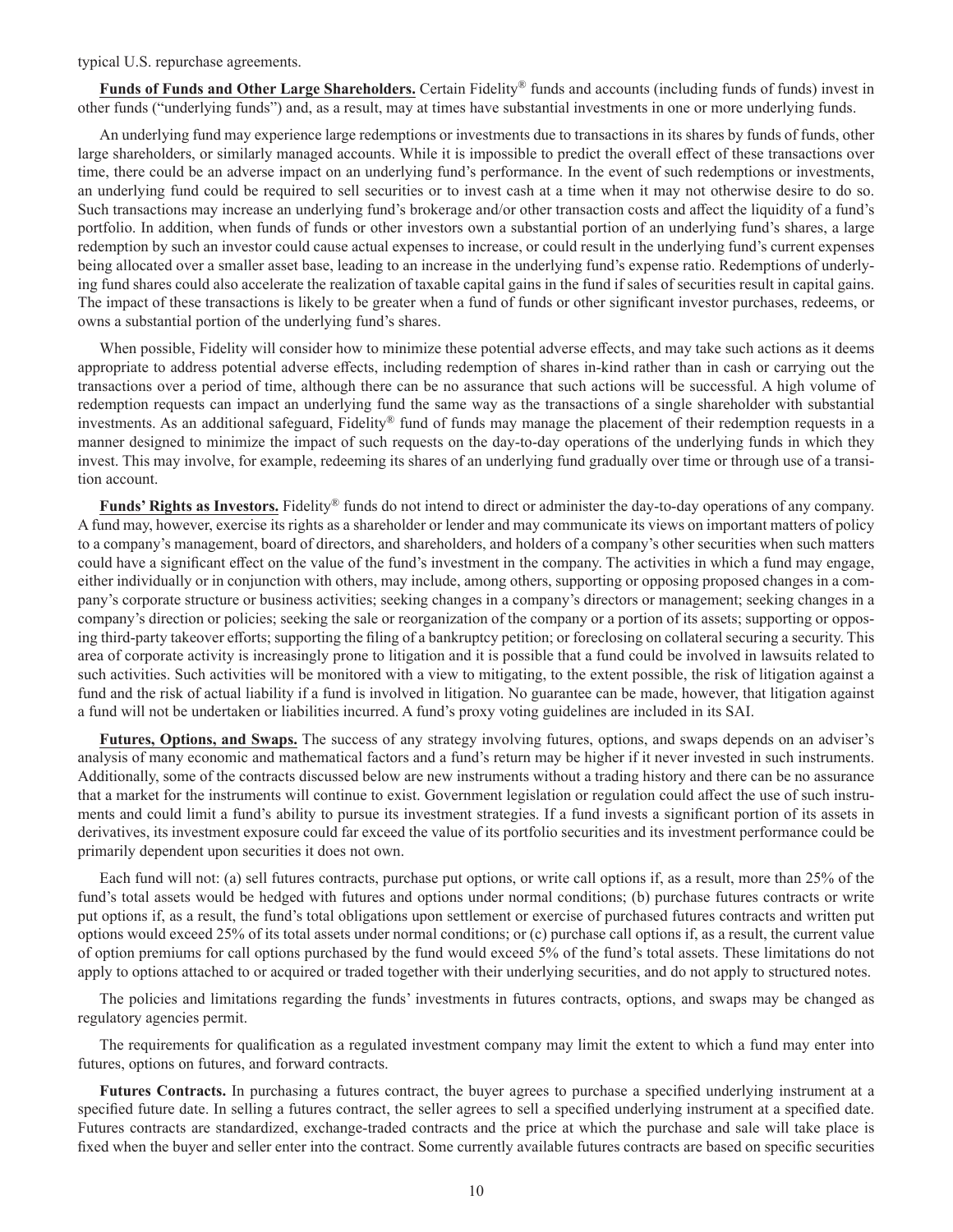or baskets of securities, some are based on commodities or commodities indexes (for funds that seek commodities exposure), and some are based on indexes of securities prices (including foreign indexes for funds that seek foreign exposure). Futures on indexes and futures not calling for physical delivery of the underlying instrument will be settled through cash payments rather than through delivery of the underlying instrument. Futures can be held until their delivery dates, or can be closed out by offsetting purchases or sales of futures contracts before then if a liquid market is available. A fund may realize a gain or loss by closing out its futures contracts.

The value of a futures contract tends to increase and decrease in tandem with the value of its underlying instrument. Therefore, purchasing futures contracts will tend to increase a fund's exposure to positive and negative price fluctuations in the underlying instrument, much as if it had purchased the underlying instrument directly. When a fund sells a futures contract, by contrast, the value of its futures position will tend to move in a direction contrary to the market for the underlying instrument. Selling futures contracts, therefore, will tend to offset both positive and negative market price changes, much as if the underlying instrument had been sold.

The purchaser or seller of a futures contract or an option for a futures contract is not required to deliver or pay for the underlying instrument or the final cash settlement price, as applicable, unless the contract is held until the delivery date. However, both the purchaser and seller are required to deposit "initial margin" with a futures broker, known as a futures commission merchant, when the contract is entered into. If the value of either party's position declines, that party will be required to make additional "variation margin" payments to settle the change in value on a daily basis. This process of "marking to market" will be reflected in the daily calculation of open positions computed in a fund's NAV. The party that has a gain is entitled to receive all or a portion of this amount. Initial and variation margin payments do not constitute purchasing securities on margin for purposes of a fund's investment limitations. Variation margin does not represent a borrowing or loan by a fund, but is instead a settlement between a fund and the futures commission merchant of the amount one would owe the other if the fund's contract expired. In the event of the bankruptcy or insolvency of a futures commission merchant that holds margin on behalf of a fund, the fund may be entitled to return of margin owed to it only in proportion to the amount received by the futures commission merchant's other customers, potentially resulting in losses to the fund. A fund is also required to segregate liquid assets equivalent to the fund's outstanding obligations under the contract in excess of the initial margin and variation margin, if any.

Although futures exchanges generally operate similarly in the United States and abroad, foreign futures exchanges may follow trading, settlement, and margin procedures that are different from those for U.S. exchanges. Futures contracts traded outside the United States may not involve a clearing mechanism or related guarantees and may involve greater risk of loss than U.S.-traded contracts, including potentially greater risk of losses due to insolvency of a futures broker, exchange member, or other party that may owe initial or variation margin to a fund. Because initial and variation margin payments may be measured in foreign currency, a futures contract traded outside the United States may also involve the risk of foreign currency fluctuation.

There is no assurance a liquid market will exist for any particular futures contract at any particular time. Exchanges may establish daily price fluctuation limits for futures contracts, and may halt trading if a contract's price moves upward or downward more than the limit in a given day. On volatile trading days when the price fluctuation limit is reached or a trading halt is imposed, it may be impossible to enter into new positions or close out existing positions. The daily limit governs only price movements during a particular trading day and therefore does not limit potential losses because the limit may work to prevent the liquidation of unfavorable positions. For example, futures prices have occasionally moved to the daily limit for several consecutive trading days with little or no trading, thereby preventing prompt liquidation of positions and subjecting some holders of futures contracts to substantial losses.

If the market for a contract is not liquid because of price fluctuation limits or other market conditions, it could prevent prompt liquidation of unfavorable positions, and potentially could require a fund to continue to hold a position until delivery or expiration regardless of changes in its value. As a result, a fund's access to other assets held to cover its futures positions could also be impaired. These risks may be heightened for commodity futures contracts, which have historically been subject to greater price volatility than exists for instruments such as stocks and bonds.

Because there are a limited number of types of exchange-traded futures contracts, it is likely that the standardized contracts available will not match a fund's current or anticipated investments exactly. A fund may invest in futures contracts based on securities with different issuers, maturities, or other characteristics from the securities in which the fund typically invests, which involves a risk that the futures position will not track the performance of the fund's other investments.

Futures prices can also diverge from the prices of their underlying instruments, even if the underlying instruments match a fund's investments well. Futures prices are affected by such factors as current and anticipated short-term interest rates, changes in volatility of the underlying instrument, and the time remaining until expiration of the contract, which may not affect security prices the same way. Imperfect correlation may also result from differing levels of demand in the futures markets and the securities markets, from structural differences in how futures and securities are traded, or from imposition of daily price fluctuation limits or trading halts. A fund may purchase or sell futures contracts with a greater or lesser value than the securities it wishes to hedge or intends to purchase in order to attempt to compensate for differences in volatility between the contract and the securities, although this may not be successful in all cases. If price changes in a fund's futures positions are poorly correlated with its other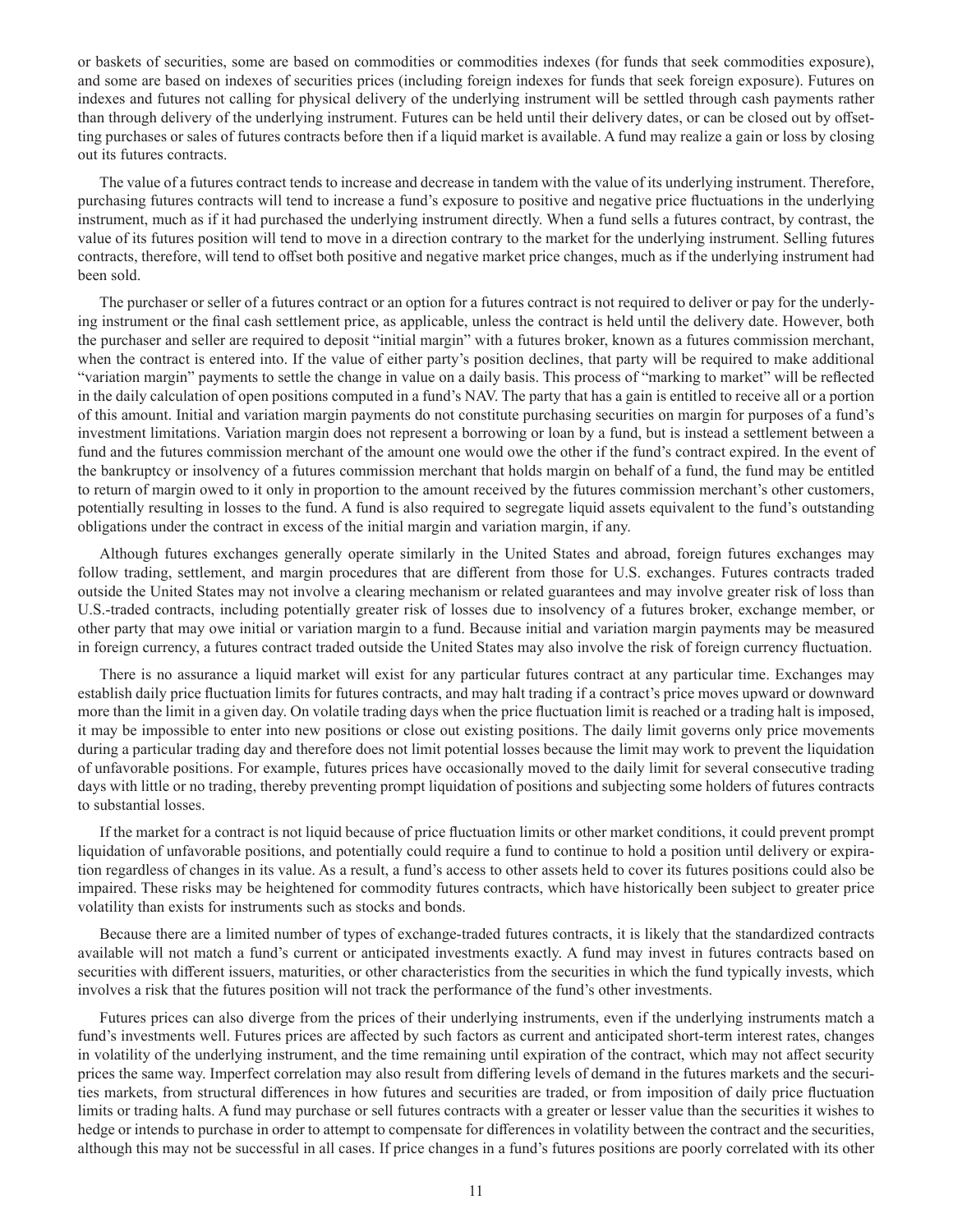investments, the positions may fail to produce anticipated gains or result in losses that are not offset by gains in other investments. In addition, the price of a commodity futures contract can reflect the storage costs associated with the purchase of the physical commodity.

Futures contracts on U.S. Government securities historically have reacted to an increase or decrease in interest rates in a manner similar to the manner in which the underlying U.S. Government securities reacted. To the extent, however, that a fund enters into such futures contracts, the value of these futures contracts will not vary in direct proportion to the value of the fund's holdings of U.S. Government securities. Thus, the anticipated spread between the price of the futures contract and the hedged security may be distorted due to differences in the nature of the markets. The spread also may be distorted by differences in initial and variation margin requirements, the liquidity of such markets and the participation of speculators in such markets.

**Options.** By purchasing a put option, the purchaser obtains the right (but not the obligation) to sell the option's underlying instrument at a fixed strike price. In return for this right, the purchaser pays the current market price for the option (known as the option premium). Options have various types of underlying instruments, including specific assets or securities, baskets of assets or securities, indexes of securities or commodities prices, and futures contracts (including commodity futures contracts). Options may be traded on an exchange or OTC. The purchaser may terminate its position in a put option by allowing it to expire or by exercising the option. If the option is allowed to expire, the purchaser will lose the entire premium. If the option is exercised, the purchaser completes the sale of the underlying instrument at the strike price. Depending on the terms of the contract, upon exercise, an option may require physical delivery of the underlying instrument or may be settled through cash payments. A purchaser may also terminate a put option position by closing it out in the secondary market at its current price, if a liquid secondary market exists.

The buyer of a typical put option can expect to realize a gain if the underlying instrument's price falls substantially. However, if the underlying instrument's price does not fall enough to offset the cost of purchasing the option, a put buyer can expect to suffer a loss (limited to the amount of the premium, plus related transaction costs).

The features of call options are essentially the same as those of put options, except that the purchaser of a call option obtains the right (but not the obligation) to purchase, rather than sell, the underlying instrument at the option's strike price. A call buyer typically attempts to participate in potential price increases of the underlying instrument with risk limited to the cost of the option if the underlying instrument's price falls. At the same time, the buyer can expect to suffer a loss if the underlying instrument's price does not rise sufficiently to offset the cost of the option.

The writer of a put or call option takes the opposite side of the transaction from the option's purchaser. In return for receipt of the premium, the writer assumes the obligation to pay or receive the strike price for the option's underlying instrument if the other party to the option chooses to exercise it. The writer may seek to terminate a position in a put option before exercise by closing out the option in the secondary market at its current price. If the secondary market is not liquid for a put option, however, the writer must continue to be prepared to pay the strike price while the option is outstanding, regardless of price changes. When writing an option on a futures contract, a fund will be required to make margin payments to a futures commission merchant as described above for futures contracts.

If the underlying instrument's price rises, a put writer would generally expect to profit, although its gain would be limited to the amount of the premium it received. If the underlying instrument's price remains the same over time, it is likely that the writer will also profit, because it should be able to close out the option at a lower price. If the underlying instrument's price falls, the put writer would expect to suffer a loss. This loss should be less than the loss from purchasing the underlying instrument directly, however, because the premium received for writing the option should mitigate the effects of the decline.

Writing a call option obligates the writer to sell or deliver the option's underlying instrument or make a net cash settlement payment, as applicable, in return for the strike price, upon exercise of the option. The characteristics of writing call options are similar to those of writing put options, except that writing calls generally is a profitable strategy if prices remain the same or fall. Through receipt of the option premium, a call writer should mitigate the effects of a price increase. At the same time, because a call writer must be prepared to deliver the underlying instrument or make a net cash settlement payment, as applicable, in return for the strike price, even if its current value is greater, a call writer gives up some ability to participate in price increases and, if a call writer does not hold the underlying instrument, a call writer's loss is theoretically unlimited.

Where a put or call option on a particular security is purchased to hedge against price movements in a related security, the price to close out the put or call option on the secondary market may move more or less than the price of the related security.

There is no assurance a liquid market will exist for any particular options contract at any particular time. Options may have relatively low trading volume and liquidity if their strike prices are not close to the underlying instrument's current price. In addition, exchanges may establish daily price fluctuation limits for exchange-traded options contracts, and may halt trading if a contract's price moves upward or downward more than the limit in a given day. On volatile trading days when the price fluctuation limit is reached or a trading halt is imposed, it may be impossible to enter into new positions or close out existing positions. If the market for a contract is not liquid because of price fluctuation limits or otherwise, it could prevent prompt liquidation of unfavorable positions, and potentially could require a fund to continue to hold a position until delivery or expiration regardless of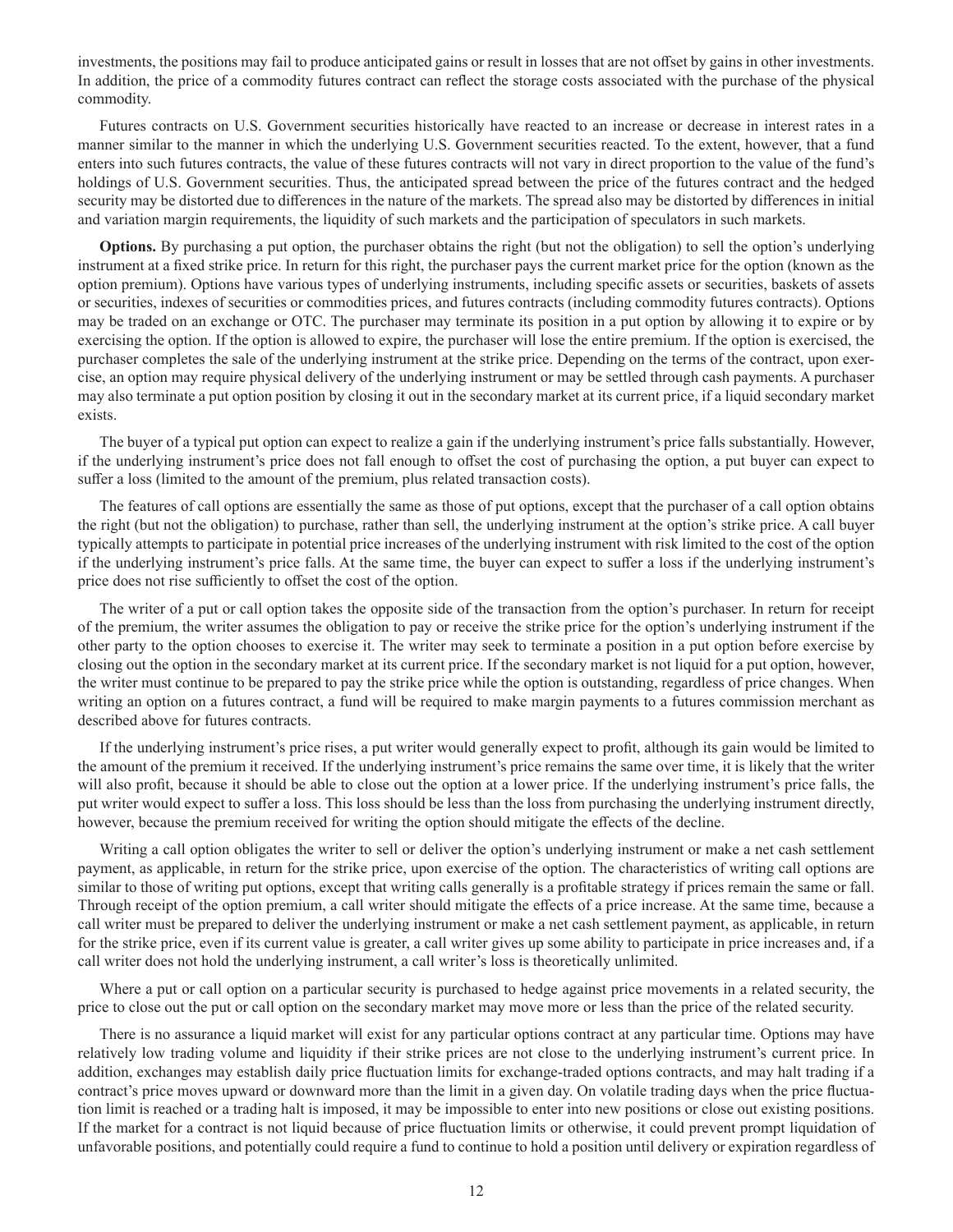changes in its value. As a result, a fund's access to other assets held to cover its options positions could also be impaired.

Unlike exchange-traded options, which are standardized with respect to the underlying instrument, expiration date, contract size, and strike price, the terms of OTC options (options not traded on exchanges) generally are established through negotiation with the other party to the option contract. While this type of arrangement allows the purchaser or writer greater flexibility to tailor an option to its needs, OTC options generally are less liquid and involve greater credit risk than exchange-traded options, which are backed by the clearing organization of the exchanges where they are traded.

Combined positions involve purchasing and writing options in combination with each other, or in combination with futures or forward contracts, to adjust the risk and return characteristics of the overall position. For example, purchasing a put option and writing a call option on the same underlying instrument would construct a combined position whose risk and return characteristics are similar to selling a futures contract. Another possible combined position would involve writing a call option at one strike price and buying a call option at a lower price, to reduce the risk of the written call option in the event of a substantial price increase. Because combined options positions involve multiple trades, they result in higher transaction costs and may be more difficult to open and close out.

A fund may also buy and sell options on swaps (swaptions), which are generally options on interest rate swaps. An option on a swap gives a party the right (but not the obligation) to enter into a new swap agreement or to extend, shorten, cancel or modify an existing contract at a specific date in the future in exchange for a premium. Depending on the terms of the particular option agreement, a fund will generally incur a greater degree of risk when it writes (sells) an option on a swap than it will incur when it purchases an option on a swap. When a fund purchases an option on a swap, it risks losing only the amount of the premium it has paid should it decide to let the option expire unexercised. However, when a fund writes an option on a swap, upon exercise of the option the fund will become obligated according to the terms of the underlying agreement. A fund that writes an option on a swap receives the premium and bears the risk of unfavorable changes in the preset rate on the underlying interest rate swap. Whether a fund's use of options on swaps will be successful in furthering its investment objective will depend on the adviser's ability to predict correctly whether certain types of investments are likely to produce greater returns than other investments. Options on swaps may involve risks similar to those discussed below in "Swap Agreements."

Because there are a limited number of types of exchange-traded options contracts, it is likely that the standardized contracts available will not match a fund's current or anticipated investments exactly. A fund may invest in options contracts based on securities with different issuers, maturities, or other characteristics from the securities in which the fund typically invests, which involves a risk that the options position will not track the performance of the fund's other investments.

Options prices can also diverge from the prices of their underlying instruments, even if the underlying instruments match a fund's investments well. Options prices are affected by such factors as current and anticipated short-term interest rates, changes in volatility of the underlying instrument, and the time remaining until expiration of the contract, which may not affect security prices the same way. Imperfect correlation may also result from differing levels of demand in the options and futures markets and the securities markets, from structural differences in how options and futures and securities are traded, or from imposition of daily price fluctuation limits or trading halts. A fund may purchase or sell options contracts with a greater or lesser value than the securities it wishes to hedge or intends to purchase in order to attempt to compensate for differences in volatility between the contract and the securities, although this may not be successful in all cases. If price changes in a fund's options positions are poorly correlated with its other investments, the positions may fail to produce anticipated gains or result in losses that are not offset by gains in other investments.

**Swap Agreements.** Under a typical equity swap agreement, a counterparty such as a bank or broker-dealer agrees to pay a fund a return equal to the dividend payments and increase in value, if any, of an index or group of stocks, or of a stock, and the fund agrees in return to pay a fixed or floating rate of interest, plus any declines in value of the index. Swap agreements can also have features providing for maximum or minimum exposure to a designated index. In order to hedge its exposure effectively, a fund would generally have to own other assets returning approximately the same amount as the interest rate payable by the fund under the swap agreement.

Swap agreements allow a fund to acquire or reduce credit exposure to a particular issuer, asset, or basket of assets. The most significant factor in the performance of swap agreements is the change in value of the specific index, security, or currency, or other factors that determine the amounts of payments due to and from a fund. If a swap agreement calls for payments by a fund, the fund must be prepared to make such payments when due. If the creditworthiness of a fund's swap counterparty declines, the risk that the counterparty may not perform could increase, potentially resulting in a loss to the fund and impairing the fund's correlation with its applicable index. Although there can be no assurance that a fund will be able to do so, a fund may be able to reduce or eliminate its exposure under a swap agreement either by assignment or other disposition, or by entering into an offsetting swap agreement with the same party or another more creditworthy party.

A fund bears the risk of loss of the amount expected to be received under a swap agreement in the event of the default or bankruptcy of a swap agreement counterparty. In order to cover its outstanding obligations to a swap counterparty, a fund would generally be required to provide margin or collateral for the benefit of that counterparty. If a counterparty to a swap transaction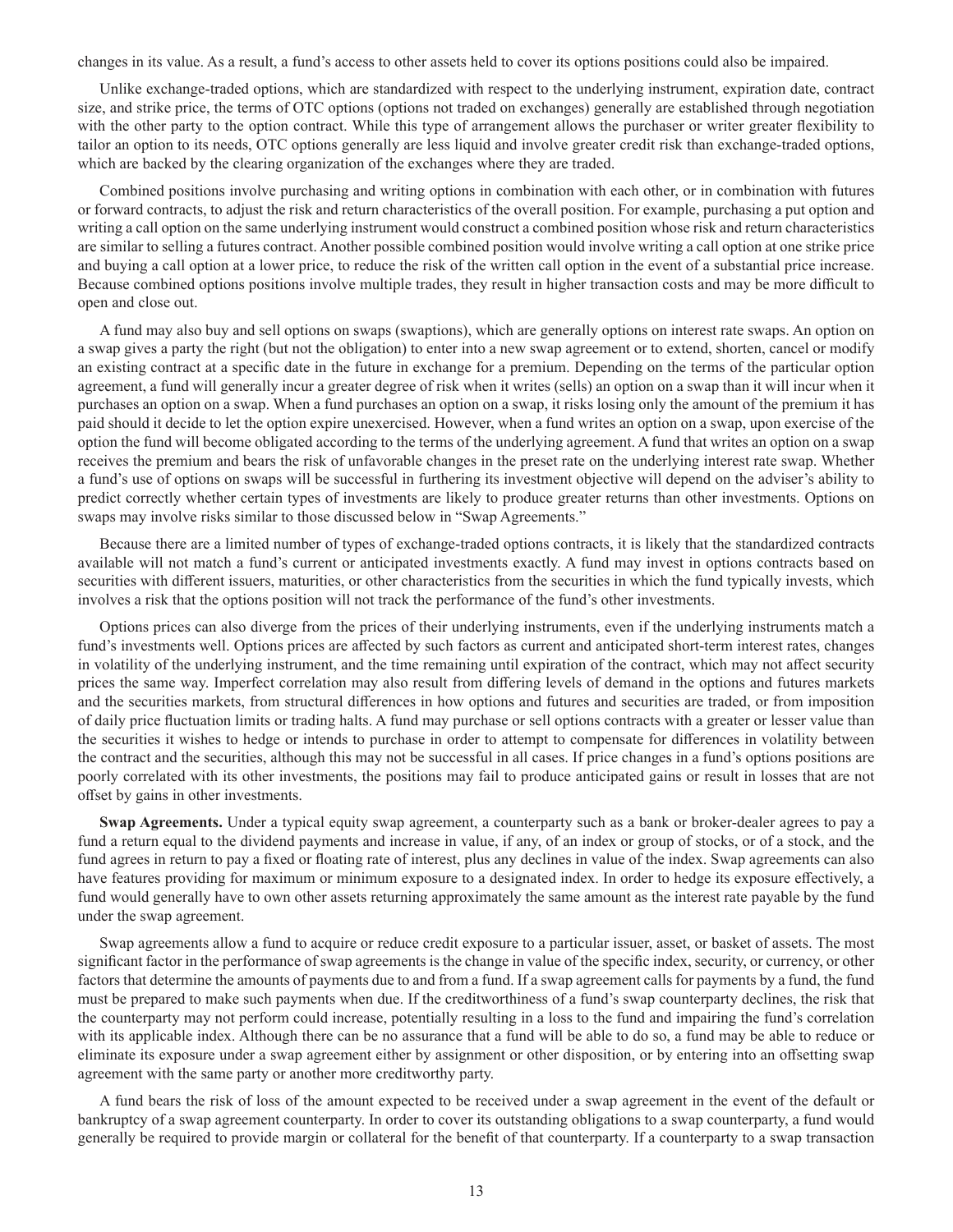becomes insolvent, the fund may be limited temporarily or permanently in exercising its right to the return of related fund assets designated as margin or collateral in an action against the counterparty.

Swap agreements are subject to the risk that the market value of the instrument will change in a way detrimental to a fund's interest. A fund bears the risk that an adviser will not accurately forecast market trends or the values of assets, reference rates, indexes, or other economic factors in establishing swap positions for a fund. If an adviser attempts to use a swap as a hedge against, or as a substitute for, a portfolio investment, a fund may be exposed to the risk that the swap will have or will develop imperfect or no correlation with the portfolio investment, which could cause substantial losses for a fund. While hedging strategies involving swap instruments can reduce the risk of loss, they can also reduce the opportunity for gain or even result in losses by offsetting favorable price movements in other fund investments. Swaps are complex and often valued subjectively.

**Hybrid and Preferred Securities.** A hybrid security may be a debt security, warrant, convertible security, certificate of deposit or other evidence of indebtedness on which the value of the interest on or principal of which is determined by reference to changes in the value of a reference instrument or financial strength of a reference entity (*e.g.,* a security or other financial instrument, asset, currency, interest rate, commodity, index, or business entity such as a financial institution). Another example is contingent convertible securities, which are fixed income securities that, under certain circumstances, either convert into common stock of the issuer or undergo a principal write-down by a predetermined percentage if the issuer's capital ratio falls below a predetermined trigger level. The liquidation value of such a security may be reduced upon a regulatory action and without the need for a bankruptcy proceeding. Preferred securities may take the form of preferred stock and represent an equity or ownership interest in an issuer that pays dividends at a specified rate and that has precedence over common stock in the payment of dividends. In the event an issuer is liquidated or declares bankruptcy, the claims of owners of bonds generally take precedence over the claims of those who own preferred and common stock.

The risks of investing in hybrid and preferred securities reflect a combination of the risks of investing in securities, options, futures and currencies. An investment in a hybrid or preferred security may entail significant risks that are not associated with a similar investment in a traditional debt or equity security. The risks of a particular hybrid or preferred security will depend upon the terms of the instrument, but may include the possibility of significant changes in the value of any applicable reference instrument. Such risks may depend upon factors unrelated to the operations or credit quality of the issuer of the hybrid or preferred security. Hybrid and preferred securities are potentially more volatile and carry greater market and liquidity risks than traditional debt or equity securities. Also, the price of the hybrid or preferred security and any applicable reference instrument may not move in the same direction or at the same time. In addition, because hybrid and preferred securities may be traded over-the-counter or in bilateral transactions with the issuer of the security, hybrid and preferred securities may be subject to the creditworthiness of the counterparty of the security and their values may decline substantially if the counterparty's creditworthiness deteriorates. In addition, uncertainty regarding the tax and regulatory treatment of hybrid and preferred securities may reduce demand for such securities and tax and regulatory considerations may limit the extent of a fund's investments in certain hybrid and preferred securities.

**Illiquid Investments** means any investment that cannot be sold or disposed of in current market conditions in seven calendar days or less without the sale or disposition significantly changing the market value of the investment. Difficulty in selling or disposing of illiquid investments may result in a loss or may be costly to a fund. Illiquid securities may include (1) repurchase agreements maturing in more than seven days without demand/redemption features, (2) OTC options and certain other derivatives, (3) private placements, (4) securities traded on markets and exchanges with structural constraints, and (5) loan participations.

Under the supervision of the Board of Trustees, a Fidelity® fund's adviser classifies the liquidity of the fund's investments and monitors the extent of funds' illiquid investments.

Various market, trading and investment-specific factors may be considered in determining the liquidity of a fund's investments including, but not limited to (1) the existence of an active trading market, (2) the nature of the security and the market in which it trades, (3) the number, diversity, and quality of dealers and prospective purchasers in the marketplace, (4) the frequency, volume, and volatility of trade and price quotations, (5) bid-ask spreads, (6) dates of issuance and maturity, (7) demand, put or tender features, and (8) restrictions on trading or transferring the investment.

Fidelity classifies certain investments as illiquid based upon these criteria. Fidelity also monitors for certain market, trading and investment-specific events that may cause Fidelity to re-evaluate an investment's liquidity status and may lead to an investment being classified as illiquid. In addition, Fidelity uses a third-party to assist with the liquidity classifications of the fund's investments, which includes calculating the time to sell and settle a specified size position in a particular investment without the sale significantly changing the market value of the investment.

**Increasing Government Debt.** The total public debt of the United States and other countries around the globe as a percent of gross domestic product has grown rapidly since the beginning of the 2008 financial downturn. Although high debt levels do not necessarily indicate or cause economic problems, they may create certain systemic risks if sound debt management practices are not implemented.

A high national debt level may increase market pressures to meet government funding needs, which may drive debt cost higher and cause a country to sell additional debt, thereby increasing refinancing risk. A high national debt also raises concerns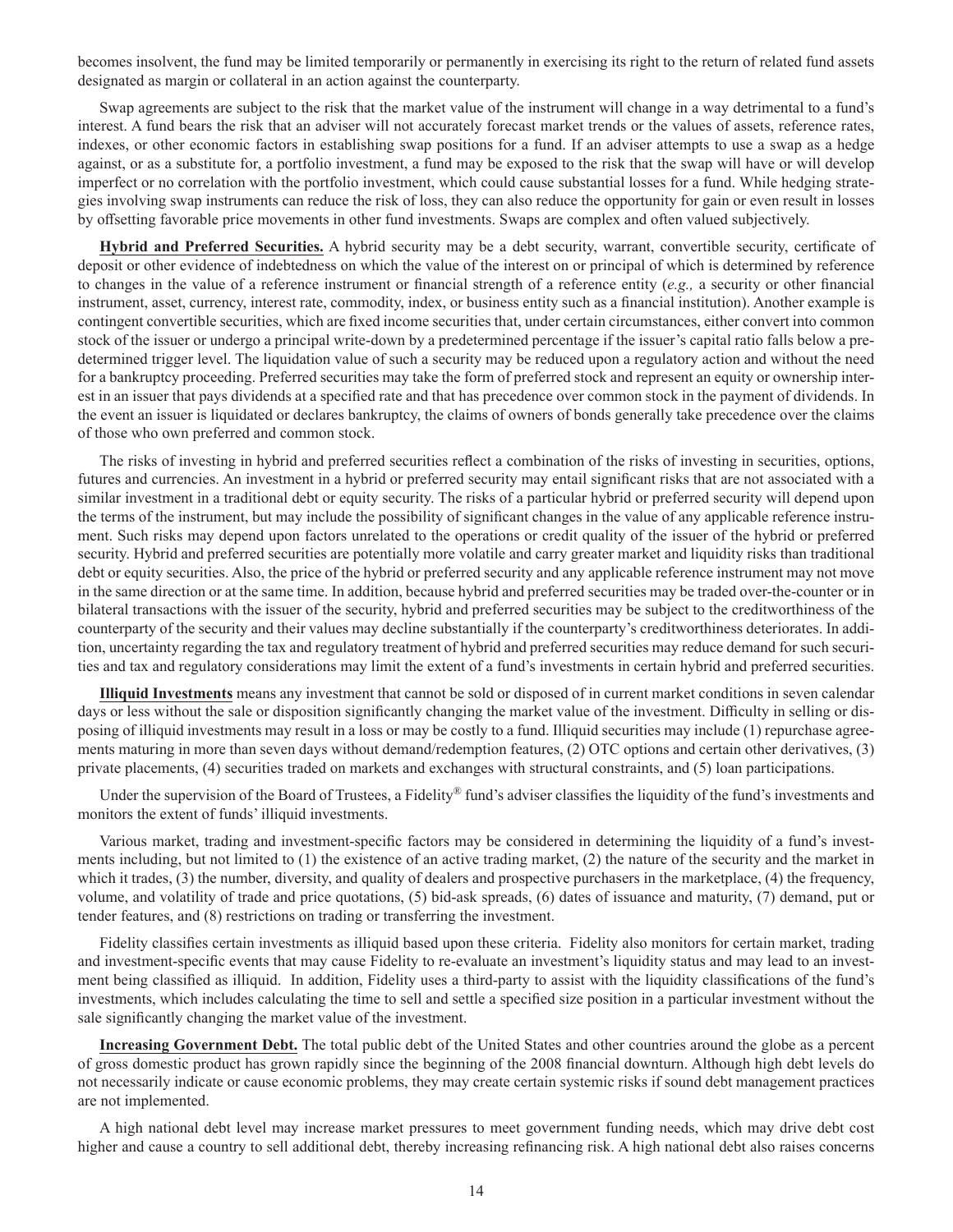that a government will not be able to make principal or interest payments when they are due. In the worst case, unsustainable debt levels can decline the valuation of currencies, and can prevent a government from implementing effective counter-cyclical fiscal policy in economic downturns.

On August 5, 2011, Standard & Poor's Ratings Services lowered its long-term sovereign credit rating on the United States one level to "AA+" from "AAA." While Standard & Poor's Ratings Services affirmed the United States' short-term sovereign credit rating as "A-1+," there is no guarantee that Standard & Poor's Ratings Services will not decide to lower this rating in the future. Standard & Poor's Ratings Services stated that its decision was prompted by its view on the rising public debt burden and its perception of greater policymaking uncertainty. The market prices and yields of securities supported by the full faith and credit of the U.S. Government may be adversely affected by Standard & Poor's Ratings Services decisions to downgrade the long-term sovereign credit rating of the United States.

**Indexed Securities** are instruments whose prices are indexed to the prices of other securities, securities indexes, or other financial indicators. Indexed securities typically, but not always, are debt securities or deposits whose values at maturity or coupon rates are determined by reference to a specific instrument, statistic, or measure.

Indexed securities also include commercial paper, certificates of deposit, and other fixed-income securities whose values at maturity or coupon interest rates are determined by reference to the returns of particular stock indexes. Indexed securities can be affected by stock prices as well as changes in interest rates and the creditworthiness of their issuers and may not track the indexes as accurately as direct investments in the indexes.

Currency-indexed securities typically are short-term to intermediate-term debt securities whose maturity values or interest rates are determined by reference to the values of one or more specified foreign currencies, and may offer higher yields than U.S. dollar-denominated securities. Currency-indexed securities may be positively or negatively indexed; that is, their maturity value may increase when the specified currency value increases, resulting in a security that performs similarly to a foreign-denominated instrument, or their maturity value may decline when foreign currencies increase, resulting in a security whose price characteristics are similar to a put on the underlying currency. Currency-indexed securities may also have prices that depend on the values of a number of different foreign currencies relative to each other.

The performance of indexed securities depends to a great extent on the performance of the instrument or measure to which they are indexed, and may also be influenced by interest rate changes in the United States and abroad. Indexed securities may be more volatile than the underlying instruments or measures. Indexed securities are also subject to the credit risks associated with the issuer of the security, and their values may decline substantially if the issuer's creditworthiness deteriorates. Recent issuers of indexed securities have included banks, corporations, and certain U.S. Government agencies.

**Insolvency of Issuers, Counterparties, and Intermediaries.** Issuers of fund portfolio securities or counterparties to fund transactions that become insolvent or declare bankruptcy can pose special investment risks. In each circumstance, risk of loss, valuation uncertainty, increased illiquidity, and other unpredictable occurrences may negatively impact an investment. Each of these risks may be amplified in foreign markets, where security trading, settlement, and custodial practices can be less developed than those in the U.S. markets, and bankruptcy laws differ from those of the U.S.

As a general matter, if the issuer of a fund portfolio security is liquidated or declares bankruptcy, the claims of owners of bonds and preferred stock have priority over the claims of common stock owners. These events can negatively impact the value of the issuer's securities and the results of related proceedings can be unpredictable.

If a counterparty to a fund transaction, such as a swap transaction, a short sale, a borrowing, or other complex transaction becomes insolvent, the fund may be limited in its ability to exercise rights to obtain the return of related fund assets or in exercising other rights against the counterparty. Uncertainty may also arise upon the insolvency of a securities or commodities intermediary such as a broker-dealer or futures commission merchant with which a fund has pending transactions. In addition, insolvency and liquidation proceedings take time to resolve, which can limit or preclude a fund's ability to terminate a transaction or obtain related assets or collateral in a timely fashion. If an intermediary becomes insolvent, while securities positions and other holdings may be protected by U.S. or foreign laws, it is sometimes difficult to determine whether these protections are available to specific trades based on the circumstances. Receiving the benefit of these protections can also take time to resolve, which may result in illiquid positions.

**Interfund Borrowing and Lending Program.** Pursuant to an exemptive order issued by the SEC, a Fidelity® fund may lend money to, and borrow money from, other funds advised by FMR or its affiliates. A Fidelity® fund will borrow through the program only when the costs are equal to or lower than the costs of bank loans. A Fidelity® fund will lend through the program only when the returns are higher than those available from an investment in repurchase agreements. Interfund loans and borrowings normally extend overnight, but can have a maximum duration of seven days. Loans may be called on one day's notice. A Fidelity<sup>®</sup> fund may have to borrow from a bank at a higher interest rate if an interfund loan is called or not renewed. Any delay in repayment to a lending fund could result in a lost investment opportunity or additional borrowing costs.

**Investment-Grade Debt Securities.** Investment-grade debt securities include all types of debt instruments that are of medium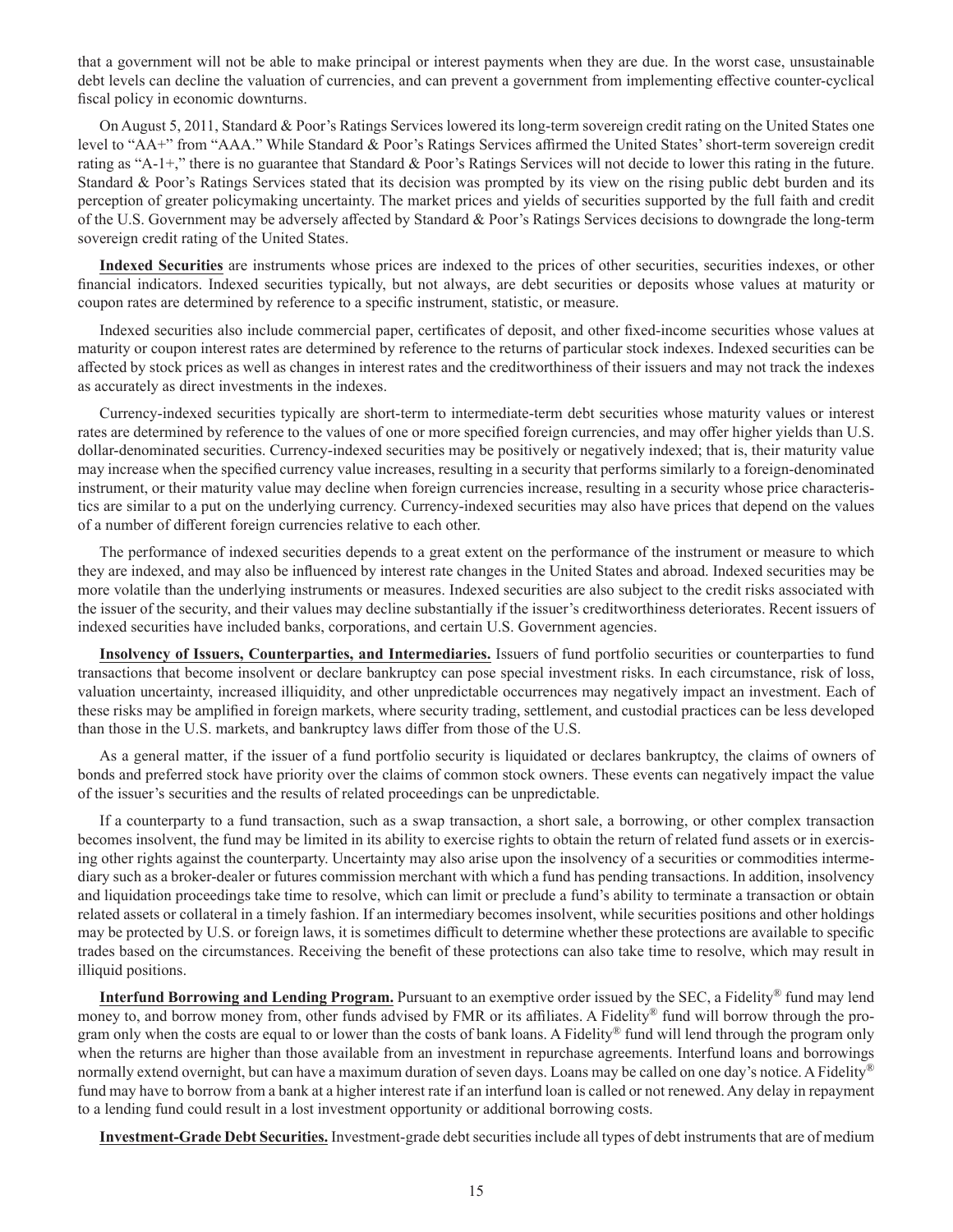and high-quality. Investment-grade debt securities include repurchase agreements collateralized by U.S. Government securities as well as repurchase agreements collateralized by equity securities, non-investment-grade debt, and all other instruments in which a fund can perfect a security interest, provided the repurchase agreement counterparty has an investment-grade rating. Some investment-grade debt securities may possess speculative characteristics and may be more sensitive to economic changes and to changes in the financial conditions of issuers. An investment-grade rating means the security or issuer is rated investmentgrade by a credit rating agency registered as a nationally recognized statistical rating organization (NRSRO) with the SEC (for example, Moody's Investors Service, Inc.), or is unrated but considered to be of equivalent quality by a fund's adviser. For purposes of determining the maximum maturity of an investment-grade debt security, an adviser may take into account normal settlement periods.

**Loans and Other Direct Debt Instruments.** Direct debt instruments are interests in amounts owed by a corporate, governmental, or other borrower to lenders or lending syndicates (loans and loan participations), to suppliers of goods or services (trade claims or other receivables), or to other parties. Direct debt instruments involve a risk of loss in case of default or insolvency of the borrower and may offer less legal protection to the purchaser in the event of fraud or misrepresentation, or there may be a requirement that a fund supply additional cash to a borrower on demand. A fund may acquire loans by buying an assignment of all or a portion of the loan from a lender or by purchasing a loan participation from a lender or other purchaser of a participation.

Lenders and purchasers of loans and other forms of direct indebtedness depend primarily upon the creditworthiness of the borrower and/or any collateral for payment of interest and repayment of principal. If scheduled interest or principal payments are not made, the value of the instrument may be adversely affected. Loans that are fully secured provide more protections than an unsecured loan in the event of failure to make scheduled interest or principal payments. However, there is no assurance that the liquidation of collateral from a secured loan would satisfy the borrower's obligation, or that the collateral could be liquidated. Indebtedness of borrowers whose creditworthiness is poor involves substantially greater risks and may be highly speculative. Different types of assets may be used as collateral for a fund's loans and there can be no assurance that a fund will correctly evaluate the value of the assets collateralizing the fund's loans. Borrowers that are in bankruptcy or restructuring may never pay off their indebtedness, or may pay only a small fraction of the amount owed. In any restructuring or bankruptcy proceedings relating to a borrower funded by a fund, a fund may be required to accept collateral with less value than the amount of the loan made by the fund to the borrower. Direct indebtedness of foreign countries also involves a risk that the governmental entities responsible for the repayment of the debt may be unable, or unwilling, to pay interest and repay principal when due.

Loans and other types of direct indebtedness (which a fund may originate, acquire or otherwise gain exposure to) may not be readily marketable and may be subject to restrictions on resale. Some indebtedness may be difficult to dispose of readily at what the Adviser believes to be a fair price. In addition, valuation of illiquid indebtedness involves a greater degree of judgment in determining a fund's net asset value than if that value were based on readily available market quotations, and could result in significant variations in a fund's daily share price. Some loan interests are traded among certain financial institutions and accordingly may be deemed liquid. As the market for different types of indebtedness develops, the liquidity of these instruments is expected to improve.

Direct lending and investments in loans through direct assignment of a financial institution's interests with respect to a loan may involve additional risks. For example, if a loan is foreclosed, the lender/purchaser could become part owner of any collateral, and would bear the costs and liabilities associated with owning and disposing of the collateral. In the event of a default by the borrower, a fund may have difficulty disposing of the assets used as collateral for a loan. In addition, a purchaser could be held liable as a co-lender. Direct debt instruments may also involve a risk of insolvency of the lending bank or other intermediary.

A loan is often administered by a bank or other financial institution that acts as agent for all holders. The agent administers the terms of the loan, as specified in the loan agreement. Unless, under the terms of the loan or other indebtedness, the purchaser has direct recourse against the borrower, the purchaser may have to rely on the agent to apply appropriate credit remedies against a borrower. If assets held by the agent for the benefit of a purchaser were determined to be subject to the claims of the agent's general creditors, the purchaser might incur certain costs and delays in realizing payment on the loan or loan participation and could suffer a loss of principal or interest. Direct loans are typically not administered by an underwriter or agent bank. The terms of direct loans are negotiated with borrowers in private transactions. Direct loans are not publicly traded and may not have a secondary market.

A fund may seek to dispose of loans in certain cases, to the extent possible, through selling participations in the loan. In that case, a fund would remain subject to certain obligations, which may result in expenses for a fund and certain additional risks.

Direct indebtedness may include letters of credit, revolving credit facilities, or other standby financing commitments that obligate lenders/purchasers, including a fund, to make additional cash payments on demand. These commitments may have the effect of requiring a lender/purchaser to increase its investment in a borrower at a time when it would not otherwise have done so, even if the borrower's condition makes it unlikely that the amount will ever be repaid.

In the process of originating, buying, selling and holding loans, a fund may receive and/or pay certain fees. These fees are in addition to the interest payments received and may include facility, closing or upfront fees, commitment fees and commissions.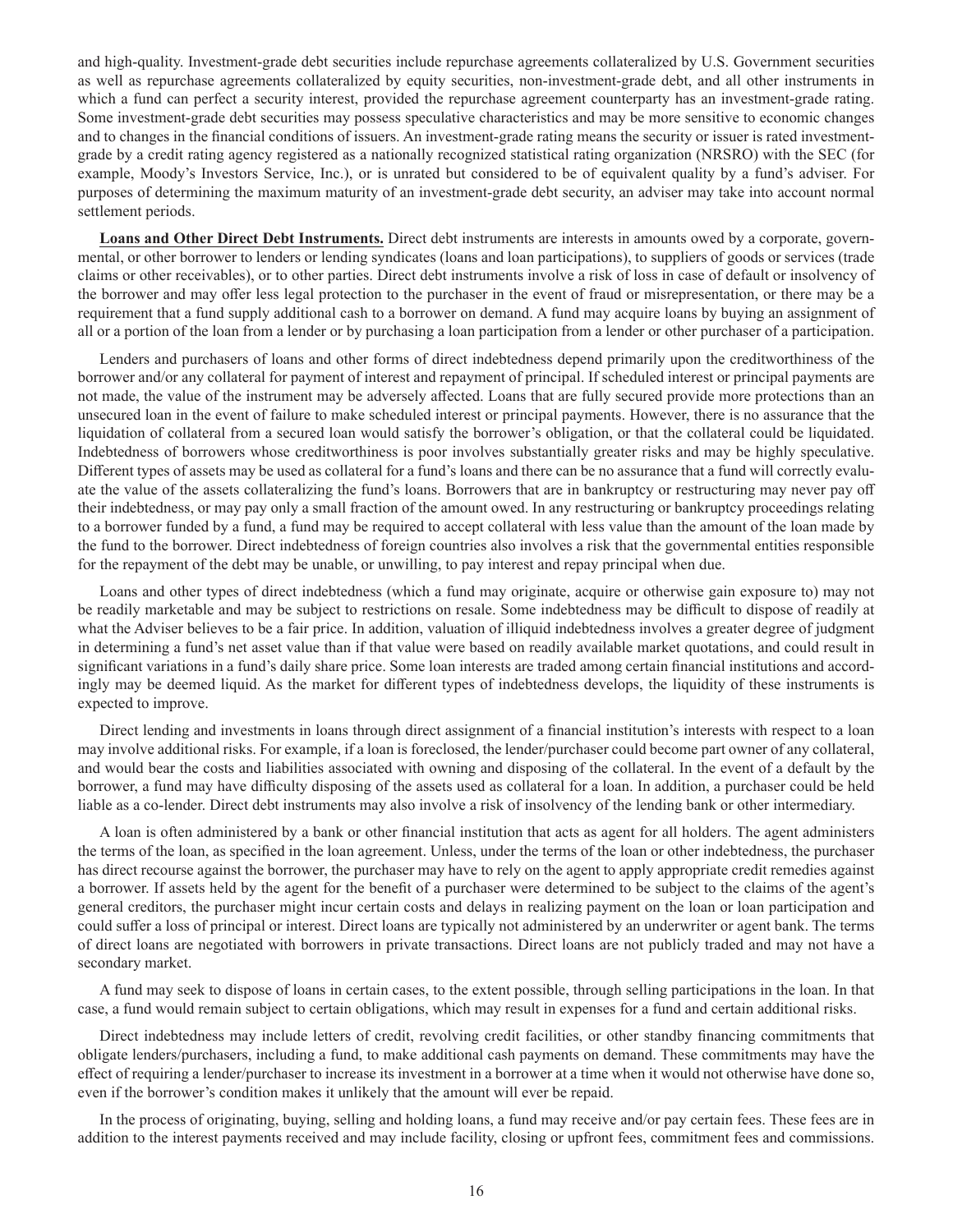A fund may receive or pay a facility, closing or upfront fee when it buys or sells a loan. A fund may receive a commitment fee throughout the life of the loan or as long as the fund remains invested in the loan (in addition to interest payments) for any unused portion of a committed line of credit. Other fees received by the fund may include prepayment fees, covenant waiver fees, ticking fees and/or modification fees. Legal fees related to the originating, buying, selling and holding loans may also be borne by the fund (including legal fees to assess conformity of a loan investment with 1940 Act provisions).

When engaging in direct lending, if permitted by its investment policies, a fund's performance may depend, in part, on the ability of the fund to originate loans on advantageous terms. A fund may compete with other lenders in originating and purchasing loans. Increased competition for, or a diminished available supply of, qualifying loans could result in lower yields on and/or less advantageous terms for such loans, which could reduce fund performance.

For a Fidelity® fund that limits the amount of total assets that it will invest in any one issuer or in issuers within the same industry, the fund generally will treat the borrower as the "issuer" of indebtedness held by the fund. In the case of loan participations where a bank or other lending institution serves as financial intermediary between a fund and the borrower, if the participation does not shift to the fund the direct debtor-creditor relationship with the borrower, SEC interpretations require a fund, in appropriate circumstances, to treat both the lending bank or other lending institution and the borrower as "issuers" for these purposes. Treating a financial intermediary as an issuer of indebtedness may restrict a fund's ability to invest in indebtedness related to a single financial intermediary, or a group of intermediaries engaged in the same industry, even if the underlying borrowers represent many different companies and industries.

A fund may choose, at its expense or in conjunction with others, to pursue litigation or otherwise to exercise its rights as a security holder to seek to protect the interests of security holders if it determines this to be in the best interest of the fund's shareholders.

If permitted by its investment policies, a fund may also obtain exposure to the lending activities described above indirectly through its investments in underlying Fidelity funds or other vehicles that may engage in such activities directly.

**Lower-Quality Debt Securities.** Lower-quality debt securities include all types of debt instruments that have poor protection with respect to the payment of interest and repayment of principal, or may be in default. These securities are often considered to be speculative and involve greater risk of loss or price changes due to changes in the issuer's capacity to pay. The market prices of lower-quality debt securities may fluctuate more than those of higher-quality debt securities and may decline significantly in periods of general economic difficulty, which may follow periods of rising interest rates.

The market for lower-quality debt securities may be thinner and less active than that for higher-quality debt securities, which can adversely affect the prices at which the former are sold. Adverse publicity and changing investor perceptions may affect the liquidity of lower-quality debt securities and the ability of outside pricing services to value lower-quality debt securities.

Because the risk of default is higher for lower-quality debt securities, research and credit analysis are an especially important part of managing securities of this type. Such analysis may focus on relative values based on factors such as interest or dividend coverage, asset coverage, earnings prospects, and the experience and managerial strength of the issuer, in an attempt to identify those issuers of high-yielding securities whose financial condition is adequate to meet future obligations, has improved, or is expected to improve in the future.

A fund may choose, at its expense or in conjunction with others, to pursue litigation or otherwise to exercise its rights as a security holder to seek to protect the interests of security holders if it determines this to be in the best interest of the fund's shareholders.

**Real Estate Investment Trusts (REITs).** Equity REITs own real estate properties, while mortgage REITs make construction, development, and long-term mortgage loans. Their value may be affected by changes in the value of the underlying property of the trusts, the creditworthiness of the issuer, property taxes, interest rates, and tax and regulatory requirements, such as those relating to the environment. Both types of trusts are dependent upon management skill, are not diversified, and are subject to heavy cash flow dependency, defaults by borrowers, self-liquidation, and the possibility of failing to qualify for tax-free status of income under the Internal Revenue Code and failing to maintain exemption from the 1940 Act.

**Repurchase Agreements** involve an agreement to purchase a security and to sell that security back to the original seller at an agreed-upon price. The resale price reflects the purchase price plus an agreed-upon incremental amount which is unrelated to the coupon rate or maturity of the purchased security. As protection against the risk that the original seller will not fulfill its obligation, the securities are held in a separate account at a bank, marked-to-market daily, and maintained at a value at least equal to the sale price plus the accrued incremental amount. The value of the security purchased may be more or less than the price at which the counterparty has agreed to purchase the security. In addition, delays or losses could result if the other party to the agreement defaults or becomes insolvent. A fund may be limited in its ability to exercise its right to liquidate assets related to a repurchase agreement with an insolvent counterparty. A Fidelity® fund may engage in repurchase agreement transactions with parties whose creditworthiness has been reviewed and found satisfactory by the fund's adviser.

**Restricted Securities (including Private Placements)** are subject to legal restrictions on their sale. Difficulty in selling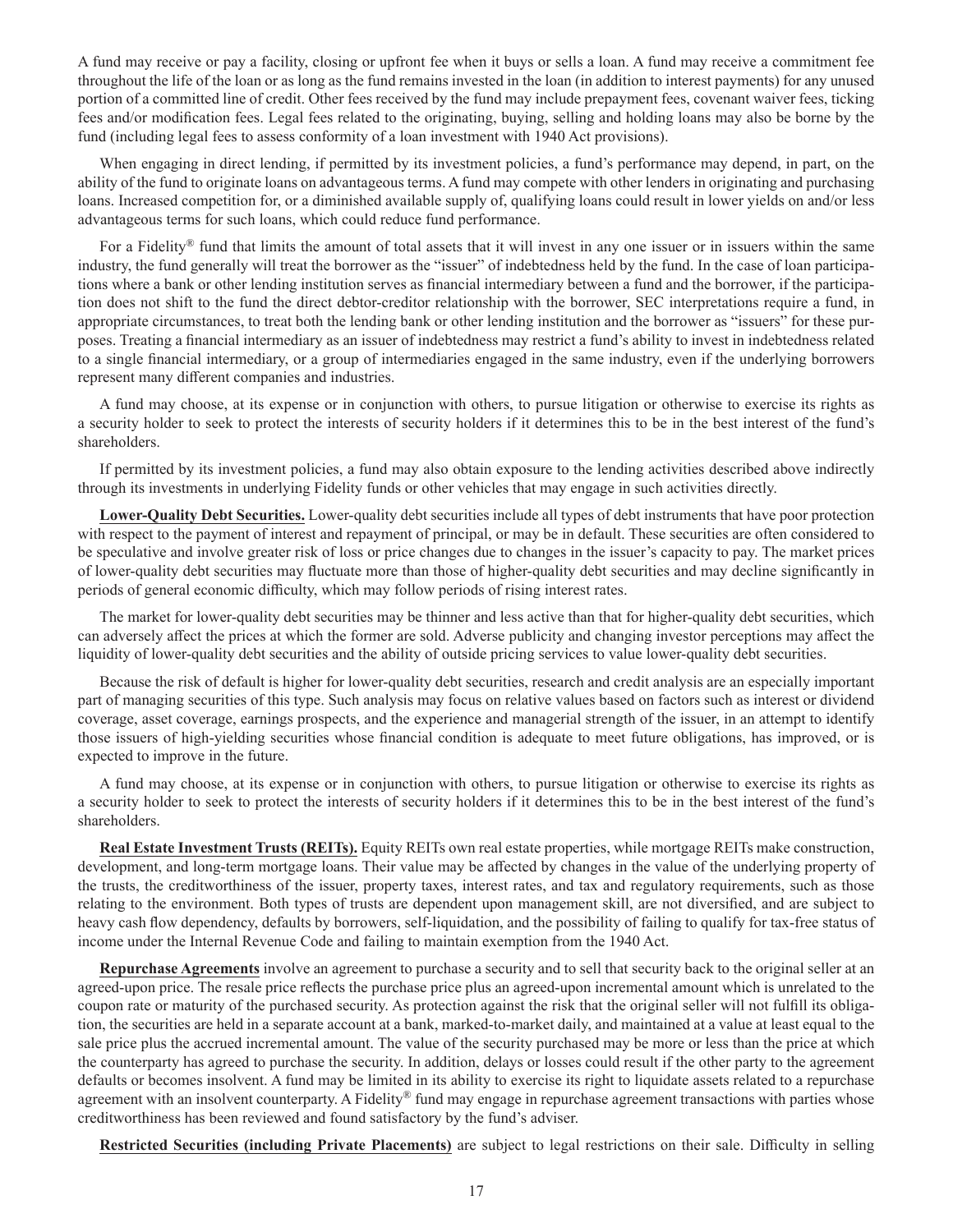securities may result in a loss or be costly to a fund. Restricted securities, including private placements of private and public companies, generally can be sold in privately negotiated transactions, pursuant to an exemption from registration under the Securities Act of 1933 (1933 Act), or in a registered public offering. Where registration is required, the holder of a registered security may be obligated to pay all or part of the registration expense and a considerable period may elapse between the time it decides to seek registration and the time it may be permitted to sell a security under an effective registration statement. If, during such a period, adverse market conditions were to develop, the holder might obtain a less favorable price than prevailed when it decided to seek registration of the security.

**Reverse Repurchase Agreements.** In a reverse repurchase agreement, a fund sells a security to another party, such as a bank or broker-dealer, in return for cash and agrees to repurchase that security at an agreed-upon price and time. A Fidelity<sup>®</sup> fund may enter into reverse repurchase agreements with parties whose creditworthiness has been reviewed and found satisfactory by the fund's adviser. Such transactions may increase fluctuations in the market value of a fund's assets and, if applicable, a fund's yield, and may be viewed as a form of leverage.

**Securities Lending.** A Fidelity® fund may lend securities to parties such as broker-dealers or other institutions, including an affiliate, National Financial Services LLC (NFS). Fidelity® funds for which Geode Capital Management, LLC (Geode) serves as sub-adviser will not lend securities to Geode or its affiliates. Securities lending allows a fund to retain ownership of the securities loaned and, at the same time, earn additional income. The borrower provides the fund with collateral in an amount at least equal to the value of the securities loaned. The fund seeks to maintain the ability to obtain the right to vote or consent on proxy proposals involving material events affecting securities loaned. If the borrower defaults on its obligation to return the securities loaned because of insolvency or other reasons, a fund could experience delays and costs in recovering the securities loaned or in gaining access to the collateral. These delays and costs could be greater for foreign securities. If a fund is not able to recover the securities loaned, the fund may sell the collateral and purchase a replacement investment in the market. The value of the collateral could decrease below the value of the replacement investment by the time the replacement investment is purchased. For a Fidelity® fund, loans will be made only to parties deemed by the fund's adviser to be in good standing and when, in the adviser's judgment, the income earned would justify the risks.

The Fidelity<sup>®</sup> funds have retained agents, including NFS, an affiliate of the funds, to act as securities lending agent. If NFS acts as securities lending agent for a fund, it is subject to the overall supervision of the fund's adviser, and NFS will administer the lending program in accordance with guidelines approved by the fund's Trustees.

Cash received as collateral through loan transactions may be invested in other eligible securities, including shares of a money market fund. Investing this cash subjects that investment, as well as the securities loaned, to market appreciation or depreciation.

**Securities of Other Investment Companies,** including shares of closed-end investment companies (which include business development companies (BDCs)), unit investment trusts, and open-end investment companies, represent interests in professionally managed portfolios that may invest in any type of instrument. Investing in other investment companies involves substantially the same risks as investing directly in the underlying instruments, but may involve additional expenses at the underlying investment company-level, such as portfolio management fees and operating expenses. Fees and expenses incurred indirectly by a fund as a result of its investment in shares of one or more other investment companies generally are referred to as "acquired fund fees and expenses" and may appear as a separate line item in a fund's prospectus fee table. For certain investment companies, such as BDCs, these expenses may be significant. Certain types of investment companies, such as closed-end investment companies, issue a fixed number of shares that trade on a stock exchange or over-the-counter at a premium or a discount to their NAV. Others are continuously offered at NAV, but may also be traded in the secondary market.

The securities of closed-end funds may be leveraged. As a result, a fund may be indirectly exposed to leverage through an investment in such securities. An investment in securities of closed-end funds that use leverage may expose a fund to higher volatility in the market value of such securities and the possibility that the fund's long-term returns on such securities will be diminished.

A fund's ability to invest in securities of other investment companies may be limited by federal securities laws. To the extent a fund acquires securities issued by unaffiliated investment companies, the Adviser's access to information regarding such underlying fund's portfolio may be limited and subject to such fund's policies regarding disclosure of fund holdings.

A fund that seeks to track the performance of a particular index could invest in investment companies that seek to track the performance of indexes other than the index that the fund seeks to track.

**Short Sales "Against the Box"** are short sales of securities that a fund owns or has the right to obtain (equivalent in kind or amount to the securities sold short). If a fund enters into a short sale against the box, it will be required to set aside securities equivalent in kind and amount to the securities sold short (or securities convertible or exchangeable into such securities) and will be required to hold such securities while the short sale is outstanding. A fund will incur transaction costs, including interest expenses, in connection with opening, maintaining, and closing short sales against the box.

**Special Purpose Acquisition Companies ("SPACs").** A fund may invest in stock, warrants, and other securities of SPACs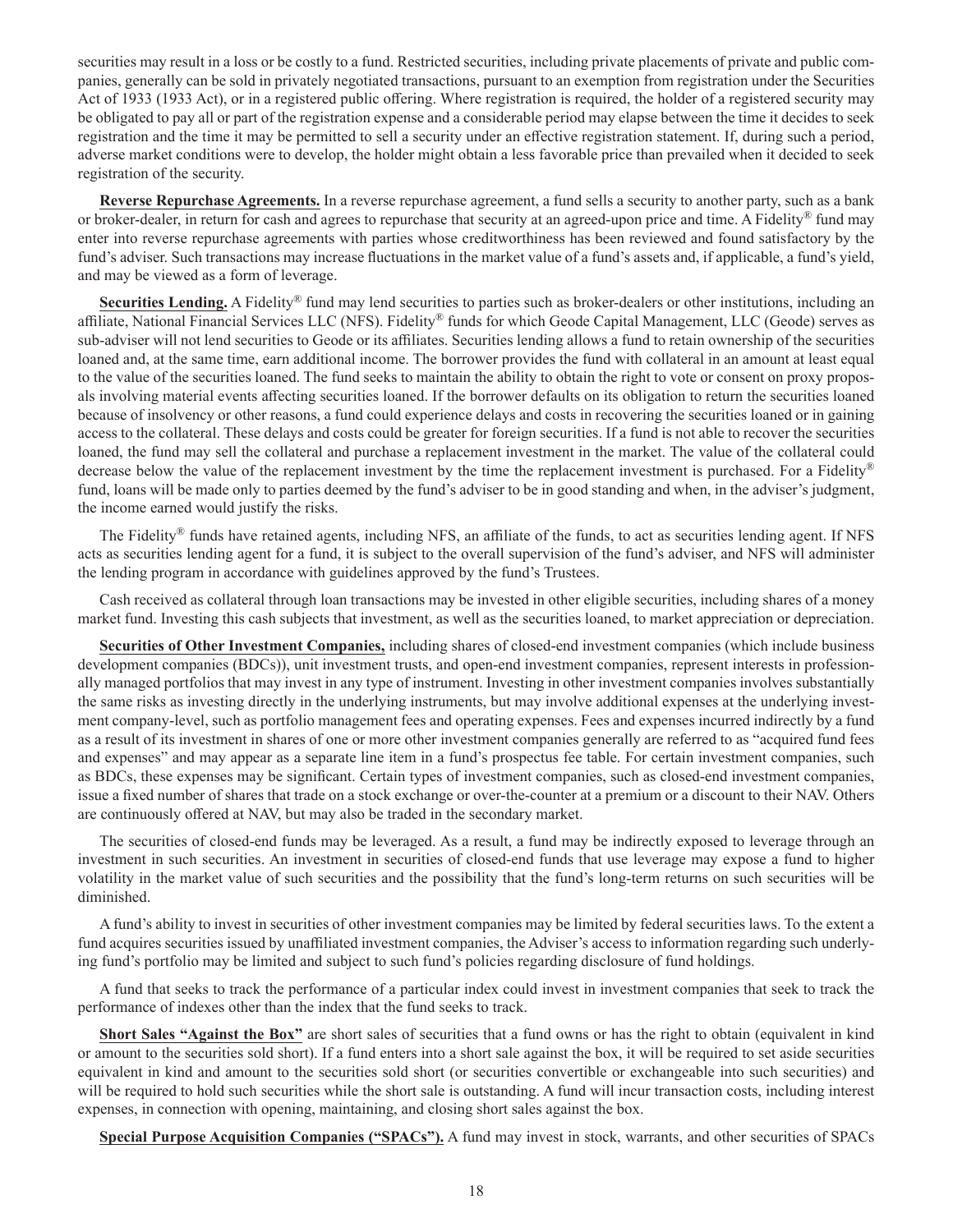or similar special purpose entities that pool money to seek potential acquisition opportunities. SPACs are collective investment structures formed to raise money in an initial public offering for the purpose of merging with or acquiring one or more operating companies (the "de-SPAC Transaction"). Until an acquisition is completed, a SPAC generally invests its assets in US government securities, money market securities and cash. In connection with a de-SPAC Transaction, the SPAC may complete a PIPE (private investment in public equity) offering with certain investors. A fund may enter into a contingent commitment with a SPAC to purchase PIPE shares if and when the SPAC completes its de-SPAC Transaction.

Because SPACs do not have an operating history or ongoing business other than seeking acquisitions, the value of their securities is particularly dependent on the ability of the SPAC's management to identify and complete a profitable acquisition. Some SPACs may pursue acquisitions only within certain industries or regions, which may increase the volatility of their prices. An investment in a SPAC is subject to a variety of risks, including that (i) an attractive acquisition or merger target may not be identified at all and the SPAC will be required to return any remaining monies to shareholders; (ii) an acquisition or merger once effected may prove unsuccessful and an investment in the SPAC may lose value; (iii) the values of investments in SPACs may be highly volatile and may depreciate significantly over time; (iv) no or only a thinly traded market for shares of or interests in a SPAC may develop, leaving a fund unable to sell its interest in a SPAC or to sell its interest only at a price below what the fund believes is the SPAC interest's intrinsic value; (v) any proposed merger or acquisition may be unable to obtain the requisite approval, if any, of shareholders; (vi) an investment in a SPAC may be diluted by additional later offerings of interests in the SPAC or by other investors exercising existing rights to purchase shares of the SPAC; (vii) the warrants or other rights with respect to the SPAC held by a fund may expire worthless or may be repurchased or retired by the SPAC at an unfavorable price; (viii) a fund may be delayed in receiving any redemption or liquidation proceeds from a SPAC to which it is entitled; and (ix) a significant portion of the monies raised by the SPAC for the purpose of identifying and effecting an acquisition or merger may be expended during the search for a target transaction.

Purchased PIPE shares will be restricted from trading until the registration statement for the shares is declared effective. Upon registration, the shares can be freely sold, but only pursuant to an effective registration statement or other exemption from registration. The securities issued by a SPAC, which are typically traded either in the over-the-counter market or on an exchange, may be considered illiquid, more difficult to value, and/or be subject to restrictions on resale.

**Structured Securities** (also called "structured notes") are derivative debt securities, the interest rate on or principal of which is determined by an unrelated indicator. The value of the interest rate on and/or the principal of structured securities is determined by reference to changes in the value of a reference instrument (*e.g.,* a security or other financial instrument, asset, currency, interest rate, commodity, or index) or the relative change in two or more reference instruments. A structured security may be positively, negatively, or both positively and negatively indexed; that is, its value or interest rate may increase or decrease if the value of the reference instrument increases. Similarly, its value or interest rate may increase or decrease if the value of the reference instrument decreases. Further, the change in the principal amount payable with respect to, or the interest rate of, a structured security may be calculated as a multiple of the percentage change (positive or negative) in the value of the underlying reference instrument(s); therefore, the value of such structured security may be very volatile. Structured securities may entail a greater degree of market risk than other types of debt securities because the investor bears the risk of the reference instrument. Structured securities may also be more volatile, less liquid, and more difficult to accurately price than less complex securities or more traditional debt securities. In addition, because structured securities generally are traded over-the-counter, structured securities are subject to the creditworthiness of the counterparty of the structured security, and their values may decline substantially if the counterparty's creditworthiness deteriorates.

**Transfer Agent Bank Accounts.** Proceeds from shareholder purchases of a Fidelity® fund may pass through a series of demand deposit bank accounts before being held at the fund's custodian. Redemption proceeds may pass from the custodian to the shareholder through a similar series of bank accounts.

If a bank account is registered to the transfer agent or an affiliate, who acts as an agent for the funds when opening, closing, and conducting business in the bank account, the transfer agent or an affiliate may invest overnight balances in the account in repurchase agreements. Any balances that are not invested in repurchase agreements remain in the bank account overnight. Any risks associated with such an account are investment risks of the funds. A fund faces the risk of loss of these balances if the bank becomes insolvent.

**Warrants.** Warrants are instruments which entitle the holder to buy an equity security at a specific price for a specific period of time. Changes in the value of a warrant do not necessarily correspond to changes in the value of its underlying security. The price of a warrant may be more volatile than the price of its underlying security, and a warrant may offer greater potential for capital appreciation as well as capital loss.

Warrants do not entitle a holder to dividends or voting rights with respect to the underlying security and do not represent any rights in the assets of the issuing company. A warrant ceases to have value if it is not exercised prior to its expiration date. These factors can make warrants more speculative than other types of investments.

**Zero Coupon Bonds** do not make interest payments; instead, they are sold at a discount from their face value and are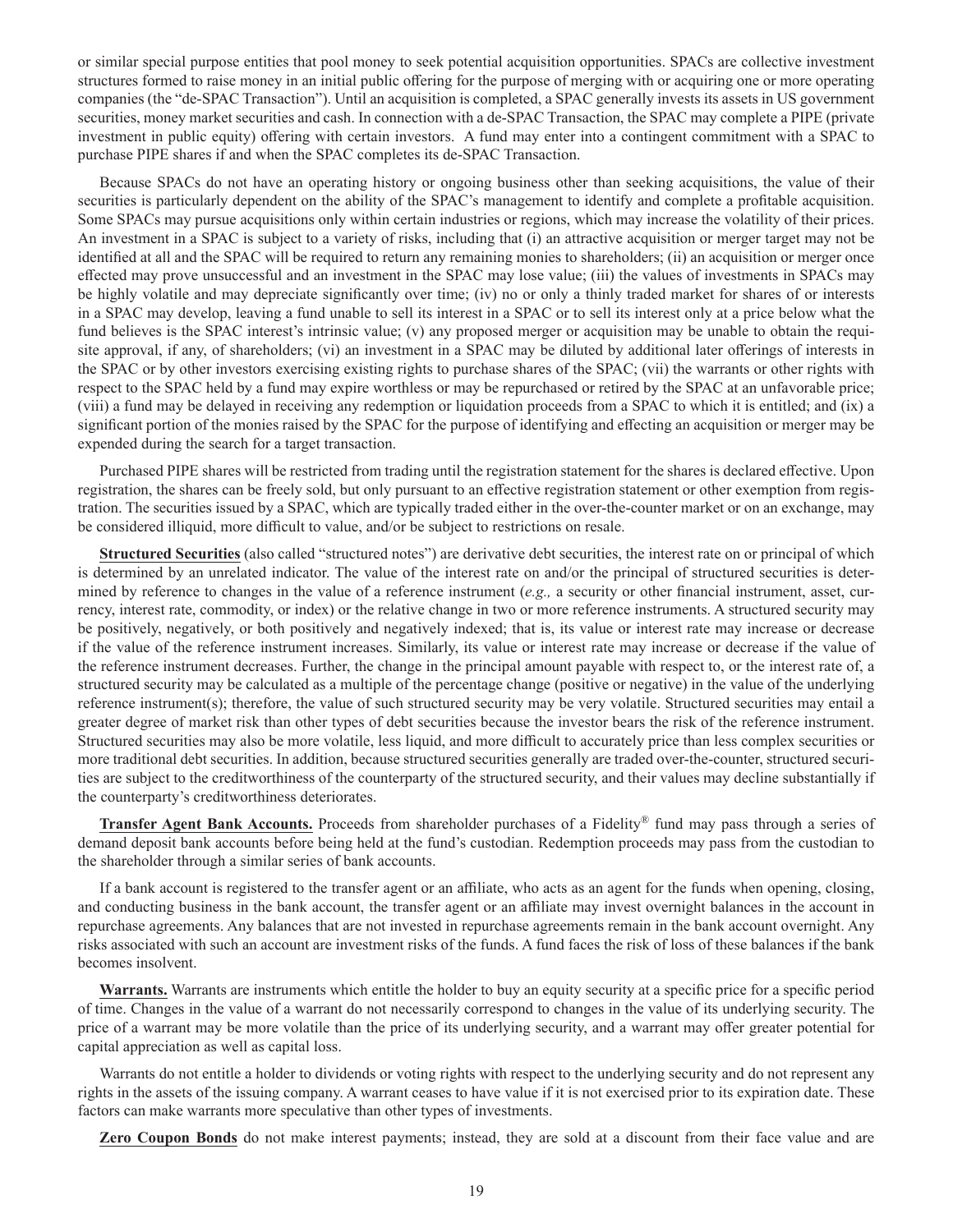redeemed at face value when they mature. Because zero coupon bonds do not pay current income, their prices can be more volatile than other types of fixed-income securities when interest rates change. In calculating a fund's dividend, a portion of the difference between a zero coupon bond's purchase price and its face value is considered income.

In addition to the investment policies and limitations discussed above, a fund is subject to the additional operational risk discussed below.

**Considerations Regarding Cybersecurity.** With the increased use of technologies such as the Internet to conduct business, a fund's service providers are susceptible to operational, information security and related risks. In general, cyber incidents can result from deliberate attacks or unintentional events and may arise from external or internal sources. Cyber attacks include, but are not limited to, gaining unauthorized access to digital systems (e.g., through "hacking" or malicious software coding) for purposes of misappropriating assets or sensitive information; corrupting data, equipment or systems; or causing operational disruption. Cyber attacks may also be carried out in a manner that does not require gaining unauthorized access, such as causing denial-of-service attacks on websites (i.e., efforts to make network services unavailable to intended users). Cyber incidents affecting a fund's manager, any sub-adviser and other service providers (including, but not limited to, fund accountants, custodians, transfer agents and financial intermediaries) have the ability to cause disruptions and impact business operations, potentially resulting in financial losses, interference with a fund's ability to calculate its NAV, impediments to trading, the inability of fund shareholders to transact business, destruction to equipment and systems, violations of applicable privacy and other laws, regulatory fines, penalties, reputational damage, reimbursement or other compensation costs, or additional compliance costs. Similar adverse consequences could result from cyber incidents affecting issuers of securities in which a fund invests, counterparties with which a fund engages in transactions, governmental and other regulatory authorities, exchange and other financial market operators, banks, brokers, dealers, insurance companies and other financial institutions (including financial intermediaries and service providers for fund shareholders) and other parties. In addition, substantial costs may be incurred in order to prevent any cyber incidents in the future.

While a fund's service providers have established business continuity plans in the event of, and risk management systems to prevent, such cyber incidents, there are inherent limitations in such plans and systems including the possibility that certain risks have not been identified. Furthermore, a fund cannot control the cyber security plans and systems put in place by its service providers or any other third parties whose operations may affect a fund or its shareholders. A fund and its shareholders could be negatively impacted as a result.

#### **SPECIAL GEOGRAPHIC CONSIDERATIONS**

**Emerging Markets**. Investments in companies domiciled in emerging market countries may be subject to potentially higher risks than investments in developed countries. These risks include: (i) less social, political, and economic stability; (ii) greater illiquidity and price volatility due to smaller or limited local capital markets for such securities, or low or non-existent trading volumes; (iii) foreign exchanges and broker-dealers may be subject to less oversight and regulation by local authorities; (iv) local governments may decide to seize or confiscate securities held by foreign investors, restrict an investor's ability to sell or redeem securities, decide to suspend or limit an issuer's ability to make dividend or interest payments; and/or may limit or entirely restrict repatriation of invested capital, profits, and dividends; (v) capital gains may be subject to local taxation, including on a retroactive basis; (vi) issuers facing restrictions on dollar or euro payments imposed by local governments may attempt to make dividend or interest payments to foreign investors in the local currency; (vii) investors may experience difficulty in enforcing legal claims related to the securities, shareholder claims common in the United States may not exist in emerging markets, and/or local judges may favor the interests of the issuer over those of foreign investors; (viii) U.S. authorities may be unable to investigate, bring, or enforce actions against non-U.S. companies and non-U.S. persons; (ix) bankruptcy judgments may only be permitted to be paid in the local currency; (x) limited public information regarding the issuer may result in greater difficulty in determining market valuations of the securities; and (xi) infrequent financial reporting, substandard disclosure, and differences in financial reporting, audit and accounting requirements and standards may make it difficult to ascertain the financial health of an issuer. In addition, unlike developed countries, many emerging countries' economic growth highly depends on exports and inflows of external capital, making them more vulnerable to the downturns of the world economy. The enduring low growth in the global economy has weakened the global demand for emerging market exports and tightened international credit supplies, highlighting the sensitivity of emerging economies to the performance of their trading partners. Developing countries may also face disproportionately large exposure to the negative effects of climate change, due to both geography and a lack of access to technology to adapt to its effects, which could include increased frequency and severity of natural disasters and extreme weather events such as droughts, rising sea levels, decreased crop yields, and increased spread of disease, all of which could harm performance of affected economies. Given the particular vulnerability of emerging market countries to the effects of climate change, disruptions in international efforts to address climate-related issues may have a disproportionate impact on developing countries.

Many emerging market countries suffer from uncertainty and corruption in their legal frameworks. Legislation may be difficult to interpret or laws may be too new to provide any precedential value. Laws regarding foreign investment and private property may be weak, not enforced consistently, or non-existent. Sudden changes in governments or the transition of regimes may result in policies that are less favorable to investors such as the imposition of price controls or policies designed to expropriate or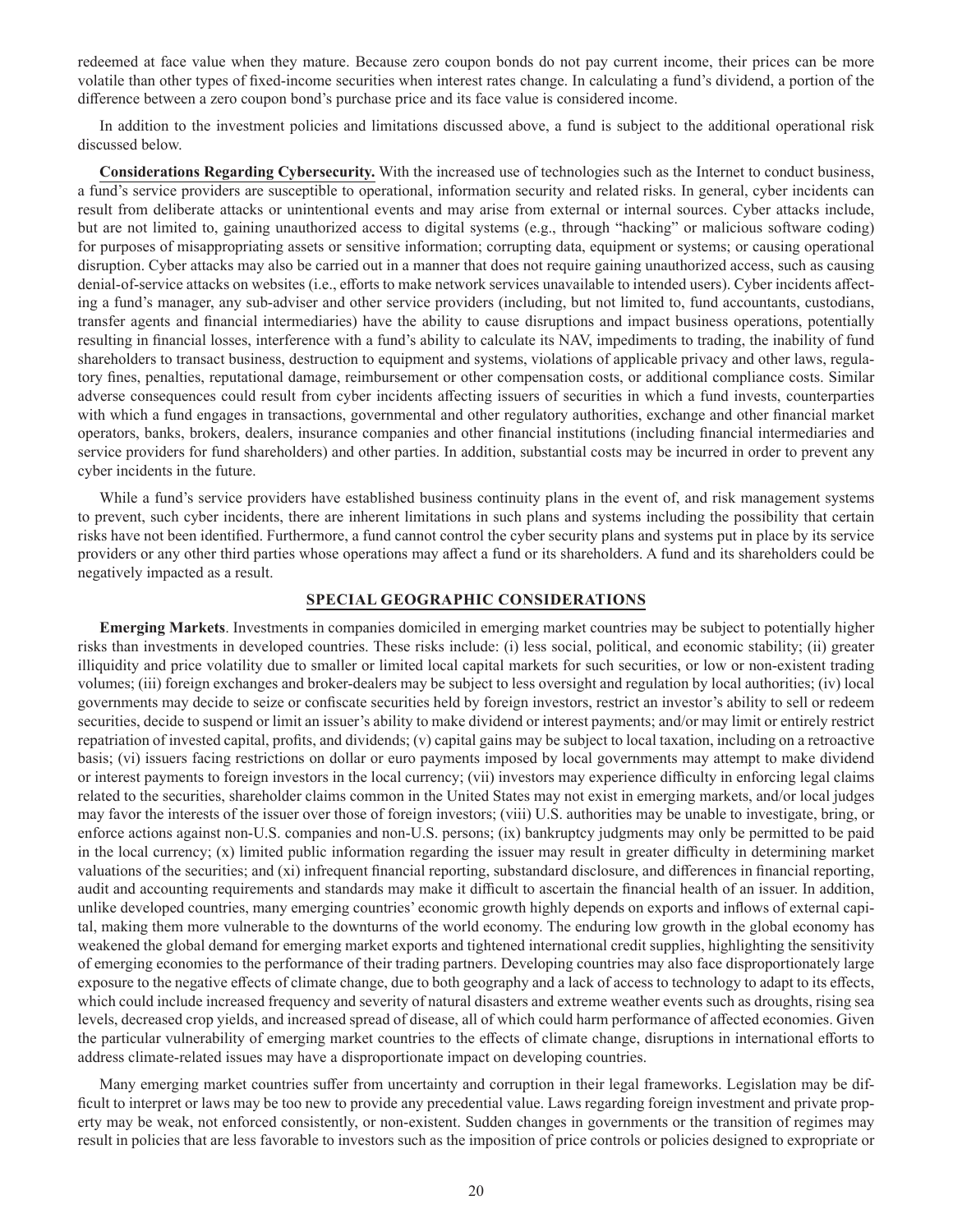nationalize "sovereign" assets. Certain emerging market countries in the past have expropriated large amounts of private property, in many cases with little or no compensation, and there can be no assurance that such expropriation will not occur in the future.

The United States, other nations, or other governmental entities (including supranational entities) could impose sanctions on a country that limits or restricts foreign investment, the movement of assets or other economic activity. In addition, an imposition of sanctions upon certain issuers in a country could have a materially adverse effect on the value of such companies' securities, delay a fund's ability to exercise certain rights as security holder, and/or impair a fund's ability to meet its investment objectives. A fund may be prohibited from investing in securities issued by companies subject to such sanctions and may be required to freeze its existing investments in those companies, prohibiting the fund from selling or otherwise transacting in these investments. Such sanctions, or other intergovernmental actions that may be taken in the future, may result in the devaluation of the country's currency, a downgrade in the country's credit rating, and/or a decline in the value and liquidity of impacted company stocks.

Many emerging market countries in which a fund may invest lack the social, political, and economic stability characteristic exhibited by developed countries. Political instability among emerging market countries can be common and may be caused by an uneven distribution of wealth, governmental corruption, social unrest, labor strikes, civil wars, and religious oppression. Economic instability in emerging market countries may take the form of: (i) high interest rates; (ii) high levels of inflation, including hyperinflation; (iii) high levels of unemployment or underemployment; (iv) changes in government economic and tax policies, including confiscatory taxation (or taxes on foreign investments); and (v) imposition of trade barriers.

Currencies of emerging market countries are subject to significantly greater risks than currencies of developed countries. Some emerging market currencies may not be internationally traded or may be subject to strict controls by local governments, resulting in undervalued or overvalued currencies. Some emerging market countries have experienced balance of payment deficits and shortages in foreign exchange reserves, which has resulted in some governments restricting currency conversions. Future restrictive exchange controls could prevent or restrict a company's ability to make dividend or interest payments in the original currency of the obligation (usually U.S. dollars). In addition, even though the currencies of some emerging market countries may be convertible into U.S. dollars, the conversion rates may be artificial relative to their actual market values.

Governments of many emerging market countries have become overly reliant on the international capital markets and other forms of foreign credit to finance large public spending programs that cause huge budget deficits. Often, interest payments have become too overwhelming for these governments to meet, as these payments may represent a large percentage of a country's total GDP. Accordingly, these foreign obligations have become the subject of political debate within emerging market countries, which has resulted in internal pressure for such governments to not make payments to foreign creditors, but instead to use these funds for social programs. As a result of either an inability to pay or submission to political pressure, the governments sought to restructure their loan and/or bond obligations, have declared a temporary suspension of interest payments, or defaulted (in part or full) on their outstanding debt obligations. These events have adversely affected the values of securities issued by the governments and corporations domiciled in these emerging market countries and have negatively affected not only their cost of borrowing, but their ability to borrow in the future as well. Emerging markets have also benefited from continued monetary policies adopted by the central banks of developed countries. After a period of continuously raising interest rates, the U.S. Federal Reserve and central banks in other developed countries have reduced interest rates to historically low levels. To the extent the Federal Reserve Board maintains near zero rates, emerging market economies may benefit.

In addition to their continued reliance on international capital markets, many emerging economies are also highly dependent on international trade and exports, including exports of oil and other commodities. As a result, these economies are particularly vulnerable to downturns of the world economy. In recent years, emerging market economies have been subject to tightened international credit supplies and weakened global demand for their exports and, as a result, certain of these economies faced significant difficulties and some economies face recessionary concerns. Over the last decade, emerging market countries, and companies domiciled in such countries, have acquired significant debt levels. Any increase in U.S. interest rates could restrict the access to relatively inexpensive credit supplies and jeopardize the ability of emerging market countries to pay their respective debt service obligations. Although certain emerging market economies have shown signs of growth and recovery, continued growth is dependent on the uncertain economic outlook of China, Japan, the European Union, and the United States. The reduced demand for exports and lack of available capital for investment resulting from the European debt crisis, a slowdown in China, the effects of the COVID-19 pandemic, and persistent low growth in the global economy may inhibit growth for emerging market countries.

#### **Canada.**

**Economic.** Canada is a major producer of commodities such as forest products, metals, agricultural products, and energy related products like oil, gas, and hydroelectricity. Accordingly, events affecting the supply and demand of base commodity resources and industrial and precious metals and materials, both domestically and internationally, can have a significant effect on Canadian market performance.

The United States is Canada's largest trading partner and developments in economic policy and U.S. market conditions have a significant impact on the Canadian economy. The economic and financial integration of the United States, Canada, and Mexico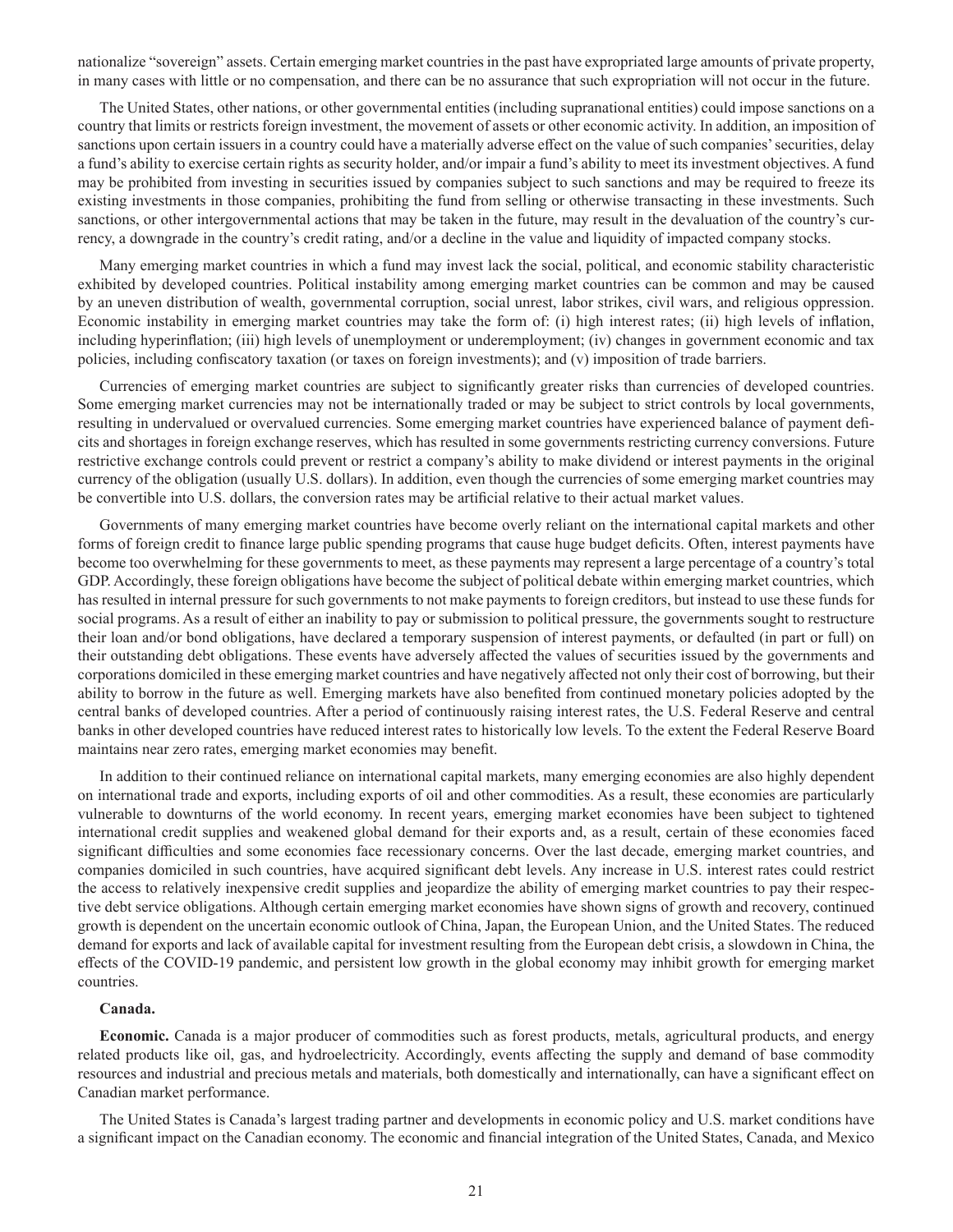through the United States-Mexico-Canada Agreement (USMCA) may make the Canadian economy and securities market more sensitive to North American trade patterns. Any disruption in the continued operation of USMCA may have a significant and adverse impact on Canada's economic outlook and the value of a fund's investments in Canada.

Growth has continued to slow in recent years for certain sectors of the Canadian economy, particularly energy extraction and manufacturing. Forecasts on growth remain modest. Oil prices have fluctuated greatly over time and the enduring volatility in the strength of the Canadian dollar may also negatively impact Canada's ability to export, which could limit Canada's economic growth.

**Europe.** The European Union (EU) is an intergovernmental and supranational union of European countries spanning the continent, each known as a member state. One of the key activities of the EU is the establishment and administration of a common single market, consisting of, among other things, a common trade policy. In order to further the integration of the economies of member states, member states established, among other things, the European Economic and Monetary Union (EMU), a collection of policies that set out different stages and commitments that member states need to follow to achieve greater economic policy coordination and monetary cooperation, including the adoption of a single currency, the euro. While all EU member states participate in the economic union, only certain EU member states have adopted the euro as their currency. When a member state adopts the euro as its currency, the member state no longer controls its own monetary policies. Instead, the authority to direct monetary policy is exercised by the European Central Bank (ECB).

While economic and monetary convergence in the EU may offer opportunities for those investing in the region, investors should be aware that the success of the EU is not wholly assured. European countries can be significantly affected by the tight fiscal and monetary controls that the EU governing institutions may impose on its members or with which candidates for EMU membership are required to comply. Europe must grapple with a number of challenges, any one of which could threaten the sustained economic growth, regulatory efficiency, or political survival of the political and economic union. The countries adopting the euro must adjust to a unified monetary system, which has resulted in the loss of exchange rate flexibility and some degree of economic sovereignty. Europe's economies are diverse, governance is decentralized, and its cultures differ widely. Unemployment in some European countries has historically been higher than in the United States, and a number of countries continue to face abnormally high unemployment levels, particularly for younger workers, which could pose a political risk. Many EU nations are susceptible to the economic risks associated with high levels of debt. The EU continues to face major issues involving its membership, structure, procedures and policies, including the successful political, economic and social integration of new member states, the EU's resettlement and distribution of refugees, and resolution of the EU's problematic fiscal and democratic accountability. Efforts of the member states to continue to unify their economic and monetary policies may increase the potential for similarities in the movements of European markets and reduce the benefit of diversification within the region.

**Political.** Over the last two decades, the EU has extended its membership and influence to the countries of Eastern Europe. It has accepted several Eastern European countries as new members, and has engaged with several other countries regarding future enlargement. Membership for these states is intended to, among other things, cement economic and political stability across the region. For these countries, membership serves as a strong political impetus to engage in regulatory and political reforms and to employ tight fiscal and monetary policies. Nevertheless, certain new member states, particularly former satellites of the former Soviet Union, remain burdened to various extents by certain infrastructural, bureaucratic, and business inefficiencies inherited from their history of economic central planning. Further expansion of the EU has long-term economic benefits for both member states and potential expansion candidates. However, certain European countries are not viewed as currently suitable for membership, especially countries further east with less developed economies. The current and future status of the EU therefore continues to be the subject of political controversy, with widely differing views both within and between member states. The growth of nationalist and populist parties in both national legislatures and the European Parliament may further threaten enlargement, and impede both national and supranational governance.

An increasingly assertive Russia poses its own set of risks for the EU. Opposition to EU expansion to members of the former Soviet bloc may prompt more intervention by Russia in the affairs of its neighbors. This interventionist stance may carry various negative consequences, including direct effects, such as export restrictions on Russia's natural resources, Russian support for separatist groups or pro-Russian parties located in EU countries, Russian interference in the internal political affairs of current or potential EU members or of the EU itself, externalities of ongoing conflict, such as an influx of refugees from Ukraine and Syria, or collateral damage to foreign assets in conflict zones, all of which could negatively impact EU economic activity.

It is possible that, as wealth and income inequality grow both within and between individual member states, socioeconomic and political tensions may be exacerbated. The potential direct and indirect consequences of this growing gap may be substantial.

The transition to a more unified economic system also brings uncertainty. Significant political decisions will be made that may affect market regulation, subsidization, and privatization across all industries, from agricultural products to telecommunications, that may have unpredictable effects on member states and companies within those states.

The influx of migrants and refugees seeking resettlement in the EU as a result of ongoing conflicts around the world also poses certain risks to the EU. The COVID-19 pandemic has served to exacerbate need in unstable regions, leading to increased numbers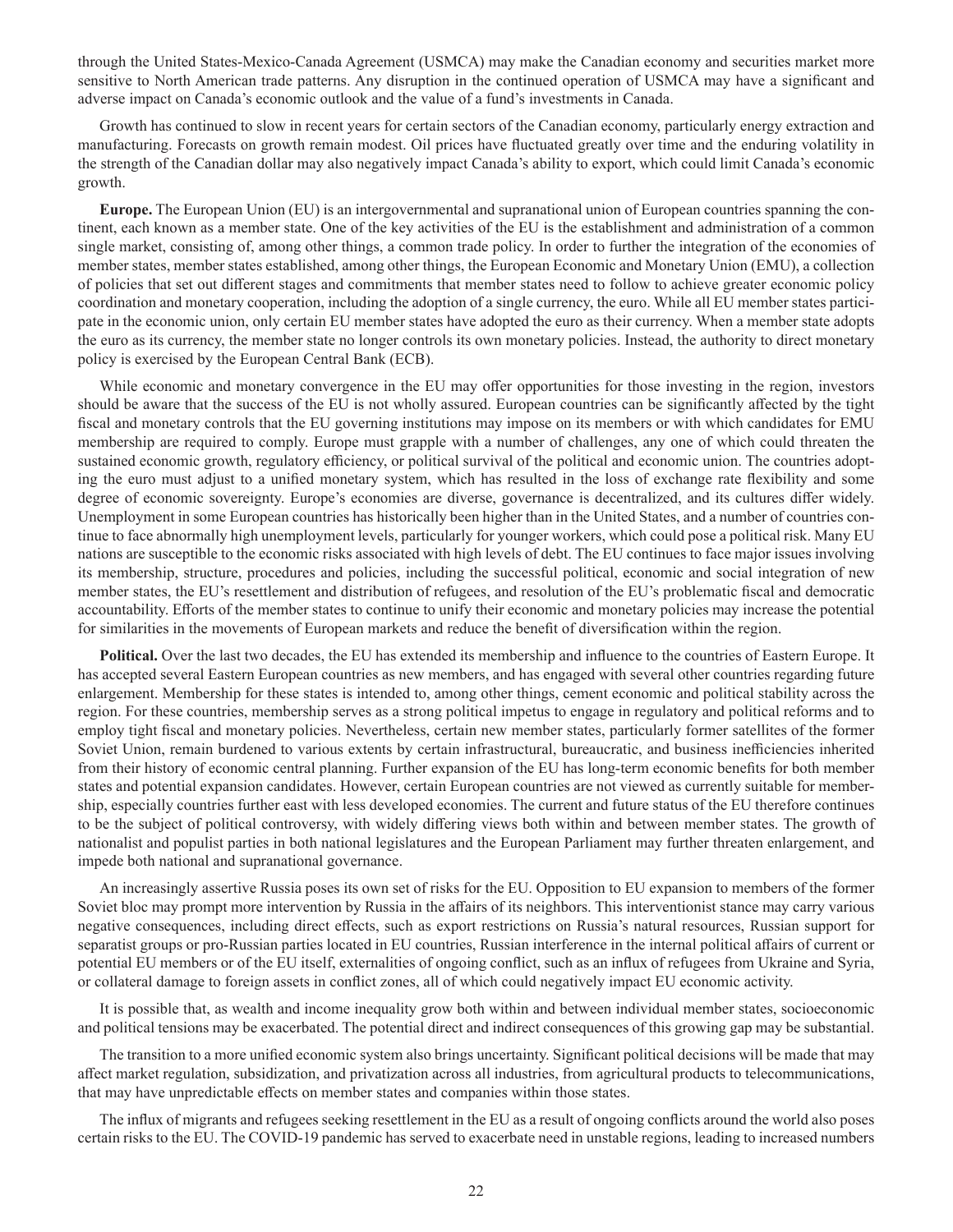of refugees. Resettlement itself may be costly for individual member states, particularly those border countries on the periphery of the EU where migrants first enter. In addition, pressing questions over accepting, processing and distributing migrants have been a significant source of intergovernmental disagreements and could pose significant dangers to the integrity of the EU.

**Economic.** As economic conditions across member states may vary widely, there is continued concern about national-level support for the euro and the accompanying coordination of fiscal and wage policy among EMU member states. Member states must maintain tight control over inflation, public debt, and budget deficits in order to qualify for participation in the euro. These requirements severely limit EMU member states' ability to implement fiscal policy to address regional economic conditions. Moreover, member states that use the euro cannot devalue their currencies in the face of economic downturn, precluding them from stoking inflation to reduce their real debt burden and potentially rendering their exports less competitive.

The United Kingdom (UK) left the European Union (EU) on January 31, 2020 under the terms of a negotiated departure deal. A transition period, which kept most pre-departure arrangements in place, ended on December 31, 2020, and the UK entered into a new trading relationship with the EU under the terms of the EU-UK trade agreement which reflected the long-term, posttransition landscape. Further discussions are to be held between the UK and the EU in relation to matters not covered by the trade agreement, such as financial services. Significant economic and regulatory uncertainty caused by the UK's exit from the EU has resulted in volatile markets for the UK and broader international financial markets. While the long-term effects of Brexit remain unclear, in the short term, financial markets may experience, among other things, greater volatility and/or illiquidity, currency fluctuations, and a decline in cross-border investment between the UK and the EU. The effects of Brexit will also be shaped by new trade deals that the UK is negotiating with more than 60 other countries, including the United States. Brexit could lead to legal and tax uncertainty and potentially divergent national laws and regulations as the UK determines which EU laws to replicate or replace. The impact of Brexit on the UK and in global markets as well as any associated adverse consequences remains unclear, and the uncertainty may have a significant negative effect on the value of a fund's investments.

The global financial crisis of 2008-2009 brought several small countries in Europe to the brink of sovereign default. Many other economies fell into recession, decreasing tax receipts and widening budget deficits. In response, many countries of Europe have implemented fiscal austerity, decreasing discretionary spending in an attempt to decrease their budget deficits. However, many European governments continue to face high levels of public debt and substantial budget deficits, some with shrinking government expenditures, which hinder economic growth in the region and may still threaten the continued viability of the EMU. Due to these large public deficits, some European issuers may continue to have difficulty accessing capital and may be dependent on emergency assistance from European governments and institutions to avoid defaulting on their outstanding debt obligations. The availability of such assistance, however, may be contingent on an issuer's implementation of certain reforms or reaching a required level of performance, which may increase the possibility of default. Such prospects could inject significant volatility into European markets, which may reduce the liquidity or value of a fund's investments in the region. Likewise, the high levels of public debt raise the possibility that certain European issuers may be forced to restructure their debt obligations, which could cause a fund to lose the value of its investments in any such issuer.

The legacy of the global financial crisis of 2008-2009, the European sovereign debt crisis, and the ongoing recession in parts of Europe have left the banking and financial sectors of many European countries weakened and, in some cases, fragile. Many institutions remain saddled with high default rates on loans, still hold assets of indeterminate value, and have been forced to maintain higher capital reserves under new regulations. This has led to decreased returns from finance and banking directly, and has constricted the sector's ability to lend, thus potentially reducing future returns and constricting economic growth. The ECB has sought to spur economic growth and ward off deflation by engaging in quantitative easing, lowering the ECB's benchmark rate into negative territory, and opening a liquidity channel to encourage bank lending. Most recently, in September 2019, the ECB announced a new bond-buying program and changed its targeted long-term refinancing rate to provide more favorable bank lending conditions. In response to the economic consequences of the COVID-19 pandemic, the ECB has significantly increased bond purchases, and only began slowing their purchasing strategy in September 2021.

Ongoing regulatory uncertainty could have a negative effect on the value of a fund's investments in the region. Governments across the EMU are facing increasing opposition to certain measures taken in response to the recent economic crises. In light of such uncertainty, the risk that certain member states will abandon the euro persists, and any such occurrence would likely have wide-ranging effects on global markets that are difficult to predict. However, these effects would likely have a negative impact on a fund's investments in the region.

Although some European economies have begun to show more sustained economic growth, the ongoing debt crisis, political and regulatory responses to the financial crisis, the effects of the COVID-19 pandemic, and uncertainty over the future of the EMU and the EU itself may continue to limit short-term growth and economic recovery in the region. Some countries have experienced prolonged stagnation or returns to recession, raising the possibility that other European economies could follow suit. Economic challenges facing the region include high levels of public debt, significant rates of unemployment, aging populations, heavy regulation of non-financial businesses, persistent trade deficits, rigid labor markets, and inability to access credit. Although certain of these challenges may weigh more heavily on some European economies than others, the economic integration of the region increases the likelihood that an economic downturn in one country may spread to others. Should Europe fall into another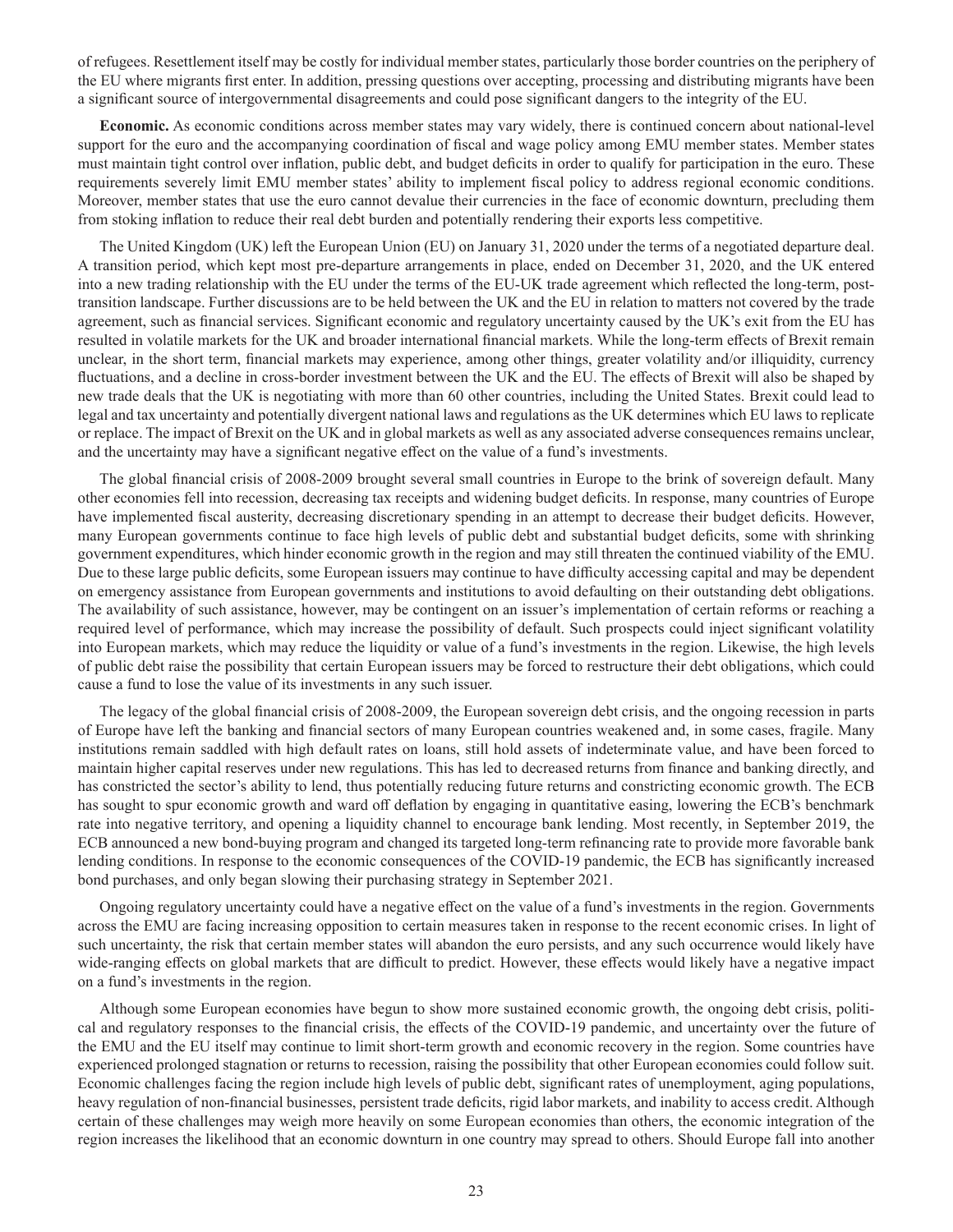recession, the value of a fund's investments in the region may be affected.

**Currency.** Investing in euro-denominated securities (or securities denominated in other European currencies) entails risk of being exposed to a currency that may not fully reflect the strengths and weaknesses of the disparate European economies. In addition, many European countries rely heavily upon export-dependent businesses and significant change in the exchange rate between the euro and the U.S. dollar can have either a positive or a negative effect upon corporate profits and the performance of EU investments. If one or more countries abandon the use of the euro as a currency, the value of investments tied to those countries or the euro could decline significantly. In addition, foreign exchange markets have recently experienced sustained periods of high volatility, subjecting a fund's foreign investments to additional risks.

**Nordic Countries.** The Nordic countries – Iceland, Denmark, Finland, Norway, and Sweden – relate to European integration in different ways. Norway and Iceland are outside the EU, although they are members of the European Economic Area. Denmark, Finland, and Sweden are EU members, but only Finland has adopted the euro as its currency, while Denmark has pegged its currency to the euro. Faced with stronger global competition, some Nordic countries have had to scale down their historically generous welfare programs, resulting in drops in domestic demand and increased unemployment. Economic growth in many Nordic countries continues to be constrained by tight labor markets and adverse European and global economic conditions, particularly the volatility in global commodity demand. The Nordic countries' manufacturing sector has experienced continued contraction due to outsourcing and flagging demand, spurring increasing unemployment. Furthermore, the protracted recovery due to the ongoing European debt crisis and persistent low growth in the global economy may limit the growth prospects of the Nordic economies.

**Eastern Europe.** Investing in the securities of Eastern European issuers is highly speculative and involves risks not usually associated with investing in the more developed markets of Western Europe. Political and economic reforms are too recent to establish a definite trend away from centrally planned economies and state-owned industries. Investments in Eastern European countries may involve risks of nationalization, expropriation, and confiscatory taxation.

Eastern European countries continue to move towards market economies at different paces with varying characteristics. Many Eastern European markets suffer from thin trading activity, dubious investor protections, and often a lack of reliable corporate information. Information and transaction costs, differential taxes, and sometimes political, regulatory, or transfer risk may give a comparative advantage to the domestic investor rather than the foreign investor. In addition, these markets are particularly sensitive to social, political, economic, and currency events in Western Europe and Russia and may suffer heavy losses as a result of their trading and investment links to these economies and their currencies. In particular, the disruption to the Russian economy as a result of sanctions imposed by the United States and EU in connection with Russia's involvement in Ukraine may hurt Eastern European economies with close trade links to Russia. Russia may also attempt to directly assert its influence in the region through coercive use of its economic, military, and natural resources.

In some of the countries of Eastern Europe, there is no stock exchange or formal market for securities. Such countries may also have government exchange controls, currencies with no recognizable market value relative to the established currencies of Western market economies, little or no experience in trading in securities, weak or nonexistent accounting or financial reporting standards, a lack of banking and securities infrastructure to handle such trading and a legal tradition without strongly defined property rights. Due to the value of trade and investment between Western Europe and Eastern Europe, credit and debt issues and other economic difficulties affecting Western Europe and its financial institutions can negatively affect Eastern European countries.

Eastern European economies may also be particularly susceptible to the volatility of the international credit market due to their reliance on bank related inflows of foreign capital. Although many Eastern European economies have experienced modest growth for several periods due, in part, to external demand, tighter labor markets, and the attraction of foreign investment, major challenges persist as a result of their continued dependence on Western European countries for credit and trade. Accordingly, the European crisis may present serious risks for Eastern European economies, which may have a negative effect on a fund's investments in the region.

Several Eastern European countries on the periphery of the EU have recently been the destination for a surge of refugees and migrants fleeing global conflict zones, particularly the civil wars in Syria and Afghanistan and economic hardship across Africa and the developing world. While these countries have borne many of the direct costs of managing the flow of refugees and migrants seeking resettlement in Europe, they have also faced significant international criticism over their treatment of migrants and refugees which may affect foreign investor confidence in the attractiveness of such markets.

**Japan.** Japan continues to recover from recurring recessionary forces that have negatively impacted Japan's economic growth over the last decade. Despite signs of economic growth in recent years, Japan is still vulnerable to persistent underlying systemic risks. For instance, Japan continues to face massive government debt, an aging and shrinking of the population, an uncertain financial sector, low domestic consumption, and certain corporate structural weaknesses, which remain some of the major longterm problems of the Japanese economy.

Overseas trade is important to Japan's economy and its economic growth is significantly driven by its exports. Meanwhile,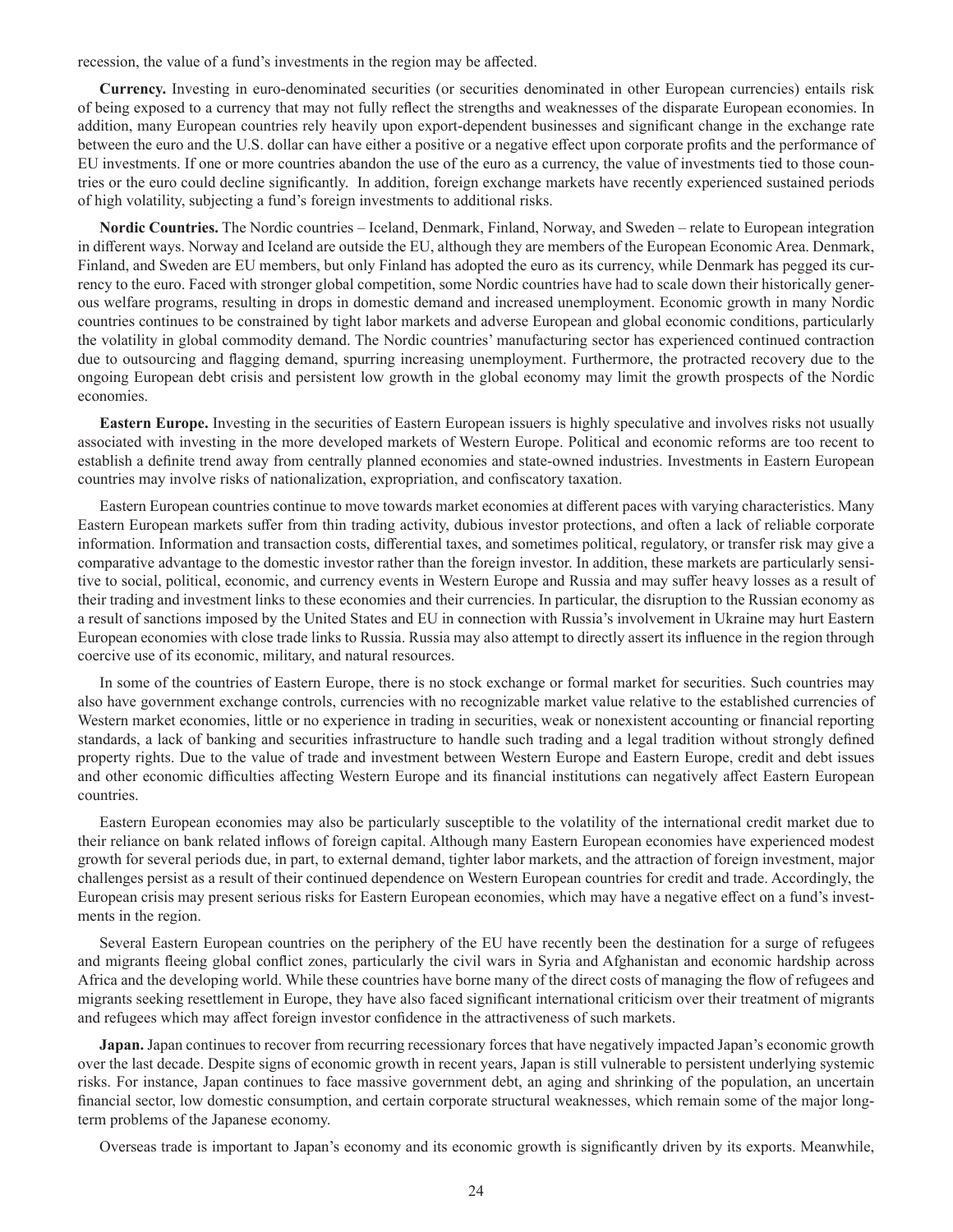Japan's aging and shrinking population increases the cost of the country's pension and public welfare system and lowers domestic demand, making Japan more dependent on exports to sustain its economy. Therefore, any developments that negatively affect Japan's exports could present risks to a fund's investments in Japan. For example, domestic or foreign trade sanctions or other protectionist measures could harm Japan's economy. In addition, currency fluctuations may also significantly affect Japan's economy, as a stronger yen would negatively impact Japan's ability to export. Likewise, any escalation of tensions in the region, including disruptions caused by political tensions with North Korea or territorial disputes with Japan's major trading partners, may adversely impact Japan's economic outlook. In particular, Japan is heavily dependent on oil imports, and higher commodity prices could have a negative impact on its economy. Japan is also particularly susceptible to the effects of declining growth rates in China, Japan's largest export market. Given that China is a large importer of Japanese goods and is a significant source of global economic growth, a continued Chinese slowdown may negatively impact Japanese economic growth both directly and indirectly. Similarly, the European debt crisis, the effects of the COVID-19 pandemic, and persistent low growth in the global economy could present additional risks to a fund's investments in Japan.

Japan's economic recovery has been affected by economic stress resulting from a number of natural disasters, including disasters that caused damage to nuclear power plants in the region, which have introduced volatility into Japan's financial markets. In response to these events, the government has injected capital into the economy and reconstruction efforts in disaster-affected areas in order to stimulate economic growth. The risks of natural disasters of varying degrees, such as earthquakes and tsunamis, continue to persist. The full extent of the impact of recurring natural disasters on Japan's economy and foreign investment in Japan is difficult to estimate.

Although Japanese banks are stable, maintaining large capital bases, they continue to face difficulties generating profits. In recent years, Japan has employed a program of monetary loosening, fiscal stimulus, and growth-oriented structural reform, which has generated limited success in raising growth rates. Although Japan's central bank has continued its quantitative easing program, there is no guarantee such efforts will be sufficient or that additional stimulus policies will not be necessary in the future. Furthermore, the long term potential of this strategy remains uncertain, as the first of two planned increases in Japan's consumption tax resulted in a decline in consumption and the effect of the second increase remains to be seen.

**Asia Pacific Region (ex Japan).** Many countries in the region have historically faced political uncertainty, corruption, military intervention, and social unrest. Examples include military threats on the Korean peninsula and along the Taiwan Strait, the ethnic, sectarian, extremist, and/or separatist violence found in Indonesia and the Philippines, and the nuclear arms threats between India and Pakistan. To the extent that such events continue in the future, they can be expected to have a negative effect on economic and securities market conditions in the region. In addition, the Asia Pacific geographic region has historically been prone to natural disasters. The occurrence of a natural disaster in the region could negatively impact the economy of any country in the region. Natural disasters may become more frequent and severe as a result of global climate change. Given the particular vulnerability of the region to the effects of climate change, disruptions in international efforts to address climate-related issues may have a disproportionate impact on a fund's investments in the region.

**Economic.** The economies of many countries in the region are heavily dependent on international trade and are accordingly affected by protective trade barriers and the economic conditions of their trading partners, principally, the United States, Japan, China, and the European Union. The countries in this region are also heavily dependent on exports and are thus particularly vulnerable to any weakening in global demand for these products. Many countries in the region are economically reliant on a wide range of commodity exports. Consequently, countries in this region have been adversely affected by the persistent volatility in global commodity prices and are particularly susceptible to declines in growth rates in China. The Australian and New Zealand economies are also heavily dependent on the economies of China and other Asian countries. Countries in this region have experienced high debt levels, an issue that is being compounded by weakened local currencies. Although the economies of many countries in the region have exhibited signs of growth, such improvements, if sustained, may be gradual. Significantly, the Australian economy has declined in recent years and in 2019 the Reserve Bank of Australia cut interest rates to an all-time low in response to a reduction in consumption brought on, in part, by a downturn in the property market and rising levels in unemployment. The Reserve Bank of Australia cut rates further in response to the economic effects of the COVID-19 pandemic. Though the country has seen marginal improvements, the Reserve Bank anticipates leaving rates near zero until 2024. Furthermore, any future growth experienced in the region may be limited or hindered by the reduced demand for exports due to a continued economic slowdown in China, which could significantly lower demand for the natural resources many Asia Pacific economies export. Because China has been such a major source of demand for raw materials and a supplier of foreign direct investment to exporting economies, the slowdown of the Chinese economy could significantly affect regional growth. In addition, the trading relationship between China and a number of Asia Pacific countries has been strained by the geopolitical conflict created by competing territorial claims in the South China Sea, which has created diplomatic tension in the region that may adversely impact the economies of the affected countries. Regional growth may also be limited by lack of available capital for investment resulting from the European debt crisis and persistent low growth in the global economy, as well as increases in interest rates and the tapering of other monetary policies adopted by the central banks of developed countries.

**The Republic of Korea (South Korea).** Investing in South Korea involves risks not typically associated with investing in the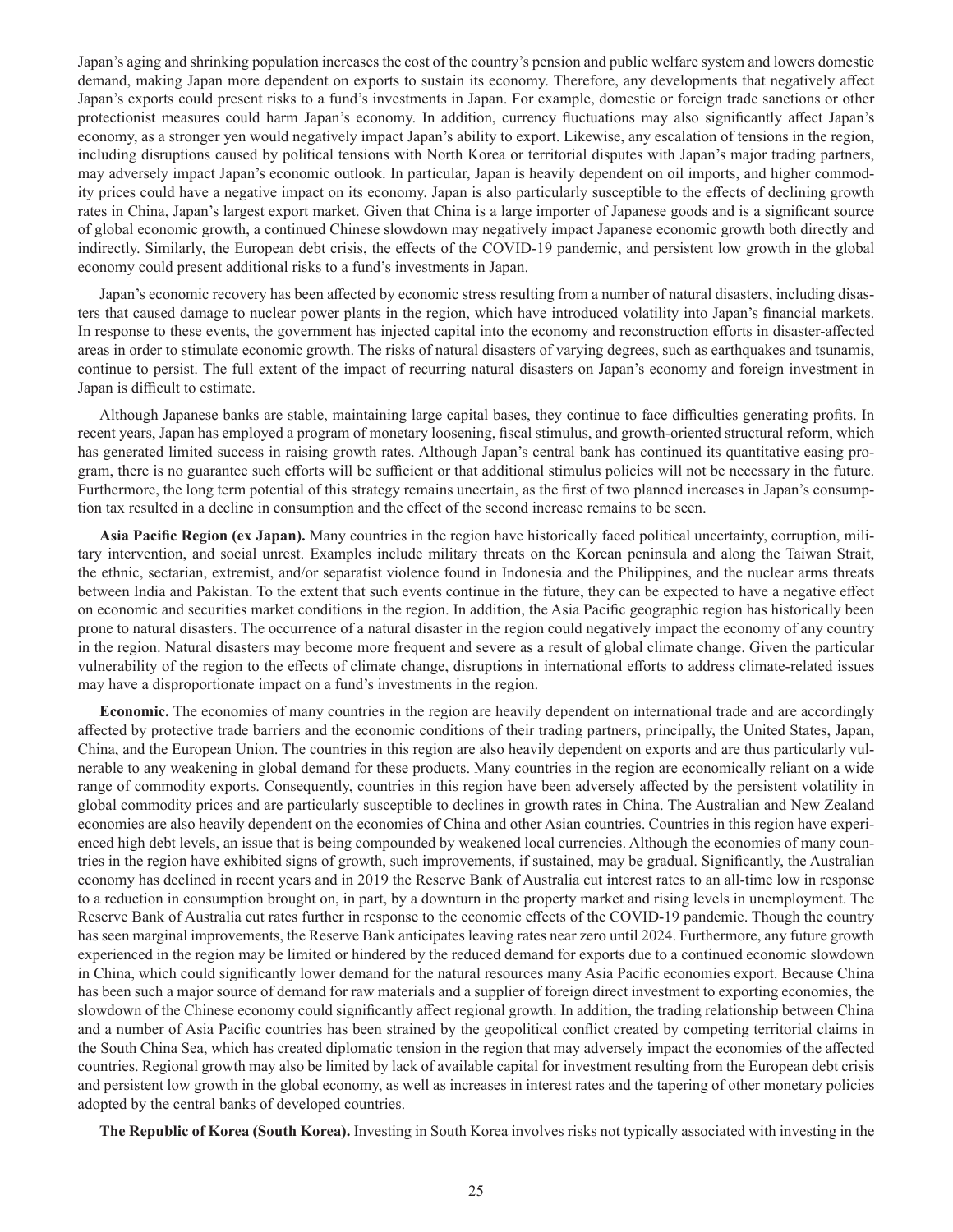U.S. securities markets. Investments in South Korea are, in part, dependent on the maintenance of peaceful relations with North Korea, on both a bilateral and global basis. Relations between the two countries remain tense, as exemplified in periodic acts of hostility, and the possibility of serious military engagement still exists. Any escalation in hostility, initiation of military conflict, or collateral consequences of internal instability within North Korea would likely cause a substantial disruption in South Korea's economy, as well as the region as a whole.

South Korea's economic reliance on international trade makes it highly sensitive to fluctuations in international commodity prices, currency exchange rates and government regulation, and vulnerable to downturns of the world economy. South Korea has experienced modest economic growth in recent years. Such continued growth may slow due, in part, to a continued economic slowdown in China. South Korea is particularly sensitive to the economic volatility of its four largest export markets (the European Union, Japan, United States, and China), which all face varying degrees of economic uncertainty, including persistent low growth rates. The economic weakness of South Korea's most important trading partners could stifle demand for South Korean exports and damage its own economic growth outlook. In particular, given that China is both a large importer of South Korean goods and a significant source of global demand, a continued Chinese slowdown may, directly or indirectly, negatively impact South Korean economic growth. The South Korean economy's long-term challenges include a rapidly aging population, inflexible labor market, dominance of large conglomerates, and overdependence on exports to drive economic growth.

**China Region.** The China Region encompasses the People's Republic of China, Taiwan, and Hong Kong. The region is highly interconnected and interdependent, with relationships and tensions built on trade, finance, culture, and politics. The economic success of China will continue to have an outsized influence on the growth and prosperity of both Taiwan and Hong Kong.

Although the People's Republic of China has experienced three decades of unprecedented growth, it now faces a slowing economy that is due, in part, to China's effort to shift away from an export-driven economy. Other contributing factors to the slowdown include lower-than-expected industrial output growth, reductions in consumer spending, a decline in the real estate market, which many observers believed to be inflated, and most recently, the COVID-19 pandemic and China's containment strategy. Further, local governments, which had borrowed heavily to bolster growth, face high debt burdens and limited revenue sources. Demand for Chinese exports by Western countries, including the United States and Europe, may weaken due to the effects of weakened economic growth in those countries resulting from the European debt crisis and persistent low growth in the global economy. Additionally, Chinese land reclamation projects, actions to lay claim to disputed islands, and China's attempt to assert territorial claims in the South China Sea have caused strains in China's relationship with various regional trading partners, and could cause further disruption to regional trade. In the long term, China's ability to develop and sustain a credible legal, regulatory, monetary, and socioeconomic system could influence the course of foreign investment in China.

Hong Kong is closely tied to China, economically and politically, following the United Kingdom's 1997 handover of the former colony to China to be governed as a Special Administrative Region. Changes to Hong Kong's legal, financial, and monetary system could negatively impact its economic prospects. Hong Kong's evolving relationship with the central government in Beijing has been a source of political unrest and may result in economic disruption.

Although many Taiwanese companies heavily invest in China, a state of hostility continues to exist between China and Taiwan. Taiwan's political stability and ability to sustain its economic growth could be significantly affected by its political and economic relationship with China. Although economic and political relations have both improved, Taiwan remains vulnerable to both Chinese territorial ambitions and economic downturns.

In addition to the risks inherent in investing in the emerging markets, the risks of investing in China, Hong Kong, and Taiwan merit special consideration.

*People's Republic of China.* China's economy has transitioned from a rigidly central-planned state-run economy to one that has been only partially reformed by more market-oriented policies. Although the Chinese government has implemented economic reform measures, reduced state ownership of companies and established better corporate governance practices, a substantial portion of productive assets in China are still owned or controlled by the Chinese government. The government continues to exercise significant control over regulating industrial development and, ultimately, over China's economic growth, both through direct involvement in the market through state owned enterprises, and indirectly by allocating resources, controlling access to credit, controlling payment of foreign currency-denominated obligations, setting monetary policy and providing preferential treatment to particular industries or companies.

After many years of steady growth, the growth rate of China's economy has declined relative to prior years. Although this slowdown may have been influenced by the government's desire to stop certain sectors from overheating, and to shift the economy from one based on low cost export manufacturing to a model driven more by domestic consumption, it holds significant economic, social and political risks. For one, the real estate market, once rapidly growing in major cities, has slowed down and may prompt government intervention to prevent collapse. Additionally, local government debt is still very high, and local governments have few viable means to raise revenue, especially with continued declines in demand for housing. Moreover, although China has tried to restructure its economy towards consumption, it remains heavily dependent on exports and is, therefore, susceptible to downturns abroad which may weaken demand for its exports and reduced foreign investments in the country. Reduction in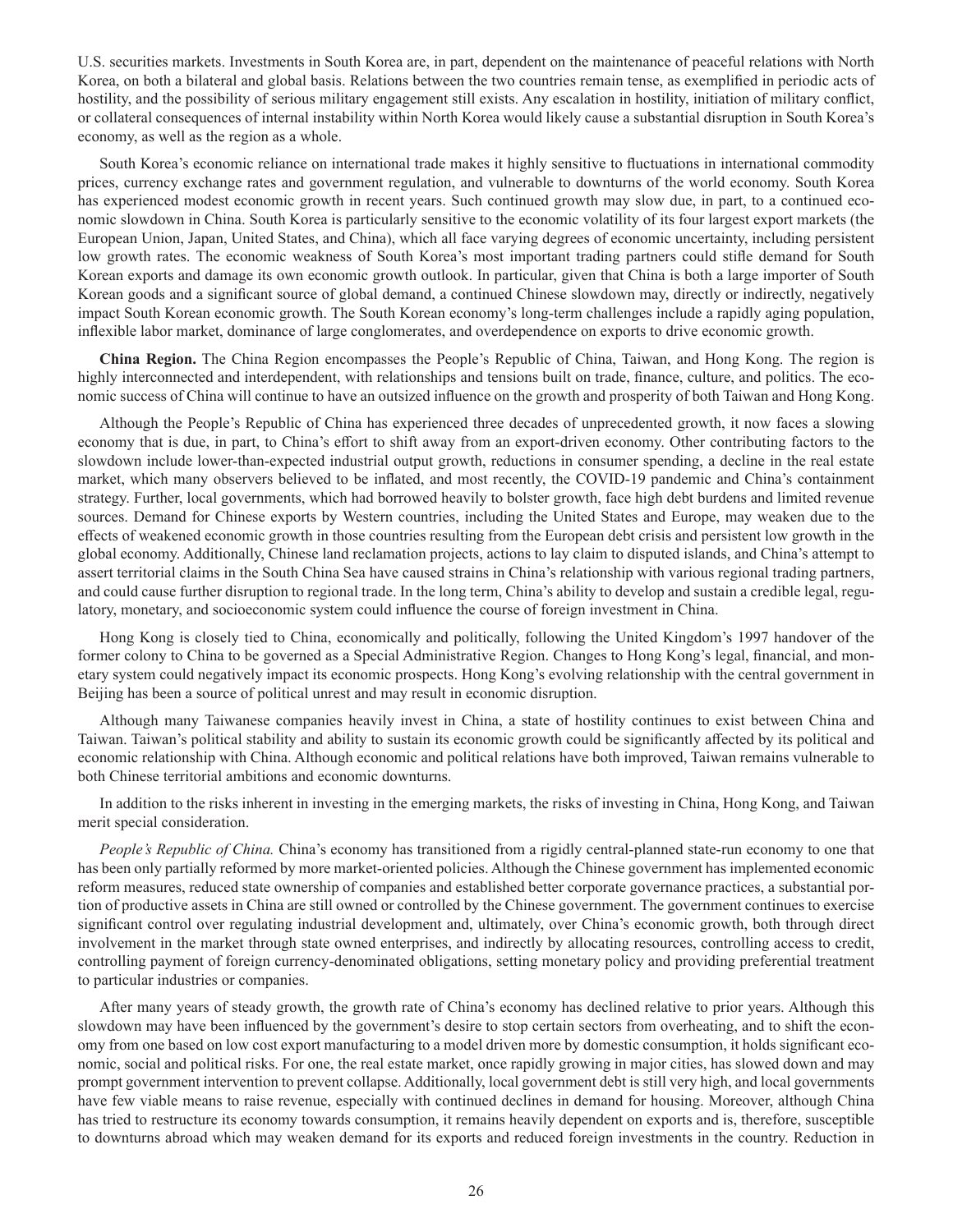spending on Chinese products and services, institution of tariffs or other trade barriers or a downturn in any of the economies of China's key trading partners may have an adverse impact on the securities of Chinese issuers. In particular, the economy faces the prospect of prolonged weakness in demand for Chinese exports as its major trading partners, such as the United States, Japan, and Europe, continue to experience economic uncertainty stemming from the European debt crisis, the effects of the COVID-19 pandemic, and persistent low growth in the global economy, among other things. After a period of intensified concerns about trade tariffs and further escalation of the trade war between China and the United States, the two countries reached a trade agreement in January 2020. However, it is uncertain if the positive trend in U.S.-China trade relations will continue. If the countries reinstitute tariffs, it may trigger a significant reduction in international trade, the oversupply of certain manufactured goods, substantial price reductions of goods and possible failure of individual companies and/or large segments of China's export industry with a potentially negative impact to a fund. These kinds of events and their consequences are difficult to foresee and it is unclear whether future tariffs may be imposed or other escalating actions may be taken in the future. Over the long term, China's aging infrastructure, worsening environmental conditions, rapid and inequitable urbanization, and quickly widening urban and rural income gap, which all carry political and economic implications, are among the country's major challenges. China also faces problems of domestic unrest and provincial separatism. Additionally, the Chinese economy may be adversely affected by diplomatic developments, the imposition of economic sanctions, changes in international trading patterns, trade barriers, and other protectionist or retaliatory measures.

Chinese territorial claims are another source of tension and present risks to diplomatic and trade relations with certain of China's regional trade partners. Actions by the Chinese government, such as its land reclamation projects, assertion of territorial claims in the South China Sea, and the establishment of an Air Defense Identification Zone over disputed islands, raises the fear of both accidental military conflict, and that Chinese territorial claims may result in international reprisal. Such a reprisal may reduce international demand for Chinese goods and services or cause a decline in foreign direct investment, both of which could have a negative effect on a fund's investments in the securities of Chinese issuers.

As with all transition economies, China's ability to develop and sustain a credible legal, regulatory, monetary, and socioeconomic system could influence the course of outside investment. The Chinese legal system, in particular, constitutes a significant risk factor for investors. Since the late 1970s, Chinese legislative bodies have promulgated laws and regulations dealing with various economic matters such as foreign investment, corporate organization and governance, commerce, taxation, and trade. However, despite the expanding body of law in China, legal precedent and published court decisions based on these laws are limited and non-binding. The interpretation and enforcement of these laws and regulations are uncertain, and investments in China may not be subject to the same degree of legal protection as in other developed countries.

China continues to limit direct foreign investments generally in industries deemed important to national interests. Foreign investment in domestic securities is also subject to substantial restrictions, although Chinese regulators have begun to introduce new programs through which foreign investors can gain direct access to certain Chinese securities markets. For instance, Chinese regulators have implemented a program that will permit direct foreign investment in permissible products (which include cash bonds) traded on the China inter-bank bond market (CIBM) in compliance with the relevant rules established by applicable Chinese regulators. While CIBM is relatively large and trading volumes are generally high, the market remains subject to similar risks as fixed income securities markets in other developing countries. As foreign investment access to CIBM is relatively new and its rules may be materially amended as the program continues to develop, it is uncertain how this program will impact economic growth within China.

Securities listed on China's two main stock exchanges are divided into two classes. One of the two classes is limited to domestic investors (and a small group of qualified international investors), while the other is available to both international and domestic investors. Although the Chinese government has announced plans to merge the two markets, it is uncertain whether and to what extent such a merger will take place. The existing bifurcated system raises liquidity and stability concerns.

Investments in securities listed and traded through the Shanghai-Hong Kong Stock Connect and Shenzhen-Hong Kong Stock Connect programs (Stock Connect Programs) involve unique risks. The Stock Connect Programs are relatively new and there is no guarantee that they will continue. Trading through Stock Connect Programs is subject to daily quotas that limit the maximum daily net purchases and daily limits on permitted price fluctuations. Trading suspensions are more likely in these markets than in many other global equity markets. There can be no assurance that a liquid market on an exchange will exist. In addition, investments made through Stock Connect Programs are subject to comparatively untested trading, clearance and settlement procedures. Stock Connect Programs are available only on days when markets in both China and Hong Kong are open. A fund's ownership interest in securities traded through the Stock Connect Programs will not be reflected directly, and thus a fund may have to rely on the ability or willingness of a third party to enforce its rights. Investments in Stock Connect Program A-shares are generally subject to Chinese securities regulations and listing rules, among other restrictions. Hong Kong investor compensation funds, which protect against trade defaults, are unavailable when investing through Stock Connect Programs. Uncertainties in Chinese tax rules could also result in unexpected tax liabilities for the fund.

Currency fluctuations could significantly affect China and its trading partners. China continues to exercise control over the value of its currency, rather than allowing the value of the currency to be determined by market forces. This type of currency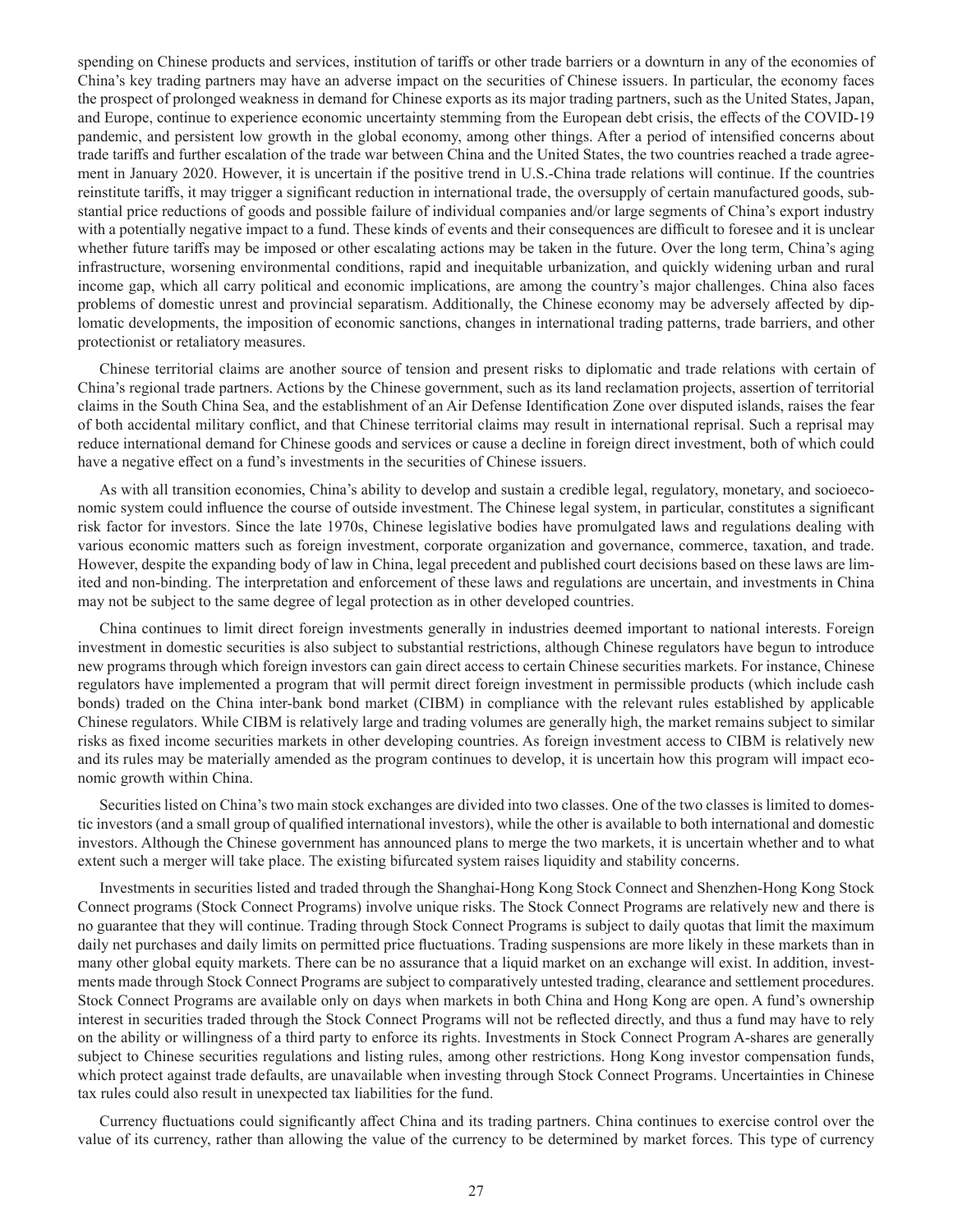regime may experience sudden and significant currency adjustments, which may adversely impact investment returns. One such currency adjustment occurred in 2015, in which China purposefully devalued the yuan in an effort to bolster economic growth. However, the government has taken steps to internationalize its currency. This policy change is driven, in part, by the government's desire for the yuan's continued inclusion in the basket of currencies that comprise the International Monetary Fund's Special Drawing Rights.

Chinese companies, particularly those located in China, may be smaller and less seasoned. China may lack, or have different, accounting and financial reporting standards, which may result in the unavailability of material information about Chinese issuers. Moreover, the Public Company Accounting Oversight Board (PCAOB) has warned that it lacks the ability to inspect audit work and practices of PCAOB-registered auditing firms within China. PCAOB's limited ability to oversee the operations of auditing firms within China may result in inaccurate or incomplete financial records of an issuer's operations within China, which may negatively impact a fund's investments in such companies.

Additionally, China's stock market has experienced tumult and high volatility, which has prompted the Chinese government to implement a number of policies and restrictions with regards to the securities market. While China may take actions aimed at maintaining growth and stability in the stock market, investors in Chinese securities may be negatively affected by, among other things, disruptions in the ability to sell securities for compliance with investment objectives or when most advantageous given market conditions. It is not clear what the long-term effect of such policies would be on the securities market in China or whether additional actions by the government will occur in the future.

*Hong Kong.* In 1997, the United Kingdom handed over control of Hong Kong to the People's Republic of China. Since that time, Hong Kong has been governed by a quasi-constitution known as the Basic Law, while defense and foreign affairs are the responsibility of the central government in Beijing. The chief executive of Hong Kong is appointed by the Chinese government. However, Hong Kong is able to participate in international organizations and agreements and it continues to function as an international financial center, with no exchange controls, free convertibility of the Hong Kong dollar and free inward and outward movement of capital. The Basic Law also guarantees existing freedoms, including the freedom of speech, assembly, press, and religion, as well as the right to strike and travel. Business ownership, private property, the right of inheritance and foreign investment are also protected by law.

By treaty, China has committed to preserve Hong Kong's high degree of autonomy in certain matters until 2047. However, as demonstrated by Hong Kong protests in recent years over political, economic, and legal freedoms, and the Chinese government's response to them, there continues to exist political uncertainty within Hong Kong. For example, in June 2020 China adopted a new security law that severely limits freedom of speech in Hong Kong and expands police powers to seize electronic devices and intercept communications of suspects. Widespread protests were held in Hong Kong in response to the new law, and the United States imposed sanctions on 11 Hong Kong officials for cracking down on pro-democracy protests. Pro-democracy protests, which have become increasingly violent over time, have continued into 2021, and there is no guarantee that additional protests will not arise in the future or whether the United States will respond to such protests with additional sanctions.

Hong Kong has experienced strong economic growth in recent years due, in part, to its close ties with China and a strong service sector, but Hong Kong still faces concerns over overheating in certain sectors of its economy, such as its real estate market, which could limit Hong Kong's future growth. In addition, due to Hong Kong's heavy reliance on international trade and global financial markets, Hong Kong remains exposed to significant risks as a result of the European debt crisis and persistent low growth in the global economy. Likewise, due to Hong Kong's close political and economic ties with China, a continued economic slowdown on the mainland could continue to have a negative impact on Hong Kong's economy.

*Taiwan.* For decades, a state of hostility has existed between Taiwan and the People's Republic of China. China has long deemed Taiwan a part of the "one China" and has made a nationalist cause of reuniting Taiwan with mainland China. In the past, China has staged frequent military provocations off the coast of Taiwan and made threats of full-scale military action. However, tensions have lowered, exemplified by improved relations, including the first official contacts between the governments' leaders of China and Taiwan in 2015. Despite closer relations in recent years, the relationship with China remains a divisive political issue within Taiwan. Foreign trade has been the engine of rapid growth in Taiwan and has transformed the island into one of Asia's great exporting nations. As an export-oriented economy, Taiwan depends on a free-trade trade regime and remains vulnerable to downturns in the world economy. Taiwanese companies continue to compete mostly on price, producing generic products or branded merchandise on behalf of multinational companies. Accordingly, these businesses can be particularly vulnerable to currency volatility and increasing competition from neighboring lower-cost countries. Moreover, many Taiwanese companies are heavily invested in mainland China and other countries throughout Southeast Asia, making them susceptible to political events and economic crises in these parts of the region. Significantly, Taiwan and China have entered into agreements covering banking, securities, and insurance. Closer economic links with the mainland may bring greater opportunities for the Taiwanese economy, but such arrangements also pose new challenges. For example, foreign direct investment in China has resulted in Chinese import substitution away from Taiwan's exports and a constriction of potential job creation in Taiwan. Likewise, the Taiwanese economy has experienced slow economic growth as demand for Taiwan's exports has weakened due, in part, to declines in growth rates in China. Taiwan has sought to diversify its export markets and reduce its dependence on the Chinese market by increasing exports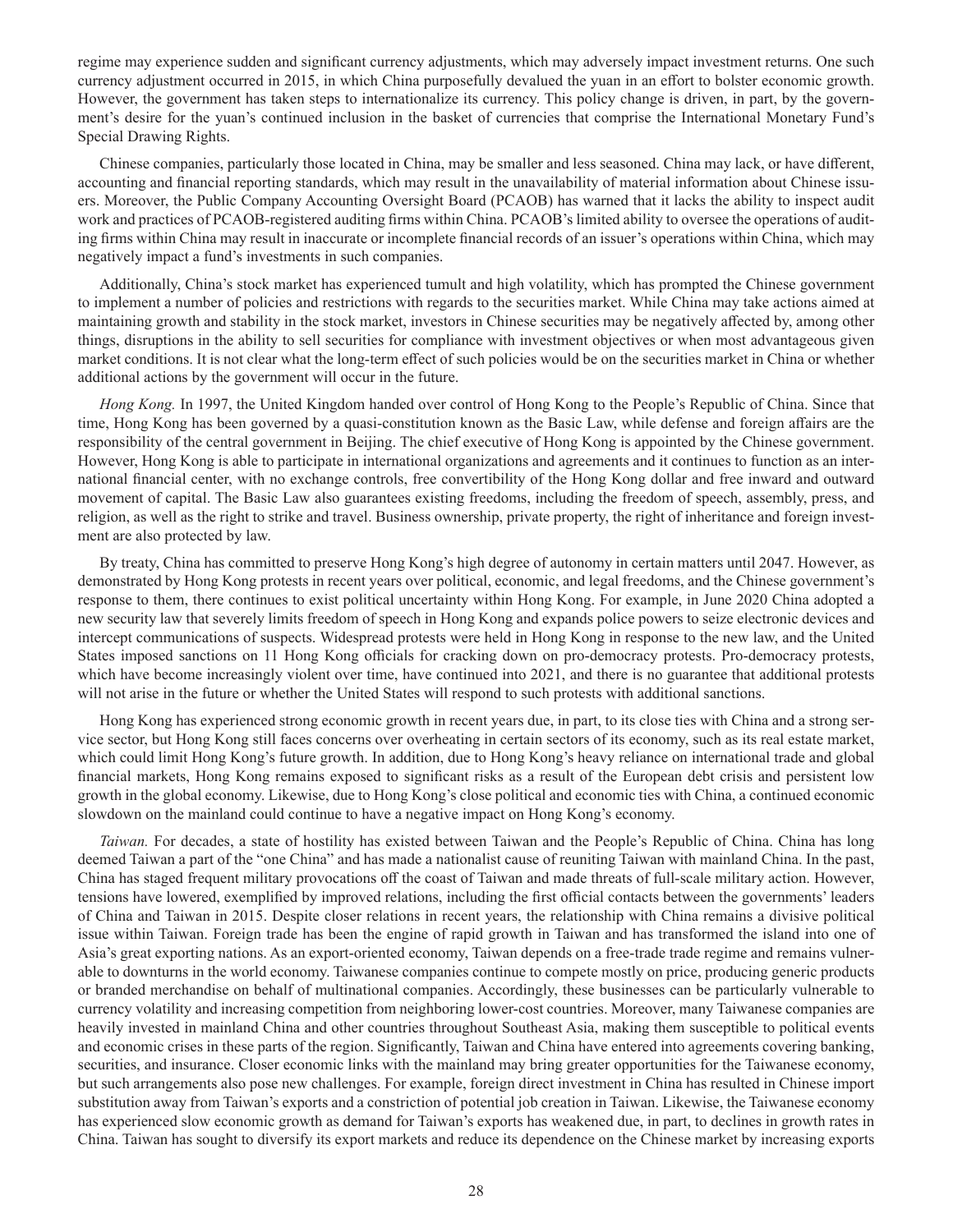to the United States, Japan, Europe, and other Asian countries by, in part, entering into free-trade agreements. In addition, the lasting effects of the European debt crisis and persistent low growth in the global economy may reduce global demand for Taiwan's exports. The Taiwanese economy's long-term challenges include a rapidly aging population, low birth rate, and the lingering effects of Taiwan's diplomatic isolation.

**India.** The value of a fund's investments in Indian securities may be affected by, among other things, political developments, rapid changes in government regulation, state intervention in private enterprise, nationalization or expropriation of foreign assets, legal uncertainty, high rates of inflation or interest rates, currency volatility, and civil unrest. Moreover, the Indian economy remains vulnerable to natural disasters, such as droughts and monsoons. Natural disasters may become more frequent and severe as a result of global climate change. Given the particular vulnerability of India to the effects of climate change, disruptions in international efforts to address climate-related issues may have a disproportionate impact on a fund's investments in the country. In addition, any escalation of tensions with Pakistan may have a negative impact on India's economy and foreign investments in India. Likewise, political, social and economic disruptions caused by domestic sectarian violence or terrorist attacks may also present risks to a fund's investments in India.

The Indian economy is heavily dependent on exports and services provided to U.S. and European companies, and is vulnerable to any weakening in global demand for these products and services. In recent years, rising wages have chipped away at India's competitive advantage in certain service sectors. A large fiscal deficit and persistent inflation have contributed to modest economic growth in India in recent years. While the economic growth rate has risen more recently, the Indian economy continues to be susceptible to a slowdown in the manufacturing sector, and it is uncertain whether higher growth rates are sustainable without more fundamental governance reforms.

India's market has less developed clearance and settlement procedures and there have been times when settlements have not kept pace with the volume of securities and have been significantly delayed. The Indian stock exchanges have in the past been subject to closure, broker defaults and broker strikes, and there can be no certainty that this will not recur. In addition, significant delays are common in registering transfers of securities and a fund may be unable to sell securities until the registration process is completed and may experience delays in the receipt of dividends and other entitlements. Furthermore, restrictions or controls applicable to foreign investment in the securities of issuers in India may also adversely affect a fund's investments within the country. The availability of financial instruments with exposure to Indian financial markets may be substantially limited by restrictions on foreign investors and subject to regulatory authorizations. Foreign investors are required to observe certain investment restrictions, including limits on shareholdings, which may impede a fund's ability to invest in certain issuers or to fully pursue its investment objective. These restrictions may also have the effect of reducing demand for, or limiting the liquidity of, such investments. There can be no assurance that the Indian government will not impose restrictions on foreign capital remittances abroad or otherwise modify the exchange control regime applicable to foreign investors in such a way that may adversely affect the ability of a fund to repatriate their income and capital.

Shares of many Indian issuers are held by a limited number of persons and financial institutions, which may limit the number of shares available for investment. Sales of securities by such issuer's major shareholders may also significantly and adversely affect other shareholders. Moreover, a limited number of issuers represent a disproportionately large percentage of market capitalization and trading value in India.

The Indian government has sought to implement numerous reforms to the economy, including efforts to bolster the Indian manufacturing sector and entice foreign direct investment. However, such reformation efforts have proven difficult and there is no guarantee that such reforms will be implemented or that they will be fully implemented in a manner that benefits investors.

**Indonesia.** Over the last decade, Indonesia has applied prudent macroeconomic efforts and policy reforms that have led to modest growth in recent years, but many economic development problems remain, including poverty and unemployment, corruption, inadequate infrastructure, a complex regulatory environment, and unequal resource distribution among regions. Although Indonesia's government has taken steps in recent years to improve the country's infrastructure and investment climate, these problems may limit the country's ability to maintain such economic growth as Indonesia has begun to experience slowing growth rates in recent years. Indonesia is prone to natural disasters such as typhoons, tsunamis, earthquakes and flooding, which may also present risks to a fund's investments in Indonesia. Natural disasters may become more frequent and severe as a result of global climate change. Given the particular vulnerability of Indonesia to the effects of climate change, disruptions in international efforts to address climate-related issues may have a disproportionate impact on a fund's investments in the country. In addition, Indonesia continues to be at risk of ethnic, sectarian, and separatist violence.

In recent periods, Indonesia has employed a program of monetary loosening through reductions in interest rates and implemented a number of reforms to encourage investment. Although Indonesia's central bank has continued to utilize monetary policies to promote growth, there can be no guarantee such efforts will be sufficient or that additional stimulus policies will not be necessary in the future.

Indonesia's dependence on resource extraction and export leaves it vulnerable to a slowdown of the economies of its trading partners and a decline in commodity prices more generally. Commodity prices have experienced significant volatility in recent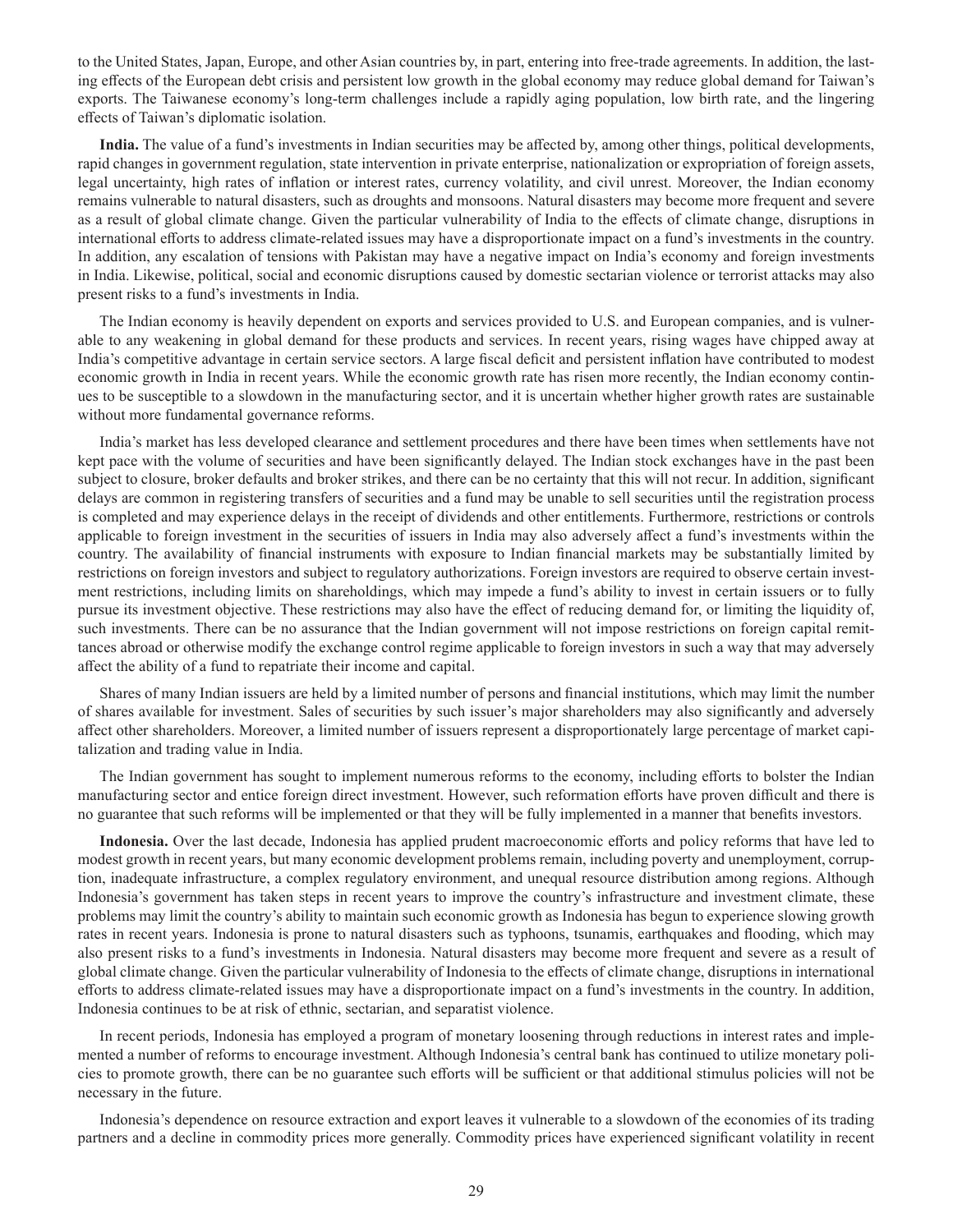years, which has adversely affected the exports of Indonesia's economy. Indonesia is particularly vulnerable to the effects of a continued slowdown in China, which has been a major source of demand growth for Indonesia's commodity exports. Indonesia is also vulnerable to further weakness in Japan, which remains one of Indonesia's largest single export markets. Indonesia has recently reversed several policies that restricted foreign investment by permitting increased foreign ownership in several sectors and opening up sectors previously closed to foreign investors. Failure to pursue internal reform, peacefully resolve internal conflicts, bolster the confidence of international and domestic investors, and weak global economic growth could limit Indonesia's economic growth in the future.

**Thailand.** Thailand has well-developed infrastructure and a free-enterprise economy, which is both conducive and enticing to certain foreign investment. While Thailand experienced an increase in exports in recent years, the rate of export growth has since slowed, in part due to domestic political turmoil, weakness in commodity prices and declines in growth rates in China. Moreover, Thailand has pursued preferential trade agreements with a variety of partners in an effort to boost exports and maintain high growth. However, weakening fiscal discipline, separatist violence in the south, the intervention by the military in civilian spheres, and continued political instability may cause additional risks for investments in Thailand. The risk of political instability has proven substantial, as the protests, disputed election, government collapse, and coup of 2014 have led to short term declines in GDP, a collapse of tourism, and a decrease in foreign direct investment. The military junta formally controlled the government from 2014 until July 2019. Parliamentary elections were held in May 2019 in which pro-military parties won a slim majority and the former military junta leader became Prime Minister. However, international watchdog groups claimed the election was not free and fair. Uncertainty regarding the stability and legitimacy of Thailand's new elected government could have a negative impact on economic growth.

In the long term, Thailand's economy faces challenges including an aging population, outdated infrastructure, and an inadequate education system. Thailand's cost of labor has risen rapidly in recent years, threatening its status as a low cost manufacturing hub. In addition, natural disasters may affect economic growth in the country. Natural disasters may become more frequent and severe as a result of global climate change. Given the particular vulnerability of Thailand to the effects of climate change, disruptions in international efforts to address climate-related issues may have a disproportionate impact on a fund's investments in the country. Thailand continues to be vulnerable to weak economic growth of its major trading partners, particularly China and Japan. Additionally, Thailand's economy may be limited by lack of available capital for investment resulting from the European debt crisis and persistent slow growth in the global economy.

**Philippines.** The economy of the Philippines has benefitted from its relatively low dependence on exports and high domestic rates of consumption, as well as substantial remittances received from large overseas populations. Although the economy of the Philippines has grown quickly in recent years, there can be no assurances that such growth will continue. Like other countries in the Asia Pacific region, the Philippines' growth in recent years has been reliant, in part, on exports to larger economies, notably the United States, Japan and China. Given that China is a large importer and source of global demand, a continued Chinese slowdown may, directly or indirectly, negatively impact Philippine economic growth. Additionally, lower global economic growth may lead to lower remittances from Filipino emigrants abroad, negatively impacting economic growth in the Philippines. Furthermore, certain weaknesses in the economy, such as inadequate infrastructure, high poverty rates, uneven wealth distribution, low fiscal revenues, endemic corruption, inconsistent regulation, unpredictable taxation, unreliable judicial processes, and the appropriation of foreign assets may present risks to a fund's investments in the Philippines. In more recent years, poverty rates have declined; however, there is no guarantee that this trend will continue. In addition, investments in the Philippines are subject to risks arising from political or social unrest, including governmental actions that strain relations with the country's major trading partners, threats from military coups, terrorist groups and separatist movements. Likewise, the Philippines is prone to natural disasters such as typhoons, tsunamis, earthquakes and flooding, which may also present risks to a fund's investments in the Philippines. Natural disasters may become more frequent and severe as a result of global climate change. Given the particular vulnerability of the Philippines to the effects of climate change, disruptions in international efforts to address climate-related issues may have a disproportionate impact on a fund's investments in the country.

**Latin America.** Latin American countries have historically suffered from social, political, and economic instability. For investors, this has meant additional risk caused by periods of regional conflict, political corruption, totalitarianism, protectionist measures, nationalization, hyperinflation, debt crises, sudden and large currency devaluation, and intervention by the military in civilian and economic spheres. In recent decades, certain Latin American economies have experienced prolonged, significant economic growth, and many countries have developed sustainable democracies and a more mature and accountable political environment. However, in recent periods, many Latin American countries have experienced persistent low growth rates and certain countries have fallen into recessions. Specifically, the region has recently suffered from the effects of Argentina's economic crisis. While the region is experiencing an economic recovery, there can be no guarantee that such recovery will continue or that Latin American countries will not face further recessionary pressures. Furthermore, economic recovery efforts continue to be weighed down by the costs of the COVID-19 pandemic.

The region's economies represent a spectrum of different levels of political and economic development. In many Latin American countries, domestic economies have been deregulated, privatization of state-owned companies had been undertaken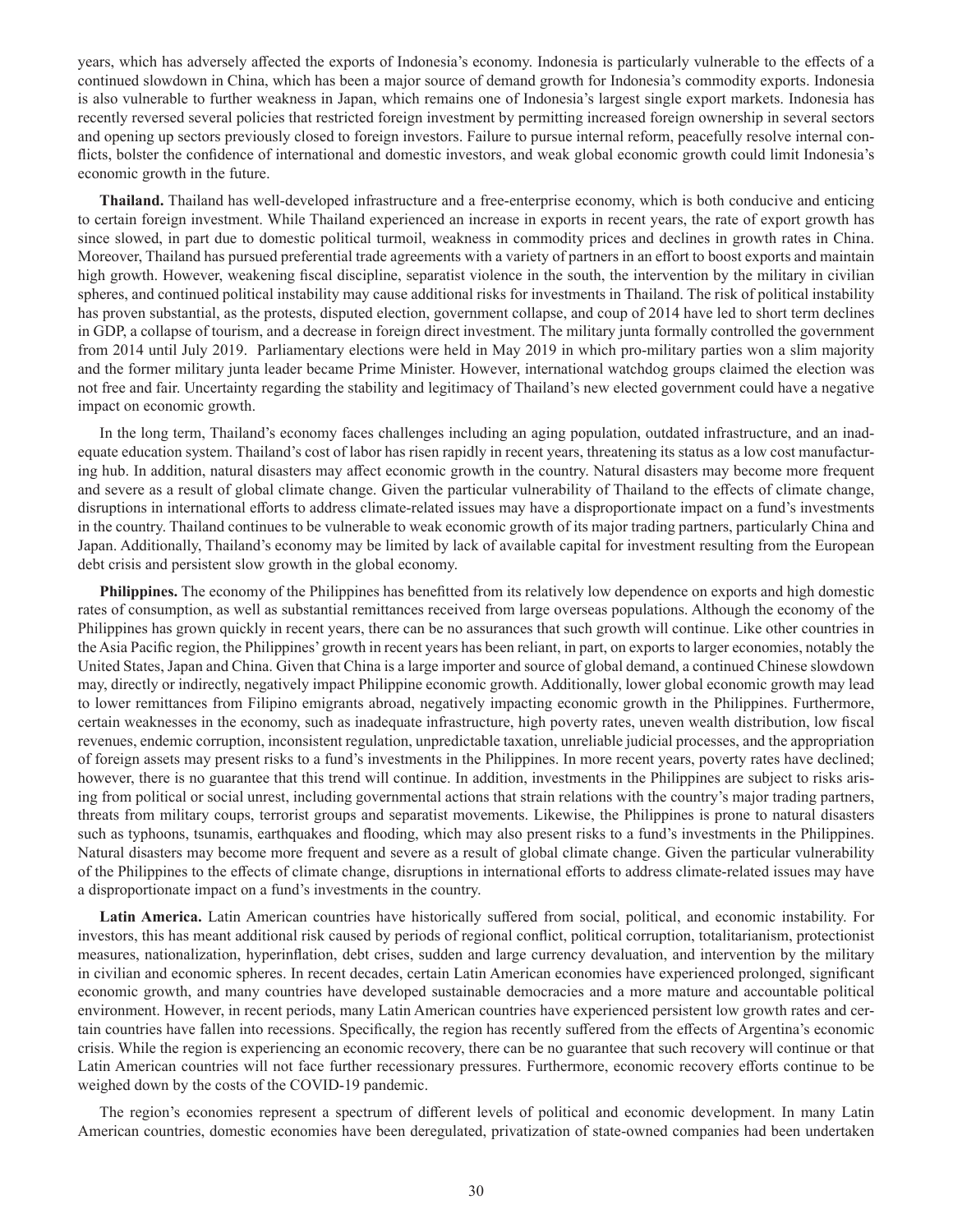and foreign trade restrictions have been relaxed. However, there can be no guarantee that such trends in economic liberalization will continue or that the desired outcomes of these developments will be successful. Nonetheless, to the extent that the risks identified above continue or re-emerge in the future, such developments could reverse favorable trends toward market and economic reform, privatization, and removal of trade barriers, and result in significant disruption in securities markets in the region. In addition, recent favorable economic performance in much of the region has led to a concern regarding government overspending in certain Latin American countries. Investors in the region continue to face a number of potential risks. Certain Latin American countries depend heavily on exports to the United States and investments from a small number of countries. Accordingly, these countries may be sensitive to fluctuations in demand, exchange rates and changes in market conditions associated with those countries. The economic growth of most Latin American countries is highly dependent on commodity exports and the economies of certain Latin American countries, particularly Mexico and Venezuela, are highly dependent on oil exports. These economies are particularly susceptible to fluctuations in the price of oil and other commodities and currency fluctuations. The prices of oil and other commodities are in the midst of a period of high volatility driven, in part, by a continued slowdown in growth in China and the effects of the COVID-19 pandemic. If growth in China remains slow, or if global economic conditions worsen, Latin American countries may face significant economic difficulties. Although certain Latin American countries have recently shown signs of improved economic growth, such improvements, if sustained, may be gradual. In addition, prolonged economic difficulties may have negative effects on the transition to a more stable democracy in some Latin American countries. Political risks remain prevalent throughout the region, including the risk of nationalization of foreign assets. Certain economies in the region may rely heavily on particular industries or foreign capital and are more vulnerable to diplomatic developments, the imposition of economic sanctions against a particular country or countries, changes in international trading patterns, trade barriers, and other protectionist or retaliatory measures.

For certain countries in Latin America, political risks have created significant uncertainty in financial markets and may further limit the economic recovery in the region. For example, in Mexico, uncertainty regarding the recently ratified United States-Mexico-Canada Agreement may have a significant and adverse impact on Mexico's economic outlook and the value of a fund's investments in Mexico. Additionally, recent political and social unrest in Venezuela has resulted in a massive disruption in the Venezuelan economy, including a deep recession and near hyperinflation.

A number of Latin American countries are among the largest debtors of developing countries and have a long history of reliance on foreign debt and default. The majority of the region's economies have become highly dependent upon foreign credit and loans from external sources to fuel their state-sponsored economic plans. Most countries have been forced to restructure their loans or risk default on their debt obligations. In addition, interest on the debt is subject to market conditions and may reach levels that would impair economic activity and create a difficult and costly environment for borrowers. Accordingly, these governments may be forced to reschedule or freeze their debt repayment, which could negatively affect local markets. Most recently, Argentina defaulted on its debt after a U.S. court ruled in 2014 that payments to a majority of bondholders (who had settled for lower rates of repayment) could not be made so long as holdout bondholders were not paid the full value of their bonds. Although Argentina settled with its bondholders following the 2014 court ruling, the country defaulted on its debt obligations again in May 2020. While Argentina continues to negotiate with its bondholders, it may continue to experience constraints on its ability to issue new debt, and therefore fund its government. Further, the ruling increases the risk of default on all sovereign debt containing similar clauses.

Because of their dependence on foreign credit and loans, a number of Latin American economies may benefit from the U.S. Federal Reserve's recent lowering of interest rates; however the impact of such interest rate cuts remains to be seen. While the region has recently had mixed levels of economic growth, recovery from past economic downturns in Latin America has historically been slow, and such growth, if sustained, may be gradual. The ongoing effects of the European debt crisis, the effects of the COVID-19 pandemic, and persistent low growth in the global economy may reduce demand for exports from Latin America and limit the availability of foreign credit for some countries in the region. As a result, a fund's investments in Latin American securities could be harmed if economic recovery in the region is limited.

**Russia.** Investing in Russian securities is highly speculative and involves significant risks and special considerations not typically associated with investing in the securities markets of the United States and most other developed countries.

**Political.** Over the past century, Russia has experienced political and economic turbulence and has endured decades of communist rule under which tens of millions of its citizens were collectivized into state agricultural and industrial enterprises. Since the collapse of the Soviet Union, Russia's government has been faced with the daunting task of stabilizing its domestic economy, while transforming it into a modern and efficient structure able to compete in international markets and respond to the needs of its citizens. However, to date, many of the country's economic reform initiatives have floundered or been retrenched. In this environment, political and economic policies could shift suddenly in ways detrimental to the interest of foreign and private investors.

In the last several years, as significant income from oil and commodity exports boosted Russia's economic growth, the Russian government began to re-assert its regional geopolitical influence, including most recently its military actions in Ukraine and Syria. The involvement in Ukraine has increased tensions between Russia and its neighbors and the West, resulting in the United States and EU placing sanctions on the Russian financial, energy, and defense sectors, as well as targeting top Russian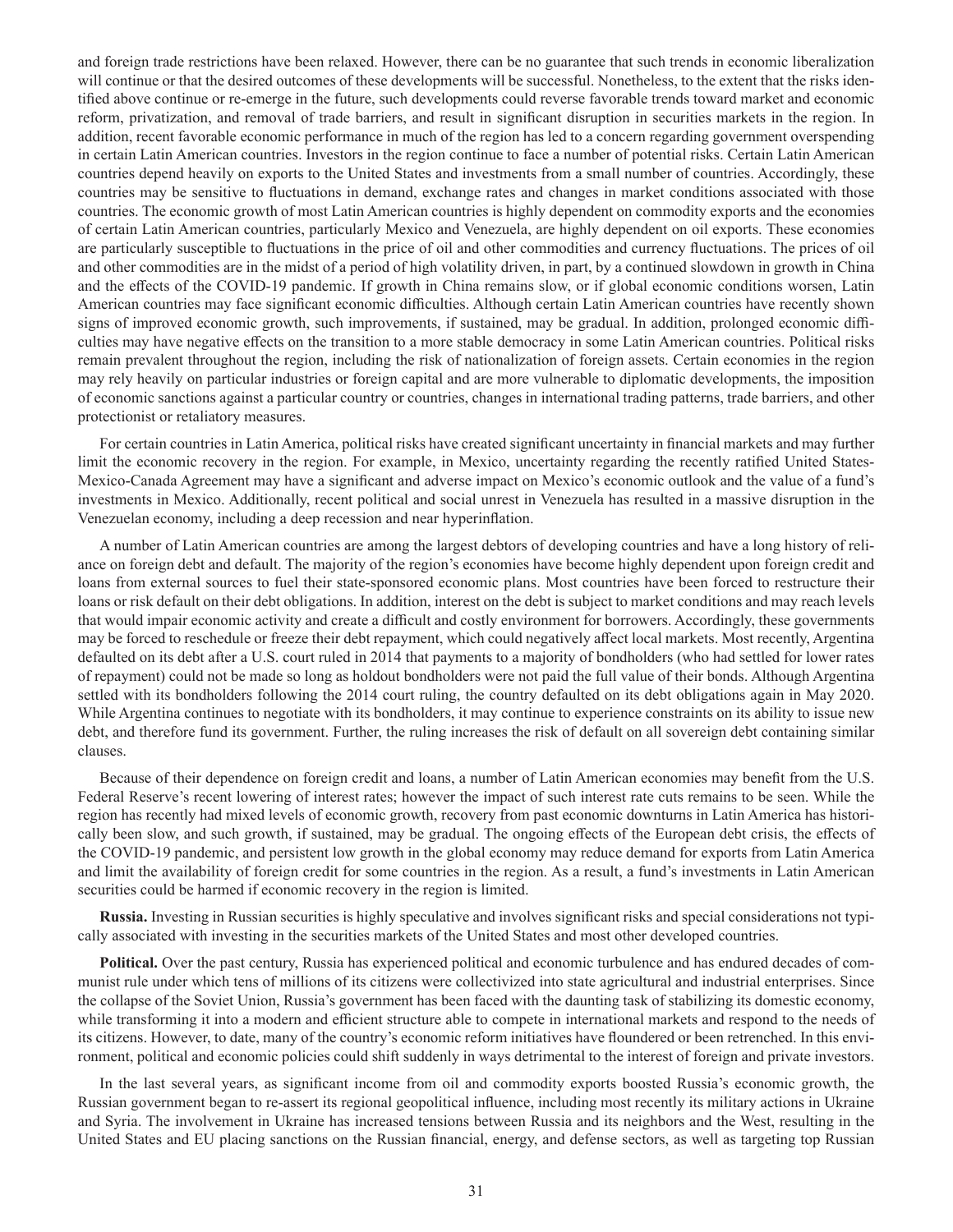officials. These sanctions, combined with a collapse in energy and commodity prices, have had the effect of slowing the Russian economy, which has continued to experience recessionary trends. Additionally, the conflict has caused capital flight, loss of confidence in Russian sovereign debt, and a retaliatory import ban by Russia that has helped stoke inflation. Further possible actions by Russia, including restricting gas exports to Ukraine and countries downstream, or provoking another military conflict elsewhere in Eastern Europe could lead to greater consequences for the Russian economy.

**Economic.** Many Russian businesses are inefficient and uncompetitive by global standards due to systemic corruption, regulatory favoritism for government-affiliated enterprises, or the legacy of old management teams and techniques left over from the command economy of the Soviet Union. Poor accounting standards, inept management, pervasive corruption, insider trading and crime, and inadequate regulatory protection for the rights of investors all pose a significant risk, particularly to foreign investors. In addition, enforcement of the Russian tax system is prone to inconsistent, arbitrary, retroactive, confiscatory, and/or exorbitant taxation.

Compared to most national stock markets, the Russian securities market suffers from a variety of problems not encountered in more developed markets. There is little long-term historical data on the Russian securities market because it is relatively new and a substantial proportion of securities transactions in Russia are privately negotiated outside of stock exchanges. The inexperience of the Russian securities market and the limited volume of trading in securities in the market may make obtaining accurate prices on portfolio securities from independent sources more difficult than in more developed markets. Additionally, there is little solid corporate information available to investors because of less stringent auditing and financial reporting standards that apply to companies operating in Russia. As a result, it may be difficult to assess the value or prospects of an investment in Russian companies.

Because of the recent formation of the Russian securities market as well as the underdeveloped state of the banking and telecommunications systems, settlement, clearing and registration of securities transactions are subject to significant risks. Ownership of shares (except where shares are held through depositories that meet the requirements of the 1940 Act) is defined according to entries in the company's share register and normally evidenced by extracts from the register or by formal share certificates. However, these services are carried out by the companies themselves or by registrars located throughout Russia. These registrars are not necessarily subject to effective state supervision nor are they licensed with any governmental entity and it is possible for a fund to lose its registration through fraud, negligence, or even mere oversight. While a fund will endeavor to ensure that its interest continues to be appropriately recorded either itself or through a custodian or other agent inspecting the share register and by obtaining extracts of share registers through regular confirmations, these extracts have no legal enforceability and it is possible that subsequent illegal amendment or other fraudulent act may deprive a fund of its ownership rights or improperly dilute its interests. In addition, while applicable Russian regulations impose liability on registrars for losses resulting from their errors, it may be difficult for a fund to enforce any rights it may have against the registrar or issuer of the securities in the event of loss of share registration. Furthermore, significant delays or problems may occur in registering the transfer of securities, which could cause a fund to incur losses due to either a counterparty's failure to pay for securities the fund has delivered or the fund's inability to complete its contractual obligations. The designation of the National Settlement Depository (NSD) as the exclusive settlement organization for all publicly traded Russian companies and investment funds has enhanced the efficiency and transparency of the Russian securities market. Additionally, agreements between the NSD and foreign central securities depositories and settlement organizations have allowed for simpler and more secure access for foreign investors as well.

The Russian economy is heavily dependent upon the export of a range of commodities including industrial metals, forestry products, oil, and gas. Accordingly, it is strongly affected by international commodity prices and is particularly vulnerable to any weakening in global demand for these products. Furthermore, the sale and use of certain strategically important commodities, such as gas, may be dictated by political, rather than economic, considerations.

The recent fall in the price of commodities has demonstrated the sensitivity of the Russian economy to such price volatility, especially in oil and gas markets. During this time, many sectors in the Russian economy fell into turmoil, pushing the whole economy into recession. In addition, prior to the global financial crisis, Russia's economic policy encouraged excessive foreign currency borrowing as high oil prices increased investor appetite for Russian financial assets. As a result of this credit boom, Russia reached alarming debt levels and suffered from the effects of tight credit markets. Russia continues to face significant economic challenges, including weak levels of investment, falling domestic consumption levels, and low global commodity demand. In the near term, the ongoing European sovereign debt crisis, a continued slowdown in China, the effects of the COVID-19 pandemic, and persistent low growth in the global economy may continue to result in low prices for Russian exports such as oil and gas, which could limit Russia's economic growth. Over the long-term, Russia faces challenges including a shrinking workforce, high levels of corruption, difficulty in accessing capital for smaller, non-energy companies, and poor infrastructure in need of large investments.

The sanctions imposed on Russia by the United States and the European Union, as well as the threat of additional sanctions, could have further adverse consequences for the Russian economy, including continued weakening of the ruble, additional downgrades in the country's credit rating, and a significant decline in the value and liquidity of securities issued by Russian companies or the Russian government. The imposition of broader sanctions targeting specific issuers or sectors could prohibit a fund from investing in any securities issued by companies subject to such sanctions. In addition, these sanctions and/or retaliatory action by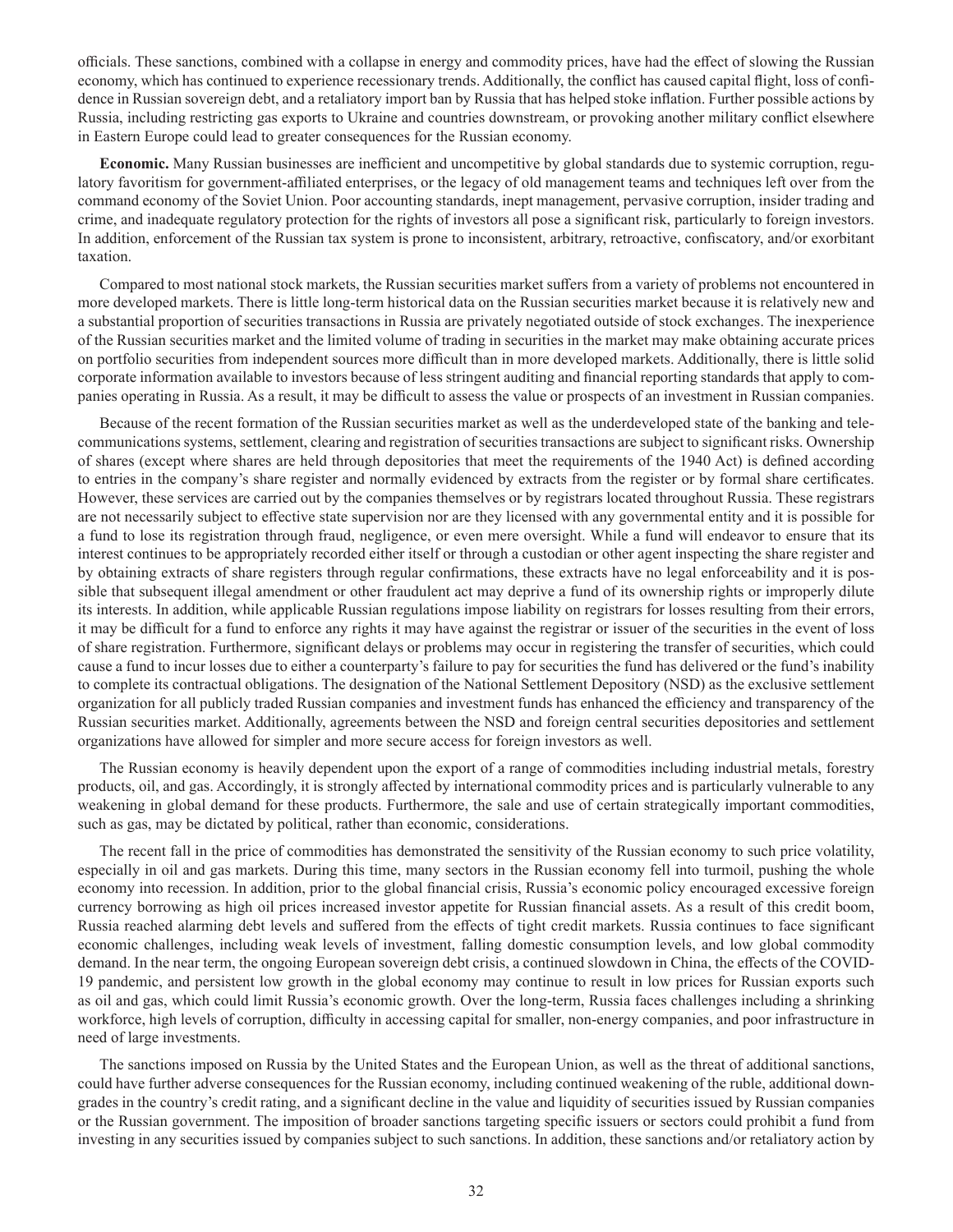Russia could require a fund to freeze its existing investments in Russian companies. This could prohibit a fund from selling or transacting in these investments and potentially impact a fund's liquidity.

**Currency.** Foreign investors also face a high degree of currency risk when investing in Russian securities and a lack of available currency hedging instruments. The Russian ruble has recently been subject to significant devaluation pressure due to the fall in commodity prices and the collapse in the value of Russian exports. The Russian Central Bank has spent significant foreign exchange reserves to maintain the value of the ruble. However, such reserves are finite and, as exemplified by the recent rise in inflation, the Russian Central Bank may be unable to properly manage competing demands of supporting the ruble, managing inflation, and stimulating a struggling Russian economy. Although Russia's foreign exchange reserves have begun to rebound, there can be no guarantee that this trend will continue or that the Russian Central Bank will not need to spend these reserves to stabilize Russia's currency and/or economy in the future. Therefore, any investment denominated in rubles may be subject to significant devaluation in the future. Although official sovereign debt to GDP figures are low for a developed economy, sovereign default remains a risk. Even absent a sovereign default, foreign investors could face the possibility of further devaluations. There is the risk that the government may impose capital controls on foreign portfolio investments in the event of extreme financial or political crisis. Such capital controls could prevent the sale of a portfolio of foreign assets and the repatriation of investment income and capital. Such risks have led to heightened scrutiny of Russian liquidity conditions, which in turn creates a heightened risk of the repatriation of ruble assets by concerned foreign investors. The persistent economic turmoil in Russia caused the Russian ruble to depreciate as unemployment levels increased and global demand for oil exports decreased. In particular, the recent collapse in energy prices has shrunk the value of Russian exports and further weakened both the value of the ruble and the finances of the Russian state. The Russian economy has also suffered following the conflict in Ukraine, as a result of significant capital flight from the country. The pressure put on the ruble caused by this divestment has been compounded by the sanctions from the United States and EU, leading to further depreciation, a limitation of the ruble's convertibility, and an increase in inflation.

**The Middle East and Africa.** Investing in Middle Eastern and African securities is highly speculative and involves significant risks and special considerations not typically associated with investing in the securities markets of the United States and most other developed countries.

**Political.** Many Middle Eastern and African countries historically have suffered from political instability. Despite a growing trend towards democratization, especially in Africa, significant political risks continue to affect some Middle Eastern and African countries. These risks may include substantial government intervention in and control over the private sector, corrupt leaders, civil unrest, suppression of opposition parties that can lead to further dissidence and militancy, fixed elections, terrorism, coups, and war. In recent years, several countries in the Middle East and North Africa have experienced pro-democracy movements that resulted in swift regime changes. In some instances where pro-democracy movements successfully toppled regimes, the stability of successor regimes has proven weak, as evidenced, for example, in Egypt. In other instances, these changes have devolved into armed conflict involving local factions, regional allies or international forces, and even protracted civil wars, such as in Libya and Syria.

The protracted civil war in Syria has given rise to numerous militias, terrorist groups, and most notably, the proto-state of ISIS. The conflict has disrupted oil production across Syria and Iraq, effectively destroying the economic value of large portions of the region, and caused a massive exodus of refugees into neighboring states, which further threatens government infrastructure of the refuge countries.

Regional instability has not been confined to the Middle East. In Nigeria, Africa's largest economy, radical groups have conducted a disruptive insurgency in the country's north. In addition, Africa has experienced a number of regional health crises in recent years, which has demonstrated the vulnerabilities of political institutions and health care systems in the face of crisis. African countries, particularly in Eastern and sub-Saharan Africa, have struggled to access sufficient quantities of COVID-19 vaccines to support their populations.

Continued instability may slow the adoption of economic and political reforms and could damage trade, investment, and economic growth going forward. Further, because many Middle East and African nations have a history of dictatorship, military intervention, and corruption, any successful reforms may prove impermanent. In addition, there is an increasing risk that historical animosities, border disputes, or defense concerns may lead to further armed conflict in the region. Across the Middle East and Africa, such developments could have a negative effect on economic growth and reverse favorable trends toward economic and market reform, privatization, and the removal of trade barriers. Such developments could also result in significant disruptions in securities markets.

**Economic.** Middle Eastern and African countries historically have suffered from underdeveloped infrastructure, high unemployment rates, a comparatively unskilled labor force, and inconsistent access to capital, which have contributed to economic instability and stifled economic growth in the region. Furthermore, certain Middle Eastern and African markets may face a higher concentration of market capitalization, greater illiquidity and greater price volatility than that found in more developed markets of Western Europe or the United States. Additionally, certain countries in the region have a history of nationalizing or expropriating foreign assets, which could cause a fund to lose the value of its investments in those countries or negatively affect foreign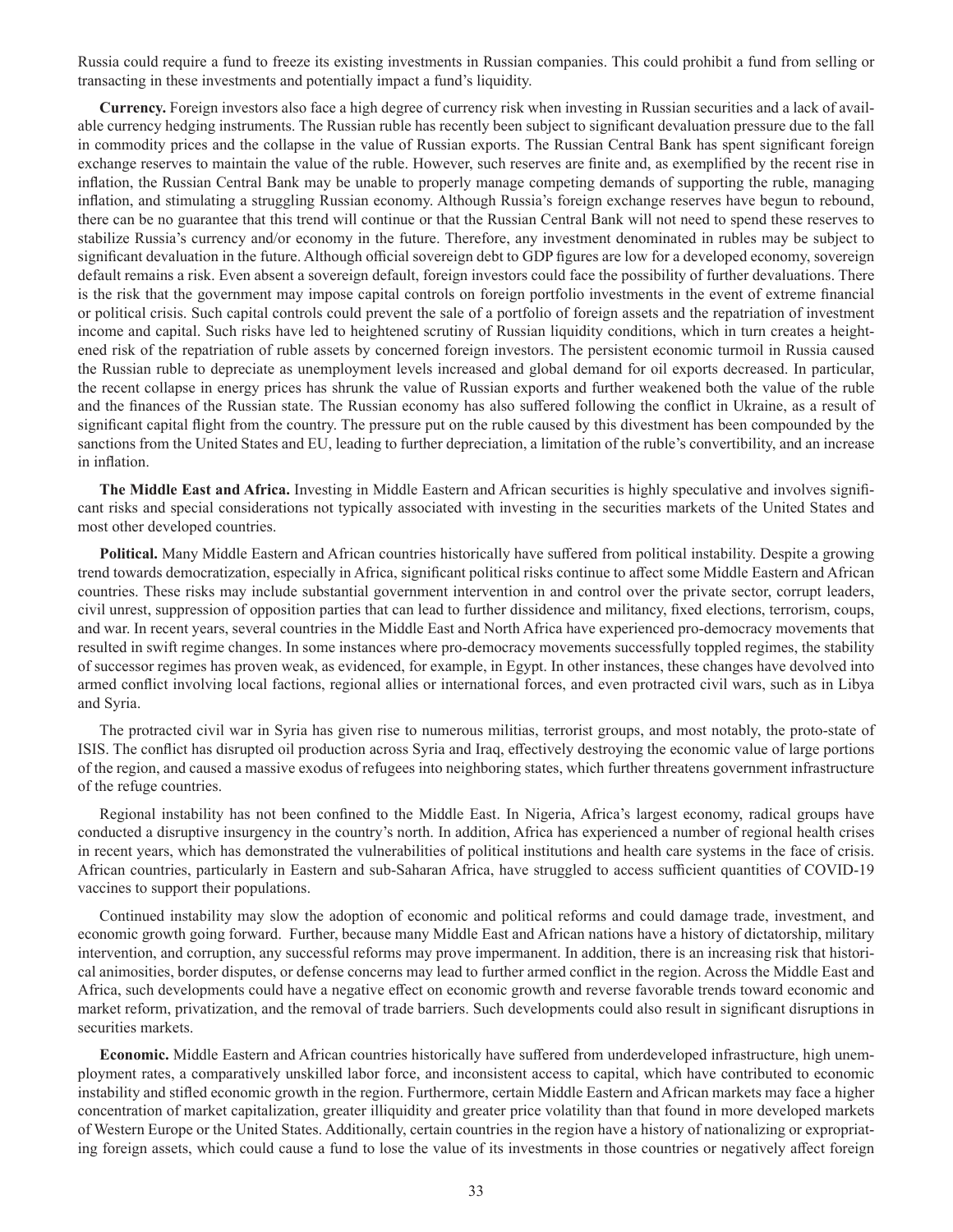investor confidence in the region. Despite a growing trend towards economic diversification, many Middle Eastern and African economies remain heavily dependent upon a limited range of commodities. These include gold, silver, copper, cocoa, diamonds, natural gas and petroleum. These economies are greatly affected by international commodity prices and are particularly vulnerable to any weakening in global demand for these products. The demand in global commodities continues to decrease, particularly the decline in the price of oil, causing certain countries in the region to face significant economic difficulties. As a result, many countries have been forced to scale down their infrastructure investment and the size of their public welfare systems, which could have long-term economic, social, and political implications.

South Africa, Africa's second largest economy, is the largest destination for foreign direct investment on the continent. The country has a two-tiered, developing economy with one tier similar to that of a developed country and the second tier having only the most basic infrastructure. Although South Africa has experienced modest economic growth in recent years, such growth has been sluggish, hampered by endemic corruption, ethnic and civil conflicts, labor unrest, the effects of the HIV health crisis, and political instability. In addition, reduced demand for South African exports due to the lasting effects of the European debt crisis and persistent low growth in the global economy may limit any such recovery. These problems have been compounded by worries over South African sovereign debt prompted by an increasing deficit and rising level of sovereign debt. These conditions led Fitch and S&P to downgrade South African debt to "junk" status and to downgrade South Africa's long-term foreign currency issuer default rating to "negative" in 2017. Additionally, Moody's downgraded South African debt to "junk" status in 2020. Such downgrades in South African sovereign debt and issuer default could have serious consequences for investments in South Africa.

**Currency.** Certain Middle Eastern and African countries have currencies pegged to the U.S. dollar or euro, rather than freefloating exchange rates determined by market forces. Although intended to stabilize the currencies, these pegs, if abandoned, may cause sudden and significant currency adjustments, which may adversely impact investment returns. There is no significant foreign exchange market for certain currencies, and it would, as a result, be difficult for a fund to engage in foreign currency transactions designed to protect the value of a fund's interests in securities denominated in such currencies.

### **PORTFOLIO TRANSACTIONS**

Orders for the purchase or sale of portfolio securities are placed on behalf of a fund by Geode pursuant to authority contained in the management contract and the sub-advisory agreement.

Geode may be responsible for the placement of portfolio securities transactions for other investment companies and investment accounts for which it has or its affiliates have investment discretion.

A fund will not incur any commissions or sales charges when it invests in shares of mutual funds (including any underlying central funds), but it may incur such costs when it invests directly in other types of securities.

Purchases and sales of equity securities on a securities exchange or OTC are effected through brokers who receive compensation for their services. Generally, compensation relating to securities traded on foreign exchanges will be higher than compensation relating to securities traded on U.S. exchanges and may not be subject to negotiation. Compensation may also be paid in connection with principal transactions (in both OTC securities and securities listed on an exchange) and agency OTC transactions executed with an electronic communications network (ECN) or an alternative trading system. Equity securities may be purchased from underwriters at prices that include underwriting fees.

Purchases and sales of fixed-income securities are generally made with an issuer or a primary market-maker acting as principal. Although there is no stated brokerage commission paid by a fund for any fixed-income security, the price paid by a fund to an underwriter includes the disclosed underwriting fee and prices in secondary trades usually include an undisclosed dealer commission or markup reflecting the spread between the bid and ask prices of the fixed-income security. New issues of equity and fixed-income securities may also be purchased in underwritten fixed price offerings.

The Trustees of each fund periodically review Geode's performance of its responsibilities in connection with the placement of portfolio securities transactions on behalf of each fund. The Trustees also review the compensation paid by each fund over representative periods of time to determine if it was reasonable in relation to the benefits to the fund.

### **Geode.**

#### **The Selection of Brokers**

In selecting brokers or dealers (including affiliates of FMR) to execute a fund's portfolio transactions, Geode considers factors deemed relevant in the context of a particular trade and in regard to Geode's overall responsibilities with respect to the fund and other investment accounts, including any instructions from the fund's portfolio manager, which may emphasize, for example, speed of execution over other factors. The factors considered will influence whether it is appropriate to execute an order using ECNs, electronic channels including algorithmic trading, or by actively working an order. Other factors deemed relevant may include, but are not limited to: price; the size and type of the transaction; the reasonableness of compensation to be paid, including spreads and commission rates; the speed and certainty of trade executions; the nature and characteristics of the markets for the security to be purchased or sold, including the degree of specialization of the broker in such markets or securities; the availability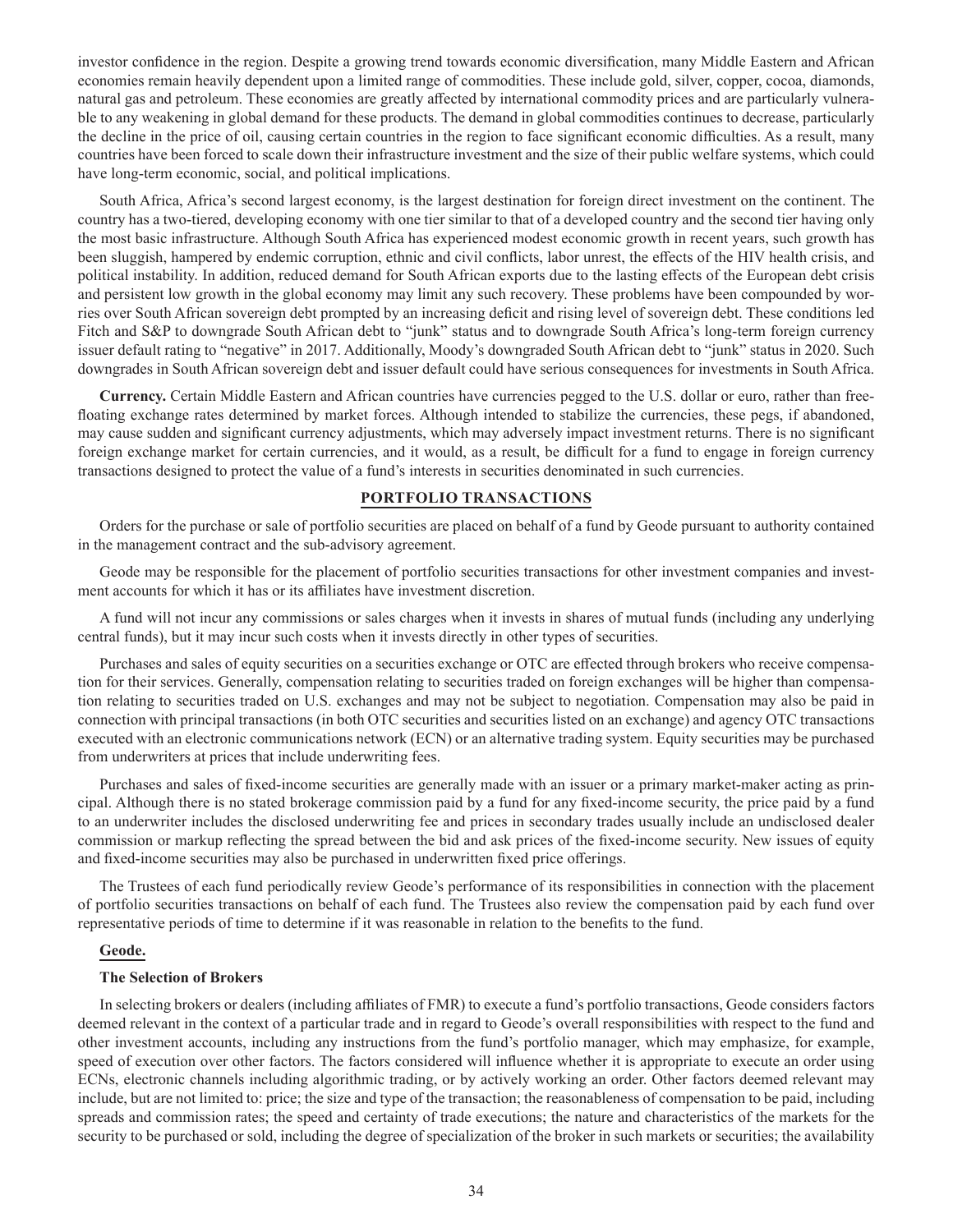of liquidity in the security, including the liquidity and depth afforded by a market center or market-maker; the reliability of a market center or broker; the degree of anonymity that a particular broker or market can provide; the potential for avoiding market impact; the execution services rendered on a continuing basis; the execution efficiency, settlement capability, and financial condition of the firm; arrangements for payment of fund expenses, if applicable; and the provision of additional brokerage and research products and services, if applicable. In seeking best qualitative execution, Geode may select a broker using a trading method for which the broker may charge a higher commission than its lowest available commission rate. Geode also may select a broker that charges more than the lowest commission rate available from another broker. For futures transactions, the selection of a futures commission merchant is generally based on the overall quality of execution and other services provided by the futures commission merchant.

#### **The Acquisition of Brokerage and Research Products and Services**

Brokers (who are not affiliates of FMR) that execute transactions for a fund may receive higher compensation from the fund than other brokers might have charged the fund, in recognition of the value of the brokerage or research products and services they provide to Geode.

**Research Products and Services.** These products and services may include, when permissible under applicable law: economic, industry, company, municipal, sovereign (U.S. and non-U.S.), legal, or political research reports; market color; company meeting facilitation; compilation of securities prices, earnings, dividends and similar data; quotation services, data, information and other services; analytical computer software and services; and investment recommendations. In addition to receiving brokerage and research products and services via written reports and computer-delivered services, such reports may also be provided by telephone and in person meetings with securities analysts, corporate and industry spokespersons, economists, academicians and government representatives and others with relevant professional expertise. Geode may request that a broker provide a specific proprietary or third-party product or service. Some of these products and services supplement Geode's own research activities in providing investment advice to the funds.

**Execution Services.** In addition, products and services may include, when permissible under applicable law, those that assist in the execution, clearing, and settlement of securities transactions, as well as other incidental functions (including, but not limited to, communication services related to trade execution, order routing and algorithmic trading, post-trade matching, exchange of messages among brokers or dealers, custodians and institutions, and the use of electronic confirmation and affirmation of institutional trades).

**Mixed-Use Products and Services.** Geode may use commission dollars to obtain certain products or services that are not used exclusively in Geode's investment decision-making process (mixed-use products or services). In those circumstances, Geode will make a good faith judgment to evaluate the various benefits and uses to which they intend to put the mixed-use product or service, and will pay for that portion of the mixed-use product or service that does not qualify as brokerage and research products and services with their own resources (referred to as "hard dollars").

**Benefit to Geode.** Geode's expenses would likely be increased if it attempted to generate these additional products and services through its own efforts, or if it paid for these products or services itself. Certain of the brokerage and research products and services Geode receives are furnished by brokers on their own initiative, either in connection with a particular transaction or as part of their overall services. Some of these products or services may not have an explicit cost associated with such product or service.

**Geode's Decision-Making Process.** Before causing a fund to pay a particular level of compensation, Geode will make a good faith determination that the compensation is reasonable in relation to the value of the brokerage and/or research products and services provided to Geode, viewed in terms of the particular transaction for the fund or Geode's overall responsibilities to the fund or other investment companies and investment accounts. While Geode may take into account the brokerage and/or research products and services provided by a broker in determining whether compensation paid is reasonable, neither Geode nor the funds incur an obligation to any broker, dealer, or third party to pay for any product or service (or portion thereof) by generating a specific amount of compensation or otherwise. Typically, these products and services assist Geode in terms of its overall investment responsibilities to a fund and other investment companies and investment accounts; however, each product or service received may not benefit the fund. Certain funds or investment accounts may use brokerage commissions to acquire brokerage and research products and services that may also benefit other funds or accounts managed by Geode.

#### **Affiliated Transactions**

Geode may place trades with certain brokers, including NFS, through its Fidelity Capital Markets (FCM) division, and Luminex Trading & Analytics LLC (Luminex), with whom FMR is under common control, provided it determines that these affiliates' trade execution abilities and costs are comparable to those of non-affiliated, qualified brokerage firms.

The Trustees of each fund have approved procedures whereby a fund is permitted to purchase securities that are offered in underwritings in which an affiliate of the adviser or certain other affiliates participate. In addition, for underwritings where such an affiliate participates as a principal underwriter, certain restrictions may apply that could, among other things, limit the amount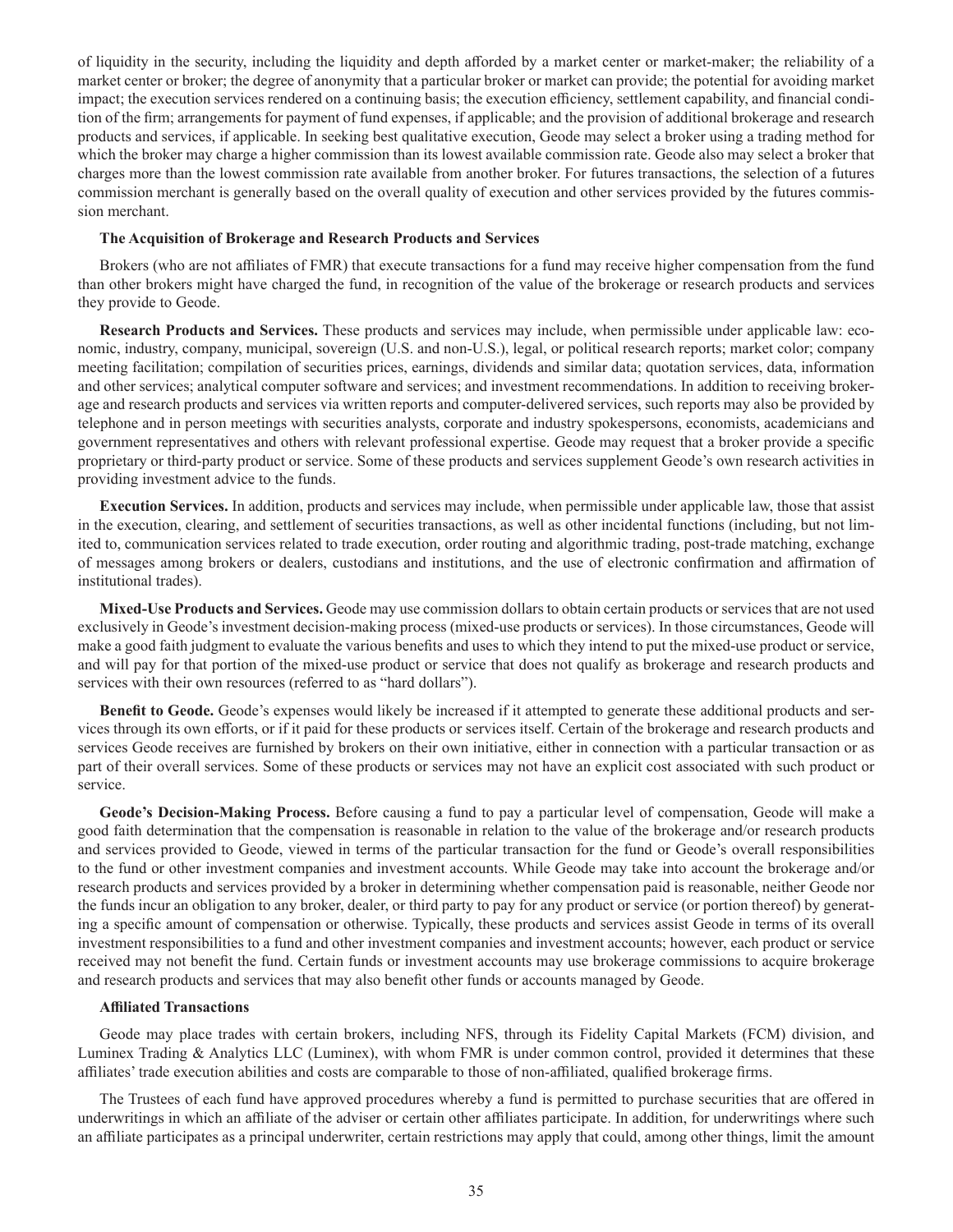of securities that the funds could purchase in the underwritings.

#### **Trade Allocation**

Although the Trustees and officers of each fund are substantially the same as those of certain other Fidelity® funds, investment decisions for each fund are made independently from those of other Fidelity® funds or investment accounts (including proprietary accounts). The same security is often held in the portfolio of more than one of these funds or investment accounts. Simultaneous transactions are inevitable when several funds and investment accounts are managed by the same investment adviser, particularly when the same security is suitable for the investment objective of more than one fund or investment account.

When two or more funds or investment accounts are simultaneously engaged in the purchase or sale of the same security or instrument, the prices and amounts are allocated in accordance with procedures believed to be appropriate and equitable to each fund or investment account. In some cases this could have a detrimental effect on the price or value of the security or instrument as far as a fund is concerned. In other cases, however, the ability of the funds to participate in volume transactions will produce better executions and prices for the funds.

Orders for funds and investment accounts are not typically combined or "blocked". However, Geode may, when feasible and when consistent with the fair and equitable treatment of all funds and investment accounts and best execution, block orders of various funds and investment accounts for order entry and execution.

Geode has established allocation policies for its various funds and investment accounts to ensure allocations are appropriate given its clients' differing investment objectives and other considerations. When the supply/demand is insufficient to satisfy all outstanding trade orders, generally the amount executed is distributed among participating funds and investment accounts based on account asset size (for purchases and short sales), and security position size (for sales and covers), or otherwise according to the allocation policies. These policies also apply to initial public and secondary offerings. Generally, allocations are determined by traders, independent of portfolio managers, in accordance with these policies. Allocations are determined and documented on trade date.

Geode's trade allocation policies identify circumstances under which it is appropriate to deviate from the general allocation criteria and describe the alternative procedures. For example, if a standard allocation would result in a fund or investment account receiving a very small allocation (*e.g.,* because of its small asset size), the fund or investment account may receive an increased allocation to achieve a more meaningful allocation, or it may receive no allocation. Generally, any exceptions to Geode's policies (*i.e.,* special allocations) must be approved by senior investment or trading personnel, reviewed by the compliance department, and documented.

#### **Commissions Paid**

A fund may pay compensation including both commissions and spreads in connection with the placement of portfolio transactions. The amount of brokerage commissions paid by a fund may change from year to year because of, among other things, changing asset levels, shareholder activity, and/or portfolio turnover.

The following table shows each fund's portfolio turnover rate for the fiscal periods ended December 31, 2021 and 2020. Variations in turnover rate may be due to a fluctuating volume of shareholder purchase and redemption orders, market conditions, and/or changes in the Adviser's investment outlook.

| Turnover Rates                      | 2021   | 2020   |
|-------------------------------------|--------|--------|
| VIP Extended Market Index Portfolio | $27\%$ | 46%    |
| VIP International Index Portfolio   | 18%    | $10\%$ |
| VIP Total Market Index Portfolio    | 3%     | $9\%$  |

During the fiscal year ended December 31, 2021, each of VIP International Index Portfolio and VIP Total Market Index Portfolio held securities issued by one or more of its regular brokers or dealers or a parent company of its regular brokers or dealers. The following table shows the aggregate value of the securities of the regular broker or dealer or parent company held by a fund as of the fiscal year ended December 31, 2021.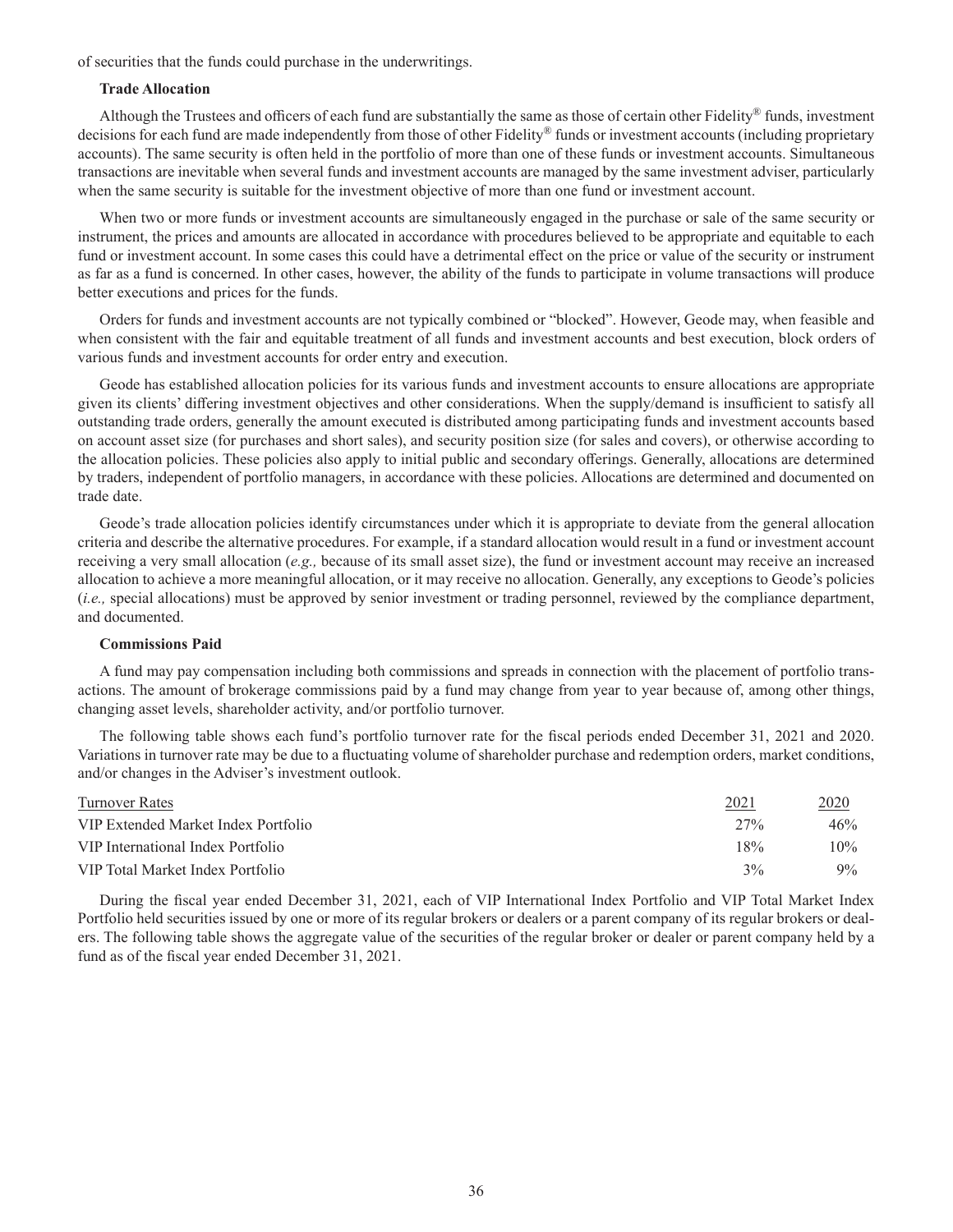| Fund                              | Regular Broker or Dealer  | Aggregate Value of<br>Securities Held |           |  |
|-----------------------------------|---------------------------|---------------------------------------|-----------|--|
| VIP International Index Portfolio | Credit Suisse Group       | \$                                    | 363,751   |  |
|                                   | Nomura Holdings, Inc.     | \$                                    | 199,053   |  |
|                                   | UBS AG                    | \$                                    | 987,337   |  |
| VIP Total Market Index Portfolio  | Bank of America Corp.     | \$                                    | 3,901,239 |  |
|                                   | Citigroup, Inc.           | \$                                    | 1,449,783 |  |
|                                   | Goldman Sachs Group, Inc. | \$                                    | 1,527,140 |  |
|                                   | JPMorgan Chase & Co.      | \$                                    | 5,603,531 |  |
|                                   | Morgan Stanley            | \$                                    | 1,696,696 |  |

The following table shows the total amount of brokerage commissions paid by each fund, comprising commissions paid on securities and/or futures transactions, as applicable, for the fiscal years ended December 31, 2021, 2020, and 2019. The total amount of brokerage commissions paid is stated as a dollar amount and a percentage of the fund's average net assets.

|                                            |             |              | Percentage of |
|--------------------------------------------|-------------|--------------|---------------|
|                                            | Fiscal Year | Dollar       | Average       |
| Fund                                       | Ended       | Amount       | Net Assets    |
| <b>VIP Extended Market Index Portfolio</b> | December 31 |              |               |
|                                            | 2021        | \$<br>8,303  | $0.00\%$      |
|                                            | 2020        | \$<br>5,788  | 0.01%         |
|                                            | 2019        | \$<br>3,592  | 0.01%         |
| <b>VIP International Index Portfolio</b>   | December 31 |              |               |
|                                            | 2021        | \$76,018     | 0.02%         |
|                                            | 2020        | \$29,180     | $0.02\%$      |
|                                            | 2019        | 17,332<br>S. | $0.02\%$      |
| <b>VIP Total Market Index Portfolio</b>    | December 31 |              |               |
|                                            | 2021        | \$<br>10,207 | $0.00\%$      |
|                                            | 2020        | \$<br>4,468  | $0.00\%$      |
|                                            | 2019        | \$<br>3,930  | $0.00\%$      |

During the fiscal year ended December 31, 2021, each fund paid no brokerage commissions to firms for providing research or brokerage services.

During the twelve-month period ended September 30, 2021, each fund did not allocate brokerage commissions to firms for providing research or brokerage services.

### **VALUATION**

The NAV is the value of a single share. NAV is computed by adding a class's pro rata share of the value of a fund's investments, cash, and other assets, subtracting the class's pro rata share of the fund's liabilities, subtracting the liabilities allocated to the class, and dividing the result by the number of shares of that class that are outstanding.

The Board of Trustees has ultimate responsibility for pricing, but has delegated day-to-day valuation responsibilities to FMR. FMR has established the FMR Fair Value Committee (the Committee) to fulfill these responsibilities.

Shares of open-end investment companies (including any underlying central funds) held by a fund are valued at their respective NAVs. If an underlying fund's NAV is unavailable, shares of that underlying fund will be fair valued in good faith by the Committee in accordance with applicable fair value pricing policies.

Generally, other portfolio securities and assets held by a fund, as well as portfolio securities and assets held by an underlying central fund, are valued as follows:

Most equity securities are valued at the official closing price or the last reported sale price or, if no sale has occurred, at the last quoted bid price on the primary market or exchange on which they are traded.

Debt securities and other assets for which market quotations are readily available may be valued at market values in the principal market in which they normally are traded, as furnished by recognized dealers in such securities or assets. Or, debt securities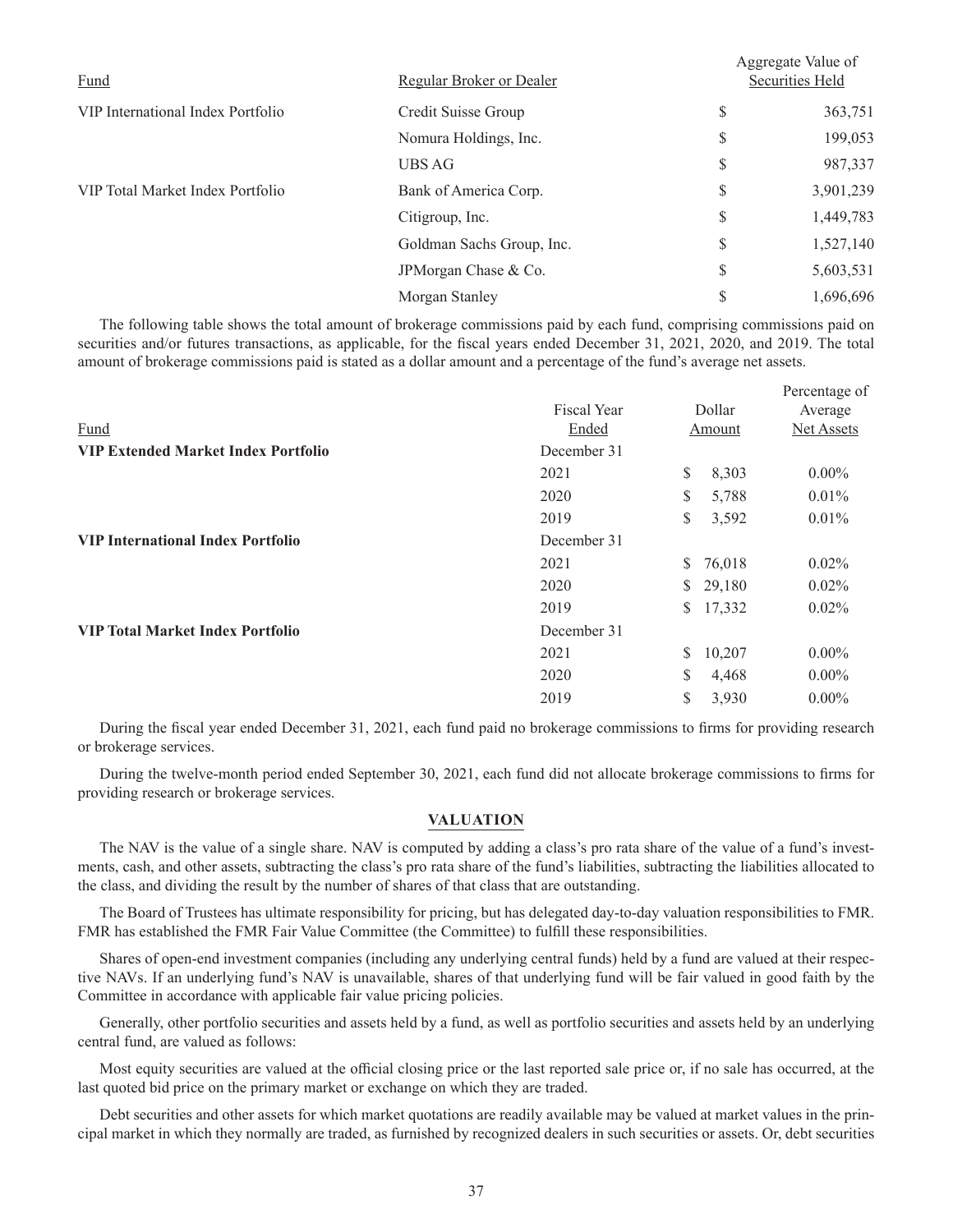and convertible securities may be valued on the basis of information furnished by a pricing service that uses a valuation matrix which incorporates both dealer-supplied valuations and electronic data processing techniques.

Short-term securities with remaining maturities of sixty days or less for which market quotations and information furnished by a pricing service are not readily available may be valued at amortized cost, which approximates current value.

Futures contracts are valued at the settlement or closing price. Options are valued at their market quotations, if available. Swaps are valued daily using quotations received from independent pricing services or recognized dealers.

Prices described above are obtained from pricing services that have been approved by the Board of Trustees. A number of pricing services are available and the funds may use more than one of these services. The funds may also discontinue the use of any pricing service at any time. A fund's adviser engages in oversight activities with respect to the fund's pricing services, which includes, among other things, testing the prices provided by pricing services prior to calculation of a fund's NAV, conducting periodic due diligence meetings, and periodically reviewing the methodologies and inputs used by these services.

Foreign securities and instruments are valued in their local currency following the methodologies described above. Foreign securities, instruments and currencies are translated to U.S. dollars, based on foreign currency exchange rate quotations supplied by a pricing service as of the close of the New York Stock Exchange (NYSE), which uses a proprietary model to determine the exchange rate. Forward foreign currency exchange contracts are valued at an interpolated rate based on days to maturity between the closest preceding and subsequent settlement period reported by the third party pricing service.

Other portfolio securities and assets for which market quotations, official closing prices, or information furnished by a pricing service are not readily available or, in the opinion of the Committee, are deemed unreliable will be fair valued in good faith by the Committee in accordance with applicable fair value pricing policies. For example, if, in the opinion of the Committee, a security's value has been materially affected by events occurring before a fund's pricing time but after the close of the exchange or market on which the security is principally traded, that security will be fair valued in good faith by the Committee in accordance with applicable fair value pricing policies. In fair valuing a security, the Committee may consider factors including price movements in futures contracts and ADRs, market and trading trends, the bid/ask quotes of brokers, and off-exchange institutional trading.

In determining the fair value of a private placement security for which market quotations are not available, the Committee generally applies one or more valuation methods including the market approach, income approach and cost approach. The market approach considers factors including the price of recent investments in the same or a similar security or financial metrics of comparable securities. The income approach considers factors including expected future cash flows, security specific risks and corresponding discount rates. The cost approach considers factors including the value of the security's underlying assets and liabilities.

Each fund's adviser reports to the Board on the Committee's activities and fair value determinations. The Board monitors the appropriateness of the procedures used in valuing the fund's investments and ratifies the fair value determinations of the Committee.

### **BUYING AND SELLING INFORMATION**

A fund may make redemption payments in whole or in part in readily marketable securities or other property pursuant to procedures approved by the Trustees if FMR determines it is in the best interests of the fund. Such securities or other property will be valued for this purpose as they are valued in computing each class's NAV. Shareholders that receive securities or other property will realize, upon receipt, a gain or loss for tax purposes, and will incur additional costs and be exposed to market risk prior to and upon the sale of such securities or other property.

Each fund, in its discretion, may determine to issue its shares in kind in exchange for securities held by the purchaser having a value, determined in accordance with the fund's policies for valuation of portfolio securities, equal to the purchase price of the fund shares issued. A fund will accept for in-kind purchases only securities or other instruments that are appropriate under its investment objective and policies. In addition, a fund generally will not accept securities of any issuer unless they are liquid, have a readily ascertainable market value, and are not subject to restrictions on resale. All dividends, distributions, and subscription or other rights associated with the securities become the property of the fund, along with the securities. Shares purchased in exchange for securities in kind generally cannot be redeemed for fifteen days following the exchange to allow time for the transfer to settle.

#### **DISTRIBUTIONS AND TAXES**

The following information is only a summary of some of the tax consequences affecting insurance company separate accounts invested in the funds. No attempt has been made to discuss tax consequences affecting variable product owners. Variable product owners seeking to understand the tax consequences of their investment should consult with their tax advisers or the insurance company that issued their variable product, or refer to their variable annuity or variable life insurance product prospectus.

Each fund intends to qualify each year as a "regulated investment company" under Subchapter M of the Internal Revenue Code so that it will not be liable for federal tax on income and capital gains distributed to insurance company separate accounts invested in the fund. In order to qualify as a regulated investment company, and avoid being subject to federal income or excise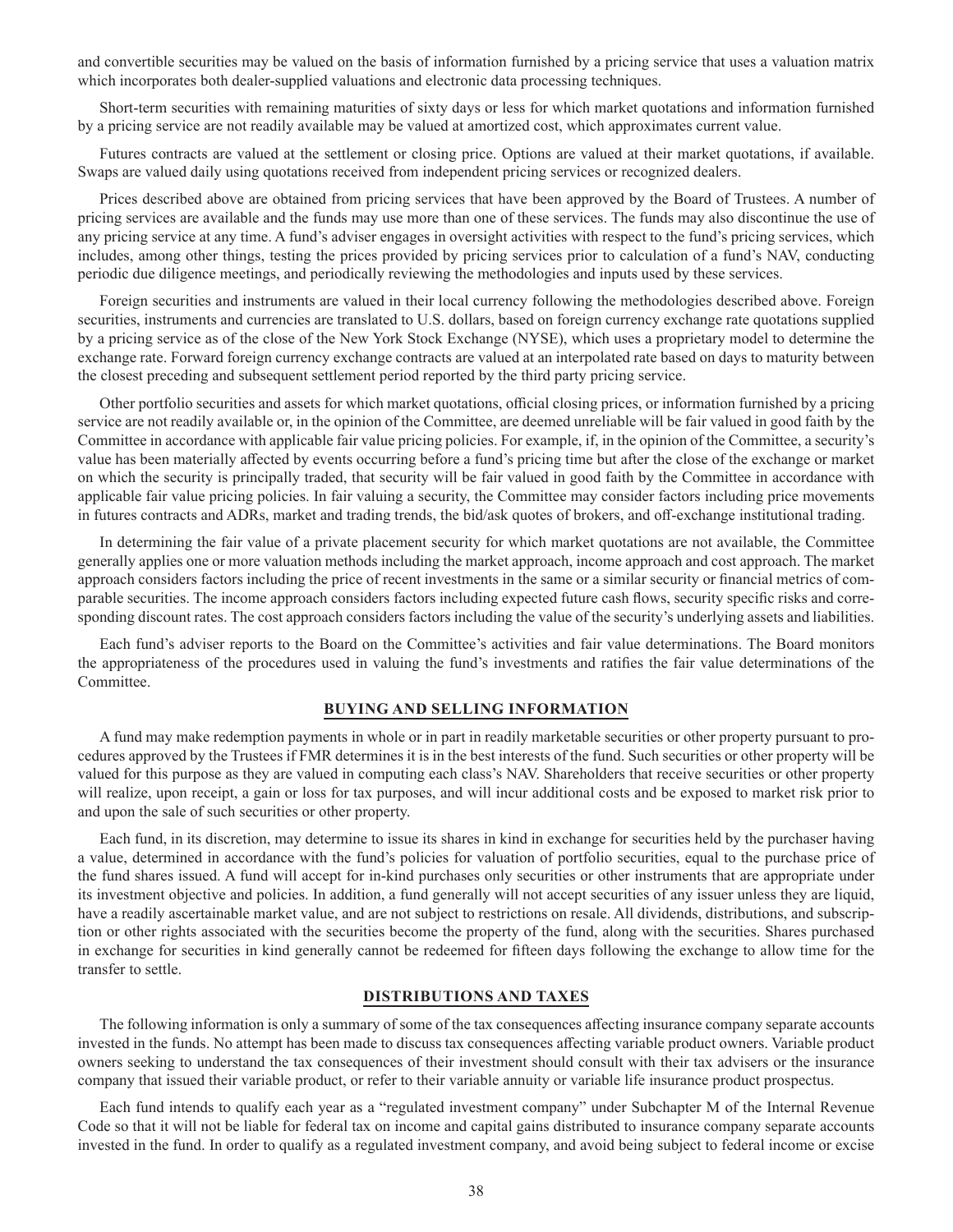taxes at the fund level, each fund intends to distribute substantially all of its net investment income and net realized capital gains within each calendar year as well as on a fiscal year basis (if the fiscal year is other than the calendar year), and intends to comply with other tax rules applicable to regulated investment companies. If a fund failed to qualify as a "regulated investment company" in any year, among other consequences, each insurance company separate account invested in the fund could fail to satisfy the diversification requirements of Section 817(h) of the Internal Revenue Code.

Each fund also intends to satisfy the diversification requirements of Section 817(h) of the Internal Revenue Code and the regulations thereunder. These diversification requirements, which are in addition to the diversification requirements of Subchapter M, place certain limitations on the assets of an insurance company separate account that may be invested in the securities of a single issuer or a certain number of issuers. Because Section 817(h) and the regulations thereunder treat the assets of each fund as the assets of the related insurance company separate account, each fund must also satisfy these requirements. Certain other tax requirements apply with respect to investor control. If a fund failed to satisfy these requirements, a variable annuity or variable life insurance product supported by an insurance company separate account invested in the fund may not be treated as an annuity or as life insurance for tax purposes and may no longer be eligible for tax deferral.

Assuming that a fund satisfies the Section 817(h) diversification requirements and certain other related requirements, the insurance company separate accounts will be respected as the owners of the shares of the fund for U.S. federal income tax purposes. As the owners of the shares, the insurance company separate accounts and not the variable product owners will recognize the dividends and capital gain distributions paid by the fund, although the insurance company separate accounts generally will not pay income tax on those dividends or capital gain distributions to the extent the income and gains are applied to increase the values of the applicable variable products. In addition, as the owners of the shares, the insurance company separate accounts will get the benefit of any pass-through items that the fund reports to its shareholders including the portion if any of the dividends paid that are eligible for the dividends received deduction and if applicable as described below eligible foreign taxes paid by the fund. The insurance company is not required to make any payment to the fund to share with variable product owners the benefit which may be material of these pass-through items.

Foreign governments may impose withholding taxes on dividends and interest earned by a fund with respect to foreign securities held directly by a fund. Foreign governments may also impose taxes on other payments or gains with respect to foreign securities held directly by a fund. As a general matter, if, at the close of its fiscal year, more than 50% of a fund's total assets is invested in securities of foreign issuers, the fund may elect to pass through eligible foreign taxes paid and thereby allow shareholders to take a deduction or, if they meet certain holding period requirements with respect to fund shares, a credit on their tax returns. In addition, if at the close of each quarter of its fiscal year at least 50% of a fund's total assets is represented by interests in other regulated investment companies, the same rules will apply to any foreign tax credits that underlying funds pass through to the fund.

### **TRUSTEES AND OFFICERS**

The Trustees, Members of the Advisory Board (if any), and officers of the trust and funds, as applicable, are listed below. The Board of Trustees governs each fund and is responsible for protecting the interests of shareholders. The Trustees are experienced executives who meet periodically throughout the year to oversee each fund's activities, review contractual arrangements with companies that provide services to each fund, oversee management of the risks associated with such activities and contractual arrangements, and review each fund's performance. Each of the Trustees oversees 317 funds.

The Trustees hold office without limit in time except that (a) any Trustee may resign; (b) any Trustee may be removed by written instrument, signed by at least two-thirds of the number of Trustees prior to such removal; (c) any Trustee who requests to be retired or who has become incapacitated by illness or injury may be retired by written instrument signed by a majority of the other Trustees; and (d) any Trustee may be removed at any special meeting of shareholders by a two-thirds vote of the outstanding voting securities of the trust. Each Trustee who is not an interested person (as defined in the 1940 Act) of the trust and the funds is referred to herein as an Independent Trustee. Each Independent Trustee shall retire not later than the last day of the calendar year in which his or her 75th birthday occurs. The Independent Trustees may waive this mandatory retirement age policy with respect to individual Trustees. Officers and Advisory Board Members hold office without limit in time, except that any officer or Advisory Board Member may resign or may be removed by a vote of a majority of the Trustees at any regular meeting or any special meeting of the Trustees. Except as indicated, each individual has held the office shown or other offices in the same company for the past five years.

**Experience, Skills, Attributes, and Qualifications of the Trustees.** The Governance and Nominating Committee has adopted a statement of policy that describes the experience, qualifications, attributes, and skills that are necessary and desirable for potential Independent Trustee candidates (Statement of Policy). The Board believes that each Trustee satisfied at the time he or she was initially elected or appointed a Trustee, and continues to satisfy, the standards contemplated by the Statement of Policy. The Governance and Nominating Committee also engages professional search firms to help identify potential Independent Trustee candidates who have the experience, qualifications, attributes, and skills consistent with the Statement of Policy. From time to time, additional criteria based on the composition and skills of the current Independent Trustees, as well as experience or skills that may be appropriate in light of future changes to board composition, business conditions, and regulatory or other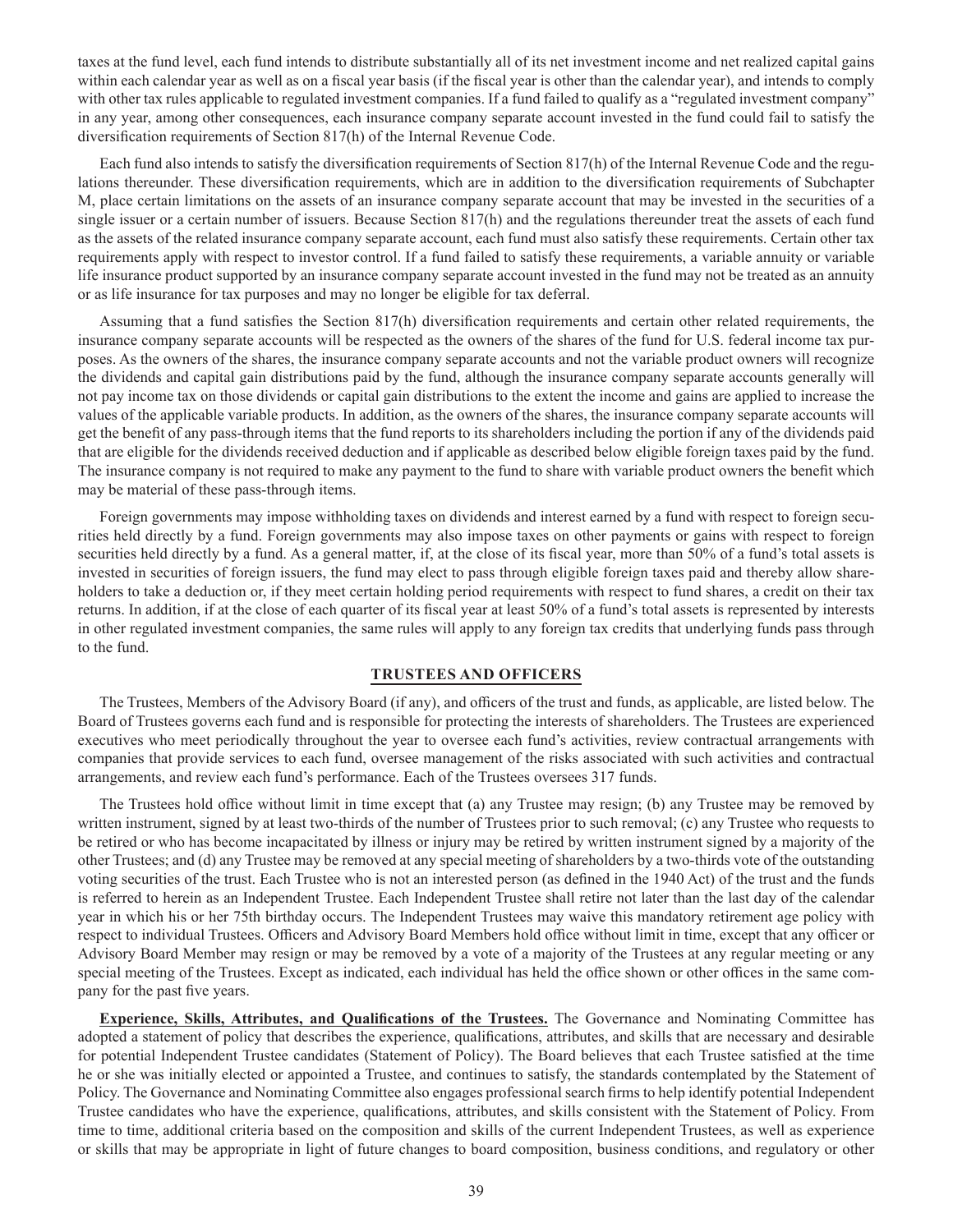developments, have also been considered by the professional search firms and the Governance and Nominating Committee. In addition, the Board takes into account the Trustees' commitment and participation in Board and committee meetings, as well as their leadership of standing and ad hoc committees throughout their tenure.

In determining that a particular Trustee was and continues to be qualified to serve as a Trustee, the Board has considered a variety of criteria, none of which, in isolation, was controlling. The Board believes that, collectively, the Trustees have balanced and diverse experience, qualifications, attributes, and skills, which allow the Board to operate effectively in governing each fund and protecting the interests of shareholders. Information about the specific experience, skills, attributes, and qualifications of each Trustee, which in each case led to the Board's conclusion that the Trustee should serve (or continue to serve) as a trustee of the funds, is provided below.

**Board Structure and Oversight Function.** Robert A. Lawrence is an interested person and currently serves as Acting Chairman. The Trustees have determined that an interested Chairman is appropriate and benefits shareholders because an interested Chairman has a personal and professional stake in the quality and continuity of services provided to the funds. Independent Trustees exercise their informed business judgment to appoint an individual of their choosing to serve as Chairman, regardless of whether the Trustee happens to be independent or a member of management. The Independent Trustees have determined that they can act independently and effectively without having an Independent Trustee serve as Chairman and that a key structural component for assuring that they are in a position to do so is for the Independent Trustees to constitute a substantial majority for the Board. The Independent Trustees also regularly meet in executive session. David M. Thomas serves as Lead Independent Trustee and as such (i) acts as a liaison between the Independent Trustees and management with respect to matters important to the Independent Trustees and (ii) with management prepares agendas for Board meetings.

Fidelity<sup>®</sup> funds are overseen by different Boards of Trustees. The funds' Board oversees Fidelity's high income and certain equity funds, and other Boards oversee Fidelity's investment-grade bond, money market, asset allocation, and other equity funds. The asset allocation funds may invest in Fidelity® funds overseen by the funds' Board. The use of separate Boards, each with its own committee structure, allows the Trustees of each group of Fidelity® funds to focus on the unique issues of the funds they oversee, including common research, investment, and operational issues. On occasion, the separate Boards establish joint committees to address issues of overlapping consequences for the Fidelity® funds overseen by each Board.

The Trustees operate using a system of committees to facilitate the timely and efficient consideration of all matters of importance to the Trustees, each fund, and fund shareholders and to facilitate compliance with legal and regulatory requirements and oversight of the funds' activities and associated risks. The Board, acting through its committees, has charged FMR and its affiliates with (i) identifying events or circumstances the occurrence of which could have demonstrably adverse effects on the funds' business and/or reputation; (ii) implementing processes and controls to lessen the possibility that such events or circumstances occur or to mitigate the effects of such events or circumstances if they do occur; and (iii) creating and maintaining a system designed to evaluate continuously business and market conditions in order to facilitate the identification and implementation processes described in (i) and (ii) above. Because the day-to-day operations and activities of the funds are carried out by or through FMR, its affiliates, and other service providers, the funds' exposure to risks is mitigated but not eliminated by the processes overseen by the Trustees. While each of the Board's committees has responsibility for overseeing different aspects of the funds' activities, oversight is exercised primarily through the Operations, Audit, and Compliance Committees. Appropriate personnel, including but not limited to the funds' Chief Compliance Officer (CCO), FMR's internal auditor, the independent accountants, the funds' Treasurer and portfolio management personnel, make periodic reports to the Board's committees, as appropriate, including an annual review of Fidelity's risk management program for the Fidelity® funds. The responsibilities of each standing committee, including their oversight responsibilities, are described further under "Standing Committees of the Trustees."

### **Interested Trustees\*:**

Correspondence intended for a Trustee who is an interested person may be sent to Fidelity Investments, 245 Summer Street, Boston, Massachusetts 02210.

### **Name, Year of Birth; Principal Occupations and Other Relevant Experience+**

Bettina Doulton (1964)

Year of Election or Appointment: 2020

Trustee

Ms. Doulton also serves as Trustee of other Fidelity® funds. Prior to her retirement, Ms. Doulton served in a variety of positions at Fidelity Investments, including as a managing director of research (2006-2007), portfolio manager to certain Fidelity® funds (1993-2005), equity analyst and portfolio assistant (1990-1993), and research assistant (1987-1990). Ms. Doulton currently owns and operates Phi Builders + Architects and Cellardoor Winery. Previously, Ms. Doulton served as a member of the Board of Brown Capital Management, LLC (2014-2018).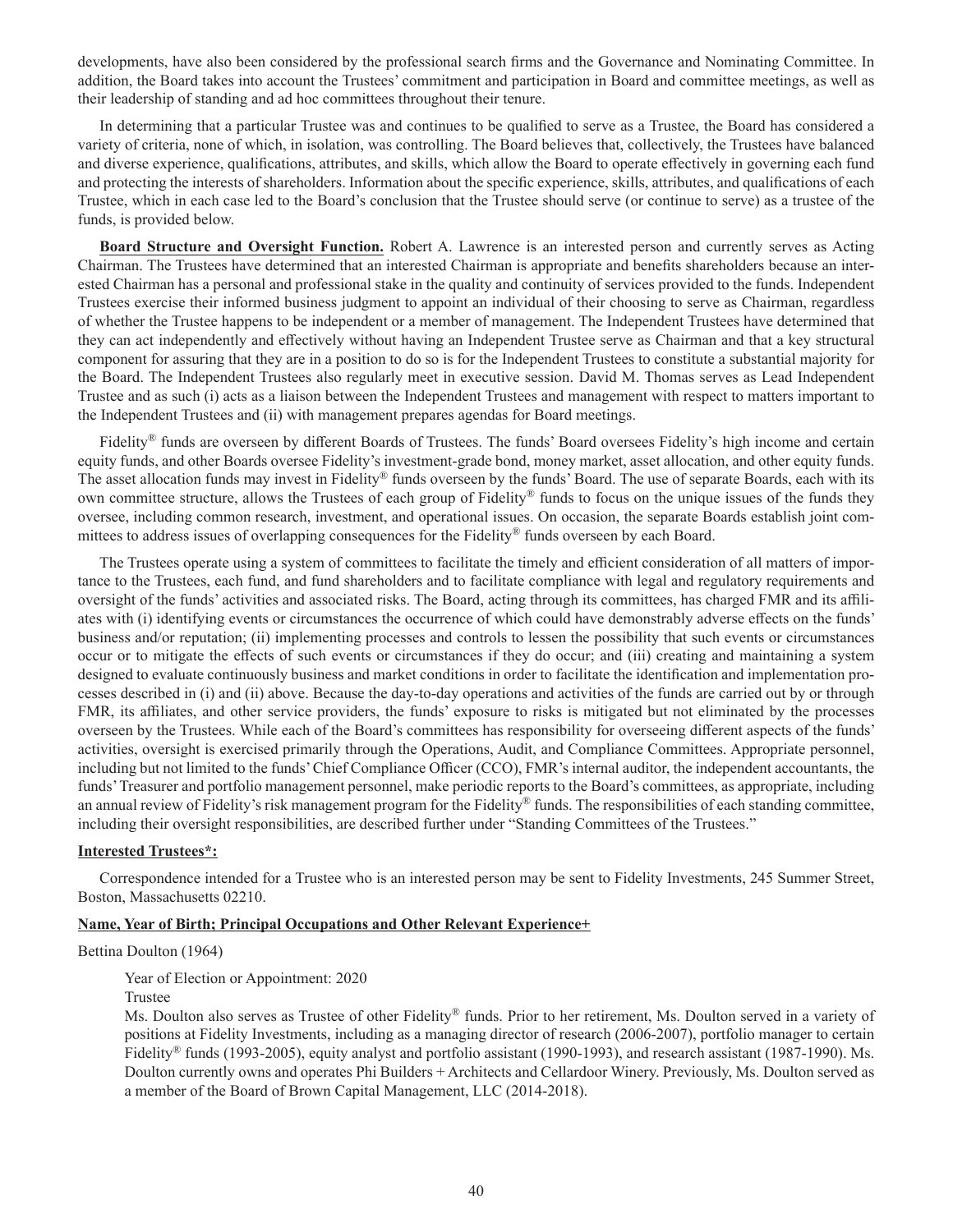Robert A. Lawrence (1952)

Year of Election or Appointment: 2020 Trustee

Acting Chairman of the Board of Trustees

Mr. Lawrence also serves as Trustee of other funds. Previously, Mr. Lawrence served as a Member of the Advisory Board of certain funds. Prior to his retirement in 2008, Mr. Lawrence served as Vice President of certain Fidelity® funds (2006- 2008), Senior Vice President, Head of High Income Division of Fidelity Management & Research Company (investment adviser firm, 2006-2008), and President of Fidelity Strategic Investments (investment adviser firm, 2002-2005).

\* Determined to be an "Interested Trustee" by virtue of, among other things, his or her affiliation with the trust or various entities under common control with FMR.

+ The information includes the Trustee's principal occupation during the last five years and other information relating to the experience, attributes, and skills relevant to the Trustee's qualifications to serve as a Trustee, which led to the conclusion that the Trustee should serve as a Trustee for each fund.

### **Independent Trustees:**

Correspondence intended for an Independent Trustee may be sent to Fidelity Investments, P.O. Box 55235, Boston, Massachusetts 02205-5235.

### **Name, Year of Birth; Principal Occupations and Other Relevant Experience+**

Thomas P. Bostick (1956)

Year of Election or Appointment: 2021

Trustee

Lieutenant General Bostick also serves as Trustee of other Fidelity® funds. Prior to his retirement, General Bostick (United States Army, Retired) held a variety of positions within the U.S. Army, including Commanding General and Chief of Engineers, U.S. Army Corps of Engineers (2012-2016) and Deputy Chief of Staff and Director of Human Resources, U.S. Army (2009-2012). General Bostick currently serves as a member of the Board and Finance and Governance Committees of CSX Corporation (transportation, 2020-present) and a member of the Board and Corporate Governance and Nominating Committee of Perma-Fix Environmental Services, Inc. (nuclear waste management, 2020-present). General Bostick serves as Chief Executive Officer of Bostick Global Strategies, LLC (consulting, 2016-present) and as a member of the Board of HireVue, Inc. (video interview and assessment, 2020-present). Previously, General Bostick served as a Member of the Advisory Board of certain Fidelity® funds (2021), President, Intrexon Bioengineering (2018- 2020) and Chief Operating Officer (2017-2020) and Senior Vice President of the Environment Sector (2016-2017) of Intrexon Corporation (biopharmaceutical company).

Dennis J. Dirks (1948)

Year of Election or Appointment: 2005

Trustee

Mr. Dirks also serves as Trustee of other Fidelity® funds. Prior to his retirement in May 2003, Mr. Dirks served as Chief Operating Officer and as a member of the Board of The Depository Trust & Clearing Corporation (financial markets infrastructure), President, Chief Operating Officer and a member of the Board of The Depository Trust Company (DTC), President and a member of the Board of the National Securities Clearing Corporation (NSCC), Chief Executive Officer and a member of the Board of the Government Securities Clearing Corporation and Chief Executive Officer and a member of the Board of the Mortgage-Backed Securities Clearing Corporation. Mr. Dirks currently serves as a member of the Finance Committee (2016-present) and Board (2017-present) and is Treasurer (2018-present) of the Asolo Repertory Theatre.

Donald F. Donahue (1950)

Year of Election or Appointment: 2018

Trustee

Mr. Donahue also serves as Trustee of other Fidelity® funds. Mr. Donahue serves as President and Chief Executive Officer of Miranda Partners, LLC (risk consulting for the financial services industry, 2012-present). Previously, Mr. Donahue served as Chief Executive Officer (2006-2012), Chief Operating Officer (2003-2006) and Managing Director, Customer Marketing and Development (1999-2003) of The Depository Trust & Clearing Corporation (financial markets infrastructure). Mr. Donahue currently serves as a member (2007-present) and Co-Chairman (2016-present) of the Board of United Way of New York and a member of the Board of The Leadership Academy (previously NYC Leadership Academy) (2012-present). Mr. Donahue previously served as a member of the Advisory Board of certain Fidelity® funds (2015-2018).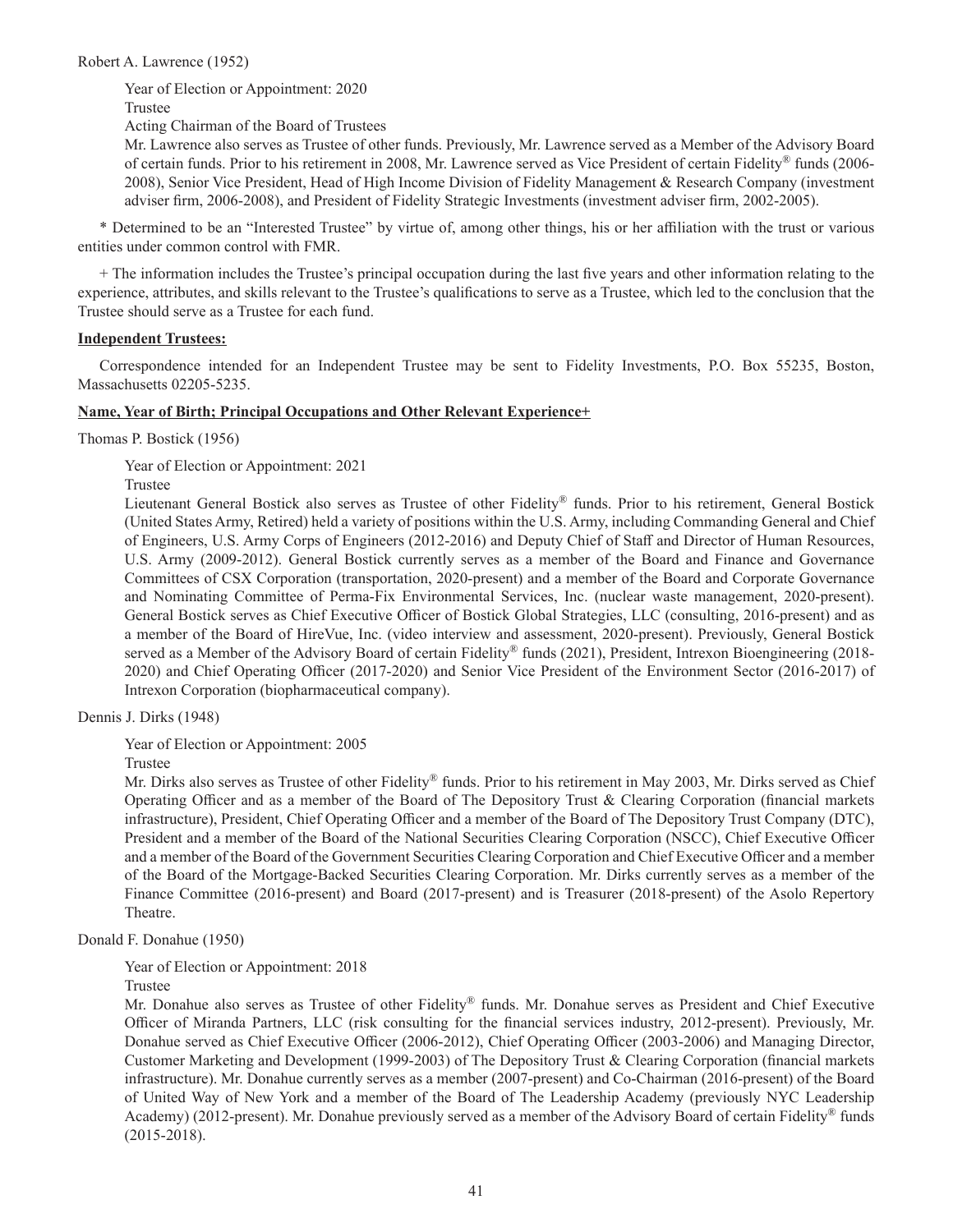### Vicki L. Fuller (1957)

# Year of Election or Appointment: 2020

### Trustee

Ms. Fuller also serves as Trustee of other Fidelity® funds. Previously, Ms. Fuller served as a member of the Advisory Board of certain Fidelity® funds (2018-2020), Chief Investment Officer of the New York State Common Retirement Fund (2012-2018) and held a variety of positions at AllianceBernstein L.P. (global asset management, 1985-2012), including Managing Director (2006-2012) and Senior Vice President and Senior Portfolio Manager (2001-2006). Ms. Fuller currently serves as a member of the Board, Audit Committee and Nominating and Governance Committee of two Blackstone business development companies (2020-present), as a member of the Board of Treliant, LLC (consulting, 2019-present), as a member of the Advisory Board of Ariel Alternatives, LLC (private equity, 2021-present) and as a member of the Board and Chair of the Audit Committee of Gusto, Inc. (software, 2021-present). In addition, Ms. Fuller currently serves as a member of the Board of Roosevelt University (2019-present) and as a member of the Executive Board of New York University's Stern School of Business. Ms. Fuller previously served as a member of the Board, Audit Committee and Nominating and Governance Committee of The Williams Companies, Inc. (natural gas infrastructure, 2018-2021).

### Patricia L. Kampling (1959)

Year of Election or Appointment: 2020

### Trustee

Ms. Kampling also serves as Trustee of other Fidelity® funds. Prior to her retirement, Ms. Kampling served as Chairman of the Board and Chief Executive Officer (2012-2019), President and Chief Operating Officer (2011-2012) and Executive Vice President and Chief Financial Officer (2010-2011) of Alliant Energy Corporation. Ms. Kampling currently serves as a member of the Board, Finance Committee and Governance, Compensation and Nominating Committee of Xcel Energy Inc. (utilities company, 2020-present) and as a member of the Board, Audit, Finance and Risk Committee and Safety, Environmental, Technology and Operations Committee and Chair of the Executive Development and Compensation Committee of American Water Works Company, Inc. (utilities company, 2019-present). In addition, Ms. Kampling currently serves as a member of the Board of the Nature Conservancy, Wisconsin Chapter (2019-present). Previously, Ms. Kampling served as a Member of the Advisory Board of certain Fidelity® funds (2020), a member of the Board, Compensation Committee and Executive Committee and Chair of the Audit Committee of Briggs & Stratton Corporation (manufacturing, 2011-2021), a member of the Board of Interstate Power and Light Company (2012-2019) and Wisconsin Power and Light Company (2012-2019) (each a subsidiary of Alliant Energy Corporation) and as a member of the Board and Workforce Development Committee of the Business Roundtable (2018-2019).

### Thomas A. Kennedy (1955)

Year of Election or Appointment: 2021

### Trustee

Mr. Kennedy also serves as Trustee of other Fidelity® funds. Previously, Mr. Kennedy served as a Member of the Advisory Board of certain Fidelity® funds (2020) and held a variety of positions at Raytheon Company (aerospace and defense, 1983-2020), including Chairman and Chief Executive Officer (2014-2020) and Executive Vice President and Chief Operating Officer (2013-2014). Mr. Kennedy currently serves as Executive Chairman of the Board of Directors of Raytheon Technologies Corporation (aerospace and defense, 2020-present). He is also a member of the Rutgers School of Engineering Industry Advisory Board (2011-present) and a member of the UCLA Engineering Dean's Executive Board (2016-present).

### Oscar Munoz (1959)

Year of Election or Appointment: 2021

### Trustee

Mr. Munoz also serves as Trustee of other Fidelity® funds. Prior to his retirement, Mr. Munoz served as Executive Chairman (2020-2021), Chief Executive Officer (2015-2020), President (2015-2016) and a member of the Board (2010-2021) of United Airlines Holdings, Inc. Mr. Munoz currently serves as a member of the Board of CBRE Group, Inc. (commercial real estate, 2020-present), a member of the Board of Univision Communications, Inc. (Hispanic media, 2020-present) and a member of the Advisory Board of Salesforce.com, Inc. (cloud-based software, 2020-present). Previously, Mr. Munoz served as a Member of the Advisory Board of certain Fidelity<sup>®</sup> funds (2021).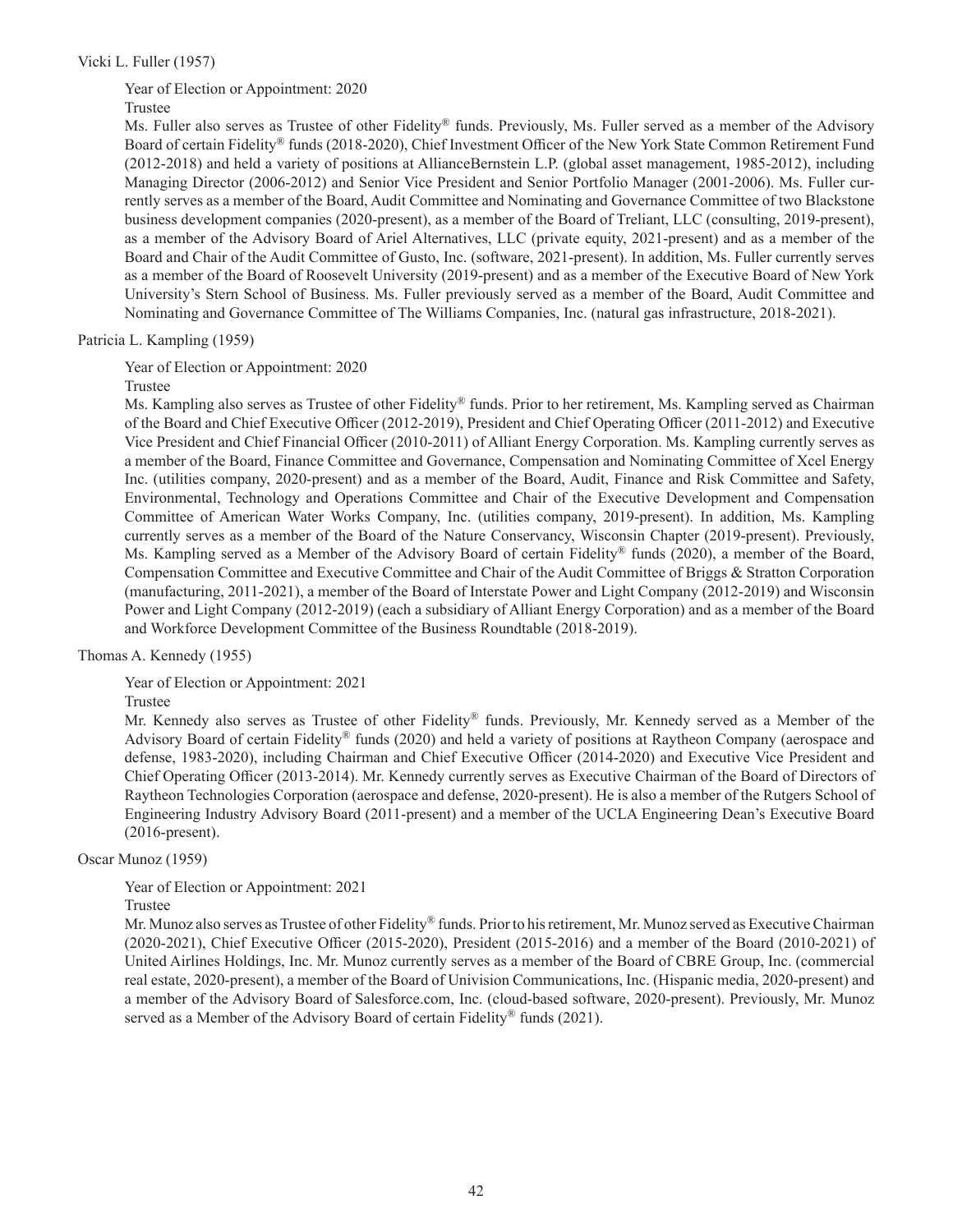### Garnett A. Smith (1947)

Year of Election or Appointment: 2018

### Trustee

Mr. Smith also serves as Trustee of other Fidelity® funds. Prior to his retirement, Mr. Smith served as Chairman and Chief Executive Officer (1990-1997) and President (1986-1990) of Inbrand Corp. (manufacturer of personal absorbent products). Prior to his employment with Inbrand Corp., he was employed by a retail fabric chain and North Carolina National Bank (now Bank of America). Mr. Smith previously served as a member of the Advisory Board of certain Fidelity® funds (2012-2013).

### David M. Thomas (1949)

Year of Election or Appointment: 2008

## Trustee

Lead Independent Trustee

Mr. Thomas also serves as Trustee of other Fidelity® funds. Previously, Mr. Thomas served as Executive Chairman (2005-2006) and Chairman and Chief Executive Officer (2000-2005) of IMS Health, Inc. (pharmaceutical and healthcare information solutions). Mr. Thomas currently serves as a member of the Board of Fortune Brands Home and Security (home and security products, 2004-present) and as Director (2013-present) and Non-Executive Chairman of the Board (2022-present) of Interpublic Group of Companies, Inc. (marketing communication).

Susan Tomasky (1953)

Year of Election or Appointment: 2020

Trustee

Ms. Tomasky also serves as Trustee of other Fidelity® funds. Prior to her retirement, Ms. Tomasky served in various executive officer positions at American Electric Power Company, Inc. (1998-2011), including most recently as President of AEP Transmission (2007-2011). Ms. Tomasky currently serves as a member of the Board and Sustainability Committee and as Chair of the Audit Committee of Marathon Petroleum Corporation (2018-present) and as a member of the Board, Executive Committee, Corporate Governance Committee and Organization and Compensation Committee and as Chair of the Audit Committee of Public Service Enterprise Group, Inc. (utilities company, 2012-present) and as a member of the Board of its subsidiary company, Public Service Electric and Gas Co. (2021-present). In addition, Ms. Tomasky currently serves as a member (2009-present) and President (2020-present) of the Board of the Royal Shakespeare Company – America (2009-present), as a member of the Board of the Columbus Association for the Performing Arts (2011-present) and as a member of the Board and Kenyon in the World Committee of Kenyon College (2016-present). Previously, Ms. Tomasky served as a Member of the Advisory Board of certain Fidelity® funds (2020), as a member of the Board of the Columbus Regional Airport Authority (2007-2020), as a member of the Board (2011-2018) and Lead Independent Director (2015-2018) of Andeavor Corporation (previously Tesoro Corporation) (independent oil refiner and marketer) and as a member of the Board of Summit Midstream Partners LP (energy, 2012-2018).

Michael E. Wiley (1950)

Year of Election or Appointment: 2018

Trustee

Mr. Wiley also serves as Trustee of other Fidelity® funds. Previously, Mr. Wiley served as a member of the Advisory Board of certain Fidelity® funds (2018-2020), Chairman, President and CEO of Baker Hughes, Inc. (oilfield services, 2000-2004). Mr. Wiley also previously served as a member of the Board of Andeavor Corporation (independent oil refiner and marketer, 2005-2018), a member of the Board of Andeavor Logistics LP (natural resources logistics, 2015-2018) and a member of the Board of High Point Resources (exploration and production, 2005-2020).

+ The information includes the Trustee's principal occupation during the last five years and other information relating to the experience, attributes, and skills relevant to the Trustee's qualifications to serve as a Trustee, which led to the conclusion that the Trustee should serve as a Trustee for each fund.

# **Advisory Board Members and Officers:**

Correspondence intended for a Member of the Advisory Board (if any) may be sent to Fidelity Investments, P.O. Box 55235, Boston, Massachusetts 02205-5235. Correspondence intended for an officer or Peter S. Lynch may be sent to Fidelity Investments, 245 Summer Street, Boston, Massachusetts 02210. Officers appear below in alphabetical order.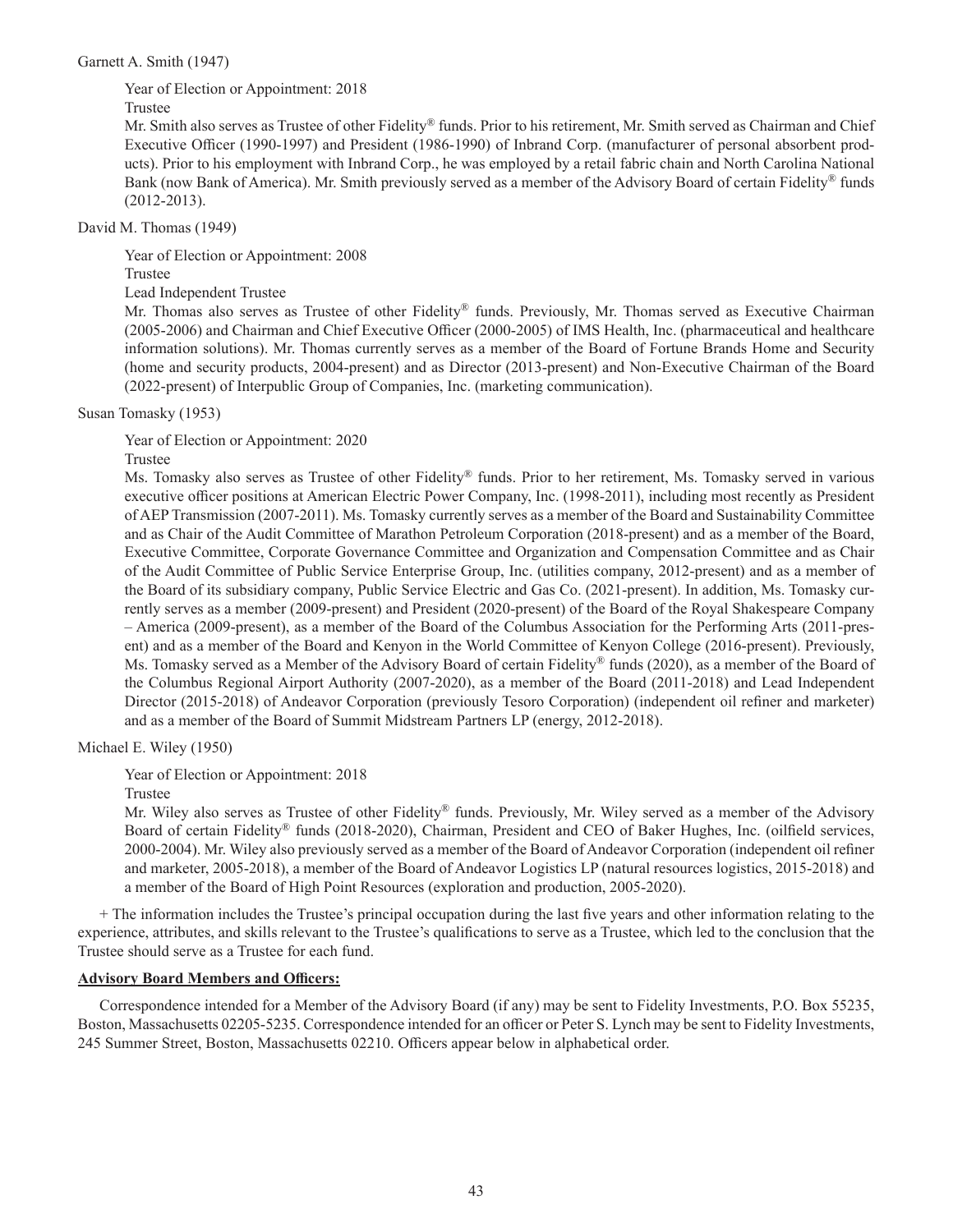### **Name, Year of Birth; Principal Occupation**

Peter S. Lynch (1944)

Year of Election or Appointment: 2003

Member of the Advisory Board

Mr. Lynch also serves as a Member of the Advisory Board of other Fidelity® funds. Mr. Lynch is Vice Chairman and a Director of Fidelity Management & Research Company LLC (investment adviser firm). In addition, Mr. Lynch serves as a Trustee of Boston College and as the Chairman of the Inner-City Scholarship Fund. Previously, Mr. Lynch served as Vice Chairman and a Director of FMR Co., Inc. (investment adviser firm) and on the Special Olympics International Board of Directors (1997-2006).

Craig S. Brown (1977)

Year of Election or Appointment: 2019 Assistant Treasurer

Mr. Brown also serves as an officer of other funds. Mr. Brown serves as Assistant Treasurer of FIMM, LLC (2021-present) and is an employee of Fidelity Investments (2013-present).

John J. Burke III (1964)

Year of Election or Appointment: 2018

Chief Financial Officer

Mr. Burke also serves as Chief Financial Officer of other funds. Mr. Burke serves as Head of Investment Operations for Fidelity Fund and Investment Operations (2018-present) and is an employee of Fidelity Investments (1998-present). Previously Mr. Burke served as head of Asset Management Investment Operations (2012-2018).

William C. Coffey (1969)

Year of Election or Appointment: 2019

Assistant Secretary

Mr. Coffey also serves as Assistant Secretary of other funds. He is Senior Vice President and Deputy General Counsel of FMR LLC (diversified financial services company, 2010-present), and is an employee of Fidelity Investments. Previously, Mr. Coffey served as Secretary and CLO of certain funds (2018-2019); CLO, Secretary, and Senior Vice President of Fidelity Management & Research Company and FMR Co., Inc. (investment adviser firms, 2018-2019); Secretary of Fidelity SelectCo, LLC and Fidelity Investments Money Management, Inc. (investment adviser firms, 2018-2019); CLO of Fidelity Management & Research (Hong Kong) Limited, FMR Investment Management (UK) Limited, and Fidelity Management & Research (Japan) Limited (investment adviser firms, 2018-2019); and Assistant Secretary of certain funds (2009-2018).

Timothy M. Cohen (1969)

Year of Election or Appointment: 2018

Vice President

Mr. Cohen also serves as Vice President of other funds. Mr. Cohen serves as Co-Head of Equity (2018-present), a Director of Fidelity Management & Research (Japan) Limited (investment adviser firm, 2016-present), and is an employee of Fidelity Investments. Previously, Mr. Cohen served as Executive Vice President of Fidelity SelectCo, LLC (2019), Head of Global Equity Research (2016-2018), Chief Investment Officer – Equity and a Director of Fidelity Management & Research (U.K.) Inc. (investment adviser firm, 2013-2015) and as a Director of Fidelity Management & Research (Hong Kong) Limited (investment adviser firm, 2017).

Jonathan Davis (1968)

Year of Election or Appointment: 2010

Assistant Treasurer

Mr. Davis also serves as an officer of other funds. Mr. Davis serves as Assistant Treasurer of FIMM, LLC (2021-present), FMR Capital, Inc. (2017-present), FD Funds GP LLC (2021-present), FD Funds Holding LLC (2021-present), and FD Funds Management LLC (2021-present); and is an employee of Fidelity Investments. Previously, Mr. Davis served as Vice President and Associate General Counsel of FMR LLC (diversified financial services company, 2003-2010).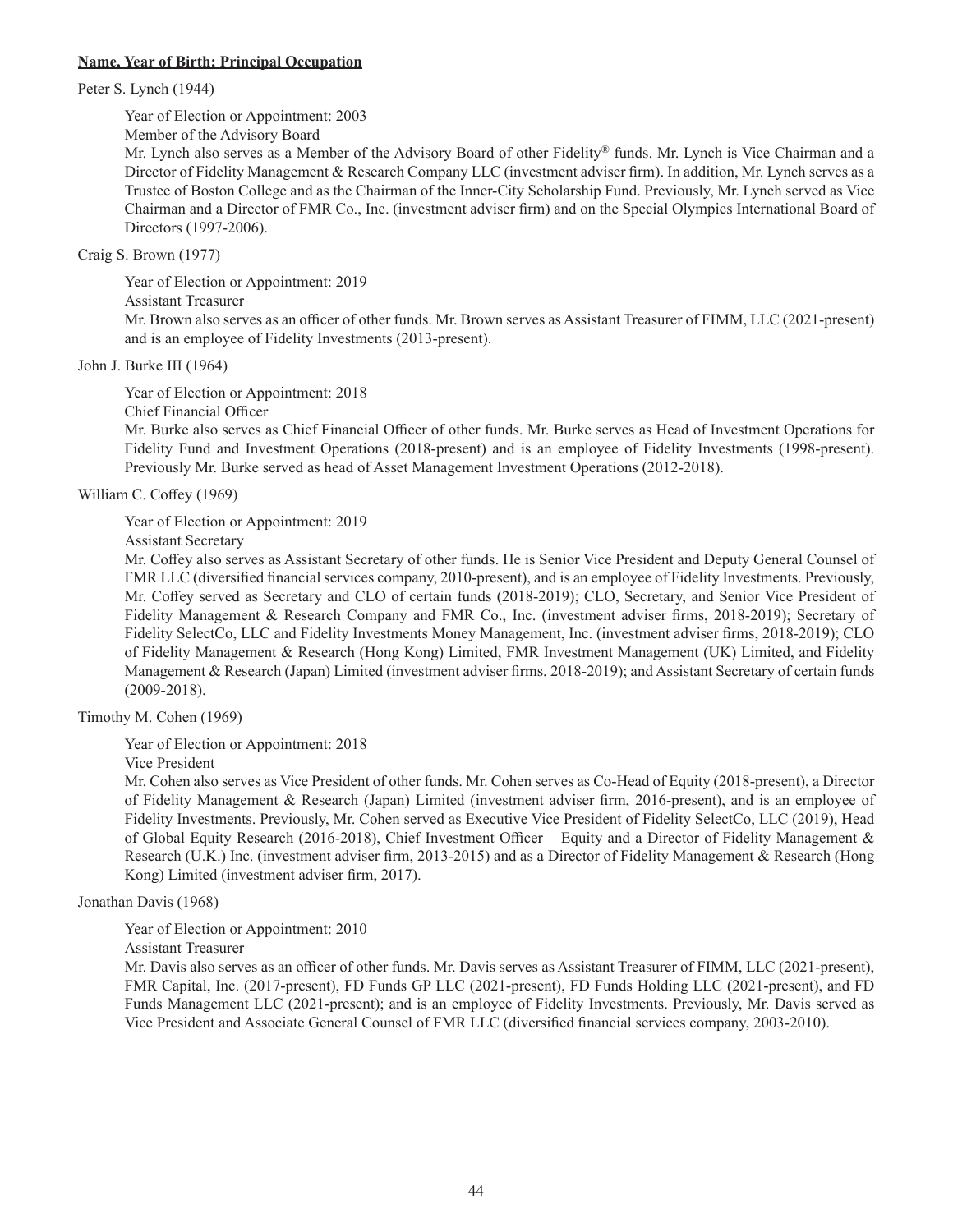### Laura M. Del Prato (1964)

Year of Election or Appointment: 2018

Assistant Treasurer

Ms. Del Prato also serves as an officer of other funds. Ms. Del Prato serves as Assistant Treasurer of FIMM, LLC (2021-present) and is an employee of Fidelity Investments (2017-present). Previously, Ms. Del Prato served as President and Treasurer of The North Carolina Capital Management Trust: Cash Portfolio and Term Portfolio (2018-2020). Prior to joining Fidelity Investments, Ms. Del Prato served as a Managing Director and Treasurer of the JPMorgan Mutual Funds (2014-2017). Prior to JPMorgan, Ms. Del Prato served as a partner at Cohen Fund Audit Services (accounting firm, 2012- 2013) and KPMG LLP (accounting firm, 2004-2012).

### Colm A. Hogan (1973)

Year of Election or Appointment: 2020 Assistant Treasurer Mr. Hogan also serves as an officer of other funds. Mr. Hogan serves as Assistant Treasurer of FIMM, LLC (2021-present) and FMR Capital, Inc. (2017-present) and is an employee of Fidelity Investments (2005-present). Previously, Mr. Hogan served as Deputy Treasurer of certain Fidelity® funds (2016-2020) and Assistant Treasurer of certain Fidelity® funds (2016-2018).

### Pamela R. Holding (1964)

Year of Election or Appointment: 2018

Vice President

Ms. Holding also serves as Vice President of other funds. Ms. Holding serves as Co-Head of Equity (2018-present) and is an employee of Fidelity Investments (2013-present). Previously, Ms. Holding served as Executive Vice President of Fidelity SelectCo, LLC (2019) and as Chief Investment Officer of Fidelity Institutional Asset Management (2013-2018).

Cynthia Lo Bessette (1969)

Year of Election or Appointment: 2019

Secretary and Chief Legal Officer (CLO)

Ms. Lo Bessette also serves as an officer of other funds. Ms. Lo Bessette serves as CLO, Secretary, and Senior Vice President of Fidelity Management & Research Company LLC (investment adviser firm, 2019-present); CLO of Fidelity Management & Research (Hong Kong) Limited, FMR Investment Management (UK) Limited, and Fidelity Management & Research (Japan) Limited (investment adviser firms, 2019-present); Secretary of FD Funds GP LLC (2021-present), FD Funds Holding LLC (2021-present), and FD Funds Management LLC (2021-present); and Assistant Secretary of FIMM, LLC (2019-present). She is a Senior Vice President and Deputy General Counsel of FMR LLC (diversified financial services company, 2019-present), and is an employee of Fidelity Investments. Previously, Ms. Lo Bessette served as CLO, Secretary, and Senior Vice President of FMR Co., Inc. (investment adviser firm, 2019); Secretary of Fidelity SelectCo, LLC and Fidelity Investments Money Management, Inc. (investment adviser firms, 2019). Prior to joining Fidelity Investments, Ms. Lo Bessette was Executive Vice President, General Counsel (2016-2019) and Senior Vice President, Deputy General Counsel (2015-2016) of OppenheimerFunds (investment management company) and Deputy Chief Legal Officer (2013-2015) of Jennison Associates LLC (investment adviser firm).

Chris Maher (1972)

Year of Election or Appointment: 2020

Deputy Treasurer

Mr. Maher also serves as an officer of other funds. Mr. Maher serves as Assistant Treasurer of FIMM, LLC (2021-present) and FMR Capital, Inc. (2017-present), and is an employee of Fidelity Investments (2008-present). Previously, Mr. Maher served as Assistant Treasurer of certain funds (2013-2020); Vice President of Asset Management Compliance (2013), Vice President of the Program Management Group of FMR (investment adviser firm, 2010-2013), and Vice President of Valuation Oversight (2008-2010).

Jason P. Pogorelec (1975)

Year of Election or Appointment: 2020

Chief Compliance Officer

Mr. Pogorelec also serves as Chief Compliance Officer of other funds. Mr. Pogorelec is a senior Vice President of Asset Management Compliance for Fidelity Investments and is an employee of Fidelity Investments (2006-present). Previously, Mr. Pogorelec served as Vice President, Associate General Counsel for Fidelity Investments (2010-2020) and Assistant Secretary of certain Fidelity funds (2015-2020).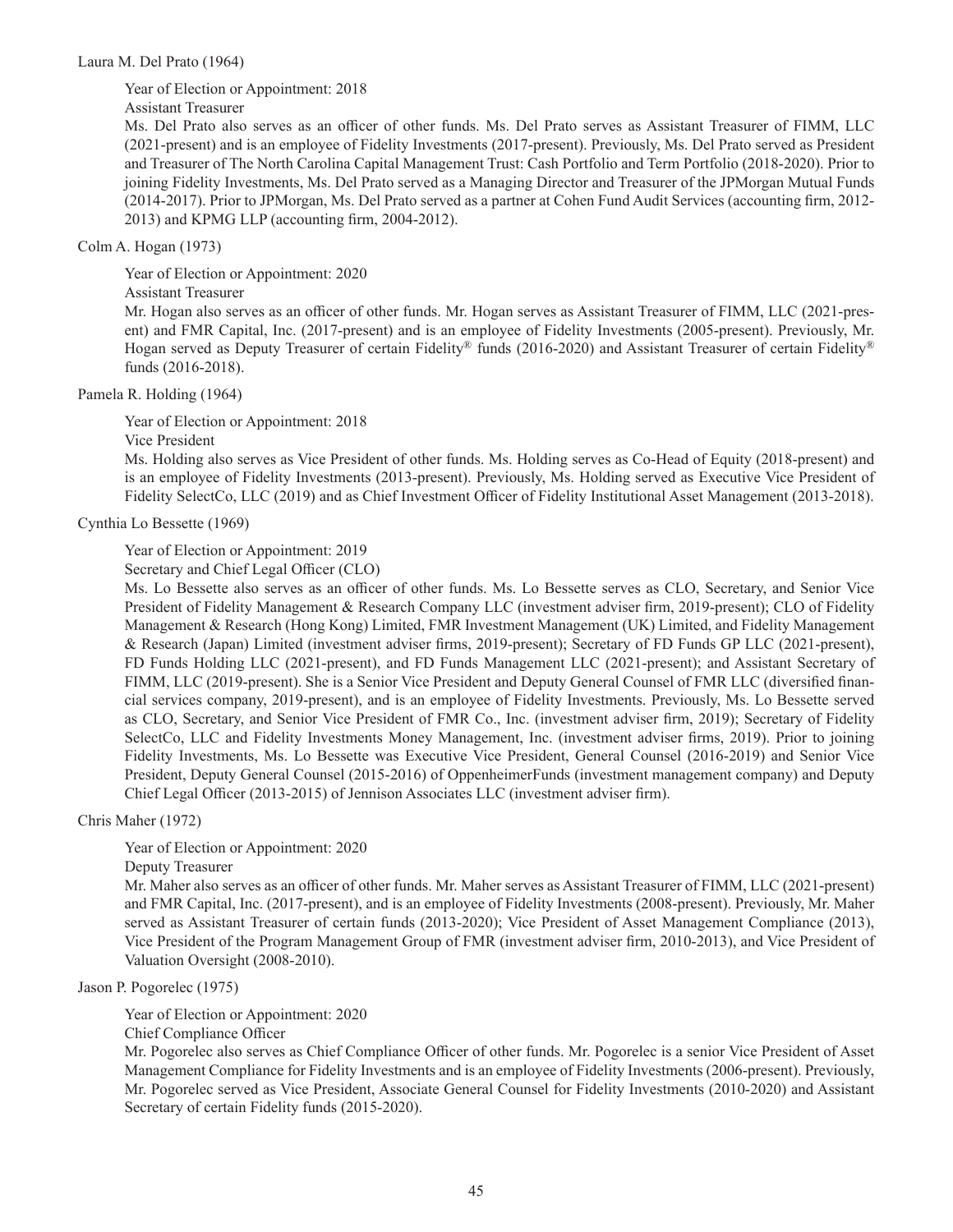#### Brett Segaloff (1972)

Year of Election or Appointment: 2021

Anti-Money Laundering (AML) Officer

Mr. Segaloff also serves as an AML Officer of other funds and other related entities. He is Director, Anti-Money Laundering (2007-present) of FMR LLC (diversified financial services company) and is an employee of Fidelity Investments (1996-present).

Stacie M. Smith (1974)

Year of Election or Appointment: 2016 President and Treasurer Ms. Smith also serves as an officer of other funds. Ms. Smith serves as Assistant Treasurer of FIMM, LLC (2021-present) and FMR Capital, Inc. (2017-present), is an employee of Fidelity Investments (2009-present), and has served in other fund officer roles. Prior to joining Fidelity Investments, Ms. Smith served as Senior Audit Manager of Ernst & Young LLP (accounting firm, 1996-2009). Previously, Ms. Smith served as Assistant Treasurer (2013-2019) and Deputy Treasurer  $(2013-2016)$  of certain Fidelity® funds.

Jim Wegmann (1979)

Year of Election or Appointment: 2019

Assistant Treasurer

Mr. Wegmann also serves as an officer of other funds. Mr. Wegmann serves as Assistant Treasurer of FIMM, LLC (2021-present) and is an employee of Fidelity Investments (2011-present). Previously, Mr. Wegmann served as Assistant Treasurer of certain Fidelity<sup>®</sup> funds (2019-2021).

**Standing Committees of the Trustees.** The Board of Trustees has established various committees to support the Independent Trustees in acting independently in pursuing the best interests of the funds and their shareholders. Currently, the Board of Trustees has 9 standing committees. The members of each committee are Independent Trustees. Advisory Board members may be invited to attend meetings of the committees.

The Operations Committee is composed of all of the Independent Trustees, with Mr. Thomas currently serving as Chair and Mr. Dirks and Mr. Wiley each serving as Vice Chair. The committee serves as a forum for consideration of issues of importance to, or calling for particular determinations by, the Independent Trustees. The committee also considers matters involving potential conflicts of interest between the funds and FMR and its affiliates and reviews proposed contracts and the proposed continuation of contracts between the funds and FMR and its affiliates, and reviews and makes recommendations regarding contracts with third parties unaffiliated with FMR, including insurance coverage and custody agreements. The committee also monitors additional issues including the nature, levels and quality of services provided to shareholders and significant litigation. The committee also has oversight of compliance issues not specifically within the scope of any other committee. The committee is also responsible for definitive action on all compliance matters involving the potential for significant reimbursement by FMR. During the fiscal year ended December 31, 2021, the committee held 12 meeting(s).

The Fair Value Oversight Committee is composed of Mses. Fuller (Chair) and Tomasky, and Messrs. Donahue and Wiley. The Fair Value Oversight Committee monitors and establishes policies concerning procedures and controls regarding the valuation of fund investments and monitors matters of disclosure to the extent required to fulfill its statutory responsibilities. The committee also reviews actions taken by FMR's Fair Value Committee. During the fiscal year ended December 31, 2021, the committee held five meeting(s).

The Board of Trustees has established two Fund Oversight Committees: the Equity I Committee (composed of Messrs. Smith (Chair), Bostick, Donahue, and Thomas, and Ms. Tomasky) and the Equity II Committee (composed of Messrs. Dirks (Chair), Kennedy, Munoz, and Wiley, and Mses. Fuller and Kampling). Each committee develops an understanding of and reviews the investment objectives, policies, and practices of each fund under its oversight. Each committee also monitors investment performance, compliance by each relevant fund with its investment policies and restrictions and reviews appropriate benchmarks, competitive universes, unusual or exceptional investment matters, the personnel and other resources devoted to the management of each fund and all other matters bearing on each fund's investment results. Each committee will review and recommend any required action to the Board in respect of specific funds, including new funds, changes in fundamental and non-fundamental investment policies and restrictions, partial or full closing to new investors, fund mergers, fund name changes, and liquidations of funds. The members of each committee may organize working groups to make recommendations concerning issues related to funds that are within the scope of the committee's review. These working groups report to the committee or to the Independent Trustees, or both, as appropriate. Each working group may request from FMR such information from FMR as may be appropriate to the working group's deliberations. During the fiscal year ended December 31, 2021, the Equity I Committee held seven meeting(s) and the Equity II Committee held seven meeting(s).

The Shareholder, Distribution, Brokerage and Proxy Voting Committee is composed of Messrs. Dirks (Chair), Smith, and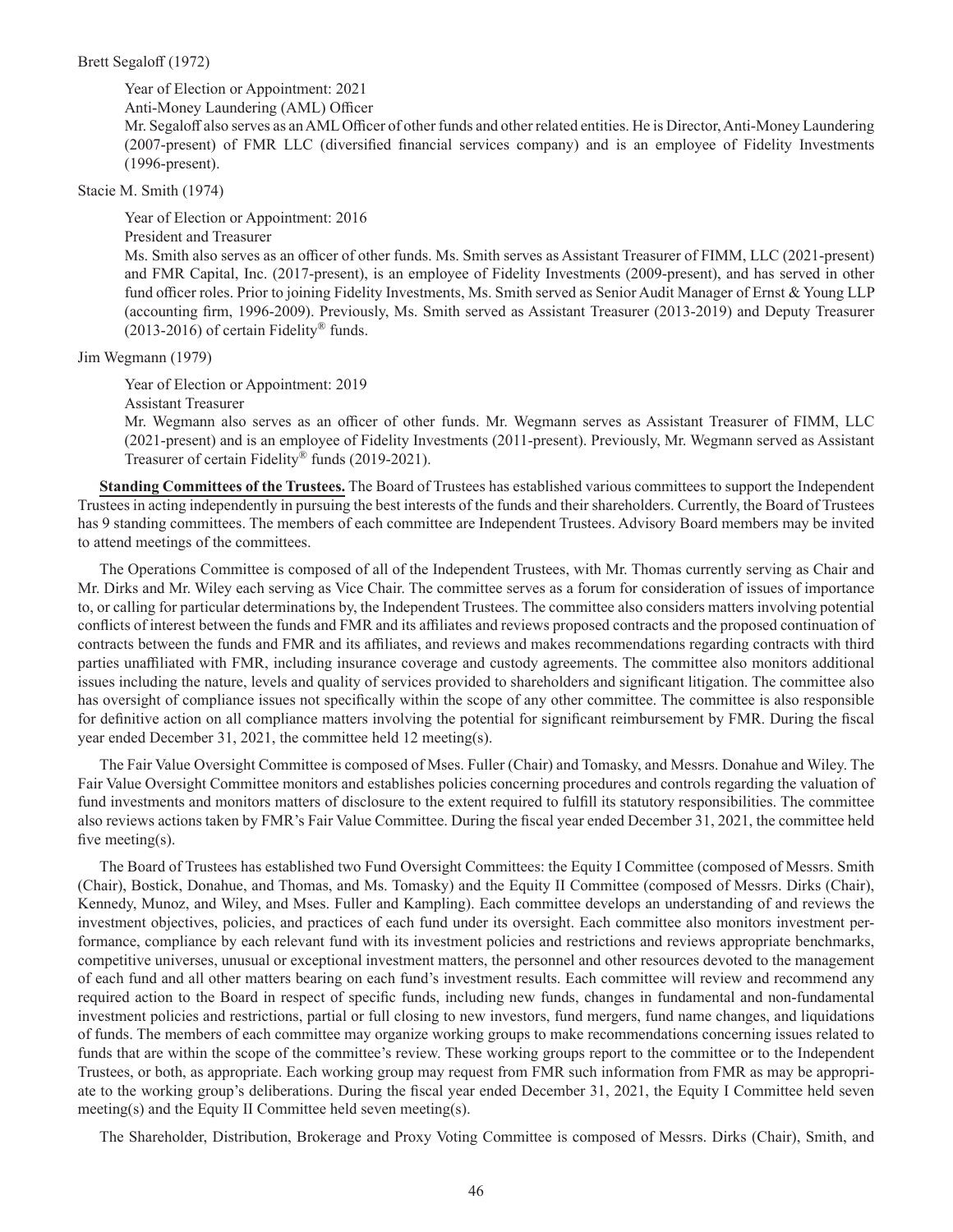Thomas, and Mses. Fuller and Kampling. Regarding shareholder services, the committee considers the structure and amount of the funds' transfer agency fees and fees, including direct fees to investors (other than sales loads), such as bookkeeping and custodial fees, and the nature and quality of services rendered by FMR and its affiliates or third parties (such as custodians) in consideration of these fees. The committee also considers other non-investment management services rendered to the funds by FMR and its affiliates, including pricing and bookkeeping services. The committee monitors and recommends policies concerning the securities transactions of the funds, including brokerage. The committee periodically reviews the policies and practices with respect to efforts to achieve best execution, commissions paid to firms supplying research and brokerage services or paying fund expenses, and policies and procedures designed to assure that any allocation of portfolio transactions is not influenced by the sale of fund shares. The committee also monitors brokerage and other similar relationships between the funds and firms affiliated with FMR that participate in the execution of securities transactions. Regarding the distribution of fund shares, the committee considers issues bearing on the various distribution channels employed by the funds, including issues regarding Rule 18f-3 plans and related consideration of classes of shares, sales load structures (including breakpoints), load waivers, selling concessions and service charges paid to intermediaries, Rule 12b-1 plans, contingent deferred sales charges, and finder's fees, and other means by which intermediaries are compensated for selling fund shares or providing shareholder servicing, including revenue sharing. The committee also considers issues bearing on the preparation and use of advertisements and sales literature for the funds, policies and procedures regarding frequent purchase of fund shares, and selective disclosure of portfolio holdings. Regarding proxy voting, the committee reviews the fund's proxy voting policies, considers changes to the policies, and reviews the manner in which the policies have been applied. The committee will receive reports on the manner in which proxy votes have been cast under the proxy voting policies and reports on consultations between the fund's investment advisers and portfolio companies concerning matters presented to shareholders for approval. The committee will address issues relating to the fund's annual voting report filed with the SEC. The committee will receive reports concerning the implementation of procedures and controls designed to ensure that the proxy voting policies are implemented in accordance with their terms. The committee will consider FMR's recommendations concerning certain non-routine proposals not covered by the proxy voting policies. The committee will receive reports with respect to steps taken by FMR to assure that proxy voting has been done without regard to any other FMR relationships, business or otherwise, with that portfolio company. The committee will make recommendations to the Board concerning the casting of proxy votes in circumstances where FMR has determined that, because of a conflict of interest, the proposal to be voted on should be reviewed by the Board. During the fiscal year ended December 31, 2021, the committee held five meeting(s).

The Audit Committee is composed of Messrs. Donahue (Chair), Bostick, Kennedy, and Smith, and Ms. Tomasky. All committee members must be able to read and understand fundamental financial statements, including a company's balance sheet, income statement, and cash flow statement. At least one committee member will be an "audit committee financial expert" as defined by the SEC. The committee meets separately at least annually with the funds' Treasurer, with the funds' Chief Financial Officer, with personnel responsible for the internal audit function of FMR LLC, with the funds' independent auditors, and with the funds' Chief Compliance Officer (CCO). The committee has direct responsibility for the appointment, compensation, and oversight of the work of the independent auditors employed by the funds. The committee assists the Trustees in fulfilling their responsibility to oversee: (i) the systems relating to internal control over financial reporting of the funds and the funds' service providers; (ii) the funds' auditors and the annual audits of the funds' financial statements; (iii) the financial reporting processes of the funds; (iv) the handling of whistleblower reports relating to internal accounting and/or financial control matters; (v) the accounting policies and disclosures of the funds; and (vi) studies of fund profitability and other comparative analyses relevant to the board's consideration of the investment management contracts for the funds. The committee considers and acts upon (i) the provision by any independent auditor of any non-audit services for any fund, and (ii) the provision by any independent auditor of certain non-audit services to fund service providers and their affiliates to the extent that such approval (in the case of this clause (ii)) is required under applicable regulations of the SEC. In furtherance of the foregoing, the committee has adopted (and may from time to time amend or supplement) and provides oversight of policies and procedures for non-audit engagements by independent auditors of the funds. The committee is responsible for approving all audit engagement fees and terms for the funds and for resolving disagreements between a fund and any independent auditor regarding any fund's financial reporting. Auditors of the funds report directly to the committee. The committee will obtain assurance of independence and objectivity from the independent auditors, including a formal written statement delineating all relationships between the auditor and the funds and any service providers consistent with the rules of the Public Company Accounting Oversight Board. It will discuss regularly and oversee the review of internal controls of and the management of risks by the funds and their service providers with respect to accounting and financial matters (including financial reporting relating to the funds), including a review of: (i) any significant deficiencies or material weaknesses in the design or operation of internal control over financial reporting that are reasonably likely to adversely affect the funds' ability to record, process, summarize, and report financial data; (ii) any change in the fund's internal control over financial reporting that has materially affected, or is reasonably likely to materially affect, the fund's internal control over financial reporting; and (iii) any fraud, whether material or not, that involves management or other employees who have a significant role in the funds' or service providers' internal control over financial reporting. The committee will also review periodically the funds' major exposures relating to internal control over financial reporting and the steps that have been taken to monitor and control such exposures. In connection to such reviews the committee will receive periodic reports on the funds' service providers' internal control over financial reporting. It will also review any correspondence with regulators or governmental agencies or published reports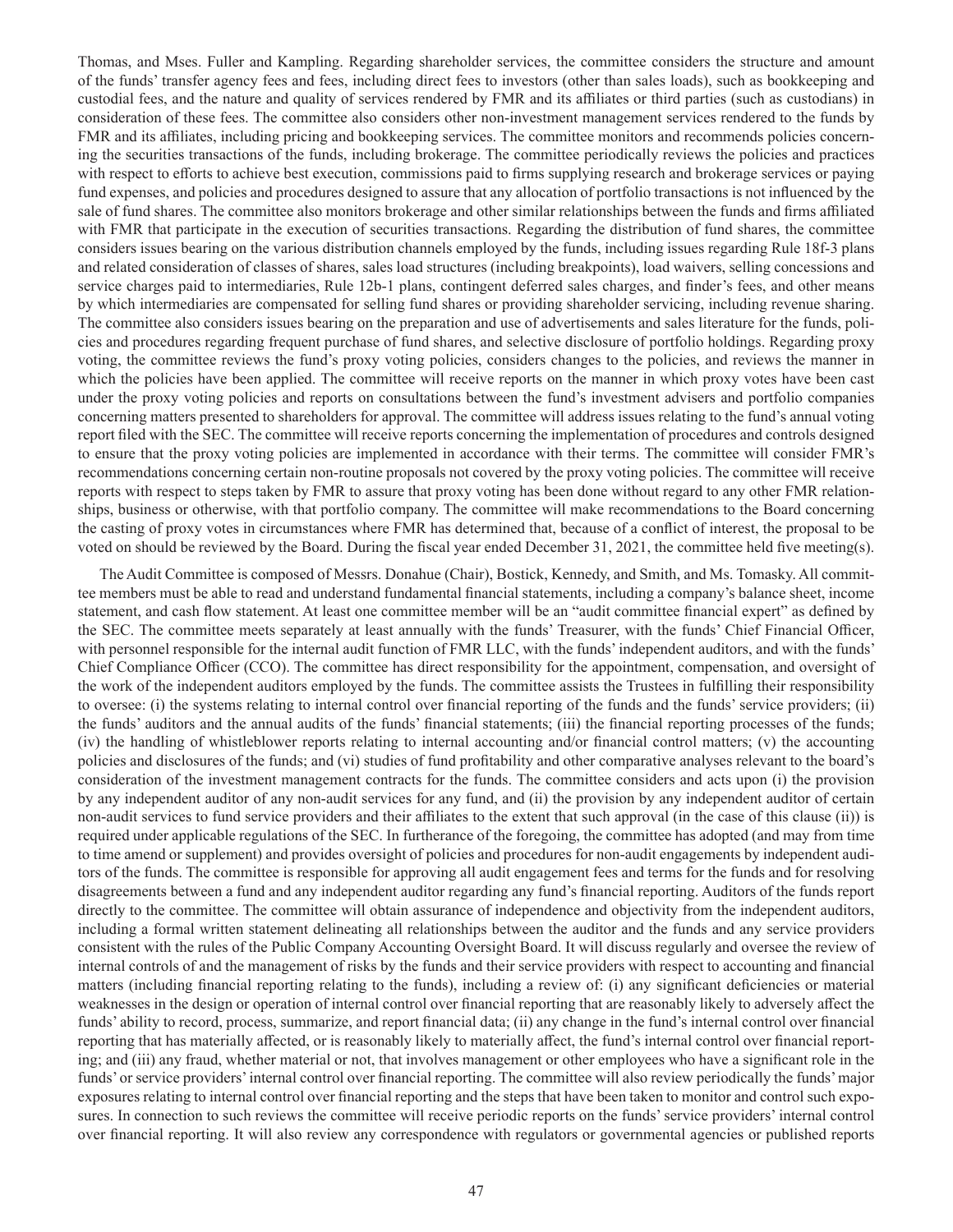that raise material issues regarding the funds' financial statements or accounting policies. These matters may also be reviewed by the Compliance Committee or the Operations Committee. The Chair of the Audit Committee will coordinate with the Chairs of other committees, as appropriate. The committee reviews at least annually a report from each independent auditor describing any material issues raised by the most recent internal quality control, peer review, or Public Company Accounting Oversight Board examination of the auditing firm and any material issues raised by any inquiry or investigation by governmental or professional authorities of the auditing firm and in each case any steps taken to deal with such issues. The committee will oversee and receive reports on the funds' financial reporting process, will discuss with FMR, the funds' Treasurer, independent auditors and, if appropriate, internal audit personnel of FMR LLC, their qualitative judgments about the appropriateness and acceptability of accounting principles and financial disclosure practices used or proposed for adoption by the funds. The committee will review with FMR, the funds' Treasurer, independent auditor, and internal audit personnel of FMR LLC and, as appropriate, legal counsel the results of audits of the funds' financial statements. During the fiscal year ended December 31, 2021, the committee held five meeting(s).

The Governance and Nominating Committee is composed of Messrs. Thomas (Chair), Dirks, and Wiley. With respect to fund governance and board administration matters, the committee periodically reviews procedures of the Board of Trustees and its committees (including committee charters) and periodically reviews compensation of Independent Trustees. The committee monitors corporate governance matters and makes recommendations to the Board of Trustees on the frequency and structure of the Board of Trustee meetings and on any other aspect of Board procedures. It acts as the administrative committee under the retirement plan for Independent Trustees who retired prior to December 30, 1996 and under the fee deferral plan for Independent Trustees. It reviews the performance of legal counsel employed by the funds and the Independent Trustees. On behalf of the Independent Trustees, the committee will make such findings and determinations as to the independence of counsel for the Independent Trustees as may be necessary or appropriate under applicable regulations or otherwise. The committee is also responsible for Board administrative matters applicable to Independent Trustees, such as expense reimbursement policies and compensation for attendance at meetings, conferences and other events. The committee monitors compliance with, acts as the administrator of, and makes determinations in respect of, the provisions of the code of ethics and any supplemental policies regarding personal securities transactions applicable to the Independent Trustees. The committee monitors the functioning of each Board committee and makes recommendations for any changes, including the creation or elimination of standing or ad hoc Board committees. The committee monitors regulatory and other developments to determine whether to recommend modifications to the committee's responsibilities or other Trustee policies and procedures in light of rule changes, reports concerning "best practices" in corporate governance, and other developments in mutual fund governance. The committee reports regularly to the Independent Trustees with respect to these activities. The committee recommends that the Board establish such special or ad hoc Board committees as may be desirable or necessary from time to time in order to address ethical, legal, or other matters that may arise. The committee also oversees the annual self-evaluation of the Board of Trustees and of each committee and establishes procedures to allow it to exercise this oversight function. In conducting this oversight, the committee shall address all matters that it considers relevant to the performance of the Board of Trustees and shall report the results of its evaluation to the Board of Trustees, including any recommended amendments to the principles of governance, and any recommended changes to the funds' or the Board of Trustees' policies, procedures, and structures. The committee reviews periodically the size and composition of the Board of Trustees as a whole and recommends, if necessary, measures to be taken so that the Board of Trustees reflects the appropriate balance of knowledge, experience, skills, expertise, and diversity required for the Board as a whole and contains at least the minimum number of Independent Trustees required by law. The committee makes nominations for the election or appointment of Independent Trustees and non-management Members of any Advisory Board, and for membership on committees. The committee shall have authority to retain and terminate any third-party advisers, including authority to approve fees and other retention terms. Such advisers may include search firms to identify Independent Trustee candidates and board compensation consultants. The committee may conduct or authorize investigations into or studies of matters within the committee's scope of responsibilities, and may retain, at the funds' expense, such independent counsel or other advisers as it deems necessary. The committee will consider Independent Trustee candidates to the Board of Trustees recommended by shareholders based upon the criteria applied to candidates presented to the committee by a search firm or other source. Recommendations, along with appropriate background material concerning the candidate that demonstrates his or her ability to serve as an Independent Trustee of the funds, should be submitted to the Chair of the committee at the address maintained for communications with Independent Trustees. If the committee retains a search firm, the Chair will generally forward all such submissions to the search firm for evaluation. With respect to the criteria for selecting Independent Trustees, it is expected that all candidates will possess the following minimum qualifications: (i) unquestioned personal integrity; (ii) not an interested person of the funds within the meaning of the 1940 Act; (iii) does not have a material relationship (*e.g.,* commercial, banking, consulting, legal, or accounting) with the adviser, any sub-adviser, or their affiliates that could create an appearance of lack of independence in respect of the funds; (iv) has the disposition to act independently in respect of FMR and its affiliates and others in order to protect the interests of the funds and all shareholders; (v) ability to attend regularly scheduled meetings during the year; (vi) demonstrates sound business judgment gained through broad experience in significant positions where the candidate has dealt with management, technical, financial, or regulatory issues; (vii) sufficient financial or accounting knowledge to add value in the complex financial environment of the funds; (viii) experience on corporate or other institutional oversight bodies having similar responsibilities, but which board memberships or other relationships could not result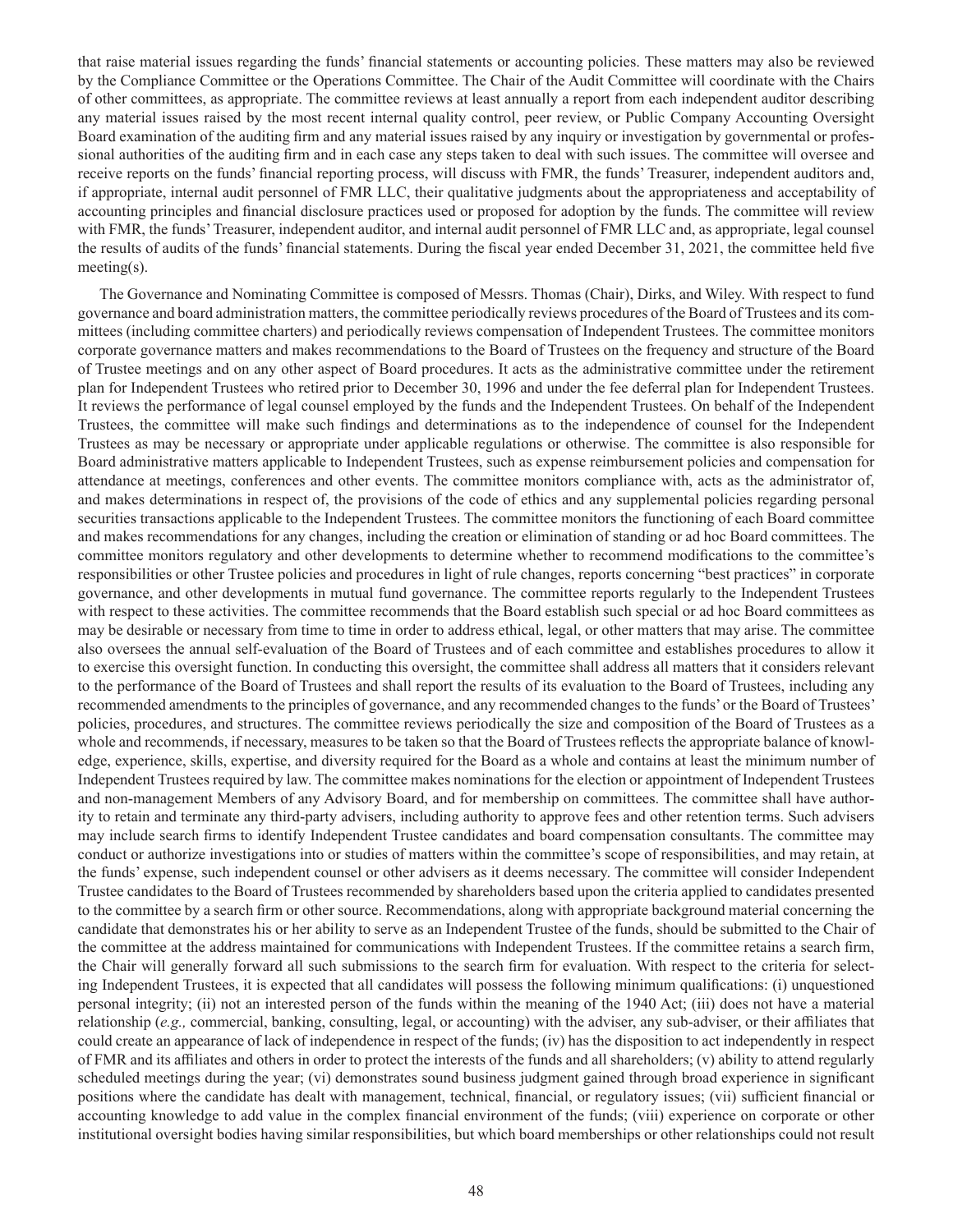in business or regulatory conflicts with the funds; and (ix) capacity for the hard work and attention to detail that is required to be an effective Independent Trustee in light of the funds' complex regulatory, operational, and marketing setting. The Governance and Nominating Committee may determine that a candidate who does not have the type of previous experience or knowledge referred to above should nevertheless be considered as a nominee if the Governance and Nominating Committee finds that the candidate has additional qualifications such that his or her qualifications, taken as a whole, demonstrate the same level of fitness to serve as an Independent Trustee. During the fiscal year ended December 31, 2021, the committee held seven meeting(s).

The Compliance Committee is composed of Messrs. Wiley (Chair) and Munoz, and Mses. Fuller and Kampling. The committee oversees the administration and operation of the compliance policies and procedures of the funds and their service providers as required by Rule 38a-1 of the 1940 Act. The committee is responsible for the review and approval of policies and procedures relating to (i) provisions of the Code of Ethics, (ii) anti-money laundering requirements, (iii) compliance with investment restrictions and limitations, (iv) privacy, (v) recordkeeping, and (vi) other compliance policies and procedures which are not otherwise delegated to another committee. The committee has responsibility for recommending to the Board the designation of a CCO of the funds. The committee serves as the primary point of contact between the CCO and the Board, oversees the annual performance review and compensation of the CCO, and makes recommendations to the Board with respect to the removal of the appointed CCO, as appropriate. The committee receives reports of significant correspondence with regulators or governmental agencies, employee complaints or published reports which raise concerns regarding compliance matters, and copies of significant non-routine correspondence with the SEC. The committee receives reports from the CCO including the annual report concerning the funds' compliance policies as required by Rule 38a-1, quarterly reports in respect of any breaches of fiduciary duty or violations of federal securities laws, and reports on any other compliance or related matters that would otherwise be subject to periodic reporting or that may have a significant impact on the funds. The committee will recommend to the Board, what actions, if any, should be taken with respect to such reports. During the fiscal year ended December 31, 2021, the committee held five meeting(s).

The Research Committee is composed of all of the Independent Trustees, with Mr. Dirks currently serving as Chair. The Committee's purpose is to assess the quality of the investment research available to FMR's investment professionals. As such, the Committee reviews information pertaining to the sources of such research, the categories of research, the manner in which the funds bear the cost of research, and FMR's internal research capabilities, including performance metrics, interactions between FMR portfolio managers and research analysts, and the professional quality of analysts in research careers. Where necessary, the Committee recommends actions with respect to various reports providing information on FMR's research function. During the fiscal year ended December 31, 2021, the committee held eight meeting(s).

The following table sets forth information describing the dollar range of equity securities beneficially owned by each Trustee in each fund and in all funds in the aggregate within the same fund family overseen by the Trustee for the calendar year ended December 31, 2021.

| <b>Interested Trustees</b>                                                                                |                           |                       |
|-----------------------------------------------------------------------------------------------------------|---------------------------|-----------------------|
| DOLLAR RANGE OF<br><b>FUND SHARES</b>                                                                     | <b>Bettina</b><br>Doulton | Robert A.<br>Lawrence |
| VIP Extended Market Index Portfolio                                                                       | none                      | none                  |
| VIP International Index Portfolio                                                                         | none                      | none                  |
| VIP Total Market Index Portfolio                                                                          | none                      | none                  |
| <b>AGGREGATE DOLLAR RANGE OF</b><br><b>FUND SHARES IN ALL FUNDS</b><br><b>OVERSEEN WITHIN FUND FAMILY</b> | over<br>\$100,000         | over<br>\$100,000     |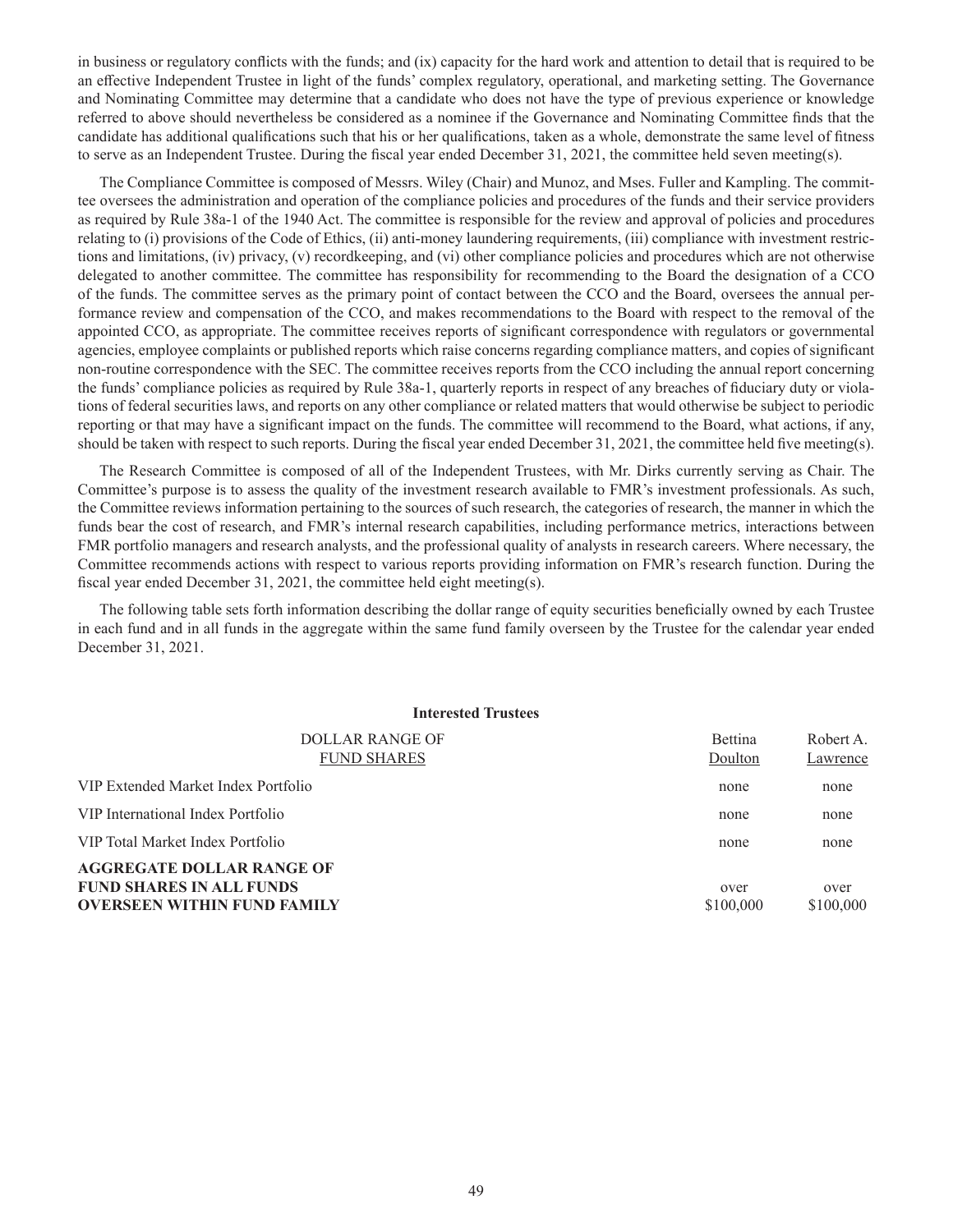**Independent Trustees** DOLLAR RANGE OF FUND SHARES Thomas P. Bostick Dennis J. Dirks Donald F. Donahue Vicki L. Fuller VIP Extended Market Index Portfolio none none none none VIP International Index Portfolio none none none none VIP Total Market Index Portfolio none none none none **AGGREGATE DOLLAR RANGE OF FUND SHARES IN ALL FUNDS OVERSEEN WITHIN FUND FAMILY** none over \$100,000 over \$100,000 over \$100,000 DOLLAR RANGE OF FUND SHARES Patricia L. Kampling Thomas A. Kennedy **Oscar Munoz** Garnett A. **Smith** VIP Extended Market Index Portfolio none none none none VIP International Index Portfolio none none none none VIP Total Market Index Portfolio none none none none **AGGREGATE DOLLAR RANGE OF FUND SHARES IN ALL FUNDS OVERSEEN WITHIN FUND FAMILY** over \$100,000 over \$100,000 none over \$100,000 DOLLAR RANGE OF FUND SHARES David M. Thomas Susan **Tomasky** Michael E. Wiley VIP Extended Market Index Portfolio none none none VIP International Index Portfolio and the none none none none none none none VIP Total Market Index Portfolio none none none **AGGREGATE DOLLAR RANGE OF FUND SHARES IN ALL FUNDS OVERSEEN WITHIN FUND FAMILY** over \$100,000 over \$100,000 over \$100,000

The following table sets forth information describing the compensation of each Trustee and Member of the Advisory Board (if any) for his or her services for the fiscal year ended December 31, 2021.

### **Compensation Table(1)**

AGGREGATE

| $\sqrt{2}$<br><b>COMPENSATION</b>                                  |    | Thomas P.     | Dennis J. |   | Donald F. | Vicki L.  |
|--------------------------------------------------------------------|----|---------------|-----------|---|-----------|-----------|
| <b>FROM A FUND</b>                                                 |    | Bostick $(2)$ | Dirks     |   | Donahue   | Fuller    |
| VIP Extended Market Index Portfolio                                | S  | 32            | 47        |   | 47        | 44        |
| VIP International Index Portfolio                                  | \$ | 68            | 99        |   | 99        | 94        |
| VIP Total Market Index Portfolio                                   | S  | 79            | 112       |   | 113       | 107       |
| <b>TOTAL COMPENSATION</b><br><b>FROM THE FUND COMPLEX</b> $^{(3)}$ | S  | 313.333       | \$495,000 | S | 536,000   | \$470,000 |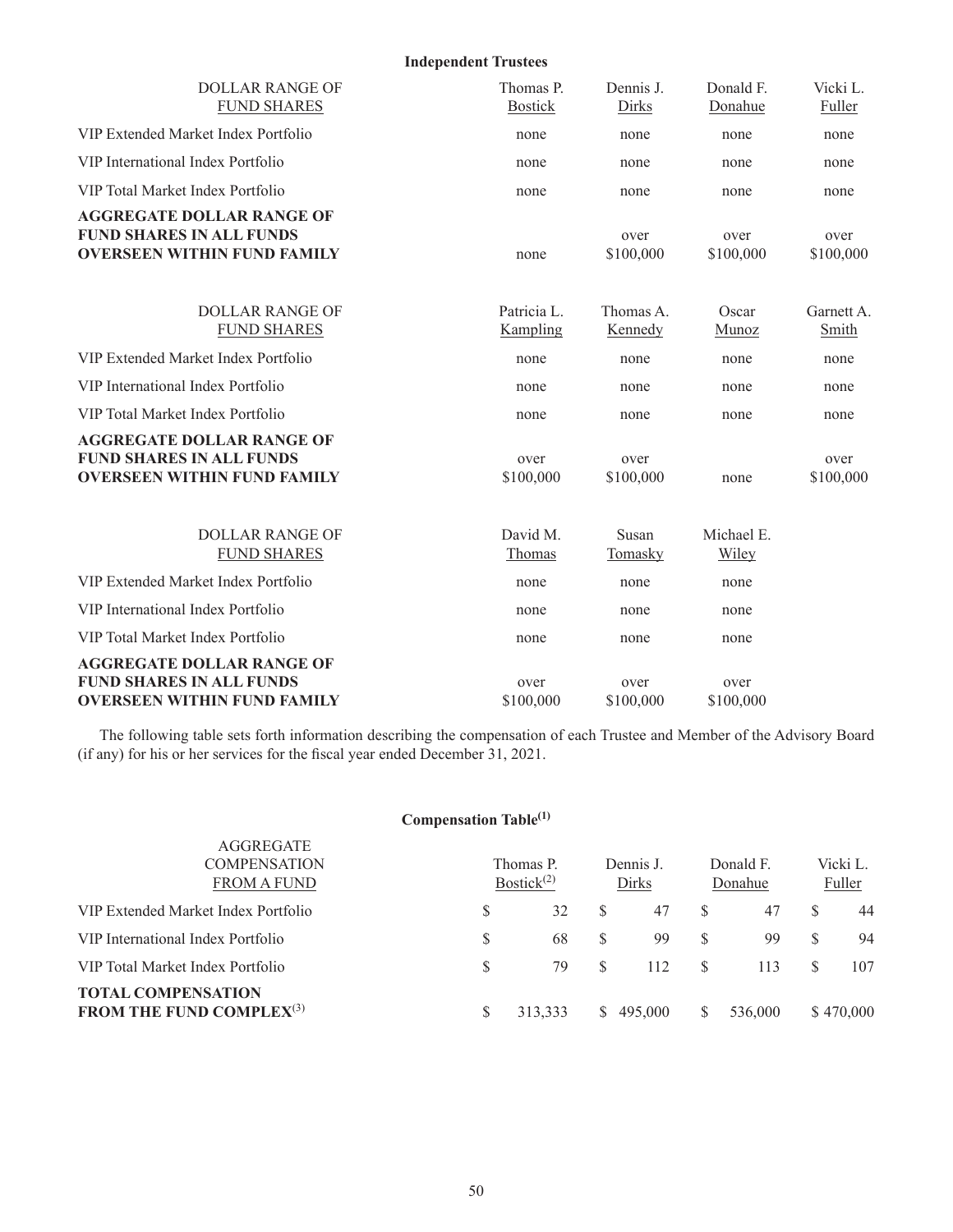| AGGREGATE<br><b>COMPENSATION</b><br><b>FROM A FUND</b>             |    | Patricia L.<br>Kampling |    | Thomas A.<br>Kennedy |     | Oscar<br>Munoz <sup>(4)</sup> | Garnett<br>А.<br>Smith |
|--------------------------------------------------------------------|----|-------------------------|----|----------------------|-----|-------------------------------|------------------------|
| VIP Extended Market Index Portfolio                                | S  | 44                      | S  | 44                   | \$. | 32                            | 44                     |
| VIP International Index Portfolio                                  | \$ | 93                      | S  | 94                   | S   | 68                            | 94                     |
| VIP Total Market Index Portfolio                                   | S  | 106                     | S  | 107                  | S   | 79                            | 107                    |
| <b>TOTAL COMPENSATION</b><br><b>FROM THE FUND COMPLEX</b> $^{(3)}$ | \$ | 506,000                 | S. | 470,000              | S.  | 313,333                       | \$470,000              |

| AGGREGATE<br><b>COMPENSATION</b><br><b>FROM A FUND</b>             |   | David M.<br>Thomas |          | Susan<br>Tomasky |   | Michael E.<br><b>Wiley</b> |
|--------------------------------------------------------------------|---|--------------------|----------|------------------|---|----------------------------|
| VIP Extended Market Index Portfolio                                | S | 54                 | <b>S</b> | 44               | S | 47                         |
| VIP International Index Portfolio                                  | S | 114                | -S       | 93               | S | 99                         |
| VIP Total Market Index Portfolio                                   | S | 129                | <b>S</b> | 106              | S | 112                        |
| <b>TOTAL COMPENSATION</b><br><b>FROM THE FUND COMPLEX</b> $^{(3)}$ |   | 570,000            |          | \$ 528,917       |   | 495,000                    |

(1) Bettina Doulton, Robert A. Lawrence, and Peter S. Lynch are interested persons and are compensated by Fidelity.

(2) Mr. Bostick served as a Member of the Advisory Board of Variable Insurance Products Fund II from May 1, 2021 through May 31, 2021. Mr. Bostick serves as a Trustee of Variable Insurance Products Fund II effective June 1, 2021.

(3) Reflects compensation received for the calendar year ended December 31, 2021 for 314 funds of 30 trusts (including Fidelity Central Investment Portfolios LLC). Compensation figures include cash and may include amounts elected to be deferred. Certain individuals elected voluntarily to defer a portion of their compensation as follows: Donald F. Donahue, \$291,125; Vicki L. Fuller, \$99,996; Patricia L. Kampling, \$240,000; Thomas A. Kennedy, \$136,770; Garnett A. Smith, \$273,540; and Susan Tomasky, \$180,000.

(4) Mr. Munoz served as a Member of the Advisory Board of Variable Insurance Products Fund II from May 1, 2021 through May 31, 2021. Mr. Munoz serves as a Trustee of Variable Insurance Products Fund II effective June 1, 2021.

As of February 28, 2022, the Trustees, Members of the Advisory Board (if any), and officers of each fund owned, in the aggregate, less than 1% of each class's total outstanding shares, with respect to each fund.

As of February 28, 2022, the following owned of record and/or beneficially 5% or more of the outstanding shares:

| <b>Fund or Class Name</b>                                | <b>Owner Name</b>                                         | <b>City</b>       | <b>State</b> | Ownership % |
|----------------------------------------------------------|-----------------------------------------------------------|-------------------|--------------|-------------|
| VIP Extended Market Index Portfolio –<br>Initial Class   | FIDELITY INVESTMENTS LIFE<br>INS. CO.                     | <b>BOSTON</b>     | MA           | 83.50%      |
| VIP Extended Market Index Portfolio –<br>Initial Class   | <b>NYLIAC</b>                                             | <b>PARSIPPANY</b> | NJ           | 7.05%       |
| VIP Extended Market Index Portfolio –<br>Service Class 2 | <b>SYMETRA LIFE INSURANCE</b><br><b>COMPANY</b>           | <b>BELLEVUE</b>   | <b>WA</b>    | 56.88%      |
| VIP Extended Market Index Portfolio –<br>Service Class 2 | PROTECTIVE LIFE INSURANCE BIRMINGHAM AL<br><b>COMPANY</b> |                   |              | 19.98%      |
| VIP Extended Market Index Portfolio –<br>Service Class 2 | <b>FMR CAPITAL</b>                                        | <b>BOSTON</b>     | <b>MA</b>    | 8.87%       |
| VIP Extended Market Index Portfolio –<br>Service Class 2 | PRINCIPAL LIFE INSURANCE<br><b>COMPANY</b>                | <b>DES MOINES</b> | <b>TA</b>    | 8.13%       |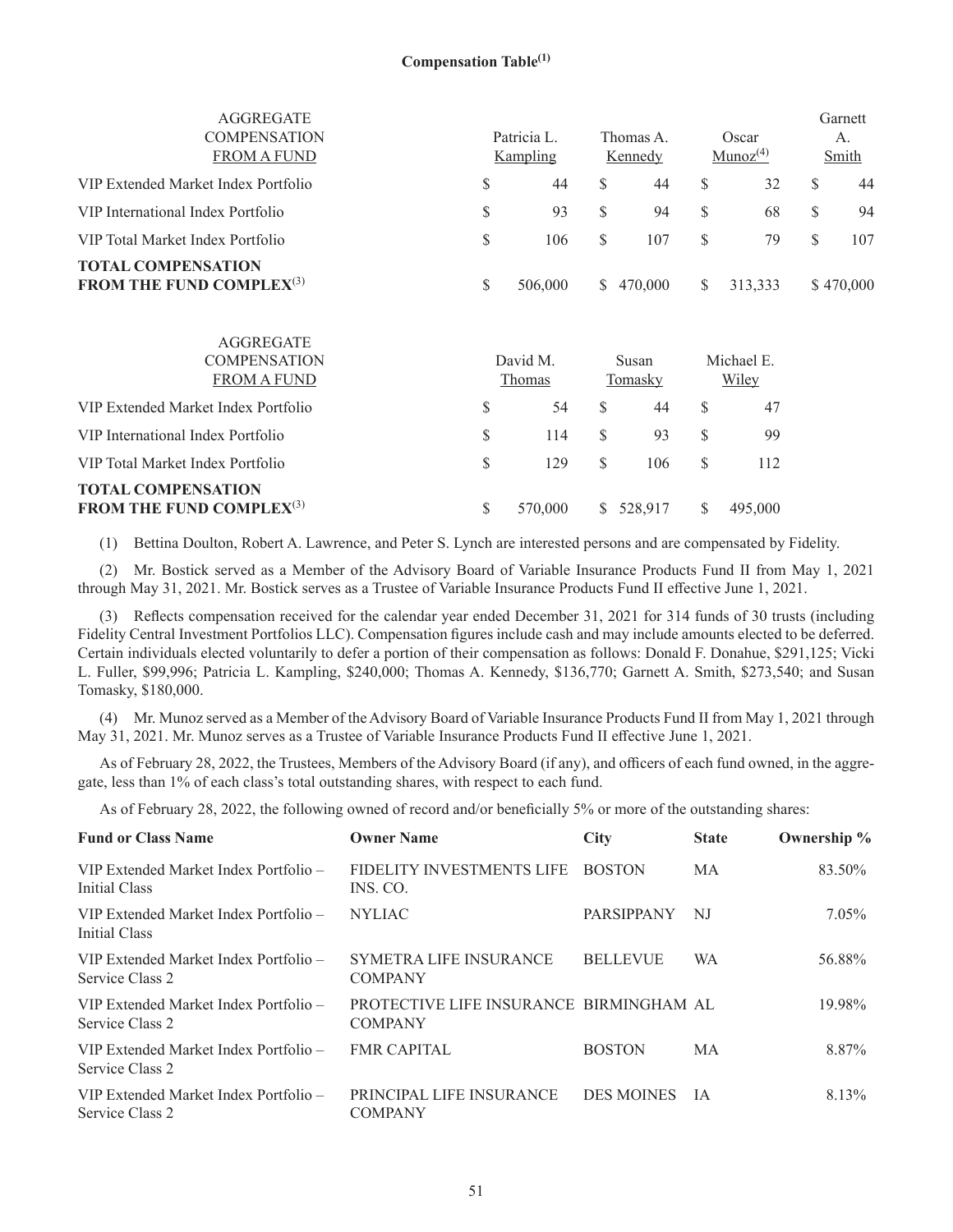| <b>Fund or Class Name</b>                                   | <b>Owner Name</b>                                         | City                           | <b>State</b>   | Ownership % |
|-------------------------------------------------------------|-----------------------------------------------------------|--------------------------------|----------------|-------------|
| VIP Extended Market Index Portfolio -<br>Service Class      | NATIONWIDE LIFE INSURANCE COLUMBUS<br><b>COMPANY</b>      |                                | OH             | 98.96%      |
| VIP International Index Portfolio -<br><b>Initial Class</b> | FIDELITY INVESTMENTS LIFE<br>INS. CO.                     | <b>BOSTON</b>                  | <b>MA</b>      | 68.89%      |
| VIP International Index Portfolio -<br>Initial Class        | <b>NYLIAC</b>                                             | PARSIPPANY                     | NJ             | 23.96%      |
| VIP International Index Portfolio -<br>Service Class 2      | <b>NYLIAC</b>                                             | PARSIPPANY                     | NJ             | 62.41%      |
| VIP International Index Portfolio -<br>Service Class 2      | PRINCIPAL LIFE INSURANCE<br><b>COMPANY</b>                | <b>DES MOINES</b>              | <b>IA</b>      | 11.53%      |
| VIP International Index Portfolio -<br>Service Class 2      | PROTECTIVE LIFE INSURANCE BIRMINGHAM AL<br><b>COMPANY</b> |                                |                | 9.99%       |
| VIP International Index Portfolio -<br>Service Class 2      | PACIFIC LIFE INSURANCE<br><b>COMPANY</b>                  | <b>NEWPORT</b><br><b>BEACH</b> | CA             | 8.92%       |
| VIP International Index Portfolio -<br>Service Class        | NATIONWIDE LIFE INSURANCE COLUMBUS<br><b>COMPANY</b>      |                                | <b>OH</b>      | 100.00%     |
| VIP Total Market Index Portfolio -<br><b>Initial Class</b>  | FIDELITY INVESTMENTS LIFE<br>INS. CO.                     | <b>BOSTON</b>                  | <b>MA</b>      | 84.99%      |
| VIP Total Market Index Portfolio -<br><b>Initial Class</b>  | <b>EMPIRE FIDELITY</b><br>INVESTMENTS LIFE INS. CO.       | <b>NEW YORK</b>                | NY <sub></sub> | 6.10%       |
| VIP Total Market Index Portfolio -<br>Service Class 2       | PRINCIPAL LIFE INSURANCE<br><b>COMPANY</b>                | <b>DES MOINES</b>              | IA             | 29.52%      |
| VIP Total Market Index Portfolio -<br>Service Class 2       | PACIFIC LIFE INSURANCE<br><b>COMPANY</b>                  | <b>NEWPORT</b><br><b>BEACH</b> | CA             | 25.43%      |
| VIP Total Market Index Portfolio -<br>Service Class 2       | PROTECTIVE LIFE INSURANCE BIRMINGHAM AL<br><b>COMPANY</b> |                                |                | 20.81%      |
| VIP Total Market Index Portfolio -<br>Service Class 2       | <b>INTEGRITY LIFE INSURANCE</b><br><b>COMPANY</b>         | <b>CINCINNATI</b>              | OH             | 14.46%      |
| VIP Total Market Index Portfolio -<br><b>Service Class</b>  | NATIONWIDE LIFE INSURANCE COLUMBUS<br><b>COMPANY</b>      |                                | OH             | 65.96%      |
| VIP Total Market Index Portfolio -<br>Service Class         | <b>FMR CAPITAL</b>                                        | <b>BOSTON</b>                  | <b>MA</b>      | 34.04%      |

As of February 28, 2022, the following owned of record and/or beneficially 25% or more of the outstanding shares:

| <b>Fund Name</b>                    | <b>Owner Name</b>                     | <b>City</b>   | <b>State</b> | Ownership % |
|-------------------------------------|---------------------------------------|---------------|--------------|-------------|
| VIP Extended Market Index Portfolio | FIDELITY INVESTMENTS LIFE<br>INS. CO. | <b>BOSTON</b> | MA           | 70.54%      |
| VIP International Index Portfolio   | FIDELITY INVESTMENTS LIFE<br>INS. CO. | <b>BOSTON</b> | MA           | 53.85%      |
| VIP Total Market Index Portfolio    | FIDELITY INVESTMENTS LIFE<br>INS. CO. | <b>BOSTON</b> | MA           | 82.60%      |

A shareholder owning of record or beneficially more than 25% of a fund's outstanding shares may be considered a controlling person. That shareholder's vote could have a more significant effect on matters presented at a shareholders' meeting than votes of other shareholders.

### **CONTROL OF INVESTMENT ADVISERS**

FMR LLC, as successor by merger to FMR Corp., is the ultimate parent company of FMR. The voting common shares of FMR LLC are divided into two series. Series B is held predominantly by members of the Johnson family, including Abigail P. Johnson, directly or through trusts, and is entitled to 49% of the vote on any matter acted upon by the voting common shares.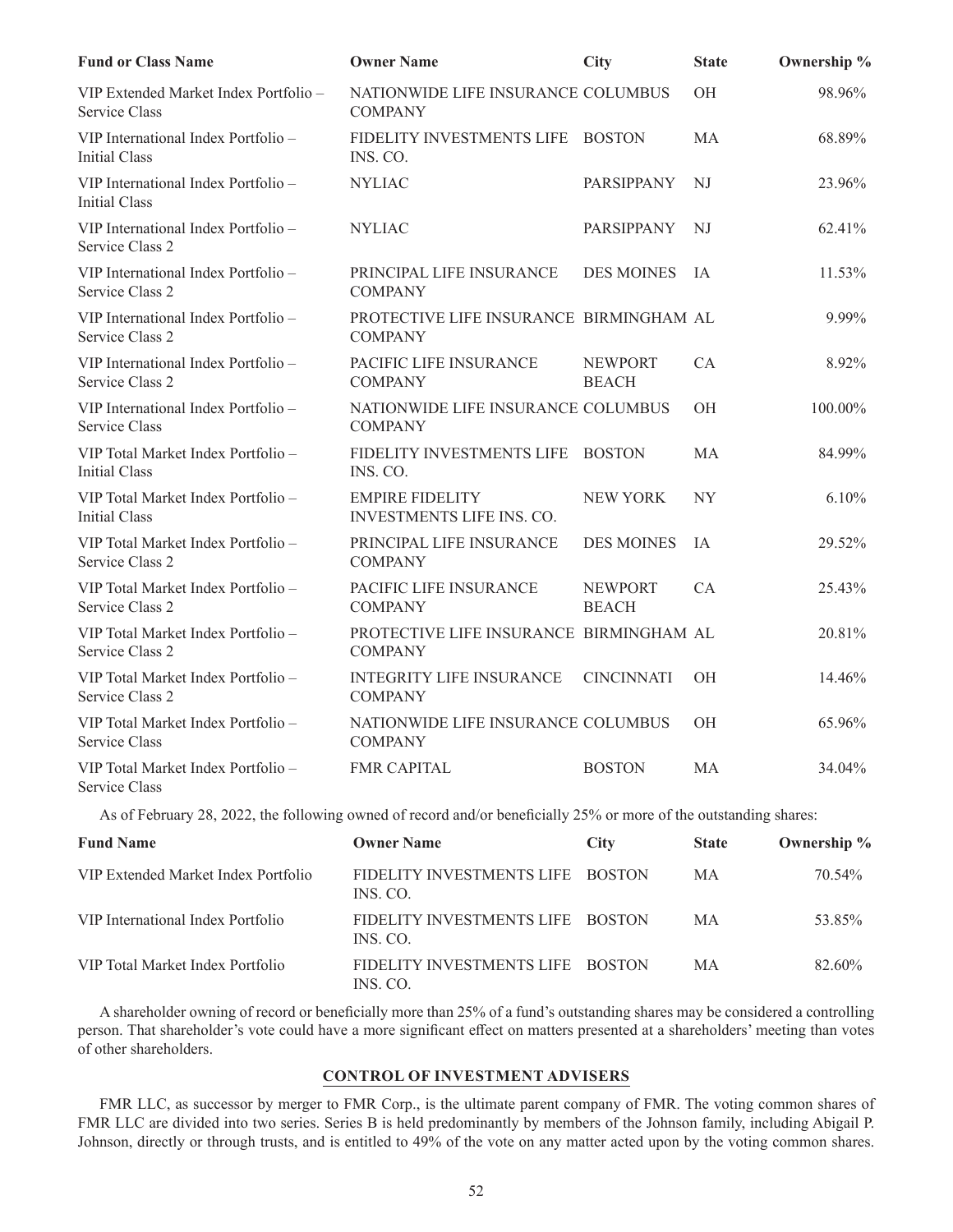Series A is held predominantly by non-Johnson family member employees of FMR LLC and its affiliates and is entitled to 51% of the vote on any such matter. The Johnson family group and all other Series B shareholders have entered into a shareholders' voting agreement under which all Series B shares will be voted in accordance with the majority vote of Series B shares. Under the 1940 Act, control of a company is presumed where one individual or group of individuals owns more than 25% of the voting securities of that company. Therefore, through their ownership of voting common shares and the execution of the shareholders' voting agreement, members of the Johnson family may be deemed, under the 1940 Act, to form a controlling group with respect to FMR LLC.

At present, the primary business activities of FMR LLC and its subsidiaries are: (i) the provision of investment advisory, management, shareholder, investment information and assistance and certain fiduciary services for individual and institutional investors; (ii) the provision of securities brokerage services; (iii) the management and development of real estate; and (iv) the investment in and operation of a number of emerging businesses.

Geode, a registered investment adviser, is a subsidiary of Geode Capital Holdings LLC. Geode was founded in January 2001 to develop and manage quantitative investment strategies and to provide advisory and sub-advisory services.

FMR, Geode, Fidelity Distributors Company LLC (FDC), and the funds have adopted codes of ethics under Rule 17j-1 of the 1940 Act that set forth employees' fiduciary responsibilities regarding the funds, establish procedures for personal investing, and restrict certain transactions. Employees subject to the codes of ethics, including Fidelity and Geode investment personnel, may invest in securities for their own investment accounts, including securities that may be purchased or held by the funds.

### **MANAGEMENT CONTRACTS**

Each fund has entered into a management contract with FMR, pursuant to which FMR furnishes investment advisory and other services.

Pursuant to an SEC exemptive order, FMR intends to act as a manager of managers, meaning that FMR has the responsibility to oversee sub-advisers and recommend their hiring, termination, and replacement. Subject to approval by the Board of Trustees but without shareholder approval, FMR may replace or hire unaffiliated sub-advisers or amend the terms of their existing subadvisory agreements, if any. In the event of approval of a new unaffiliated sub-adviser, you will be provided with information about the new sub-adviser and sub-advisory agreement within ninety days of appointment.

**Management and Sub-Advisory Services.** FMR provides each fund with all necessary office facilities and personnel for servicing the fund's investments, compensates all officers of each fund and all Trustees who are interested persons of the trust or of FMR, and compensates all personnel of each fund or FMR performing services relating to research, statistical and investment activities.

In addition, FMR or its affiliates, subject to the supervision of the Board of Trustees, provide the management and administrative services necessary for the operation of each fund. These services include providing facilities for maintaining each fund's organization; supervising relations with custodians, transfer and pricing agents, accountants, underwriters and other persons dealing with each fund; preparing all general shareholder communications and conducting shareholder relations; maintaining each fund's records and the registration of each fund's shares under federal securities laws and making necessary filings under state securities laws; developing management and shareholder services for each fund; and furnishing reports, evaluations and analyses on a variety of subjects to the Trustees.

Geode serves as sub-adviser of each fund. Under its management contract with each fund, Fidelity Management & Research Company LLC (FMR) acts as investment adviser. Under the sub-advisory agreement, and subject to the supervision of the Board of Trustees, Geode directs the investments of each fund in accordance with its investment objective, policies, and limitations.

**Management-Related Expenses.** Under the terms of a fund's management contract, FMR is responsible for payment of all operating expenses of the fund with the exception of the following: interest, taxes, fees and expenses of the Independent Trustees, transfer agent fees, Rule 12b-1 fees and other expenses allocable at the class level, and such non-recurring expenses as may arise, including costs of any litigation to which the fund may be a party, and any obligation it may have to indemnify its officers and Trustees with respect to litigation. Each fund shall pay its non-operating expenses, including brokerage commissions and fees and expenses associated with each fund's securities lending program, if applicable. A fund also pays the costs related to the solicitation of fund proxies from variable product owners.

FMR and VIP Extended Market Index Portfolio on behalf of its Initial Class have entered into a 13 Basis Point Expense Contract, which obliges FMR to pay all class-level expenses of Initial Class of the fund to limit the total annual operating expenses (excluding interest, taxes, fees and expenses of the Independent Trustees, proxy and shareholder meeting expenses, and extraordinary expenses, as well as non-operating expenses such as brokerage commissions and fees and expenses associated with the fund's securities lending program, if applicable) of Initial Class to 0.13%. FMR and VIP Extended Market Index Portfolio on behalf of its Service Class have entered into a 23 Basis Point Expense Contract, which obliges FMR to pay all class-level expenses of Service Class of the fund to limit the total annual operating expenses (excluding interest, taxes, fees and expenses of the Independent Trustees, proxy and shareholder meeting expenses, and extraordinary expenses, as well as non-operating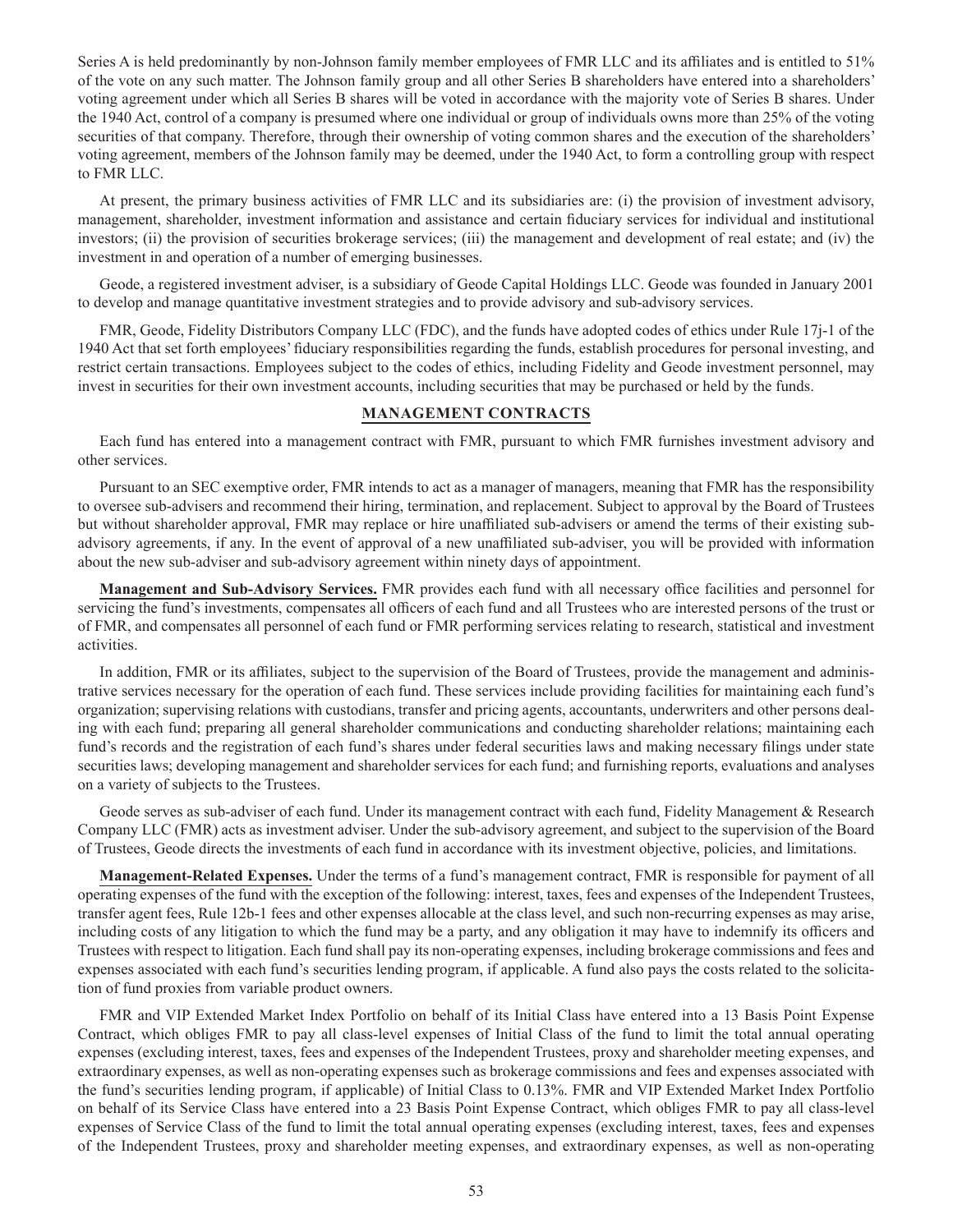expenses such as brokerage commissions and fees and expenses associated with the fund's securities lending program, if applicable) of Service Class to 0.23%. FMR and VIP Extended Market Index Portfolio on behalf of its Service Class 2 have entered into a 38 Basis Point Expense Contract, which obliges FMR to pay all class-level expenses of Service Class 2 of the fund to limit the total annual operating expenses (excluding interest, taxes, fees and expenses of the Independent Trustees, proxy and shareholder meeting expenses, and extraordinary expenses, as well as non-operating expenses such as brokerage commissions and fees and expenses associated with the fund's securities lending program, if applicable) of Service Class 2 to 0.38%. These Expense Contracts may not be amended to increase the fees or expenses payable by each class except by a vote of a majority of the Board of Trustees of the Trust. The fund may offer other share classes in the future that may be subject to higher or lower fees and expenses.

FMR and VIP International Index Portfolio on behalf of its Initial Class have entered into a 17 Basis Point Expense Contract, which obliges FMR to pay all class-level expenses of Initial Class of the fund to limit the total annual operating expenses (excluding interest, taxes, fees and expenses of the Independent Trustees, proxy and shareholder meeting expenses, and extraordinary expenses, as well as non-operating expenses such as brokerage commissions and fees and expenses associated with the fund's securities lending program, if applicable) of Initial Class to 0.17%. FMR and VIP International Index Portfolio on behalf of its Service Class have entered into a 27 Basis Point Expense Contract, which obliges FMR to pay all class-level expenses of Service Class of the fund to limit the total annual operating expenses (excluding interest, taxes, fees and expenses of the Independent Trustees, proxy and shareholder meeting expenses, and extraordinary expenses, as well as non-operating expenses such as brokerage commissions and fees and expenses associated with the fund's securities lending program, if applicable) of Service Class to 0.27%. FMR and VIP International Index Portfolio on behalf of its Service Class 2 have entered into a 42 Basis Point Expense Contract, which obliges FMR to pay all class-level expenses of Service Class 2 of the fund to limit the total annual operating expenses (excluding interest, taxes, fees and expenses of the Independent Trustees, proxy and shareholder meeting expenses, and extraordinary expenses, as well as non-operating expenses such as brokerage commissions and fees and expenses associated with the fund's securities lending program, if applicable) of Service Class 2 to 0.42%. These Expense Contracts may not be amended to increase the fees or expenses payable by each class except by a vote of a majority of the Board of Trustees of the Trust. The fund may offer other share classes in the future that may be subject to higher or lower fees and expenses.

FMR and VIP Total Market Index Portfolio on behalf of its Initial Class have entered into a 12 Basis Point Expense Contract, which obliges FMR to pay all class-level expenses of Initial Class of the fund to limit the total annual operating expenses (excluding interest, taxes, fees and expenses of the Independent Trustees, proxy and shareholder meeting expenses, and extraordinary expenses, as well as non-operating expenses such as brokerage commissions and fees and expenses associated with the fund's securities lending program, if applicable) of Initial Class to 0.12%. FMR and VIP Total Market Index Portfolio on behalf of its Service Class have entered into a 22 Basis Point Expense Contract, which obliges FMR to pay all class-level expenses of Service Class of the fund to limit the total annual operating expenses (excluding interest, taxes, fees and expenses of the Independent Trustees, proxy and shareholder meeting expenses, and extraordinary expenses, as well as non-operating expenses such as brokerage commissions and fees and expenses associated with the fund's securities lending program, if applicable) of Service Class to 0.22%. FMR and VIP Total Market Index Portfolio on behalf of its Service Class 2 have entered into a 37 Basis Point Expense Contract, which obliges FMR to pay all class-level expenses of Service Class 2 of the fund to limit the total annual operating expenses (excluding interest, taxes, fees and expenses of the Independent Trustees, proxy and shareholder meeting expenses, and extraordinary expenses, as well as non-operating expenses such as brokerage commissions and fees and expenses associated with the fund's securities lending program, if applicable) of Service Class 2 to 0.37%. These Expense Contracts may not be amended to increase the fees or expenses payable by each class except by a vote of a majority of the Board of Trustees of the Trust. The fund may offer other share classes in the future that may be subject to higher or lower fees and expenses.

### **Management Fees.**

For the services of FMR under each management contract, VIP Extended Market Index Portfolio, VIP International Index Portfolio, and VIP Total Market Index Portfolio each pays FMR a monthly management fee at the annual rate of 0.07%, 0.11%, and 0.06%, respectively, of the fund's average net assets throughout the month.

The following table shows the amount of management fees paid by a fund for the past three fiscal years to its current manager and prior affiliated manager(s), if any.

|                                     |                     | Management                |
|-------------------------------------|---------------------|---------------------------|
|                                     | <b>Fiscal Years</b> | Fees                      |
|                                     | Ended               | Paid to                   |
| Fund                                | December 31         | <b>Investment Adviser</b> |
| VIP Extended Market Index Portfolio | 2021                | 125,613<br>S.             |
|                                     | 2020                | 52,227                    |
|                                     | 2019                | 36,934                    |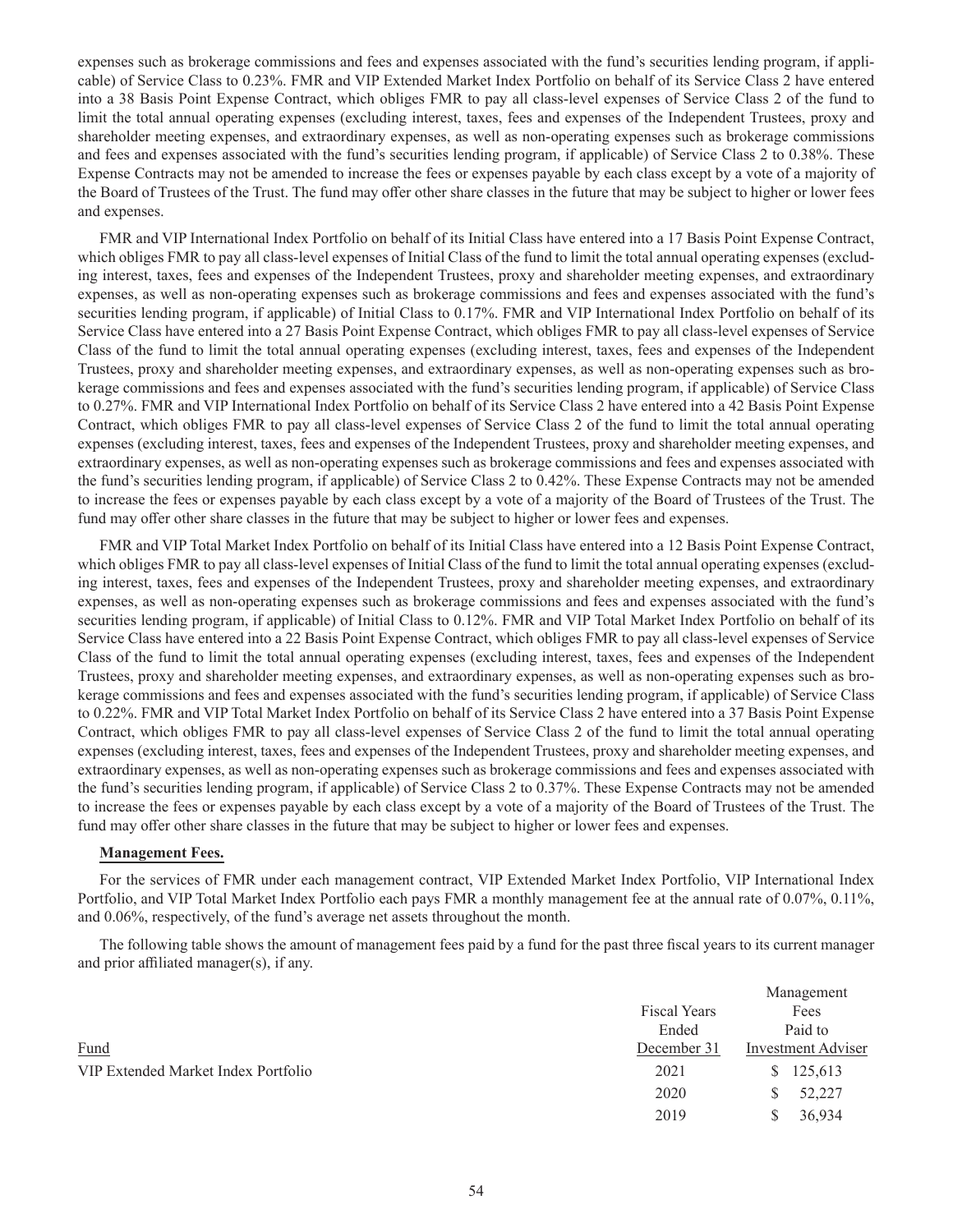|                     | Management                |
|---------------------|---------------------------|
| <b>Fiscal Years</b> |                           |
| Ended               | Paid to                   |
| December 31         | <b>Investment Adviser</b> |
| 2021                | 424,012<br>S.             |
| 2020                | 169,978<br>S.             |
| 2019                | 96,446<br>S               |
| 2021                | \$267,145                 |
| 2020                | 116,163<br>S.             |
| 2019                | 76,784<br>S               |
|                     |                           |

FMR may, from time to time, voluntarily reimburse all or a portion of a fund's or, in the case of a multiple class fund, a class's operating expenses. FMR retains the ability to be repaid for these expense reimbursements in the amount that expenses fall below the limit prior to the end of the fiscal year.

Expense reimbursements will increase returns, and repayment of the reimbursement will decrease returns.

**Sub-Adviser – Geode.** Each fund and FMR have entered into a sub-advisory agreement with Geode. Pursuant to the subadvisory agreements, FMR has granted Geode investment management authority as well as the authority to buy and sell securities.

Under the terms of the sub-advisory agreements, for providing investment management services to VIP Extended Market Index Portfolio, VIP International Index Portfolio, and VIP Total Market Index Portfolio, FMR, and not the fund, pays Geode fees at an annual rate of 0.025%, 0.0475%, and 0.0110%, respectively, of the average net assets of the fund.

The following table shows the amount of sub-advisory fees paid by FMR, on behalf of a fund, to Geode for the past three fiscal years.

|                                     | <b>Fiscal Years</b> | Sub-Advisory  |  |
|-------------------------------------|---------------------|---------------|--|
|                                     | Ended               | Fees Paid to  |  |
| Fund                                | December 31         | Geode         |  |
| VIP Extended Market Index Portfolio | 2021                | 44,858<br>\$  |  |
|                                     | 2020                | 18,659<br>\$  |  |
|                                     | 2019                | \$<br>13,192  |  |
| VIP International Index Portfolio   | (1)<br>2021         | \$<br>188,294 |  |
|                                     | (2)<br>2020         | \$<br>79,852  |  |
|                                     | 2019                | \$<br>46,043  |  |
| VIP Total Market Index Portfolio    | 2021                | \$<br>48,981  |  |
|                                     | (3)<br>2020         | \$<br>23,322  |  |
|                                     | 2019                | S<br>16,000   |  |

(1) On August 1, 2021, FMR reduced the sub-advisory fee rate paid to Geode from 0.0500% to 0.0475%.

(2) On October 1, 2020, FMR reduced the sub-advisory fee rate paid to Geode from 0.0525% to 0.0500%.

(3) On October 1, 2020, FMR reduced the sub-advisory fee rate paid to Geode from 0.0125% to 0.0110%.

VIP Extended Market Index Portfolio, VIP International Index Portfolio, and VIP Total Market Index Portfolio are managed by Geode, a sub-adviser to each fund. Louis Bottari is a senior portfolio manager of each fund and receives compensation for those services. Peter Matthew is a senior portfolio manager of each fund and receives compensation for those services. Payal Gupta is a portfolio manager of each fund and receives compensation for those services. Robert Regan is a portfolio manager of each fund and receives compensation for those services. Navid Sohrabi is a portfolio manager of each fund and receives compensation for those services. As of December 31, 2021, portfolio manager compensation generally consists of a fixed base salary, a bonus that is based on both objective and subjective criteria, and, in certain cases, participation in a profit-based compensation plan. A portion of each portfolio manager's compensation may be deferred based on criteria established by Geode.

Each portfolio manager's base salary is determined annually by level of responsibility and tenure at Geode. The primary component for determining each portfolio manager's bonus is the pre-tax investment performance of the portfolio manager's fund(s) and account(s) relative to a custom peer group, if applicable, and relative to a benchmark index assigned to each fund or account. Performance is measured over multiple measurement periods that eventually encompass periods of up to five years. A portion of each portfolio manager's bonus is linked to each fund's relative pre-tax investment performance measured against each fund's customized benchmark index. A subjective component of each portfolio manager's bonus is based on the portfolio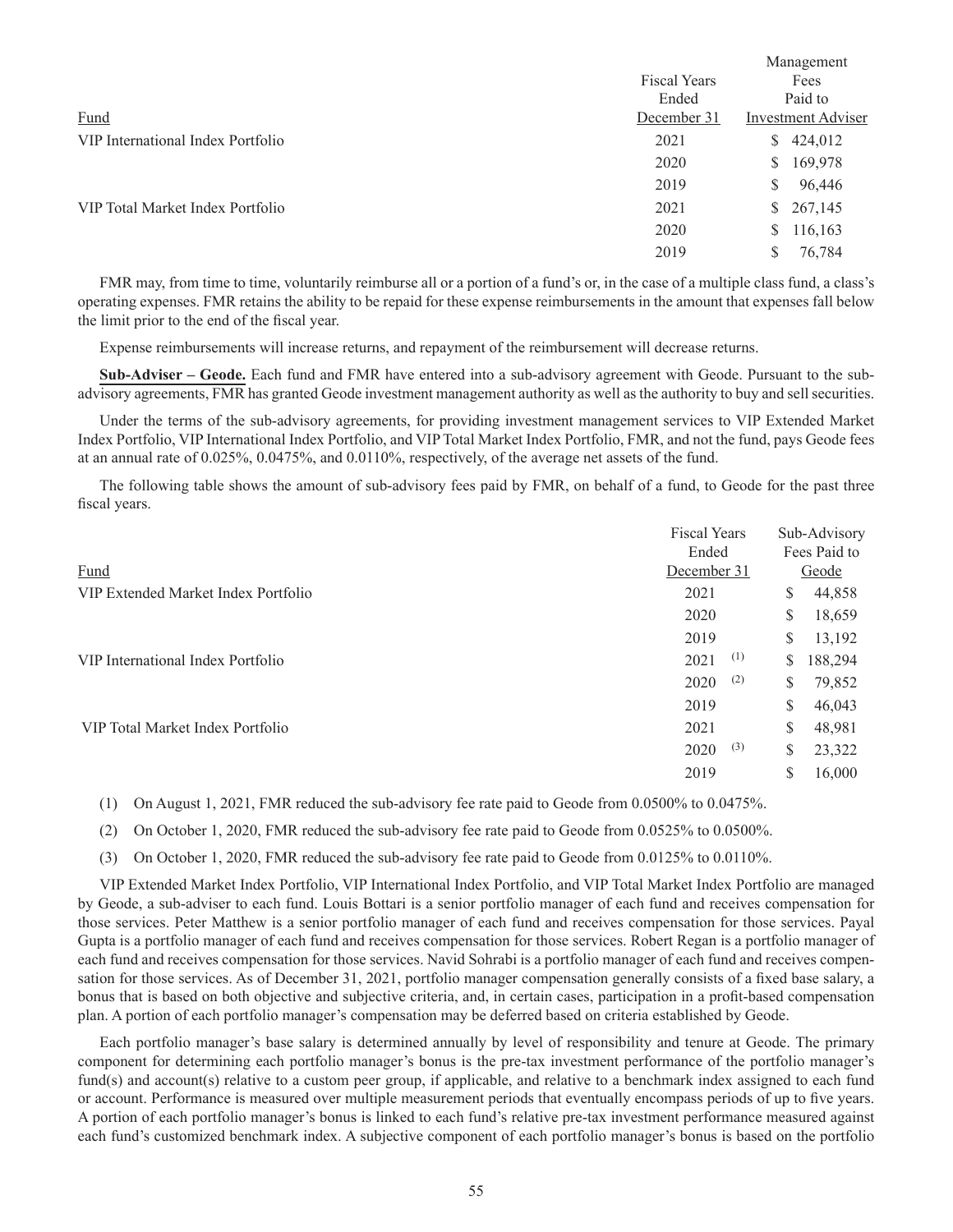manager's overall contribution to the management of Geode, including recruiting, monitoring, and mentoring within the investment management teams, as well as time spent assisting in firm promotion. Each portfolio manager may also be compensated under a profit-based compensation plan, which is primarily based on the profits of Geode.

A portfolio manager's compensation plan can give rise to potential conflicts of interest. A manager's base pay tends to increase with additional and more complex responsibilities that include increased assets under management and a portion of the bonus relates to firm promotion efforts, which together indirectly link compensation to sales. Managing and providing research to multiple accounts (including proprietary accounts) can give rise to potential conflicts of interest if the accounts have different objectives, benchmarks, time horizons, and fees as a portfolio manager must allocate time and investment ideas across multiple accounts. Securities selected for accounts other than the fund may outperform the securities selected for the fund.

In addition to managing each fund's investment portfolio, each portfolio manager also manages other investment portfolios and accounts on behalf of Geode or its affiliates.

The following table provides information relating to other accounts managed by Mr. Bottari as of December 31, 2021:

|                                                                   | Registered    | Other Pooled |          |
|-------------------------------------------------------------------|---------------|--------------|----------|
|                                                                   | Investment    | Investment   | Other    |
|                                                                   | $Companies*$  | Vehicles     | Accounts |
| Number of Accounts Managed                                        | 87            | 83           | 8        |
| Number of Accounts Managed with Performance-Based Advisory Fees   | none          | none         | none     |
| Assets Managed (in millions)                                      | 906,152<br>S. | \$86,813     | \$4,001  |
| Assets Managed with Performance-Based Advisory Fees (in millions) | none          | none         | none     |

\* Includes VIP Extended Market Index Portfolio (\$192 (in millions) assets managed), VIP International Index Portfolio (\$439 (in millions) assets managed), and VIP Total Market Index Portfolio (\$582 (in millions) assets managed). The amount of assets managed of a fund reflects trades and other assets as of the close of the business day prior to the fund's fiscal year-end.

As of December 31, 2021, the dollar range of shares of VIP Extended Market Index Portfolio beneficially owned by Mr. Bottari was none, the dollar range of shares of VIP International Index Portfolio beneficially owned by Mr. Bottari was none, and the dollar range of shares of VIP Total Market Index Portfolio beneficially owned by Mr. Bottari was none.

The following table provides information relating to other accounts managed by Mr. Matthew as of December 31, 2021:

|                                                                   | Registered    | Other Pooled |          |
|-------------------------------------------------------------------|---------------|--------------|----------|
|                                                                   | Investment    | Investment   | Other    |
|                                                                   | Companies*    | Vehicles     | Accounts |
| Number of Accounts Managed                                        | 87            | 83           | 8        |
| Number of Accounts Managed with Performance-Based Advisory Fees   | none          | none         | none     |
| Assets Managed (in millions)                                      | 906,152<br>S. | \$86,813     | \$ 4,001 |
| Assets Managed with Performance-Based Advisory Fees (in millions) | none          | none         | none     |

\* Includes VIP Extended Market Index Portfolio (\$192 (in millions) assets managed), VIP International Index Portfolio (\$439 (in millions) assets managed), and VIP Total Market Index Portfolio (\$582 (in millions) assets managed). The amount of assets managed of a fund reflects trades and other assets as of the close of the business day prior to the fund's fiscal year-end.

As of December 31, 2021, the dollar range of shares of VIP Extended Market Index Portfolio beneficially owned by Mr. Matthew was none, the dollar range of shares of VIP International Index Portfolio beneficially owned by Mr. Matthew was none, and the dollar range of shares of VIP Total Market Index Portfolio beneficially owned by Mr. Matthew was none.

The following table provides information relating to other accounts managed by Ms. Gupta as of December 31, 2021:

|                                                                   | Registered | Other Pooled |          |
|-------------------------------------------------------------------|------------|--------------|----------|
|                                                                   | Investment | Investment   | Other    |
|                                                                   | Companies* | Vehicles     | Accounts |
| Number of Accounts Managed                                        | 78         | 80           | 8        |
| Number of Accounts Managed with Performance-Based Advisory Fees   | none       | none         | none     |
| Assets Managed (in millions)                                      | \$ 890,637 | \$86,454     | \$4,001  |
| Assets Managed with Performance-Based Advisory Fees (in millions) | none       | none         | none     |

\* Includes VIP Extended Market Index Portfolio (\$192 (in millions) assets managed), VIP International Index Portfolio (\$439 (in millions) assets managed), and VIP Total Market Index Portfolio (\$582 (in millions) assets managed). The amount of assets managed of a fund reflects trades and other assets as of the close of the business day prior to the fund's fiscal year-end.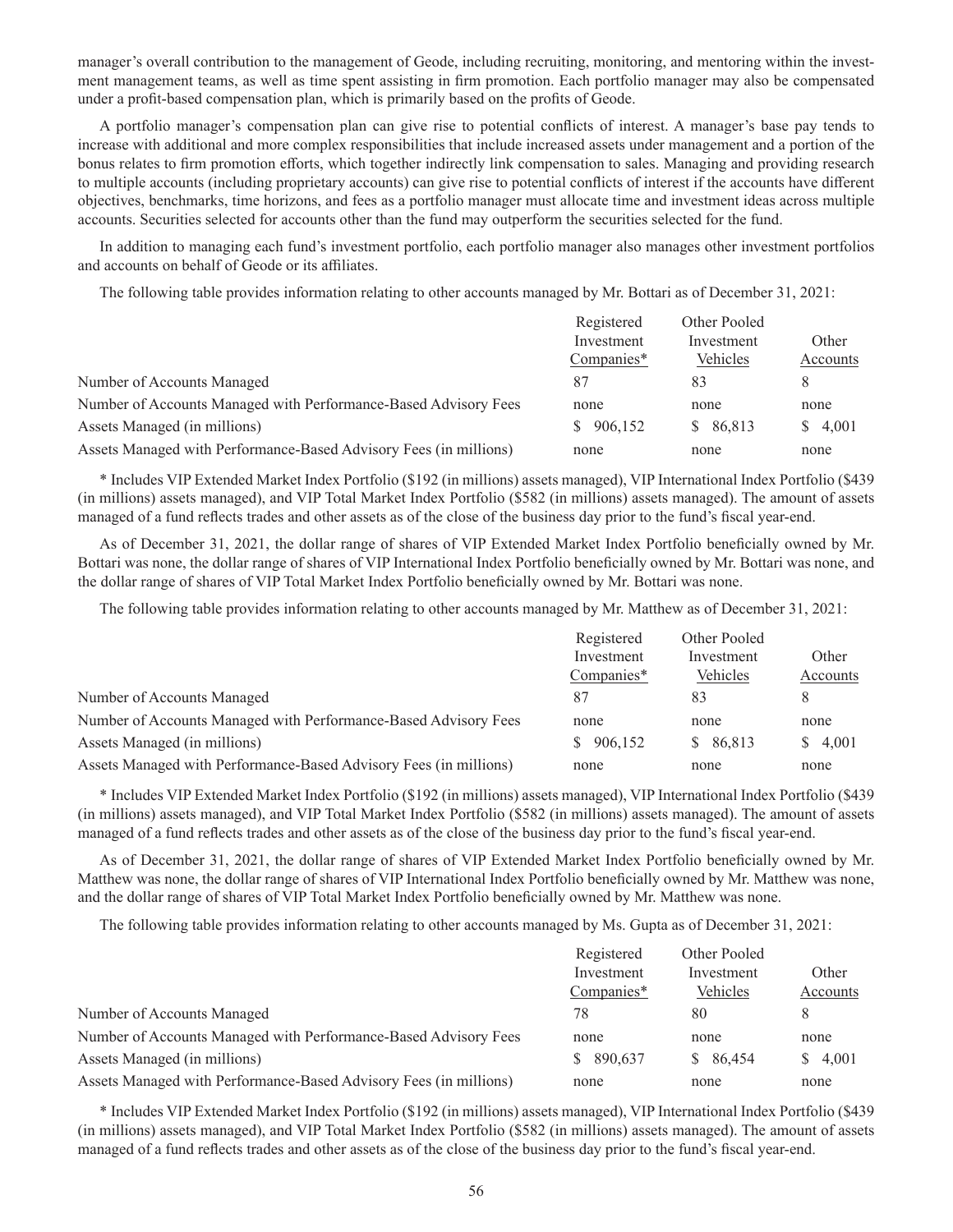As of December 31, 2021, the dollar range of shares of VIP Extended Market Index Portfolio beneficially owned by Ms. Gupta was none, the dollar range of shares of VIP International Index Portfolio beneficially owned by Ms. Gupta was none, and the dollar range of shares of VIP Total Market Index Portfolio beneficially owned by Ms. Gupta was none.

The following table provides information relating to other accounts managed by Mr. Regan as of December 31, 2021:

|                                                                   | Registered    | Other Pooled |          |
|-------------------------------------------------------------------|---------------|--------------|----------|
|                                                                   | Investment    | Investment   | Other    |
|                                                                   | $Companies*$  | Vehicles     | Accounts |
| Number of Accounts Managed                                        | 78            | 80           |          |
| Number of Accounts Managed with Performance-Based Advisory Fees   | none          | none         | none     |
| Assets Managed (in millions)                                      | 890,637<br>S. | \$ 86,454    | \$ 4,261 |
| Assets Managed with Performance-Based Advisory Fees (in millions) | none          | none         | none     |

\* Includes VIP Extended Market Index Portfolio (\$192 (in millions) assets managed), VIP International Index Portfolio (\$439 (in millions) assets managed), and VIP Total Market Index Portfolio (\$582 (in millions) assets managed). The amount of assets managed of a fund reflects trades and other assets as of the close of the business day prior to the fund's fiscal year-end.

As of December 31, 2021, the dollar range of shares of VIP Extended Market Index Portfolio beneficially owned by Mr. Regan was none, the dollar range of shares of VIP International Index Portfolio beneficially owned by Mr. Regan was none, and the dollar range of shares of VIP Total Market Index Portfolio beneficially owned by Mr. Regan was none.

The following table provides information relating to other accounts managed by Mr. Sohrabi as of December 31, 2021:

| Registered | Other Pooled |          |
|------------|--------------|----------|
| Investment | Investment   | Other    |
| Companies* | Vehicles     | Accounts |
| 78         | 80           | 8        |
| none       | none         | none     |
| \$ 890,637 | \$86,454     | \$ 4,001 |
| none       | none         | none     |
|            |              |          |

\* Includes VIP Extended Market Index Portfolio (\$192 (in millions) assets managed), VIP International Index Portfolio (\$439 (in millions) assets managed), and VIP Total Market Index Portfolio (\$582 (in millions) assets managed). The amount of assets managed of a fund reflects trades and other assets as of the close of the business day prior to the fund's fiscal year-end.

As of December 31, 2021, the dollar range of shares of VIP Extended Market Index Portfolio beneficially owned by Mr. Sohrabi was none, the dollar range of shares of VIP International Index Portfolio beneficially owned by Mr. Sohrabi was none, and the dollar range of shares of VIP Total Market Index Portfolio beneficially owned by Mr. Sohrabi was none.

### **PROXY VOTING GUIDELINES**

### **Geode Proxy Voting Policies**

As an investment adviser, Geode holds voting authority for securities in many of the client accounts that it manages. Geode takes seriously its responsibility to monitor events affecting securities in those client accounts and to exercise its voting authority with respect to those securities in the best interests of its clients (as well as shareholders of mutual funds for which it serves as adviser or sub-adviser). The purposes of these proxy voting policies are to (1) establish a framework for Geode's analysis and decision-making with respect to proxy voting and (2) set forth operational procedures for Geode's exercise of proxy voting authority.

#### **Overview**

Geode anticipates that, based on its current business model, it will manage the vast majority of assets under its management using passive investment management techniques, such as indexing. Geode also manages funds and separate accounts using active investment management techniques, primarily employing quantitative investment strategies.

Geode will engage established commercial proxy advisory firms for comprehensive analysis, research and voting recommendations, particularly for matters that may be controversial or require additional analysis under these proxy voting policies.

Geode may determine to follow or reject any recommendation based on the research and analysis provided by proxy advisory firms or on any independent research and analysis obtained or generated by Geode. However, Geode has retained a third-party proxy voting service (the "Agent") to affect votes based on the customized policies established by Geode and maintain records of all of Geode's proxy votes. In limited instances where the proxy voting policies do not address the specific matter, the Agent will refer the ballot back to Geode. For ballots related to proxy contests, mergers, acquisitions and other organizational transactions,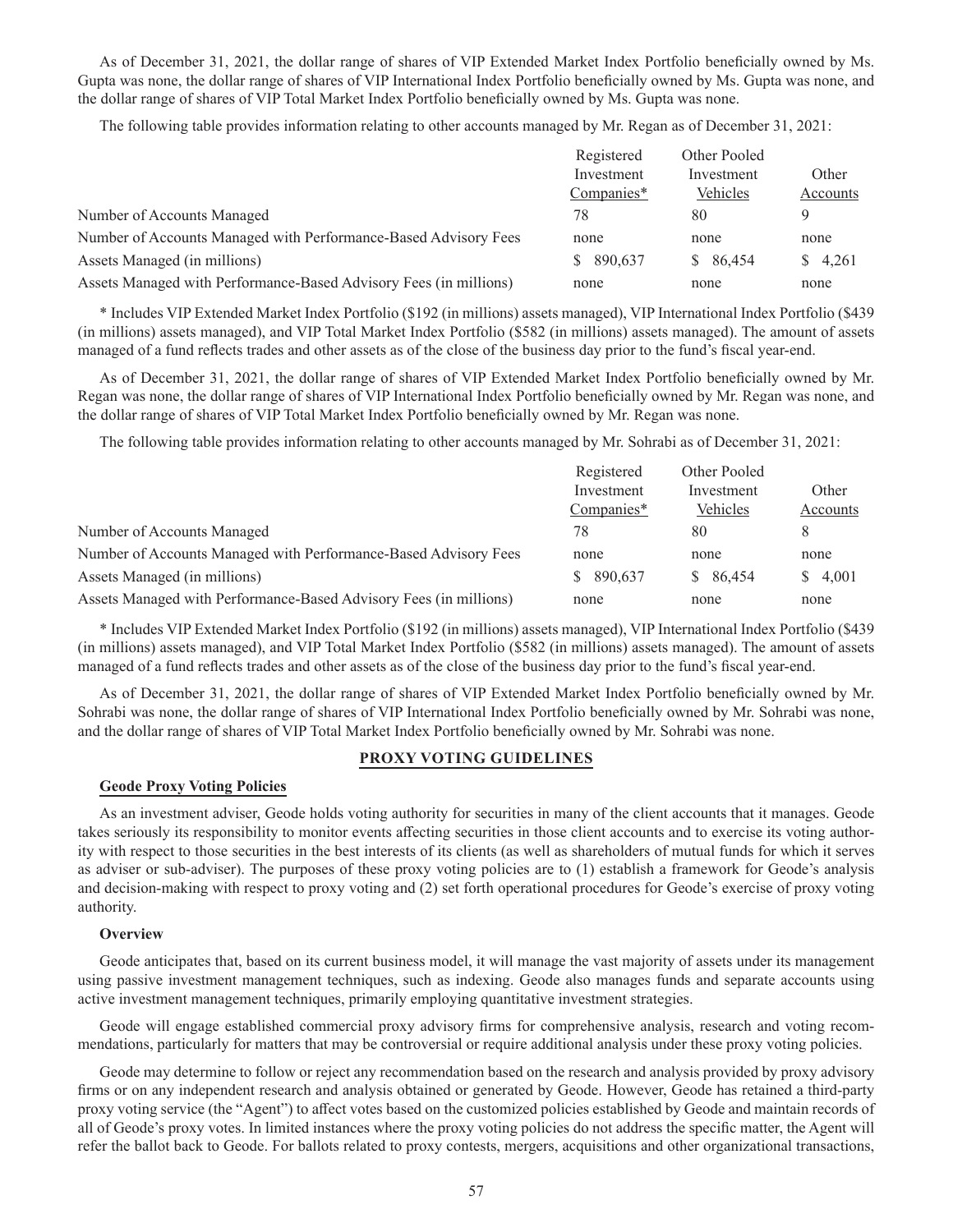Geode may determine it is appropriate to conduct a company specific evaluation. In cases of proxies not voted by the Agent, the ultimate voting decision and responsibility rests with Geode Proxy. Geode's Operations Committee oversees the exercise of voting authority under these proxy voting policies.

Due to its focused business model and the number of investments that Geode will make for its clients (particularly pursuant to its indexing strategy), Geode does not anticipate that actual or potential conflicts of interest are likely to occur in the ordinary course of its business. However, Geode believes it is essential to avoid having conflicts of interest affect its objective of voting in the best interests of its clients. Therefore, in the event that members of the Operations Committee, the Agent or any other person involved in the analysis or voting of proxies has knowledge of, or has reason to believe there may exist, any potential relationship, business or otherwise, between the portfolio company subject to the proxy vote and Geode (or any affiliate of Geode) or their respective directors, officers, employees or agents, such person shall notify the other members of the Operations Committee. Geode will analyze and address such potential conflict of interest, consulting with outside counsel, as appropriate. In the case of an actual conflict of interest, on the advice of counsel, Geode expects that the independent directors of Geode will consider the matter and may (1) determine that there is no conflict of interest (or that reasonable measures have been taken to remedy or avoid any conflict of interest) that would prevent Geode from voting the applicable proxy, (2) abstain, (3) cause authority to be delegated to the Agent or a similar special fiduciary to vote the applicable proxy or (4) recommend other methodology for mitigating the conflict of interest, if deemed appropriate (e.g., echo voting).

Geode has established the specific proxy voting policies that are summarized below to maximize the value of investments in its clients' accounts, which it believes will be furthered through (1) accountability of a company's management and directors to its shareholders, (2) alignment of the interests of management with those of shareholders (including through compensation, benefit and equity ownership programs), and (3) increased disclosure of a company's business and operations. Geode reserves the right to override any of its proxy voting policies with respect to a particular shareholder vote when such an override is, in Geode's best judgment, consistent with the overall principle of voting proxies in the best long-term economic interests of Geode's clients.

#### **Policies**

All proxy votes shall be considered and made in a manner consistent with the best interests of Geode's clients (as well as shareholders of mutual fund clients) without regard to any other relationship, business or otherwise, between the portfolio company subject to the proxy vote and Geode or its affiliates. As a general matter, (1) proxies will be voted FOR incumbent members of a board of directors and FOR routine management proposals, except as otherwise addressed under these policies; (2) shareholder and non-routine management proposals addressed by these policies will be voted as provided in these policies; and (3) shareholder and non-routine management proposals not addressed by these policies will be evaluated by Geode Proxy based on fundamental analysis and/or research and recommendations provided by the Agent and other third-party proxy advisory firms.

When voting the securities of non-US issuers, Geode will evaluate proposals in accordance with these policies but will also take local market standards and best practices into consideration. Geode may also limit or modify its voting at certain non-US meetings (*e.g.*, if shares are required to be blocked or reregistered in connection with voting).

Geode's specific policies are as follows:

#### **I. Election of Directors**

#### **Geode will generally vote FOR incumbent members of a board of directors except:**

• **Attendance.** The incumbent board member failed to attend at least 75% of meetings in the previous year and does not provide a reasonable explanation.

• **Independent Directors.** Nominee is not independent and full board comprises less than a majority of independents. Nominee is not independent and sits on the audit, compensation or nominating committee.

• **Director Responsiveness.** The board failed to act on shareholder proposals that received approval by Geode and a majority of the votes cast in the previous year. The board failed to act on takeover offers where Geode and a majority of shareholders tendered their shares. At the previous board election, directors opposed by Geode received more than 50 percent withhold/against votes of the shares cast, and the company failed to address the issue(s) that caused the high withhold/against vote.

• **Golden Parachutes.** Incumbent members of the compensation committee adopted or renewed an excessive golden parachute within the past year.

• **Gender Diversity.** If there are no women on the Board unless the Board has made a firm commitment to return to a genderdiverse status when there was a woman on the Board at the preceding annual meeting.

• **Overboarding.** The Director is a CEO and sits on the Board of more than two public companies besides his or her own; or a non-CEO Director who sits on more than five public company boards.

• In **Other Circumstances** when a member of the board has acted in a manner inconsistent with the interests of shareholders of a company whose securities are held in client accounts.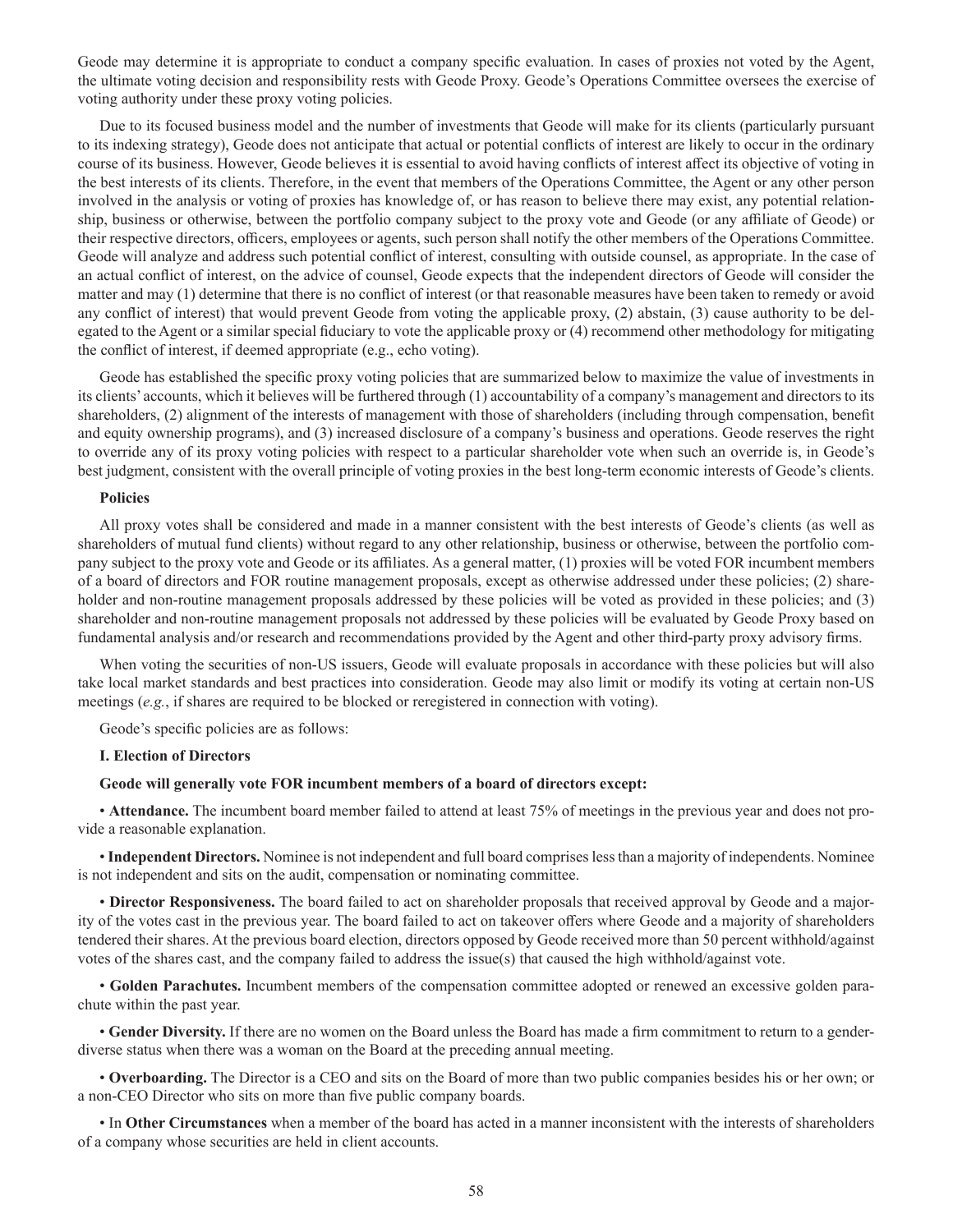**II. Majority Election.** Unless a company has a policy achieving a similar result, Geode will generally vote in favor of a proposal calling for directors to be elected by a majority of votes cast in a board election provided that the plurality vote applies when there are more nominees than board seats.

### **III. Say on Pay (non-binding).**

• **Advisory Vote on Executive Compensation.** Geode will generally vote AGAINST advisory vote when: (1) there is a significant misalignment between executive pay and company performance; (2) the company maintains significant problematic pay practices; or (3) the board exhibits a significant level of poor communication and responsiveness to shareholders.

• **Frequency Vote.** Geode will generally vote FOR having an advisory vote on executive compensation every year.

• **Advisory Vote on Golden Parachute.** Geode will vote AGAINST excessive change-in-control severance payments.

**IV. Vote AGAINST Anti-Takeover Proposals,** including:

• **Addition of Special Interest Directors** to the board.

• **Authorization of "Blank Check" Preferred Stock.** Geode will vote FOR proposals to require shareholder approval for the distribution of preferred stock except for acquisitions and raising capital in the ordinary course of business.

• **Classification of Boards,** Geode will vote FOR proposals to de-classify boards.

• **Fair Price Amendments,** other than those that consider only a two-year price history and are not accompanied by other anti-takeover measures.

• **Golden Parachutes,** that Geode deems to be excessive in the event of change-in-control.

• **Poison Pills.** Adoption or extension of a Poison Pill without shareholder approval will result in our voting AGAINST the election of incumbents or a management slate in the concurrent or next following vote on the election of directors, provided the matter will be considered if (a) the board has adopted a Poison Pill with a sunset provision; (b) the Pill is linked to a business strategy that will result in greater value for the shareholders; (c) the term is less than three years; (d) the Pill includes a qualifying offer clause; or (e) shareholder approval is required to reinstate the expired Pill. Geode will vote FOR shareholder proposals requiring or recommending that shareholders be given an opportunity to vote on the adoption of poison pills.

• **Reduction or Limitation of Shareholder Rights** (*e.g.*, action by written consent, ability to call meetings, or remove directors).

• **Reincorporation** in another state (when accompanied by Anti-Takeover Provisions, including increased statutory anti-takeover provisions). Geode will vote FOR reincorporation in another state when not accompanied by such anti-takeover provisions.

• **Requirements that the Board Consider Non-Financial Effects** of merger and acquisition proposals.

• **Requirements regarding Size, Selection and Removal of the Board** that are likely to have an anti-takeover effect (although changes with legitimate business purposes will be evaluated).

• **Supermajority Voting Requirements** (*i.e.*, typically 2/3 or greater) for boards and shareholders. Geode will vote FOR proposals to eliminate supermajority voting requirements.

### • **Transfer of Authority from Shareholders to Directors.**

**V. Vote FOR** proposed amendments to a company's certificate of incorporation or by-laws that enable the company to Opt **Out of the Control Shares Acquisition Statutes.**

**VI. Vote AGAINST** the introduction of new classes of **Stock with Differential Voting Rights.**

**VII. Vote AGAINST** introduction and FOR elimination of **Cumulative Voting Rights,** except in certain instances where it is determined not to enhance shareholders' interests.

**VIII. Vote FOR** elimination of **Preemptive Rights.**

**IX. Vote FOR Anti-Greenmail** proposals so long as they are not part of anti-takeover provisions (in which case the vote will be AGAINST).

**X. Vote FOR** charter and by-law amendments expanding the **Indemnification of Directors** to the maximum extent permitted under Delaware law (regardless of the state of incorporation) and vote **AGAINST** charter and by-law amendments completely **Eliminating Directors' Liability for Breaches of Care.**

**XI. Vote FOR** proposals to adopt **Confidential Voting and Independent Vote Tabulation** practices.

**XII. Vote FOR** Open-Market **Stock Repurchase Programs**, unless there is clear evidence of past abuse of the authority; the plan contains no safeguards against selective buybacks, or the authority can be used as an anti-takeover mechanism.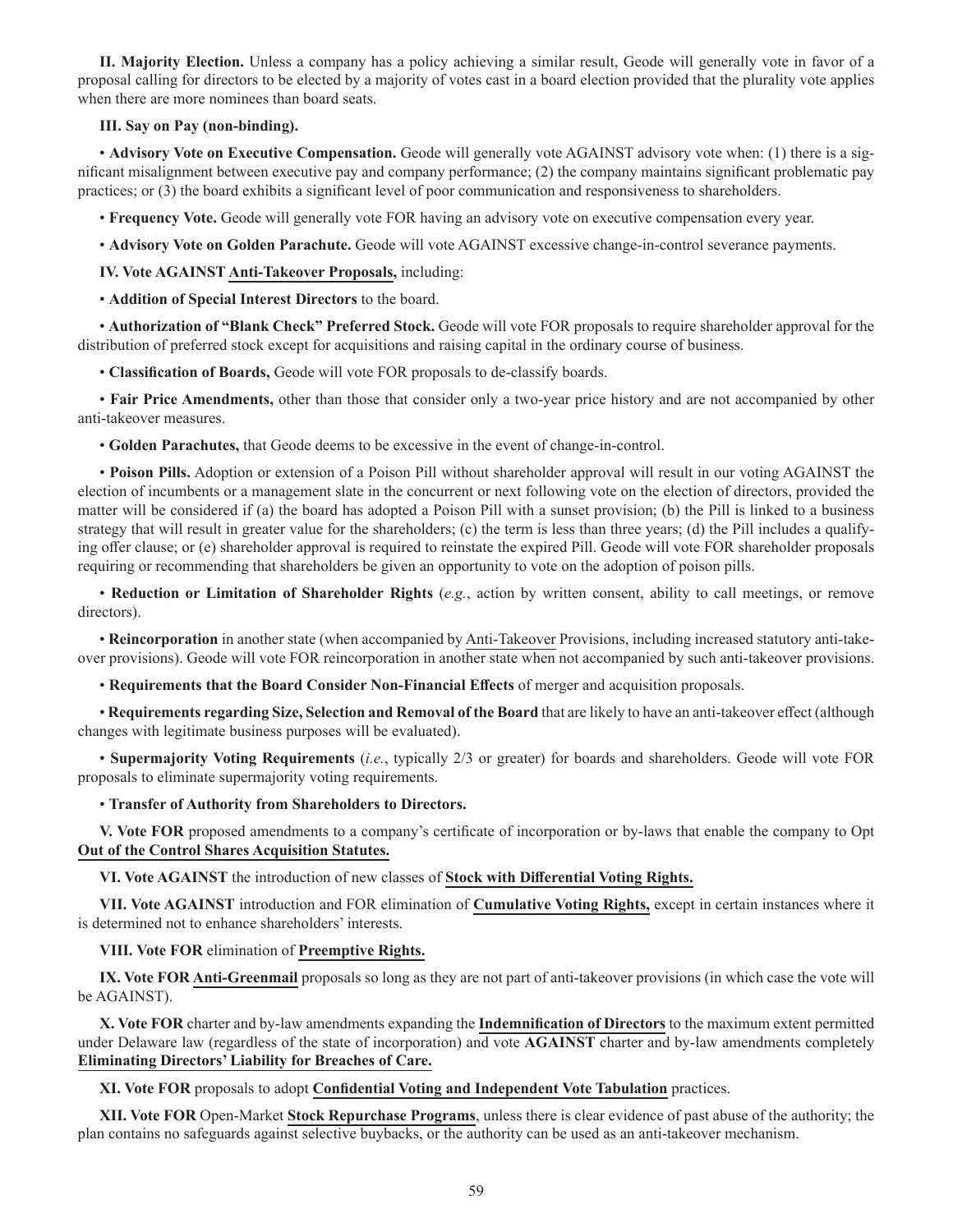**XIII. Vote FOR** management proposals to implement a **Reverse Stock Split** when the number of authorized shares will be proportionately reduced or the Reverse Stock Split is necessary to avoid de-listing.

**XIV. Vote FOR** management proposals to **Reduce the Par Value** of common stock unless the proposal may facilitate an antitakeover device or other negative corporate governance action.

**XV. Vote FOR** the **Issuance of Large Blocks of Stock** if such proposals have a legitimate business purpose and do not result in dilution of greater than 20%. However, a company's specific circumstances and market practices may be considered in determining whether the proposal is consistent with shareholders' interests.

**XVI. Vote AGAINST Excessive Increases in Common Stock.** Vote AGAINST increases in authorized common stock that would result in authorized capital in excess of three times the company's shares outstanding and reserved for legitimate purposes. For non-U.S. securities with conditional capital requests, vote AGAINST issuances of shares with preemptive rights in excess of 100% of the company's current shares outstanding. Special requests will be evaluated, taking company-specific circumstances into account.

**XVII. Vote AGAINST** the adoption of or amendment to authorize additional shares under a **Stock Option Plan** if:

• The **stock option plan** includes **evergreen provisions,** which provides for an automatic allotment of equity compensation every year.

• The **dilution effect** of the shares authorized under the plan (including by virtue of any "evergreen" or replenishment provision), plus the shares reserved for issuance pursuant to all other option or restricted stock plans, is **greater than 10%.** However, dilution may be increased to 15% for small capitalization companies, and 20% for micro capitalization companies, respectively. If the plan fails this test, the dilution effect may be evaluated relative to any unusual factor involving the company.

• The **offering price of options is less than 100% of fair market value** on the date of grant, except that the offering price may be as low as 85% of fair market value if the discount is expressly granted in lieu of salary or cash bonus, except that a modest number of shares (limited to 5% for a large capitalization company and 10% for small and micro capitalization companies) may be available for grant to employees and directors under the plan if the grant is made by a compensation committee composed entirely of independent directors (the "De Minimis Exception").

• **The plan is administered by** (1) a **compensation committee not comprised entirely of independent directors** or (2) a **board of directors not comprised of a majority of independent directors,** provided that a plan is acceptable if it satisfies the De Minimis Exception.

• The **plan's terms allow repricing of underwater options, or the board/committee has repriced options outstanding under the plan in the past two years without shareholder approval,** unless by the express terms of the plan or a board resolution such repricing is rarely used (and then only to maintain option value due to extreme circumstances beyond management's control) and is within the limits of the De Minimis Exception.

• **Liberal Definition of Change in Control:** the plan provides that the vesting of equity awards may accelerate even though an actual change in control may not occur.

**XVIII. Vote AGAINST** the election of incumbent members of the compensation committee or a management slate in the concurrent or next following vote on the election of directors if, within the last year and without shareholder approval, the company's board of directors or compensation committee has repriced outstanding options.

**XIX. Evaluate proposals to Reprice Outstanding Stock Options,** taking into account such factors as: (1) whether the repricing proposal excludes senior management and directors; (2) whether the options proposed to be repriced exceeded the dilution thresholds described in these current proxy voting policies when initially granted; (3) whether the repricing proposal is value neutral to shareholders based upon an acceptable options pricing model; (4) the company's relative performance compared to other companies within the relevant industry or industries; (5) economic and other conditions affecting the relevant industry or industries in which the company competes; and (6) other facts or circumstances relevant to determining whether a repricing proposal is consistent with the interests of shareholders.

**XX. Vote AGAINST** adoption of or amendments to authorize additional shares for **Restricted Stock Awards ("RSA")** if:

• The **dilution effect** of the shares authorized under the plan, plus the shares reserved for issuance pursuant to all other option or restricted stock plans, is **greater than 10%.** However, dilution may be increased to 15% for small capitalization companies, and 20% for micro capitalization companies, respectively. If the plan fails this test, the dilution effect may be evaluated relative to any unusual factor involving the company.

**XXI. Vote AGAINST Omnibus Stock Plans** if one or more component violates any of the criteria applicable to Stock Option Plans or RSAs under these proxy voting policies, unless such component is de minimis. In the case of an omnibus stock plan, the dilution limits applicable to Stock Option Plans or RSAs under these proxy voting policies will be measured against the total number of shares under all components of such plan.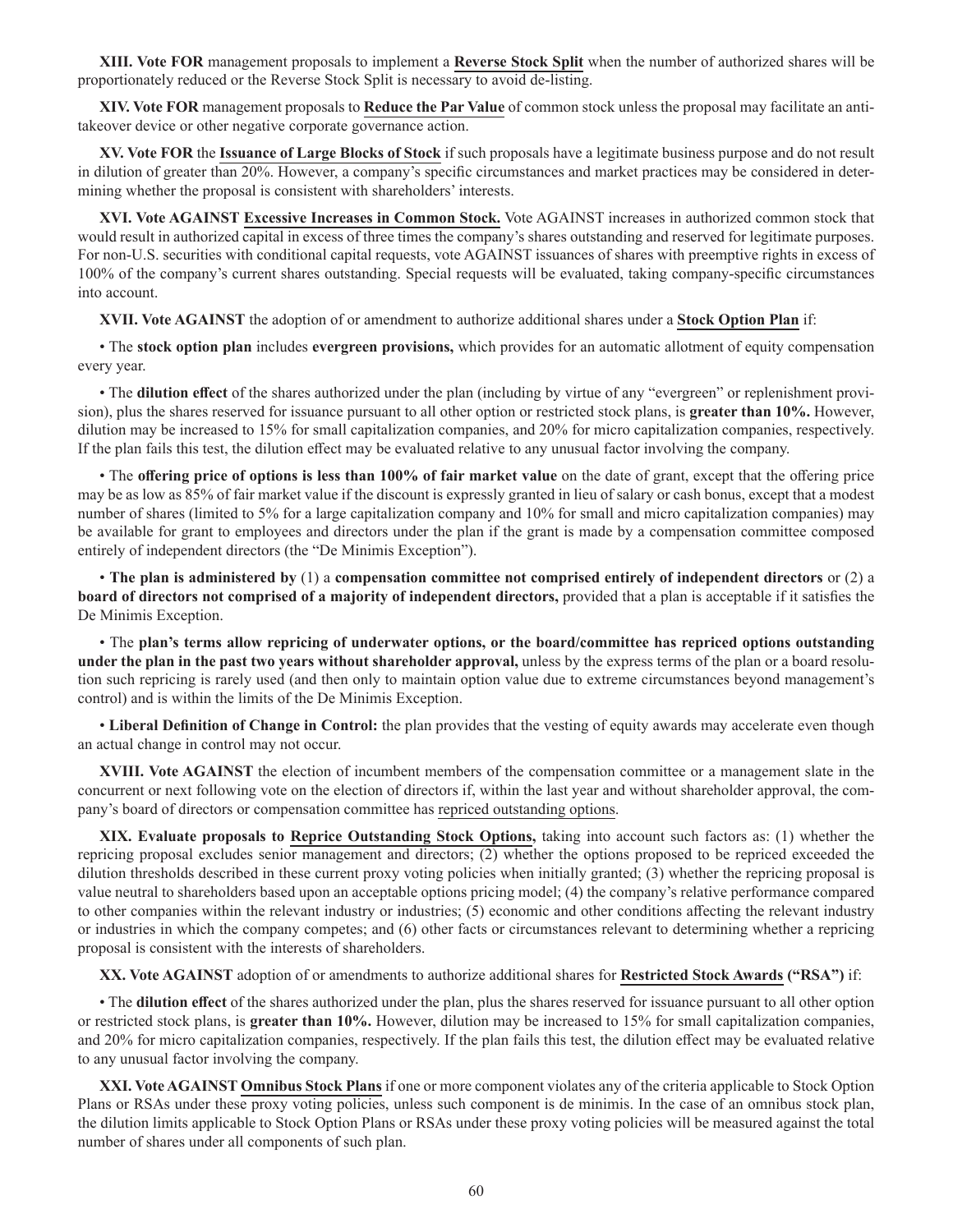**XXII. Vote AGAINST Employee Stock Purchase Plans** if the plan violates any of the relevant criteria applicable to Stock Option Plans or RSAs under these proxy voting policies, except that (1) the minimum stock purchase price may be equal to or greater than 85% of the stock's fair market value if the plan constitutes a reasonable effort to encourage broad based participation in the company's equity, and (2) in the case of non-U.S. company stock purchase plans, the minimum stock purchase price may be equal to the prevailing "best practices," as articulated by the Agent, provided that the minimum stock purchase price must be at least 75% of the stock's fair market value.

**XXIII. Vote AGAINST Stock Awards** (other than stock options and RSAs) unless it is determined they are identified as being granted to officers/directors in lieu of salary or cash bonus, subject to number of shares being reasonable.

**XXIV. Vote AGAINST equity vesting acceleration programs** or amendments to authorize additional shares under such programs if the program provides for the acceleration of vesting of equity awards even though an actual change in control may not occur.

**XXV. Vote FOR Employee Stock Ownership Plans ("ESOPs") of non-leveraged ESOPs,** and in the case of leveraged ESOPs, giving consideration to the company's state of incorporation, existence of supermajority vote rules in the charter, number of shares authorized for the ESOP, and number of shares held by insiders. Geode may also examine where the ESOP shares are purchased and the dilution effect of the purchase. Geode will vote AGAINST a leveraged ESOP if all outstanding loans are due immediately upon a change in control.

**XXVI. Vote AGAINST management or shareholder** proposals on other **Compensation Plans or Practices** if such plans or practices are **Inconsistent with the Interests of Shareholders.** In addition, Geode may vote AGAINST the election of incumbents or a management slate in the concurrent or next following vote on the election of directors if Geode believes a board has approved executive compensation arrangements inconsistent with the interests of shareholders.

**XXVII. Environmental and Social Proposals**. Evaluate each proposal related to environmental and social issues (including political contributions). Generally, Geode expects to vote with management's recommendation on shareholder proposals concerning environmental or social issues, as Geode believes management and the board are ordinarily in the best position to address these matters. Geode may support certain shareholder environmental and social proposals that request additional disclosures from companies which may provide material information to the investment management process, or where Geode otherwise believes support will help maximize shareholder value. Geode may take action against the re-election of board members if there are serious concerns over ESG practices or the board failed to act on related shareholder proposals that received approval by Geode and a majority of the votes cast in the previous year.

**XXVIII. Geode will generally vote AGAINST shareholder proposals seeking to establish proxy access.** Geode will evaluate management proposals on proxy access. Geode will evaluate shareholder proposals seeking to amend an existing proxy access right.

### **XXIX. Shares of Investment Companies.**

• For institutional accounts, Geode will generally vote in favor of proposals recommended by the underlying funds' Board of Trustees, unless voting is not permitted under applicable laws and regulations.

• For retail managed accounts, Geode will employ echo voting when voting shares. To avoid certain potential conflicts of interest, if an investment company has a shareholder meeting, Geode would vote their shares in the investment company in the same proportion as the votes of the other shareholders of the investment company.

To view a fund's proxy voting record for the most recent 12-month period ended June 30, if applicable, visit www.fidelity. com/proxyvotingresults or visit the SEC's web site at www.sec.gov.

### **DISTRIBUTION SERVICES**

Each fund has entered into a distribution agreement with FDC, an affiliate of FMR. The principal business address of FDC is 900 Salem Street, Smithfield, Rhode Island 02917. FDC is a broker-dealer registered under the Securities Exchange Act of 1934 and a member of the Financial Industry Regulatory Authority, Inc. The distribution agreements call for FDC to use all reasonable efforts, consistent with its other business, to secure purchasers for shares of the funds, which are continuously offered at NAV. Promotional and administrative expenses in connection with the offer and sale of shares are paid by FMR.

The Trustees have approved Distribution and Service Plans on behalf of Initial Class, Service Class and Service Class 2 of each fund (the Plans) pursuant to Rule 12b-1 under the 1940 Act (the Rule). The Rule provides in substance that a fund may not engage directly or indirectly in financing any activity that is primarily intended to result in the sale of shares of the fund except pursuant to a plan approved on behalf of the fund under the Rule. The Plans, as approved by the Trustees, allow shares of the funds and/or FMR to incur certain expenses that might be considered to constitute direct or indirect payment by the funds of distribution expenses.

The Plan adopted for each class of each fund is described in the prospectus.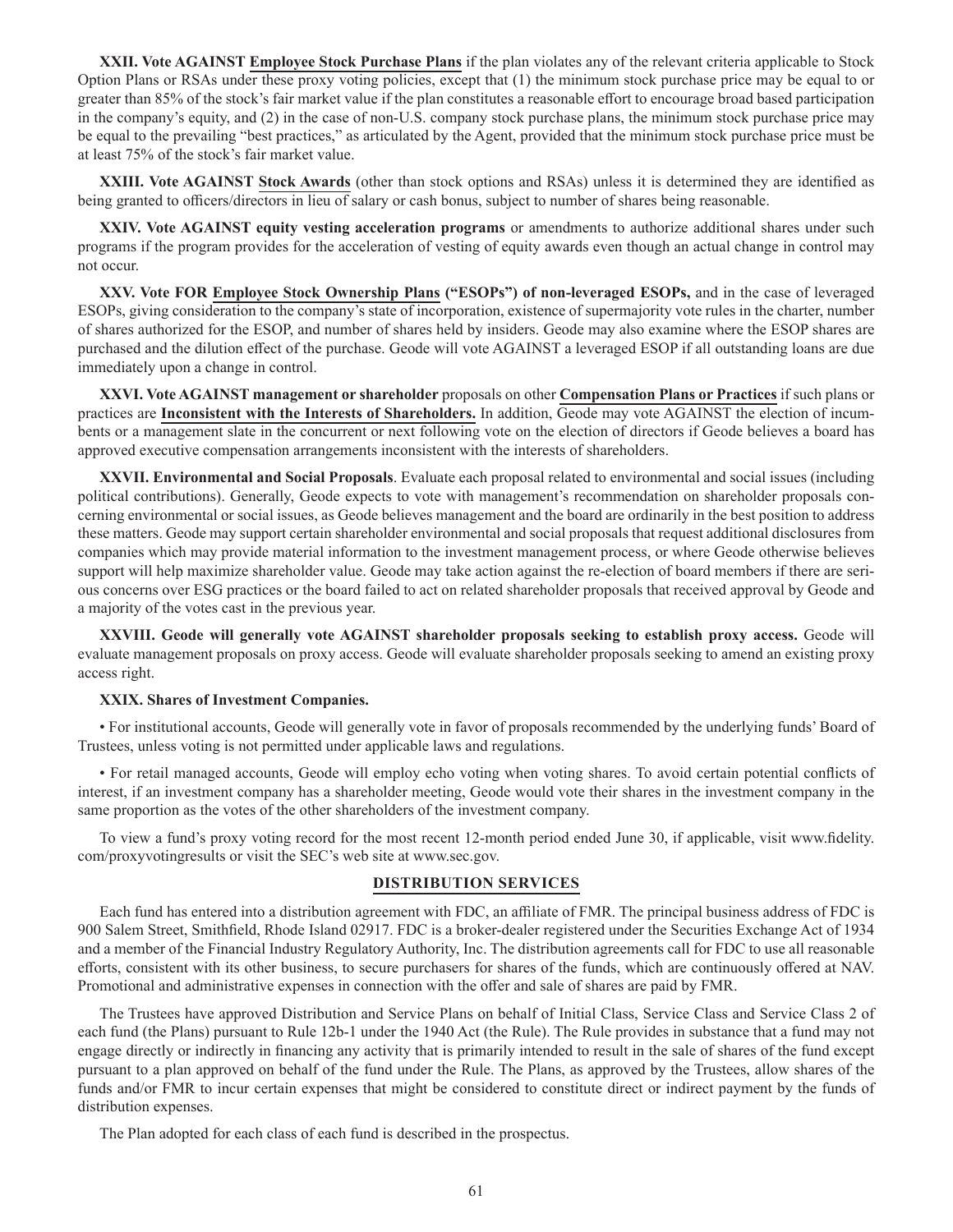The table below shows the service fees paid for the fiscal year ended December 31, 2021.

|                                                       | Service      | Service Fees   | Service               |
|-------------------------------------------------------|--------------|----------------|-----------------------|
|                                                       | Fees         | Paid by        | Fees                  |
|                                                       | Paid to      | FDC to         | Retained by           |
| Fund $(s)$                                            | <b>FDC</b>   | Intermediaries | FDC <sup>(1)</sup>    |
| VIP Extended Market Index Portfolio – Service Class 2 | 14,939<br>S. | \$ 14,939      | S<br>$\left( \right)$ |
| VIP Extended Market Index Portfolio – Service Class   | \$ 21,389    | \$21,389       | S<br>$\theta$         |
| VIP International Index Portfolio – Service Class 2   | \$ 64,640    | \$ 64,640      | S<br>$\theta$         |
| VIP International Index Portfolio – Service Class     | 42,406<br>S. | \$42,406       | S<br>$\theta$         |
| VIP Total Market Index Portfolio – Service Class 2    | 20,211<br>S. | 20,211<br>S.   | S<br>$\left( \right)$ |
| VIP Total Market Index Portfolio – Service Class      | 391<br>S     | 391            |                       |

(1) Amounts retained by FDC represent fees paid to FDC but not yet reallowed to intermediaries as of the close of the period reported and fees paid to FDC that are not eligible to be reallowed to intermediaries. Amounts not eligible for reallowance are retained by FDC for use in its capacity as distributor.

Under each Initial Class Plan, if the payment of management fees by the fund to FMR is deemed to be indirect financing by the fund of the distribution of its shares, such payment is authorized by the Plan. Each Initial Class Plan specifically recognizes that FMR may use its management fee revenue, as well as its past profits or its other resources, to pay FDC for expenses incurred in connection with providing services intended to result in the sale of Initial Class shares and/or shareholder support services. In addition, each Initial Class Plan provides that FMR, directly or through FDC, may pay significant amounts to intermediaries that provide those services. Currently, the Board of Trustees has authorized such payments for Initial Class shares.

Under each Service Class and Service Class 2 Plan, if the payment of management fees by the fund to FMR is deemed to be indirect financing by the fund of the distribution of its shares, such payment is authorized by each Plan. Each Service Class and Service Class 2 Plan specifically recognizes that FMR may use its management fee revenue, as well as its past profits or its other resources, to pay FDC for expenses incurred in connection with providing services intended to result in the sale of Service Class and Service Class 2 shares and/or support services that benefit variable product owners, including payments of significant amounts made to intermediaries that provide those services. Currently, the Board of Trustees has authorized such payments for Service Class and Service Class 2 shares.

Prior to approving each Plan, the Trustees carefully considered all pertinent factors relating to the implementation of the Plan, and determined that there is a reasonable likelihood that the Plan will benefit the applicable class of the fund and variable product owners. In particular, the Trustees noted that each Initial Class Plan does not authorize payments by Initial Class of a fund other than those made to FMR under its management contract with the fund. To the extent that each Plan gives FMR and FDC greater flexibility in connection with the distribution of shares, additional sales of shares or stabilization of cash flows may result. Furthermore, certain support services that benefit variable product owners may be provided more effectively under the Plans by insurance companies and their affiliates with whom variable product owners have other relationships.

Each Service Class and Service Class 2 Plan does not provide for specific payments by Service Class and Service Class 2 of any of the expenses of FDC, or obligate FDC or FMR to perform any specific type or level of distribution activities or incur any specific level of expense in connection with distribution activities.

In addition to the distribution and/or service fees paid by FDC to intermediaries, shown in the table above, FDC or an affiliate may compensate intermediaries that distribute and/or service the funds. A number of factors are considered in determining whether to pay these additional amounts. Such factors may include, without limitation, the level or type of services provided by the intermediary, the level or expected level of assets or sales of shares, the placing of the funds on a preferred or recommended fund list, access to an intermediary's personnel, and other factors. The total amount paid to intermediaries in the aggregate currently will not exceed 0.10% of the total assets of all VIP funds on an annual basis. In addition to such payments, FDC or an affiliate may offer other incentives such as sponsorship of educational or client seminars relating to current products and issues, assistance in training and educating the intermediaries' personnel, payments or reimbursements for travel and related expenses associated with due diligence trips that an intermediary may undertake in order to explore possible business relationships with affiliates of FDC, and/or payments of costs and expenses associated with attendance at seminars, including travel, lodging, entertainment, and meals. FDC anticipates that payments will be made to over a hundred intermediaries, including some of the largest broker-dealers and other financial firms, and certain of the payments described above may be significant to an intermediary. As permitted by SEC and Financial Industry Regulatory Authority rules and other applicable laws and regulations, FDC or an affiliate may pay or allow other incentives or payments to intermediaries.

A fund's transfer agent or an affiliate may also make payments and reimbursements from its own resources to certain intermediaries (who may be affiliated with the transfer agent) for performing recordkeeping and other services. Please see "Transfer and Service Agent Agreements" in this statement of additional information (SAI) for more information.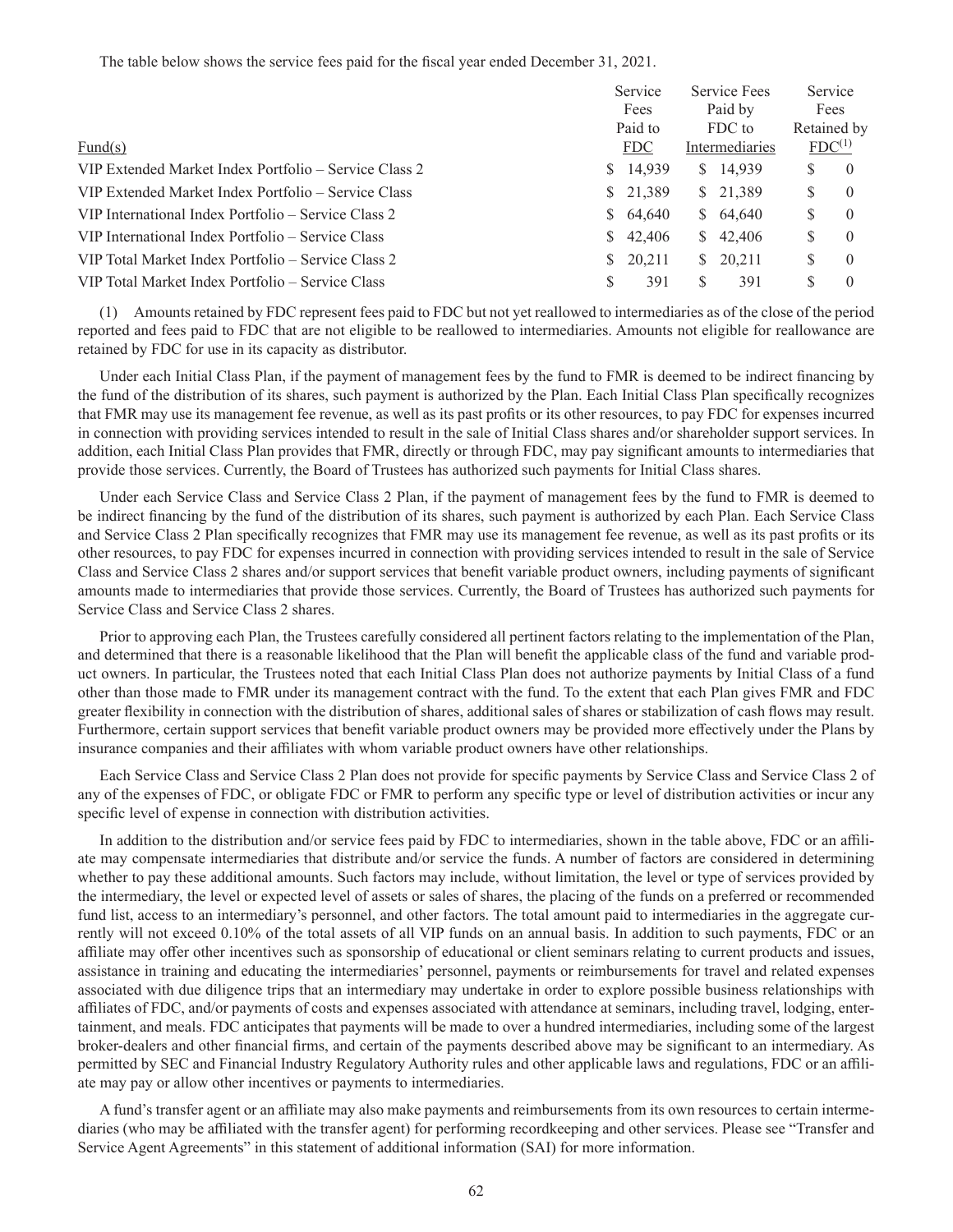If you have purchased shares of a fund through an investment professional, please speak with your investment professional to learn more about any payments his or her firm may receive from FMR, FDC, and/or their affiliates, as well as fees and/or commissions the investment professional charges. You should also consult disclosures made by your investment professional at the time of purchase.

Any of the payments described in this section may represent a premium over payments made by other fund families. Investment professionals may have an added incentive to sell or recommend a fund or a share class over others offered by competing fund families.

### **TRANSFER AND SERVICE AGENT AGREEMENTS**

Each fund has entered into a transfer agent agreement with Fidelity Investments Institutional Operations Company LLC (FIIOC), an affiliate of FMR, which is located at 245 Summer Street, Boston, Massachusetts 02210. Under the terms of each agreement, FIIOC (or an agent, including an affiliate) performs transfer agency services.

For providing transfer agency services, FIIOC receives an asset-based fee, calculated and paid monthly on the basis of a class's average daily net assets, with respect to each account in a fund.

FIIOC may collect fees charged in connection with providing certain types of services such as exchanges, closing out fund balances, maintaining fund positions with low balances, checkwriting, wire transactions, and providing historical account research, as applicable.

FIIOC bears the expense of typesetting, printing, and mailing prospectuses, statements of additional information, and all other reports, notices, and statements to existing shareholders (including variable product owners), with the exception of proxy statements.

FIIOC or an affiliate may make payments out of its own resources to intermediaries (including affiliates of FIIOC) for transfer agency and related recordkeeping services with respect to variable product owners' accounts.

Each fund has entered into a service agent agreement with Fidelity Service Company, Inc. (FSC), an affiliate of FMR (or an agent, including an affiliate). Under the terms of the agreement, FSC calculates the NAV and dividends for shares, maintains each fund's portfolio and general accounting records, and administers each fund's securities lending program.

For providing pricing and bookkeeping services, FSC receives a monthly fee based on each fund's average daily net assets throughout the month.

The annual rates for pricing and bookkeeping services for the funds are 0.0389% of the first \$500 million of average net assets, 0.0207% of average net assets between \$500 million and \$3.5 billion, 0.0041% of average net assets between \$3.5 billion and \$25 billion, and 0.0019% of average net assets in excess of \$25 billion.

FMR bears the cost of pricing and bookkeeping services under the terms of its management contract with each fund.

### **SECURITIES LENDING**

During the fiscal year, the securities lending agent, or the investment adviser (where the fund does not use a securities lending agent) monitors loan opportunities for each fund, negotiates the terms of the loans with borrowers, monitors the value of securities on loan and the value of the corresponding collateral, communicates with borrowers and the fund's custodian regarding marking to market the collateral, selects securities to be loaned and allocates those loan opportunities among lenders, and arranges for the return of the loaned securities upon the termination of the loan. Income and fees from securities lending activities for the fiscal year ended December 31, 2021, are shown in the following table:

### Security Lending Activities Fund(s)

|                                                                  |    | <b>VIP</b> Extended |    |                   |   |                         |
|------------------------------------------------------------------|----|---------------------|----|-------------------|---|-------------------------|
|                                                                  |    | Market Index        |    | VIP International |   | <b>VIP</b> Total Market |
|                                                                  |    | Portfolio           |    | Index Portfolio   |   | Index Portfolio         |
| Gross income from securities lending activities                  | S. | 40,663              | S. | 78,330            | S | 14,011                  |
| Fees paid to securities lending agent from a revenue split       | S  | $\theta$            | S  | 44                | S | $\theta$                |
| Administrative fees                                              | S  | $\theta$            | S  | $\theta$          | S | $\theta$                |
| Rebate (paid to borrower)                                        | S  |                     | S  | $\theta$          | S |                         |
| Other fees not included in the revenue split (lending agent fees |    |                     |    |                   |   |                         |
| to NFS)                                                          | S  | 3,354               | S  | 5,164             | S | 986                     |
| Aggregate fees/compensation for securities lending activities    |    | 3,355               |    | 5,209             | S | 987                     |
| Net income from securities lending activities                    |    | 37,308              |    | 73,122            |   | 13,024                  |

A fund does not pay cash collateral management fees, separate indemnification fees, or other fees not reflected above.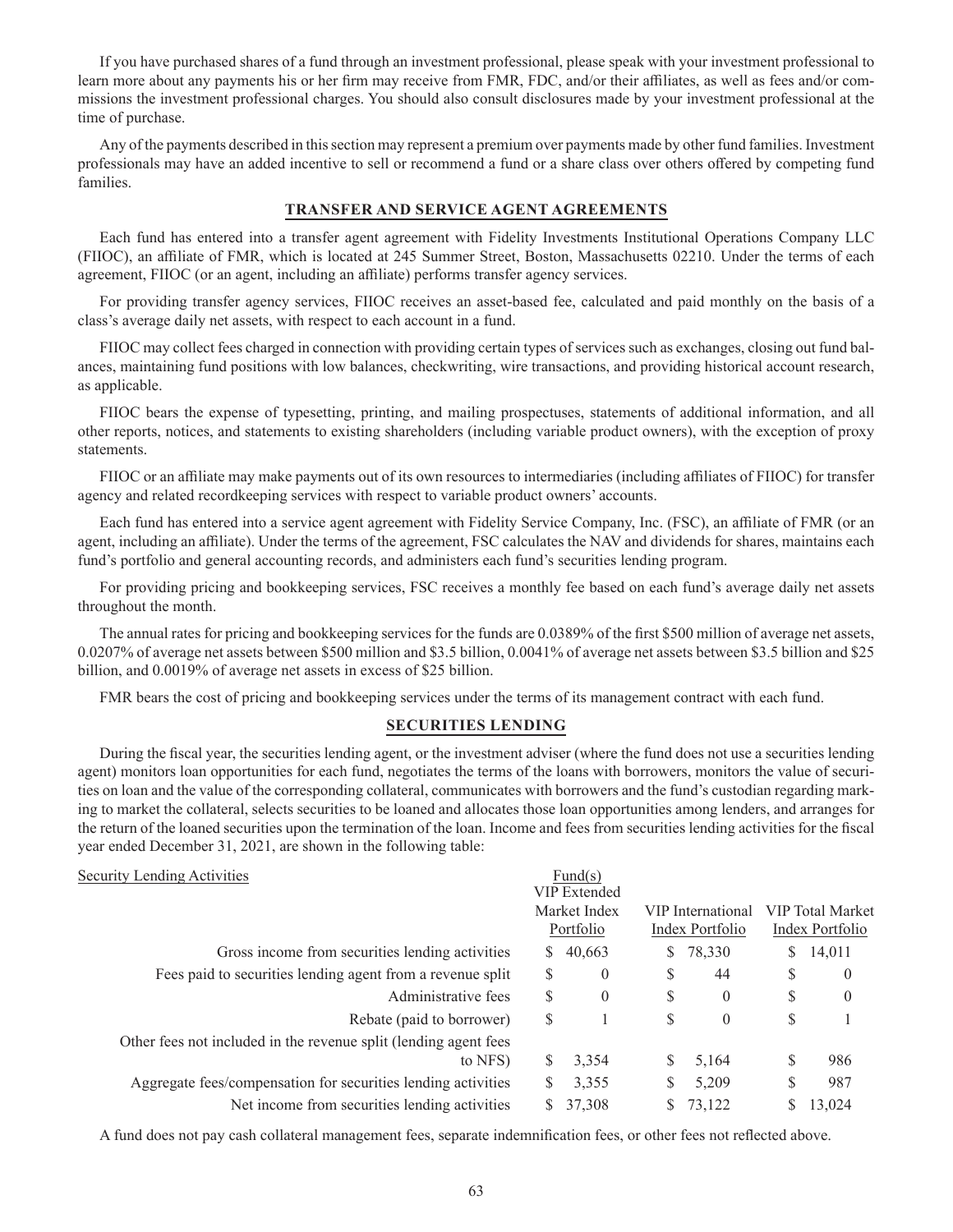#### **DESCRIPTION OF THE TRUST**

**Trust Organization.** Extended Market Index Portfolio, International Index Portfolio, and Total Market Index Portfolio are funds of Variable Insurance Products Fund II, an open-end management investment company created under an initial declaration of trust dated March 21, 1988. The Trustees are permitted to create additional funds in the trust and to create additional classes of the funds.

The assets of the trust received for the issue or sale of shares of each fund and all income, earnings, profits, and proceeds thereof, subject to the rights of creditors, are allocated to such fund, and constitute the underlying assets of such fund. The underlying assets of each fund in the trust shall be charged with the liabilities and expenses attributable to such fund, except that liabilities and expenses may be allocated to a particular class. Any general expenses of the trust shall be allocated between or among any one or more of its funds or classes.

**Shareholder Liability.** The trust is an entity commonly known as a "Massachusetts business trust." Under Massachusetts law, shareholders of such a trust may, under certain circumstances, be held personally liable for the obligations of the trust.

The Declaration of Trust contains an express disclaimer of shareholder liability for the debts, liabilities, obligations, and expenses of the trust or fund. The Declaration of Trust provides that the trust shall not have any claim against shareholders except for the payment of the purchase price of shares and requires that each agreement, obligation, or instrument entered into or executed by the trust or the Trustees relating to the trust or to a fund shall include a provision limiting the obligations created thereby to the trust or to one or more funds and its or their assets. The Declaration of Trust further provides that shareholders of a fund shall not have a claim on or right to any assets belonging to any other fund.

The Declaration of Trust provides for indemnification out of a fund's property of any shareholder or former shareholder held personally liable for the obligations of the fund solely by reason of his or her being or having been a shareholder and not because of his or her acts or omissions or for some other reason. The Declaration of Trust also provides that a fund shall, upon request, assume the defense of any claim made against any shareholder for any act or obligation of the fund and satisfy any judgment thereon. Thus, the risk of a shareholder incurring financial loss on account of shareholder liability is limited to circumstances in which a fund itself would be unable to meet its obligations. FMR believes that, in view of the above, the risk of personal liability to shareholders is remote. Claims asserted against one class of shares may subject holders of another class of shares to certain liabilities.

**Voting Rights.** Each fund's capital consists of shares of beneficial interest. Shareholders are entitled to one vote for each dollar of net asset value they own. The voting rights of shareholders can be changed only by a shareholder vote. Shares may be voted in the aggregate, by fund, and by class.

The shares have no preemptive or conversion rights. Shares are fully paid and nonassessable, except as set forth under the heading "Shareholder Liability" above.

The trust or a fund or a class may be terminated upon the sale of its assets to, or merger with, another open-end management investment company, series, or class thereof, or upon liquidation and distribution of its assets. The Trustees may reorganize, terminate, merge, or sell all or a portion of the assets of the trust or a fund or a class without prior shareholder approval. In the event of the dissolution or liquidation of the trust, shareholders of each of its funds are entitled to receive the underlying assets of such fund available for distribution. In the event of the dissolution or liquidation of a fund or a class, shareholders of that fund or that class are entitled to receive the underlying assets of the fund or class available for distribution.

**Custodians.** Brown Brothers Harriman & Co., 50 Post Office Square, Boston, Massachusetts, is custodian of the assets of VIP International Index Portfolio. The Northern Trust Company, 50 South LaSalle Street, Chicago, Illinois, is custodian of the assets of VIP Extended Market Index Portfolio and VIP Total Market Index Portfolio. Each custodian is responsible for the safekeeping of a fund's assets and the appointment of any subcustodian banks and clearing agencies. The Bank of New York Mellon, headquartered in New York, also may serve as special purpose custodian of certain assets of taxable funds in connection with repurchase agreement transactions. From time to time, subject to approval by a fund's Treasurer, a Fidelity® fund may enter into escrow arrangements with other banks if necessary to participate in certain investment offerings.

FMR, its officers and directors, its affiliated companies, Members of the Advisory Board (if any), and Members of the Board of Trustees may, from time to time, conduct transactions with various banks, including banks serving as custodians for certain funds advised by FMR or an affiliate. Transactions that have occurred to date include mortgages and personal and general business loans. In the judgment of each fund's adviser, the terms and conditions of those transactions were not influenced by existing or potential custodial or other fund relationships.

**Independent Registered Public Accounting Firm.** Deloitte & Touche LLP, 200 Berkeley Street, Boston, Massachusetts, independent registered public accounting firm, and its affiliates, audit the financial statements for each fund and provide other audit, tax, and related services.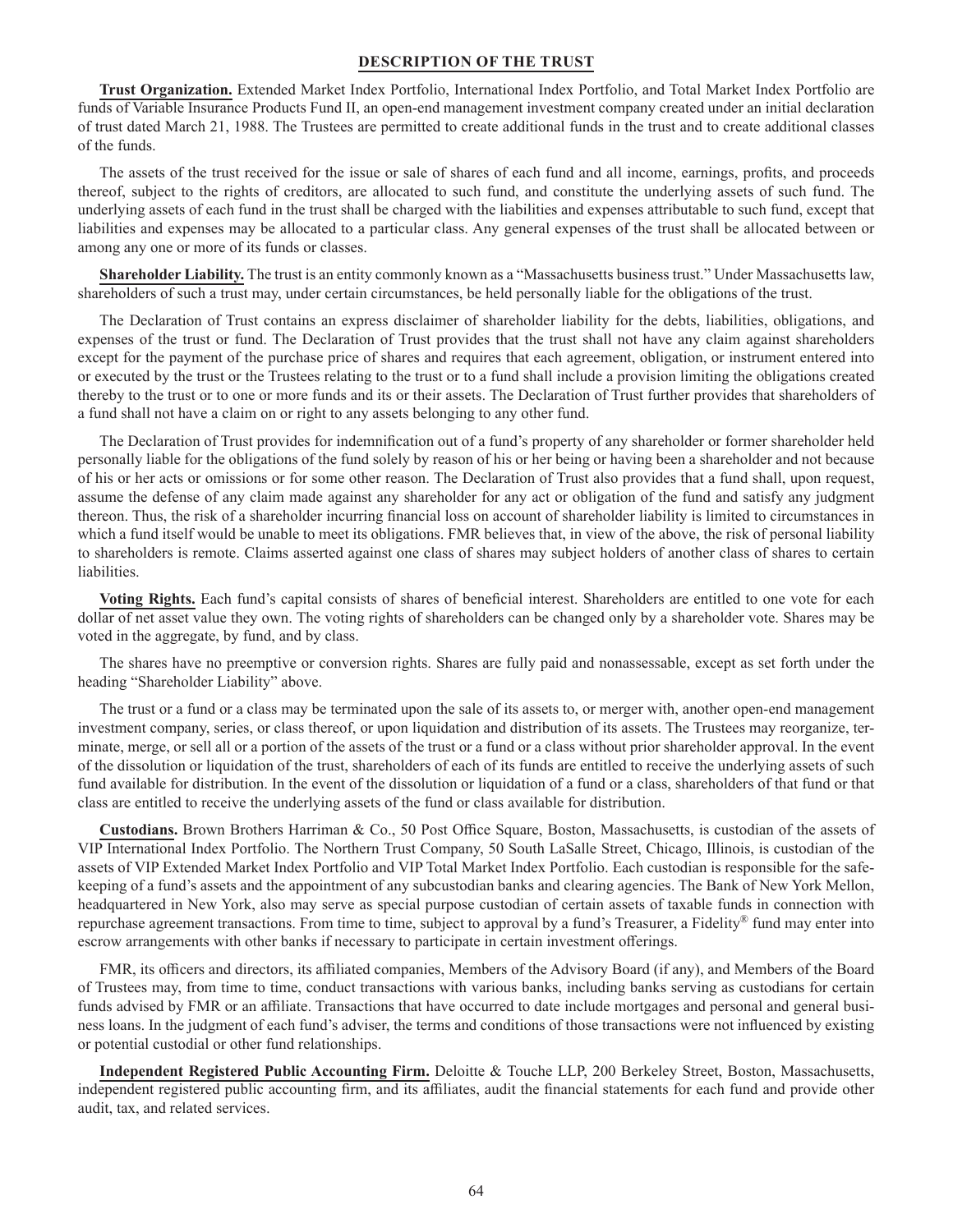#### **FUND HOLDINGS INFORMATION**

Each fund views holdings information as sensitive and limits its dissemination. The Board authorized FMR to establish and administer guidelines for the dissemination of fund holdings information, which may be amended at any time without prior notice. FMR's Disclosure Policy Committee (comprising executive officers of FMR) evaluates disclosure policy with the goal of serving a fund's best interests by striking an appropriate balance between providing information about a fund's portfolio and protecting a fund from potentially harmful disclosure. The Board reviews the administration and modification of these guidelines and receives reports from the funds' chief compliance officer periodically.

Each fund will provide a full list of holdings monthly on institutional.fidelity.com 30 days after the month-end (excluding high income security holdings, which generally will be presented collectively monthly and included in a list of full holdings 60 days after month-end). This information may also be provided to insurance companies via an electronic reporting tool at that time.

Each fund will provide its top ten holdings (excluding cash and futures) on institutional.fidelity.com monthly, 15 days after month-end. This information may also be provided to insurance companies via an electronic reporting tool at that time.

Unless otherwise indicated, this information will be available on the web site until updated for the next applicable period.

A fund may also from time to time provide or make available to the Board or third parties upon request specific fund level performance attribution information and statistics. Third parties may include variable product owners or prospective variable product owners, members of the press, consultants, and ratings and ranking organizations. Nonexclusive examples of performance attribution information and statistics may include (i) the allocation of a fund's portfolio holdings and other investment positions among various asset classes, sectors, industries, and countries, (ii) the characteristics of the stock and bond components of a fund's portfolio holdings and other investment positions, (iii) the attribution of fund returns by asset class, sector, industry, and country and (iv) the volatility characteristics of a fund.

FMR's Disclosure Policy Committee may approve a request for fund level performance attribution and statistics as long as (i) such disclosure does not enable the receiving party to recreate the complete or partial portfolio holdings of any Fidelity fund prior to such fund's public disclosure of its portfolio holdings and (ii) Fidelity has made a good faith determination that the requested information is not material given the particular facts and circumstances. Fidelity may deny any request for performance attribution information and other statistical information about a fund made by any person, and may do so for any reason or for no reason.

Disclosure of non-public portfolio holdings information for a Fidelity fund's portfolio may only be provided pursuant to the guidelines below.

**The Use of Holdings In Connection With Fund Operations.** Material non-public holdings information may be provided as part of the activities associated with managing Fidelity® funds to: entities which, by explicit agreement or by virtue of their respective duties to the fund, are required to maintain the confidentiality of the information disclosed; other parties if legally required; or persons FMR believes will not misuse the disclosed information. These entities, parties, and persons include, but are not limited to: a fund's trustees; a fund's manager, its sub-advisers, if any, and their affiliates whose access persons are subject to a code of ethics (including portfolio managers of affiliated funds of funds); contractors who are subject to a confidentiality agreement; a fund's auditors; a fund's custodians; proxy voting service providers; financial printers; pricing service vendors; broker-dealers in connection with the purchase or sale of securities or requests for price quotations or bids on one or more securities; securities lending agents; counsel to a fund or its Independent Trustees; regulatory authorities; stock exchanges and other listing organizations; parties to litigation; third parties in connection with a bankruptcy proceeding relating to a fund holding; and third parties who have submitted a standing request to a money market fund for daily holdings information. Non-public holdings information may also be provided to an issuer regarding the number or percentage of its shares that are owned by a fund and in connection with redemptions in kind.

**Other Uses Of Holdings Information.** In addition, each fund may provide material non-public holdings information to (i) third parties that calculate information derived from holdings for use by FMR, a sub-adviser, or their affiliates, (ii) ratings and rankings organizations, and (iii) an investment adviser, trustee, or their agents to whom holdings are disclosed for due diligence purposes or in anticipation of a merger involving a fund. Each individual request is reviewed by the Disclosure Policy Committee which must find, in its sole discretion that, based on the specific facts and circumstances, the disclosure appears unlikely to be harmful to a fund. Entities receiving this information must have in place control mechanisms to reasonably ensure or otherwise agree that, (a) the holdings information will be kept confidential, (b) no employee shall use the information to effect trading or for their personal benefit, and (c) the nature and type of information that they, in turn, may disclose to third parties is limited. FMR relies primarily on the existence of non-disclosure agreements and/or control mechanisms when determining that disclosure is not likely to be harmful to a fund.

At this time, the entities receiving information described in the preceding paragraph are: Factset Research Systems Inc. (full or partial fund holdings daily, on the next business day); Standard & Poor's Ratings Services (full holdings weekly (generally as of the previous Friday), generally 5 business days thereafter); MSCI Inc. and certain affiliates (full or partial fund holdings daily, on the next business day); and Bloomberg, L.P. (full holdings daily, on the next business day).